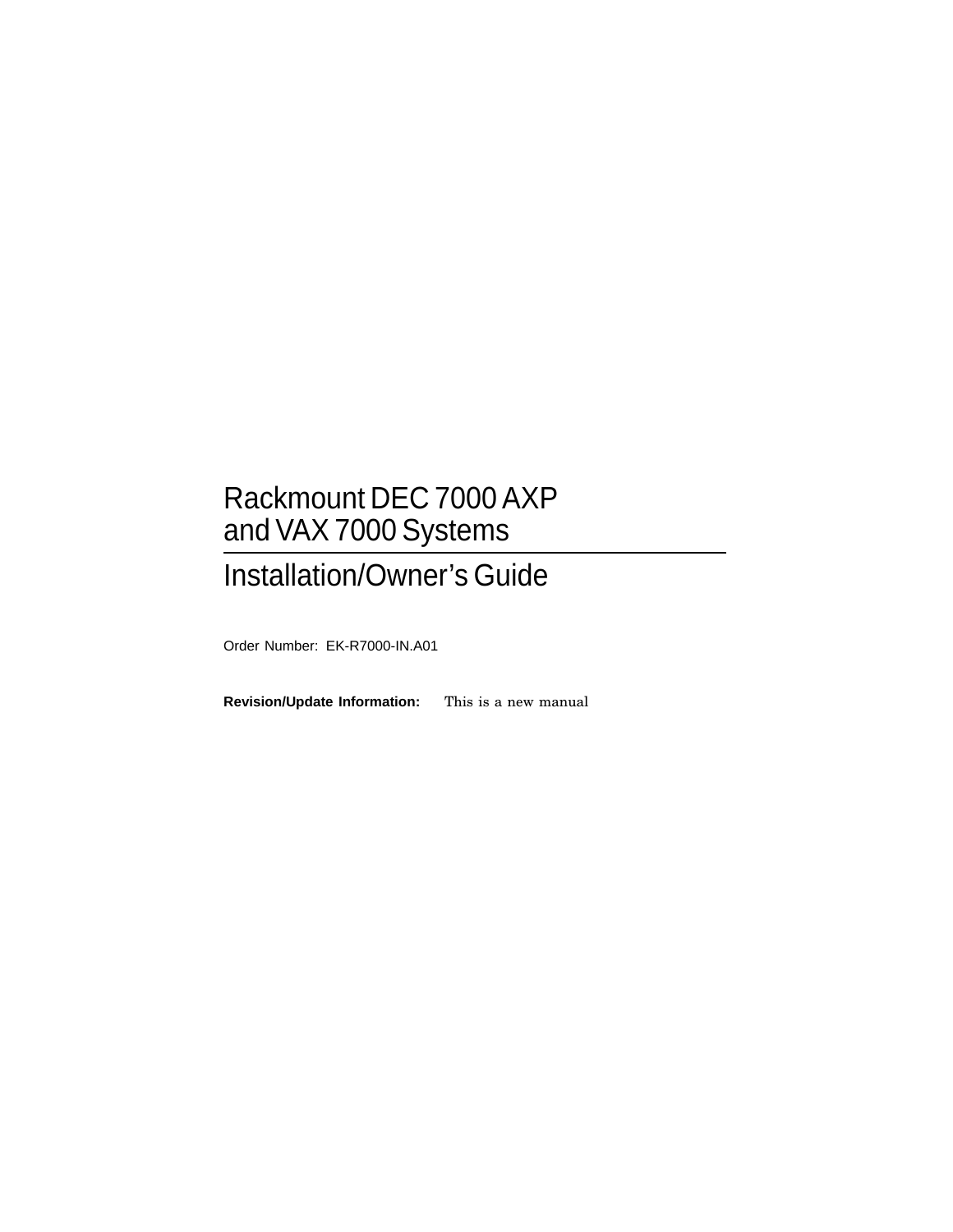#### **December 1993**

The reproduction of this material, in part or whole, is strictly prohibited. For copy information, contact the Digital Education and Training Department, Digital Equipment Corporation, Maynard, Massachusetts 01754.

The information in this document is subject to change without notice and should not be construed as a commitment by Digital Equipment Corporation. Digital Equipment Corporation assumes no responsibility for any errors that may appear in this document.

**FCC NOTICE:** This equipment has been tested and found to comply with the limits for a Class A digital device, pursuant to Part 15 of the FCC Rules. These limits are designed to provide reasonable protection against harmful interference when the equipment is operated in a commercial environment. This equipment generates, uses, and can radiate radio frequency energy and, if not installed and used in accordance with the instruction manual, may cause harmful interference to radio communications.

Any changes or modifications made to this equipment may void the user's authority to operate this equipment.

Operation of this equipment in a residential area may cause interference in which case the user at his own expense will be required to take whatever measures may be required to correct the interference.

© Digital Equipment Corporation 1993. All Rights Reserved.

Printed in U.S.A.

The following are trademarks of Digital Equipment Corporation: AXP, DEC, VAX, VAX DOCUMENT, and the DIGITAL Logo.

All other trademarks and registered trademarks are the property of their respective holders.

This document was prepared using VAX DOCUMENT Version 2.1.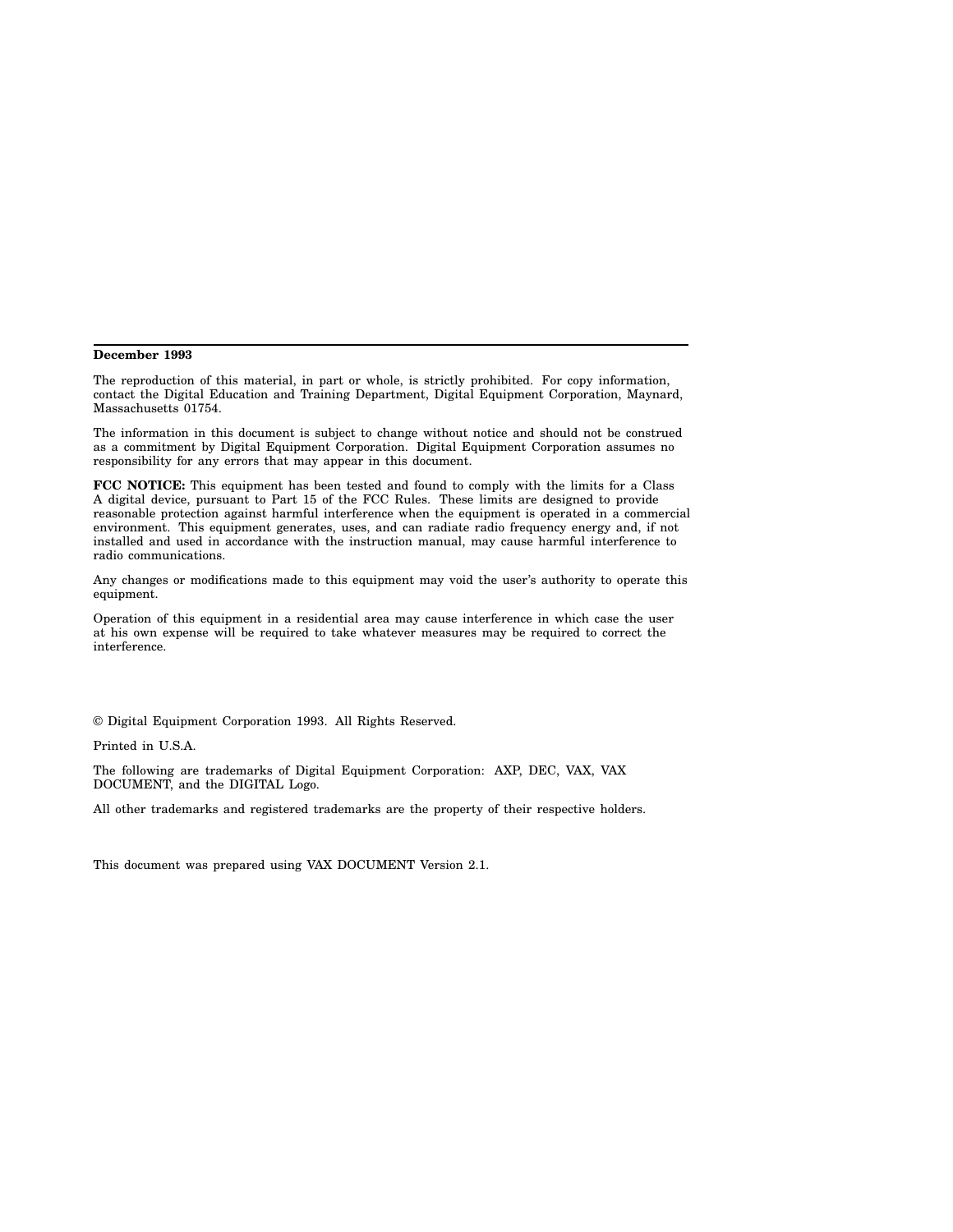# **Contents**

|                |                     |                                              | ix       |
|----------------|---------------------|----------------------------------------------|----------|
| 1              | <b>Introduction</b> |                                              |          |
|                | 1.1                 |                                              | $1 - 1$  |
|                | 1.2                 | Laser System Bus (BA700-AA) Chassis          | $1 - 3$  |
|                | 1.2.1               | LSB Chassis Card Cage                        | $1 - 4$  |
|                | 1.2.2               | LSB Chassis Control Panel                    | $1 - 5$  |
|                | 1.2.3               | LSB Chassis Power Supply                     | $1 - 7$  |
|                | 1.3                 | Extended Memory Interface (BA601-AC) Chassis | $1 - 8$  |
|                | 1.3.1               | XMI Chassis Card Cage                        | $1 - 9$  |
|                | 1.3.2               | XMI Chassis Control Panel                    | $1 - 10$ |
|                | 1.3.3               | XMI Chassis Power Supply                     | $1 - 13$ |
|                | 1.3.4               | XMI Chassis I/O Bulkhead                     | $1 - 16$ |
|                | 1.4                 |                                              | $1 - 17$ |
|                | 1.4.1               | LSB Chassis Specifications                   | $1 - 17$ |
|                | 1.4.2               | XMI Chassis Specifications                   | $1 - 18$ |
| $\overline{2}$ | <b>Installation</b> |                                              |          |
|                | 2.1                 |                                              | $2 - 1$  |
|                | 2.2                 |                                              | $2 - 2$  |
|                | 2.2.1               | Environmental Requirements                   | $2 - 2$  |
|                | 2.2.2               |                                              | $2 - 2$  |
|                | 2.3                 | Checking the Shipment                        | $2 - 3$  |
|                | 2.4                 | Installing the LSB Chassis                   | $2 - 5$  |
|                | 2.4.1               | Installing the LSB Chassis Slides            | $2 - 6$  |
|                | 2.4.2               | Installing the LSB Chassis on the Slides     | $2 - 11$ |
|                | 2.5                 | Installing the XMI Chassis                   | $2 - 13$ |
|                | 2.5.1               | Installing the XMI Chassis Slides            | $2 - 14$ |
|                | 2.5.2               | Installing the XMI Chassis on the Slides     | $2 - 18$ |
|                | 2.6                 | Cabling                                      | $2 - 20$ |
|                | 2.6.1               | Connecting the I/O Cable (PN 17-03085-02)    | $2 - 20$ |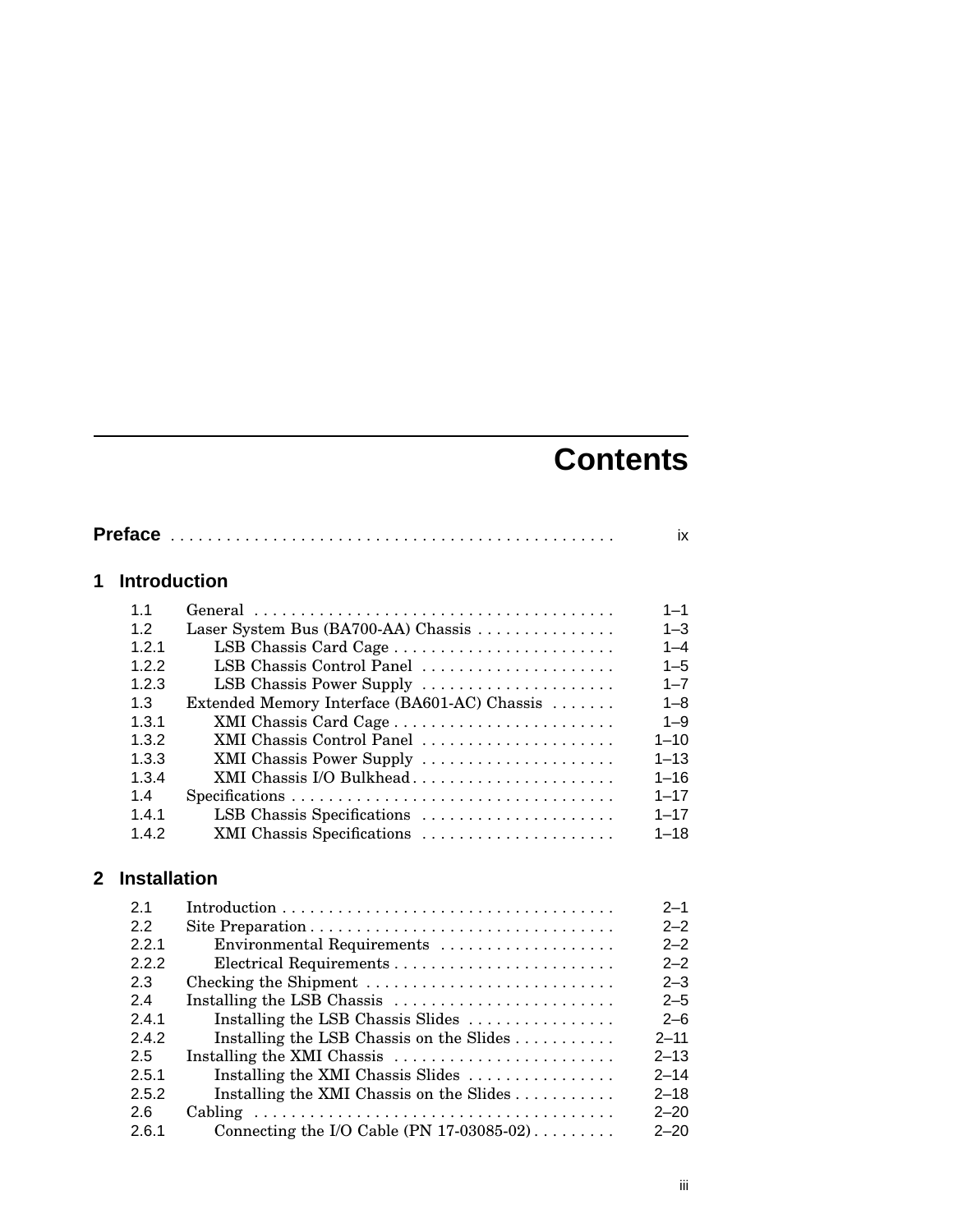| $2 - 23$                                                     |
|--------------------------------------------------------------|
| Connecting the Console Cable (PN $17-01364-02$ )<br>$2 - 24$ |
| Connecting the Power Cords<br>$2 - 25$                       |
| LSB Chassis Power Cord (PN 17-00083-37)<br>$2 - 25$          |
| XMI Chassis Power Cord<br>$2 - 25$                           |
|                                                              |

# **3 Operation**

# **4 Troubleshooting**

# **5 Removal and Replacement**

| 5.1    |                                                         |          |  |
|--------|---------------------------------------------------------|----------|--|
| 5.2    | LSB Chassis Components                                  |          |  |
| 5.2.1  | Front Bezel                                             |          |  |
| 5.2.2  | Extending the LSB Chassis for Service                   | $5 - 4$  |  |
| 5.2.3  |                                                         | $5 - 6$  |  |
| 5.2.4  | CPU and Memory Modules                                  | $5 - 8$  |  |
| 5.2.5  | I/O Port Controller (IOP) Module (E2044-AA)             | $5 - 10$ |  |
| 5.2.6  | Left Side Cover                                         | $5 - 12$ |  |
| 5.2.7  | 48 Vdc Power Supply (PN 30-39348-02)                    | $5 - 14$ |  |
| 5.2.8  | Control Panel (PN 54-21719-01)                          | $5 - 16$ |  |
| 5.2.9  | Blower Assembly (PN 12-41009-01)                        | $5 - 20$ |  |
| 5.2.10 | AC Input Box (PN 30-39579-01)                           | $5 - 22$ |  |
| 5.3    | XMI Chassis Components                                  | $5 - 24$ |  |
| 5.3.1  |                                                         | $5 - 24$ |  |
| 5.3.2  | Extending the XMI Chassis for Service                   | $5 - 26$ |  |
| 5.3.3  | Top Cover                                               | $5 - 28$ |  |
| 5.3.4  |                                                         | $5 - 29$ |  |
| 5.3.5  | Control Panel Bezel (PN $70-22117-01$ )                 | $5 - 31$ |  |
| 5.3.6  | Control Panel Module (PN 54-16574-02)                   | $5 - 33$ |  |
| 5.3.7  | XTC Timing Module (PN 70-31509-01). $\dots \dots \dots$ | $5 - 35$ |  |
| 5.3.8  | AC Front End Trays (PN 70-27334-01)                     | $5 - 37$ |  |
| 5.3.9  | +5 Vdc Regulator Trays (PN 70-29046-01 and              |          |  |
|        | $70-29046-02)$                                          | $5 - 42$ |  |
| 5.3.10 | Sequencer and Auxiliary DC Voltage Regulator Tray       |          |  |
|        |                                                         | $5 - 47$ |  |
| 5.3.11 | 3.3 Vdc/-5.2 Vdc Regulator Tray (PN 70-29046-04)        | $5 - 50$ |  |
| 5.3.12 | 24 Vdc Fan (PN 12-23374-07)                             | $5 - 52$ |  |
| 5.3.13 | Airflow Sensors (PN 12-36060-01)                        | $5 - 54$ |  |
| 5.3.14 | AC Input Assembly (PN 70-31008-01)                      | $5 - 56$ |  |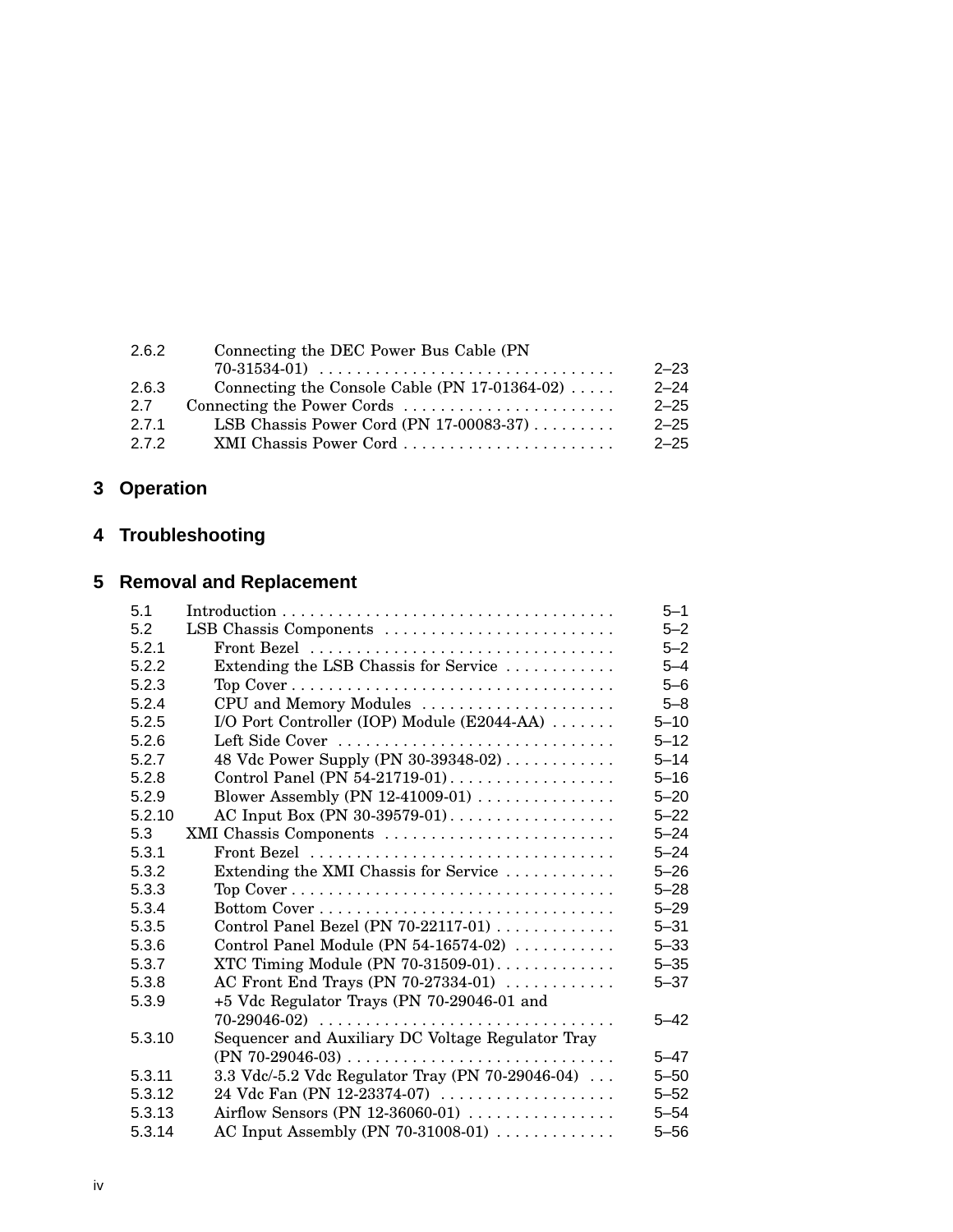| 5.3.15 | TF85 Tape Drive $\dots\dots\dots\dots\dots\dots\dots\dots\dots\dots\dots\dots$ | 5-59  |
|--------|--------------------------------------------------------------------------------|-------|
| 5.3.16 | TF85 Interface Board                                                           | .5–60 |
| 5.3.17 | RRD42 CD-ROM Reader                                                            | 5–61  |

# **A Option Installation**

| A.1 | $Introduction \dots \dots \dots \dots \dots \dots \dots \dots \dots \dots \dots \dots \dots$ | A-1 |
|-----|----------------------------------------------------------------------------------------------|-----|
| A.2 | Accessing the XMI Card Cage                                                                  | A–1 |
| A.3 | Cabling of Options Installed in the XMI Chassis $\ldots$                                     | A–4 |
| A.4 |                                                                                              | A–6 |

# **B Field Replaceable Units**

# **C Send Us Your Comments**

# **Figures**

| $1 - 1$  | Two DEC 7000 AXP and VAX 7000 Systems in an            |          |  |
|----------|--------------------------------------------------------|----------|--|
|          |                                                        | $1 - 2$  |  |
| $1 - 2$  | LSB (BA700-AA) Chassis with Covers Removed             | $1 - 3$  |  |
| $1 - 3$  | LSB Chassis Control Panel                              | $1 - 5$  |  |
| $1 - 4$  | XMI (BA601-AC) Chassis with Top Cover Removed          | $1 - 8$  |  |
| $1 - 5$  | XMI Chassis Control Panel                              | $1 - 10$ |  |
| $1 - 6$  | Power Supply Tray Assemblies (XMI Chassis Bottom       |          |  |
|          |                                                        | $1 - 15$ |  |
| $1 - 7$  |                                                        | $1 - 16$ |  |
| $2 - 1$  | Contents of Shipping Cartons                           | $2 - 4$  |  |
| $2 - 2$  | LSB Chassis Equipment Mounting Slides                  | $2 - 6$  |  |
| $2 - 3$  | LSB Chassis Slide Mounting Pattern                     | $2 - 8$  |  |
| $2 - 4$  | Installing the Equipment Mounting Slides (Rear View)   |          |  |
|          | of Left Slide with Slide Extended)                     | $2 - 9$  |  |
| $2 - 5$  | Installing the LSB Chassis on the Slides $\dots \dots$ | $2 - 12$ |  |
| $2 - 6$  | XMI Chassis Equipment Mounting Slides                  | $2 - 14$ |  |
| $2 - 7$  | XMI Chassis Slide Mounting Pattern                     |          |  |
| $2 - 8$  | Installing the Equipment Mounting Slides (Rear View    |          |  |
|          | of Left Slide with Slide Extended)                     | $2 - 17$ |  |
| $2 - 9$  | Installing the XMI Chassis on the Slides               | $2 - 19$ |  |
| $2 - 10$ | Connecting the I/O Cable to the IOP Module             | $2 - 21$ |  |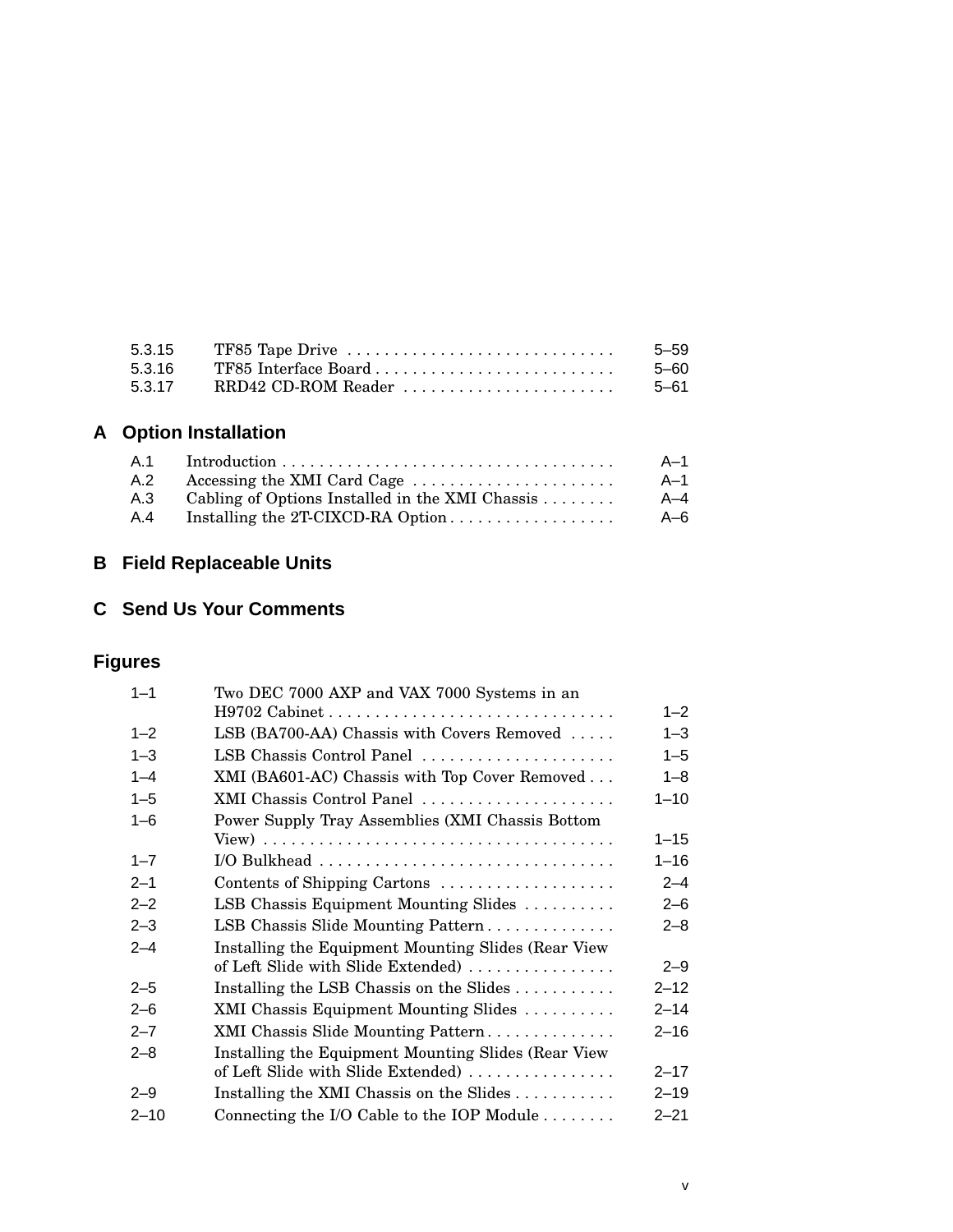| $2 - 11$ | Connecting the I/O Cable to the XMI Bulkhead<br>$Connector \ldots \ldots \ldots \ldots \ldots \ldots \ldots \ldots \ldots \ldots \ldots \ldots$ |                      |  |  |
|----------|-------------------------------------------------------------------------------------------------------------------------------------------------|----------------------|--|--|
| $2 - 12$ | DEC Power Bus and Console Cable Connectors                                                                                                      | $2 - 22$<br>$2 - 23$ |  |  |
| $5 - 1$  | Removing the Front Bezel from the LSB Chassis                                                                                                   |                      |  |  |
| $5 - 2$  | Extending the LSB Chassis                                                                                                                       |                      |  |  |
| $5 - 3$  | Removing the Top Cover                                                                                                                          | $5 - 5$<br>$5 - 7$   |  |  |
| $5 - 4$  | Removing the CPU and Memory Modules                                                                                                             | $5 - 9$              |  |  |
| $5 - 5$  | Removing the IOP Module                                                                                                                         | $5 - 11$             |  |  |
| $5 - 6$  | Removing the Left Side Cover                                                                                                                    | $5 - 13$             |  |  |
| $5 - 7$  | Removing the 48 Vdc Power Supply                                                                                                                | $5 - 15$             |  |  |
| $5 - 8$  | DEC Power Bus and Console Cable Connectors                                                                                                      | $5 - 17$             |  |  |
| $5 - 9$  | Removing the Front Panel                                                                                                                        | $5 - 18$             |  |  |
| $5 - 10$ | Removing the Control Panel                                                                                                                      | $5 - 19$             |  |  |
| $5 - 11$ | Removing the Blower Assembly                                                                                                                    | $5 - 21$             |  |  |
| $5 - 12$ | Removing the AC Input Box                                                                                                                       | $5 - 23$             |  |  |
| $5 - 13$ | Removing the Front Bezel from the XMI Chassis                                                                                                   | $5 - 25$             |  |  |
| $5 - 14$ | Extending the XMI Chassis                                                                                                                       | $5 - 27$             |  |  |
| $5 - 15$ | Removing the Top Cover                                                                                                                          | 5–28                 |  |  |
| $5 - 16$ | Removing the Bottom Cover                                                                                                                       | $5 - 30$             |  |  |
| $5 - 17$ | Removing the Control Panel Bezel                                                                                                                |                      |  |  |
| $5 - 18$ | Removing the Control Panel Module                                                                                                               | $5 - 32$<br>$5 - 34$ |  |  |
| $5 - 19$ | Battery and XTC Connections                                                                                                                     | $5 - 36$             |  |  |
| $5 - 20$ | AC Front End Tray                                                                                                                               | $5 - 37$             |  |  |
| $5 - 21$ | Power Supply Top Connectors                                                                                                                     | $5 - 39$             |  |  |
| $5 - 22$ | Power Supply Top Interconnect Diagram                                                                                                           | $5 - 40$             |  |  |
| $5 - 23$ | Removing the AC Front End Trays                                                                                                                 | $5 - 41$             |  |  |
| $5 - 24$ | +5 Vdc Regulator Trays                                                                                                                          | $5 - 43$             |  |  |
| $5 - 25$ | Removing a Power Supply Tray                                                                                                                    | $5 - 46$             |  |  |
| $5 - 26$ | Sequencer and Auxiliary DC Voltage Regulator                                                                                                    |                      |  |  |
|          |                                                                                                                                                 | 5–48                 |  |  |
| $5 - 27$ | 3.3 Vdc/-5.2 Vdc Regulator Tray                                                                                                                 | $5 - 50$             |  |  |
| $5 - 28$ | Removing the Fan Assembly                                                                                                                       | $5 - 53$             |  |  |
| $5 - 29$ | Airflow Sensors on Rear of Card Cage<br>$5 - 55$                                                                                                |                      |  |  |
| $5 - 30$ | Removing the AC Input Assembly<br>$5 - 58$                                                                                                      |                      |  |  |
| $A-1$    | Top Front View of Card Cage Slot Designations<br>$A-3$                                                                                          |                      |  |  |
| $A-2$    | Bottom View of Card Cage Slot Designations                                                                                                      | $A-5$                |  |  |
| $A-3$    | 2T-CIXCD-RA Option Kit Contents                                                                                                                 |                      |  |  |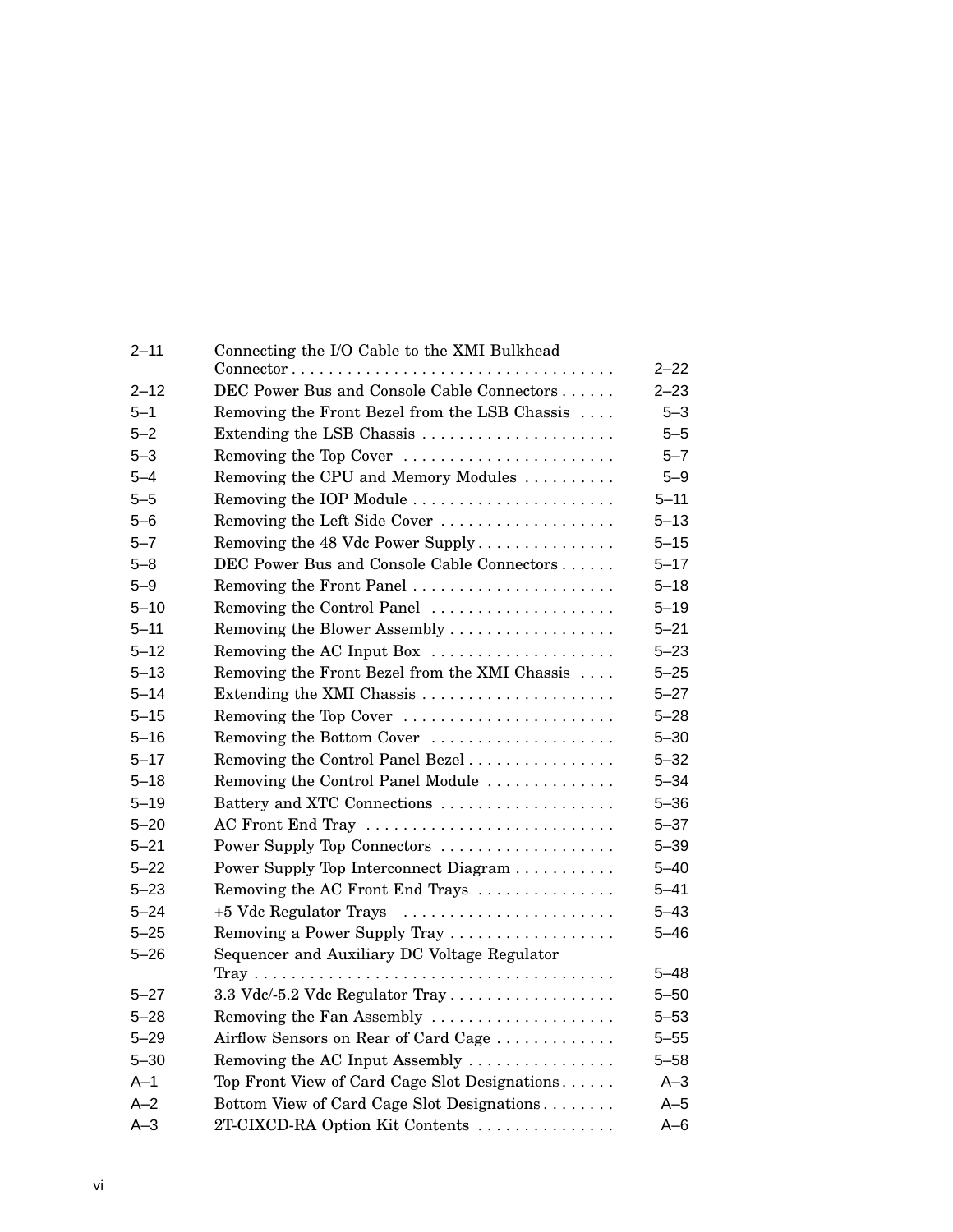| A-4 | Installing the 2T-CIXCD-RA Connectors and |       |
|-----|-------------------------------------------|-------|
|     |                                           | $A-9$ |

# **Tables**

| $1 - 1$  | Card Cage Modules                       | $1 - 4$  |
|----------|-----------------------------------------|----------|
| $1 - 2$  | LSB Control Panel Push-button Switches  | $1 - 6$  |
| $1 - 3$  | LSB Control Panel Status LED Indicators | $1 - 6$  |
| $1 - 4$  | XMI Options and Cabinet Kits            | $1 - 9$  |
| $1 - 5$  | Control Panel Keyswitches               | $1 - 11$ |
| $1 - 6$  |                                         | $1 - 12$ |
| $1 - 7$  | XMI Control Panel Status LED Indicators | $1 - 12$ |
| $1 - 8$  | XMI Power Supply Tray Assemblies        | $1 - 14$ |
| $1 - 9$  | LSB Chassis Specifications              | $1 - 17$ |
| $1 - 10$ | XMI Chassis Specifications              | $1 - 18$ |
| $4 - 1$  | LSB Chassis Troubleshooting             | $4 - 2$  |
| $4 - 2$  | XMI Chassis Troubleshooting             | $4 - 3$  |
| $B-1$    | LSB Chassis Field Replaceable Units     | $B-1$    |
| $B-2$    | XMI Chassis Field Replaceable Units     | $B-2$    |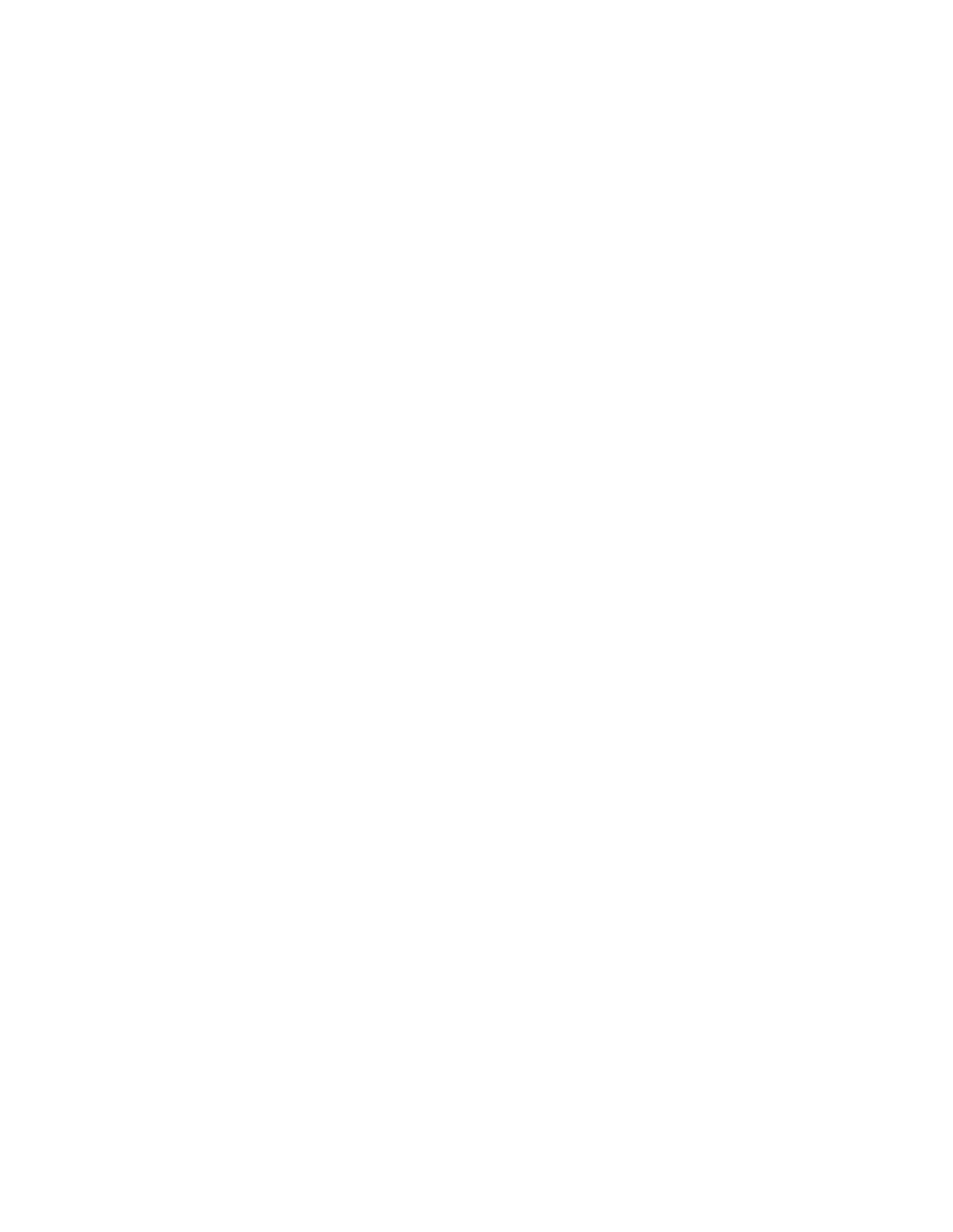# **Preface**

The *Rackmount DEC 7000 AXP and VAX 7000 Systems Installation/Owner's Guide* provides information to properly trained Digital service personnel and customer maintenance personnel on the installation of the rackmount DEC 7000 AXP and VAX 7000 systems, and information on the operation and maintenance of the equipment.

# **Organization**

The *Rackmount DEC 7000 AXP and VAX 7000 Systems Installation/Owner's Guide* is organized in the following manner:

- **Chapter 1, Introduction –** Provides an overview of the rackmount DEC 7000 AXP and VAX 7000 systems, and describes the major chassis, control panels, and power supply trays that make up this system. Specifications for the LSB (BA700-AA) chassis and the XMI (BA601-AC) chassis are also included.
- **Chapter 2, Installation –** Discusses site preparation, environmental and electrical requirements, checking the shipment, installing the LSB and XMI chassis, and cabling the two chassis that make up the system.
- **Chapter 3, Operation –** Describes how to turn on and turn off the equipment.
- **Chapter 4, Troubleshooting –** Describes the performance of various steps in basic troubleshooting and routine maintenance procedures.
- **Chapter 5, Removal and Replacement –** Describes the removal and replacement procedures for the field replaceable units (FRUs) that are unique to the rackmount DEC 7000 AXP and VAX 7000 systems.
- **Appendix A, Field Replaceable Units –** Lists all FRUs and their part numbers for the LSB and XMI chassis.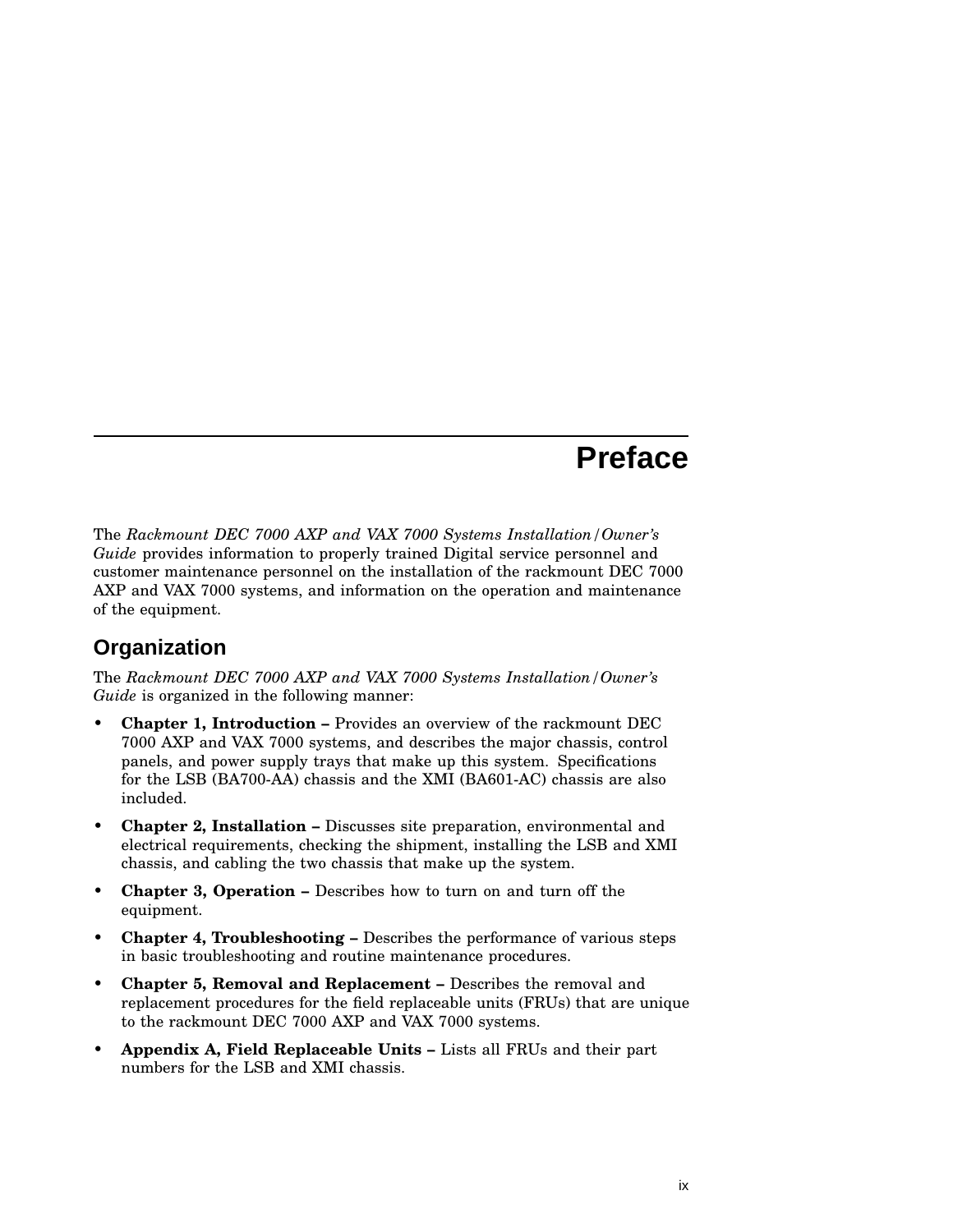• **Appendix B, Option Installation –** Contains installation instructions for the options that are available for the rackmount DEC 7000 AXP and VAX 7000 systems.

# **Conventions**

The following conventions are used in this document:

| <b>NOTE</b>    | A note calls the reader's attention to any item of information that may<br>be of special importance. |  |
|----------------|------------------------------------------------------------------------------------------------------|--|
| <b>CAUTION</b> | A caution contains information essential to avoid damage to the<br>equipment.                        |  |
| <b>WARNING</b> | A warning contains information essential to the safety of personnel.                                 |  |
| below:         | The following symbols appear on the chassis. Please review their definitions                         |  |



This Dangerous Voltage warning symbol indicates risk of electric shock and indicates hazards from dangerous voltage.



This Attention symbol is used to alert the reader about specific safety conditions, and to instruct the reader to read separate instructional material.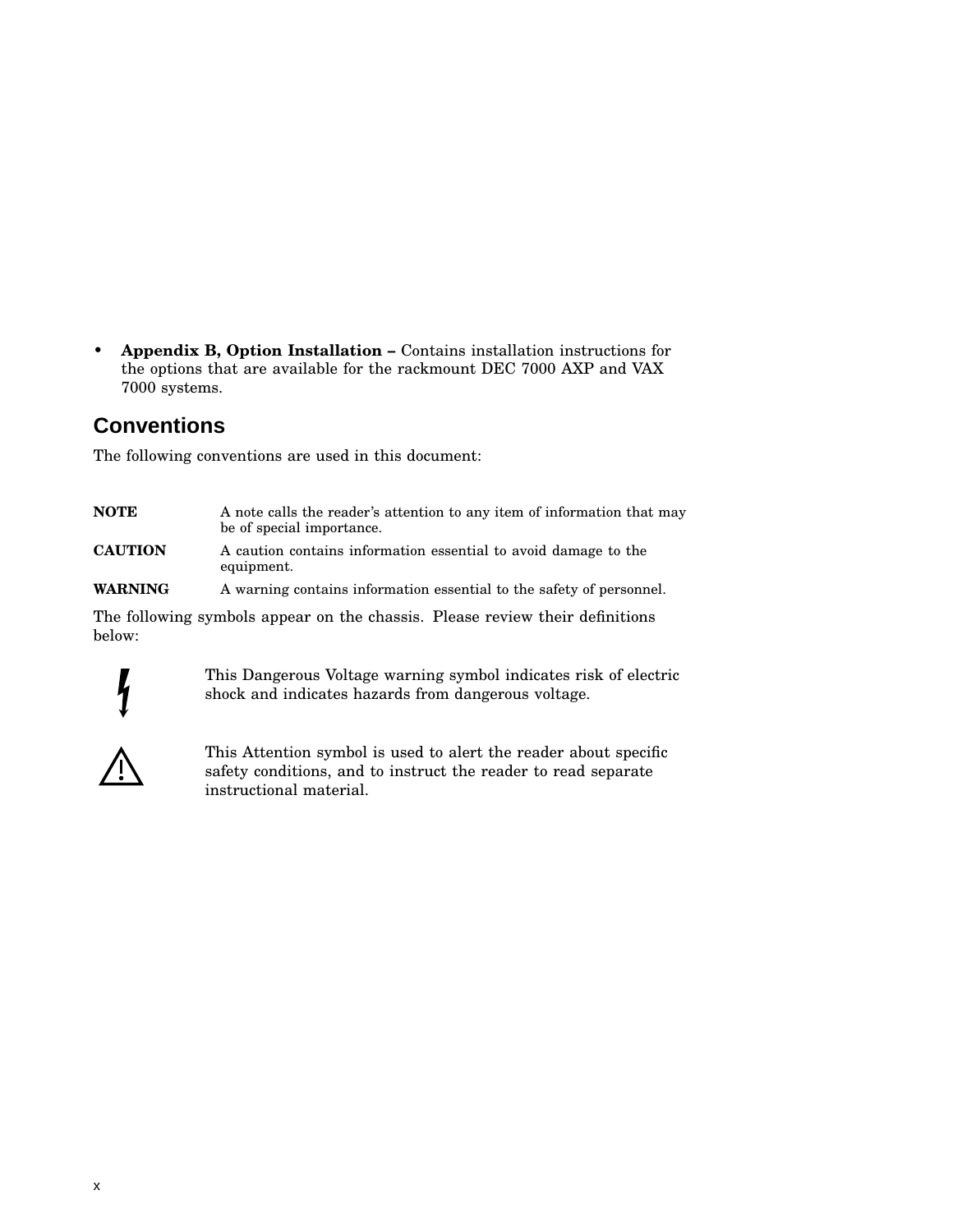# **Related Documentation**

For more information on the rackmount DEC 7000 AXP and VAX 7000 systems, refer to the following documentation:

| EK-700EB-IN        |
|--------------------|
| <b>EK-7000B-SP</b> |
| <b>EK-7000B-OP</b> |
| <b>EK-7000B-TS</b> |
| <b>EK-7000A-SV</b> |
| <b>EK-7002B-SV</b> |
| <b>EK-7700A-PG</b> |
| <b>EK-7000A-PG</b> |
| <b>EK-7701A-TS</b> |
| <b>EK-7001A-TS</b> |
| EK-70C0B-TM        |
| EK-KA7AA-TM        |
| EK-KN7AA-TM        |
| EK-MS7AA-TM        |
| <b>EK-70I0A-TM</b> |
| <b>EK-7000A-TM</b> |
|                    |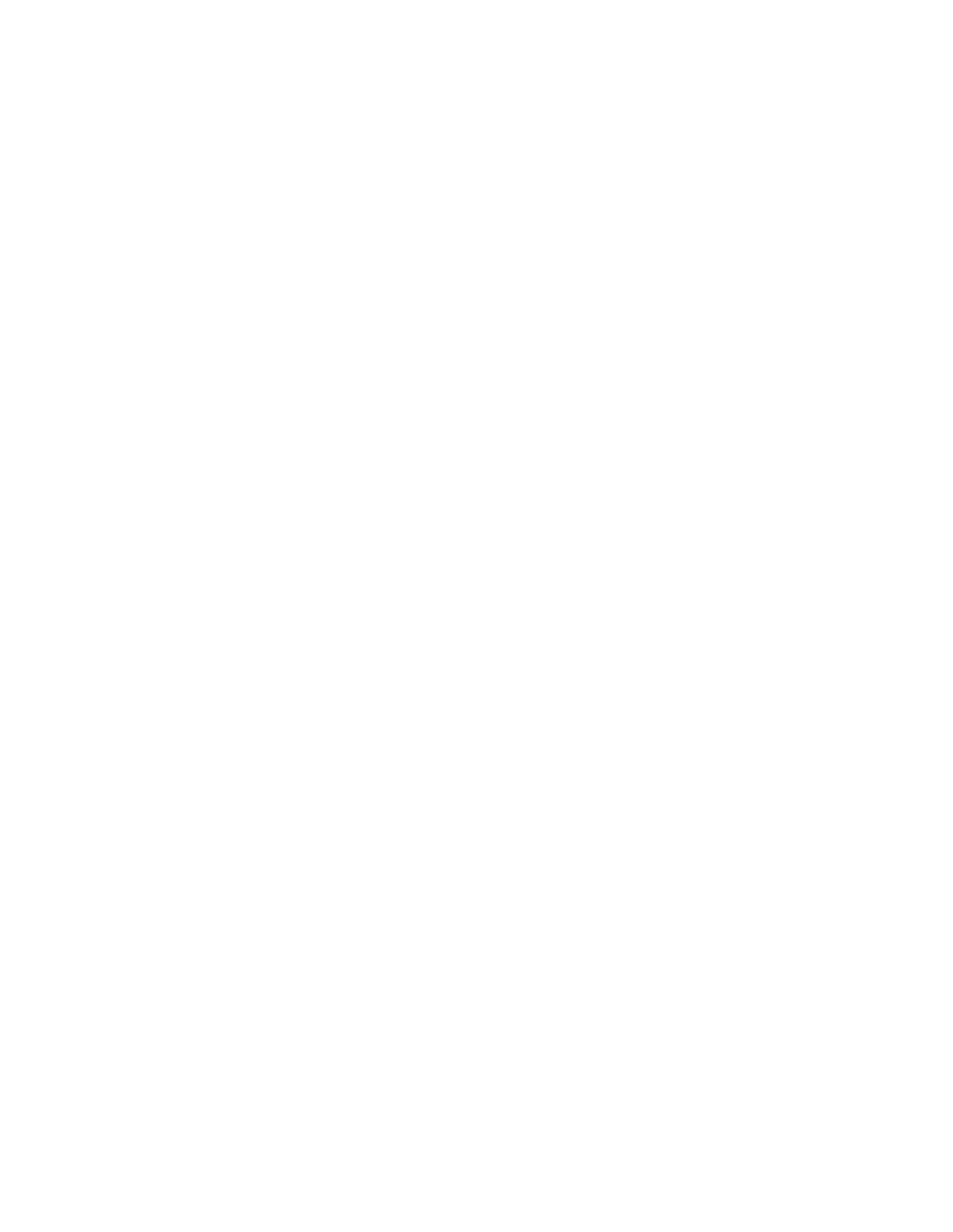# **1.1 General**

The rackmount DEC 7000 AXP and VAX 7000 systems (see Figure 1–1) consist of two or more interlocked rackmountable chassis that attach to the rails within a 36-inch deep RETMA cabinet. The laser system bus (LSB) chassis (BA700- AA) contains the CPU and memory boards, along with an I/O port controller (IOP) that multiplexes to support up to four XMI I/O chassis. The LSB chassis includes a 48 Vdc power supply and a blower assembly to move the cooling air. In addition, the chassis has its own circuit breaker and power cord that requires a single-phase, 200-240 Vac (nominal), 50-60 Hz power source. The LSB chassis has a power status indicator as part of the operator control panel.

The extended memory interface (XMI) chassis (BA601-AC) mounts above the LSB chassis in the cabinet and can accept up to 12 XMI technology I/O modules. Other rackmountable I/O chassis for modules using different I/O bus types may be added to this product family in the future. The XMI chassis also accommodates up to five quad and three dual I/O panels. The XMI chassis includes six power supply modules and fans for moving the cooling air. The XMI chassis has its own circuit breaker and power cord that requires a single-phase, 200-240 Vac (nominal), 50-60 Hz power source. The XMI chassis also has a power status indicator as part of the control panel.

In an H9702 cabinet, a power controller is mounted behind each LSB chassis to allow the connection of both chassis to an external source of 200-240 Vac (nominal), and also to sequence the power application and removal to this system.

The LSB and XMI chassis are interconnected with a flat ribbon cable between the I/O port controller (IOP) in the LSB chassis and the XMI backplane in the XMI chassis.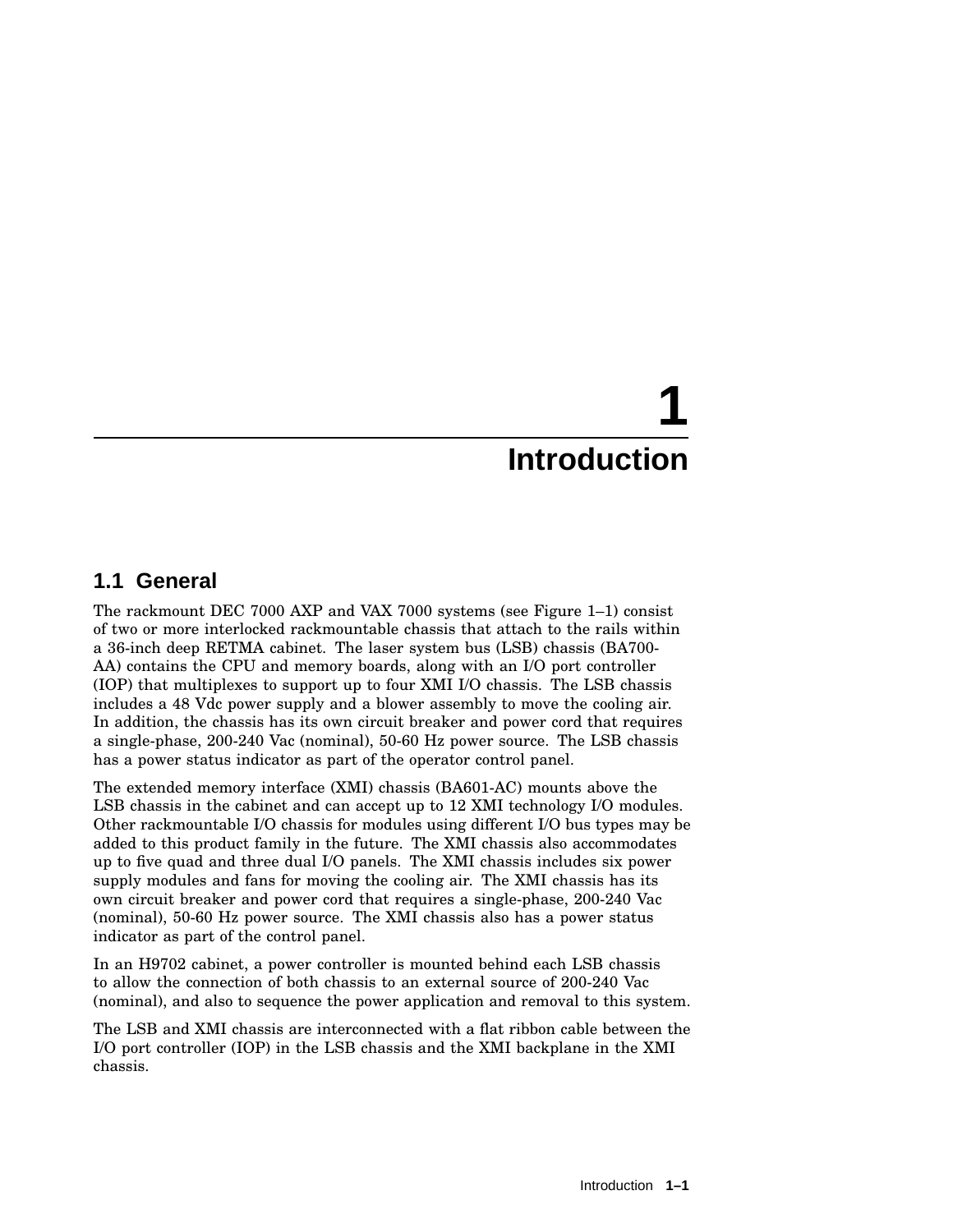**Figure 1–1 Two DEC 7000 AXP and VAX 7000 Systems in an H9702 Cabinet**

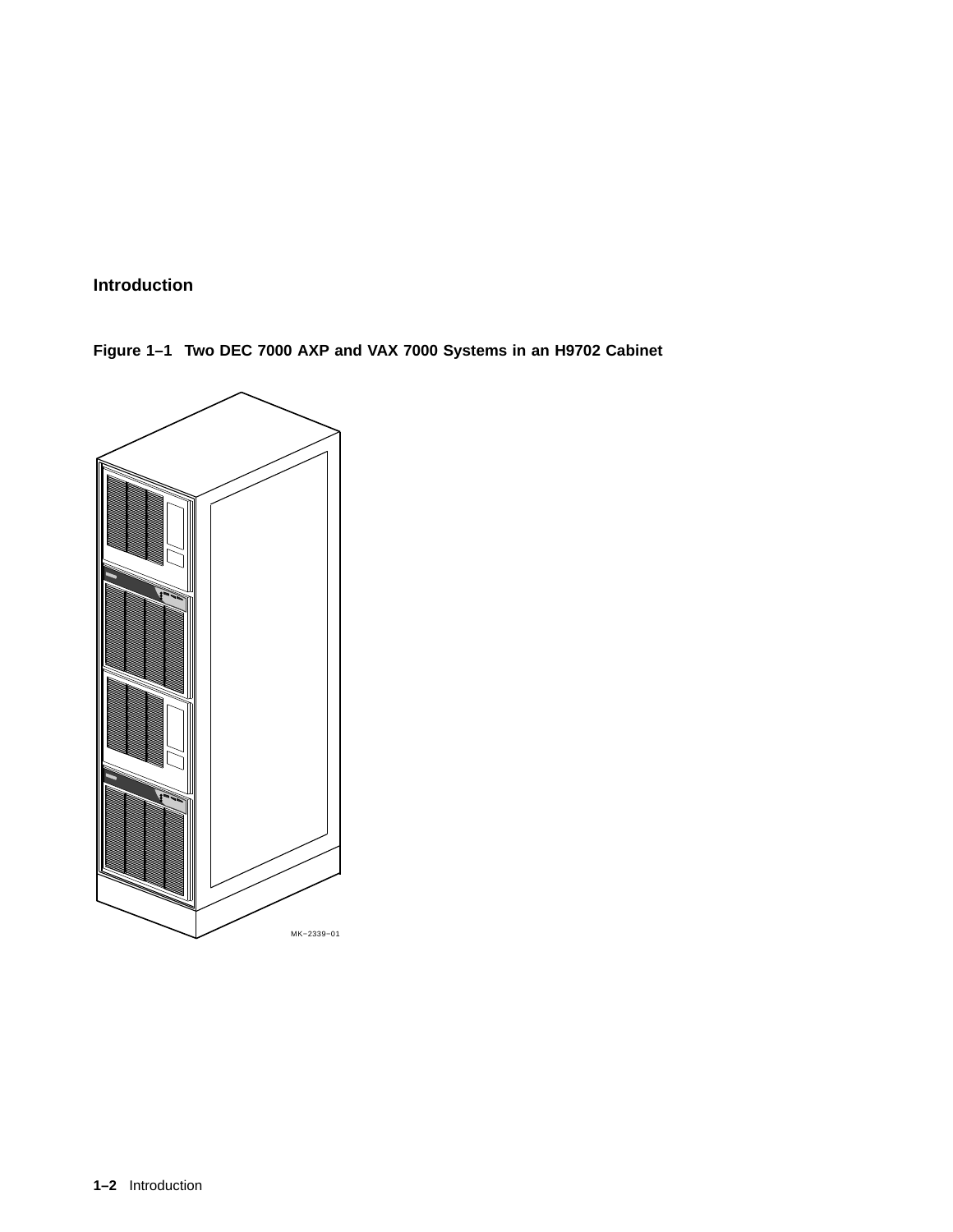# **1.2 Laser System Bus (BA700-AA) Chassis**

The LSB (BA700-AA) chassis, shown in Figure 1–2, contains a card cage, a 48 Vdc power supply, a control panel, and a blower assembly.

The following sections describe the basic components of the LSB chassis.



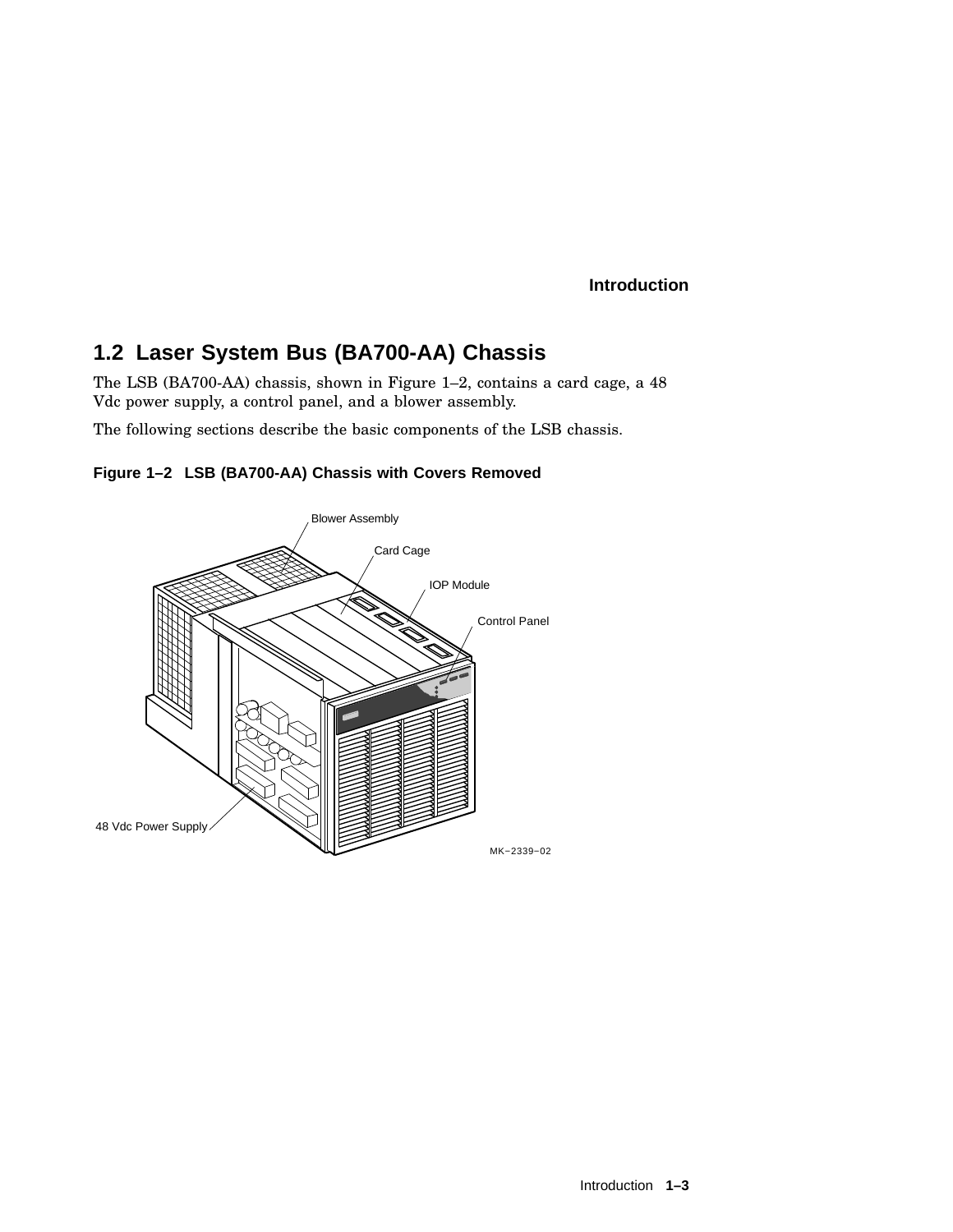#### **1.2.1 LSB Chassis Card Cage**

The LSB chassis card cage contains five slots. One slot is reserved for the I/O port controller (IOP) module and the other four slots are available for either CPU or memory modules. The system must have at least an IOP module, one CPU module, and one memory module in order to function.

Rackmount DEC 7000 AXP and VAX 7000 systems can range from a single CPU with three memory modules to three CPUs with a single memory module.

Table 1–1 contains a list of the different types of modules that can be installed in the rackmount DEC 7000 AXP and VAX 7000 systems, and a description of each.

| Option No. | Part No. | <b>Description</b>         |
|------------|----------|----------------------------|
| <b>IOP</b> | E2044-AA | I/O port controller module |
| KN7AA      | E2040-AA | DEC 7000 AXP CPU module    |
| KA7AA      | E2045-AA | VAX 7000 CPU module        |
| MS7AA-AA   | E2043-AA | 64-MB memory module        |
| MS7AA-BA   | E2043-BA | 128-MB memory module       |
| MS7AA-CA   | E2043-CA | 256-MB memory module       |
| MS7AA-DA   | E2046-AA | 512-MB memory module       |

**Table 1–1 Card Cage Modules**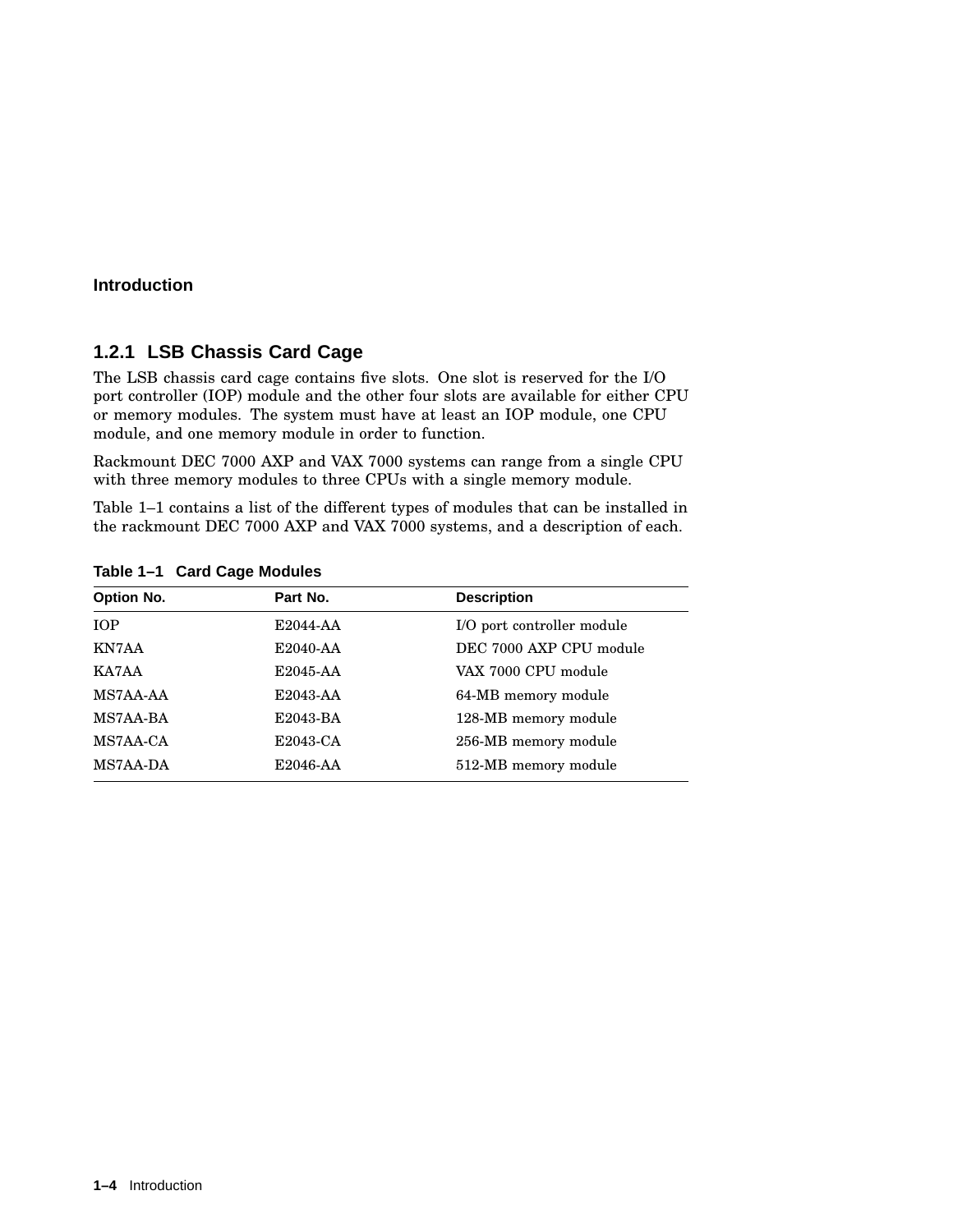## **1.2.2 LSB Chassis Control Panel**

The rackmount DEC 7000 AXP and VAX 7000 systems have a control panel located on the front of the LSB chassis (see Figure 1–3). The LSB chassis control panel consists of three push-button switches with integral LED indicators and three separate LED indicators.





MK−2339−03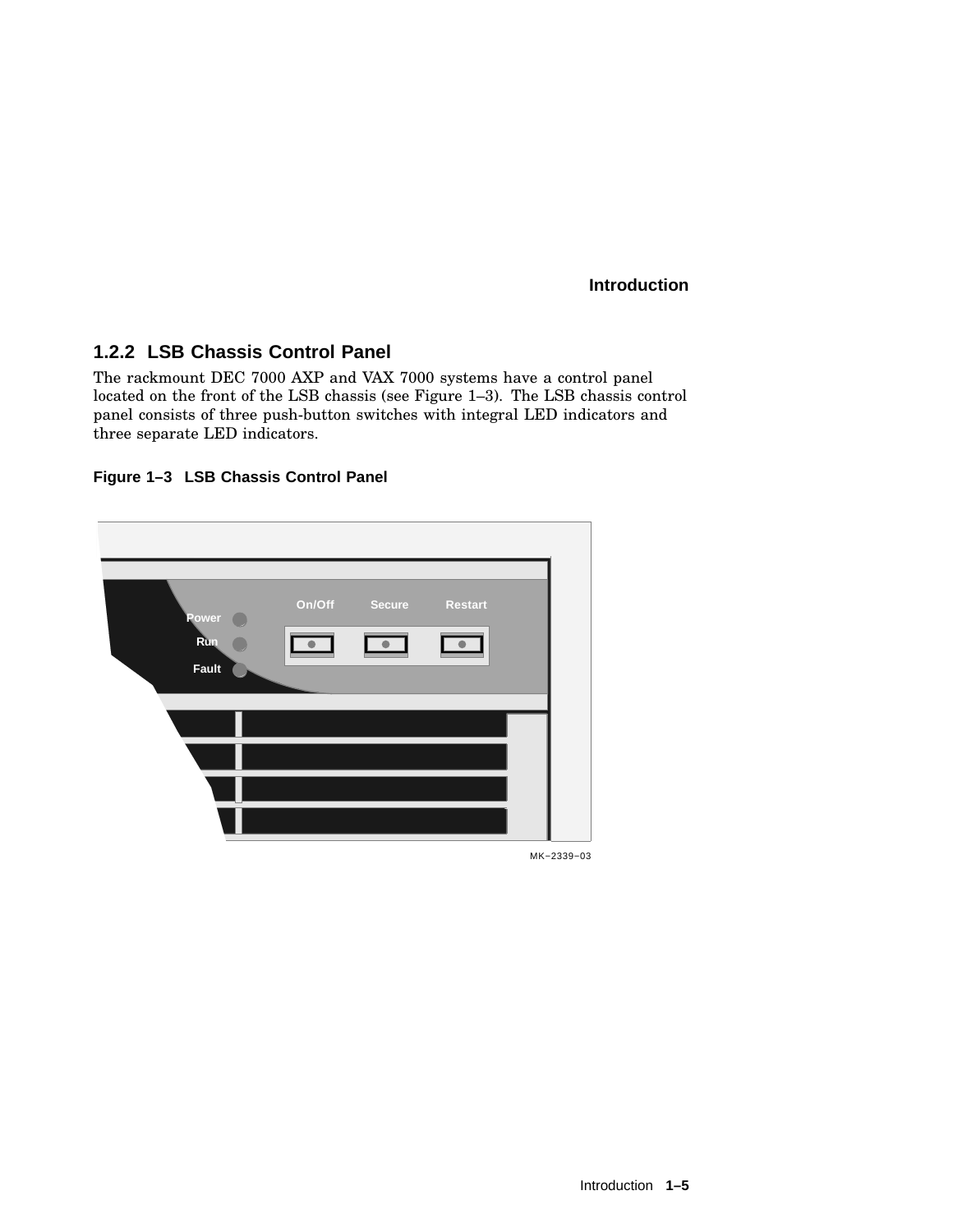Table 1–2 lists the three push-button switches and describes their functions.

| <b>Switch</b>                            | <b>Position</b> | <b>LED Status</b><br>/Color | <b>Description</b>                                                                                |
|------------------------------------------|-----------------|-----------------------------|---------------------------------------------------------------------------------------------------|
| On/Off                                   | Out             | Off                         | The 48 Vdc power supply is turned off.                                                            |
|                                          | In.             | On (Green)                  | The 48 Vdc power supply is turned on and<br>48 Vdc is present.                                    |
| Secure                                   | Out             | Off                         | Indicates to the console firmware that<br>certain privileged console commands are<br>allowed.     |
|                                          | In              | On (Green)                  | Indicates to the console firmware that<br>certain privileged console commands are not<br>allowed. |
| <b>Restart</b><br>(Momentary)<br>switch) | Out             | Off                         | The system restart signal is not being<br>asserted.                                               |
|                                          | In              | On (Red)                    | The system restart signal is being asserted.                                                      |

**Table 1–2 LSB Control Panel Push-button Switches**

The LSB control panel also includes three status LED indicators. Table 1–3 lists these LEDs and describes their functions.

**Table 1–3 LSB Control Panel Status LED Indicators**

| <b>LED Name/Color</b> | <b>Function</b>                                                                                                                                                                                                                                     |
|-----------------------|-----------------------------------------------------------------------------------------------------------------------------------------------------------------------------------------------------------------------------------------------------|
| Power<br>(Green)      | Lit when the 48 Vdc power supply is on and the output is within<br>specifications.                                                                                                                                                                  |
|                       | If not lit after the On/Off switch is depressed, the power supply has<br>detected an overvoltage or overcurrent condition.                                                                                                                          |
| Run<br>(Green)        | Lit when console mode is terminated and system program execution<br>begins.                                                                                                                                                                         |
|                       | Not lit during power sequencing and when in console mode.                                                                                                                                                                                           |
| Fault<br>(Amber)      | Blinks at a slow 2-second rate during the power-up sequence and<br>at a fast .5-second rate during the power-down sequence. After the<br>power-up sequence, it stays lit until all LSB and I/O modules have<br>passed self-test, and then goes out. |
|                       | Being lit during normal operation indicates a blower failure, an<br>LSB or I/O module not passing self-test, or a power supply fault.                                                                                                               |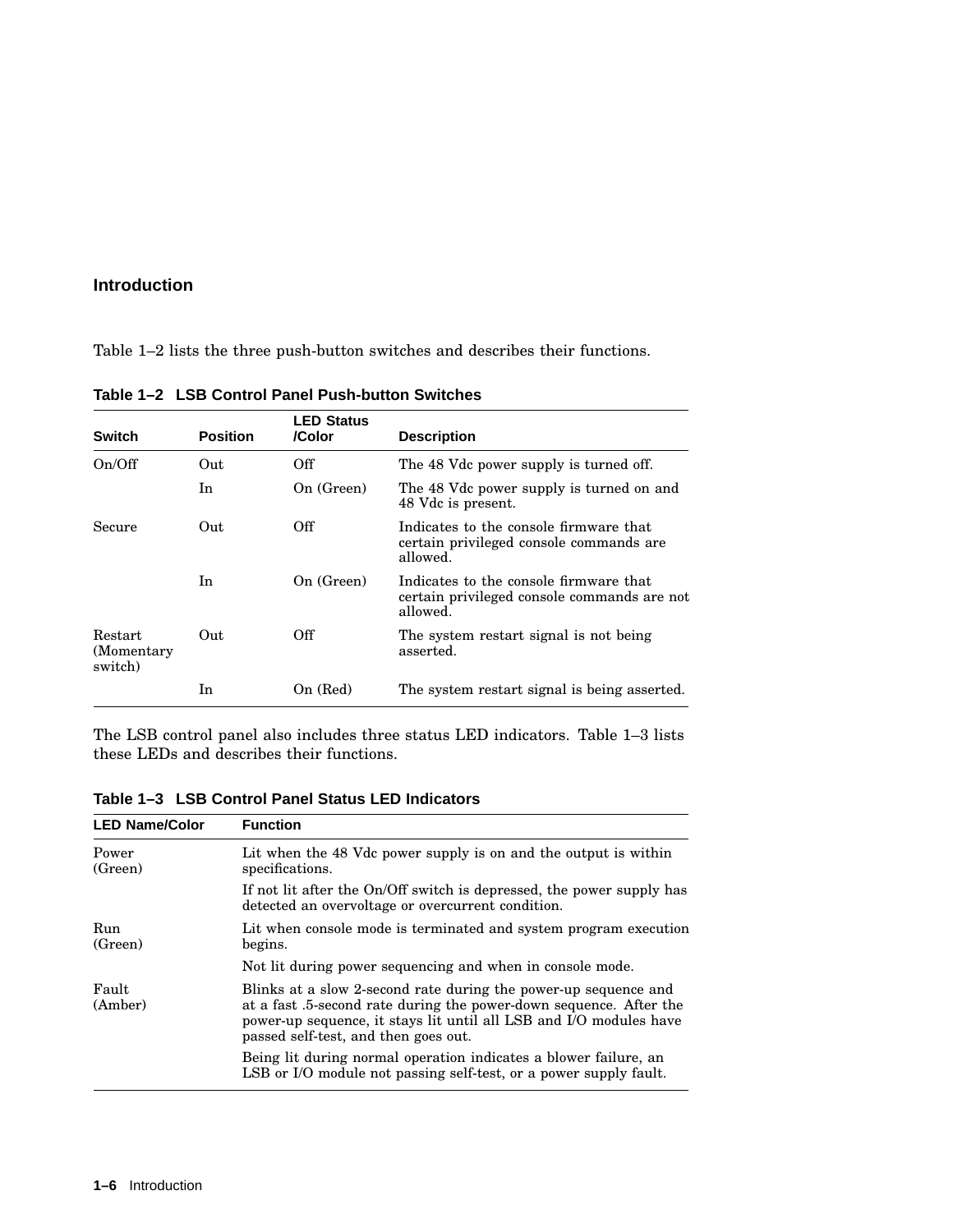# **1.2.3 LSB Chassis Power Supply**

A 48 Vdc power supply is located on the left side of the LSB chassis. This power supply provides 48 Vdc to the control panel, the LSB backplane, and the chassis blower.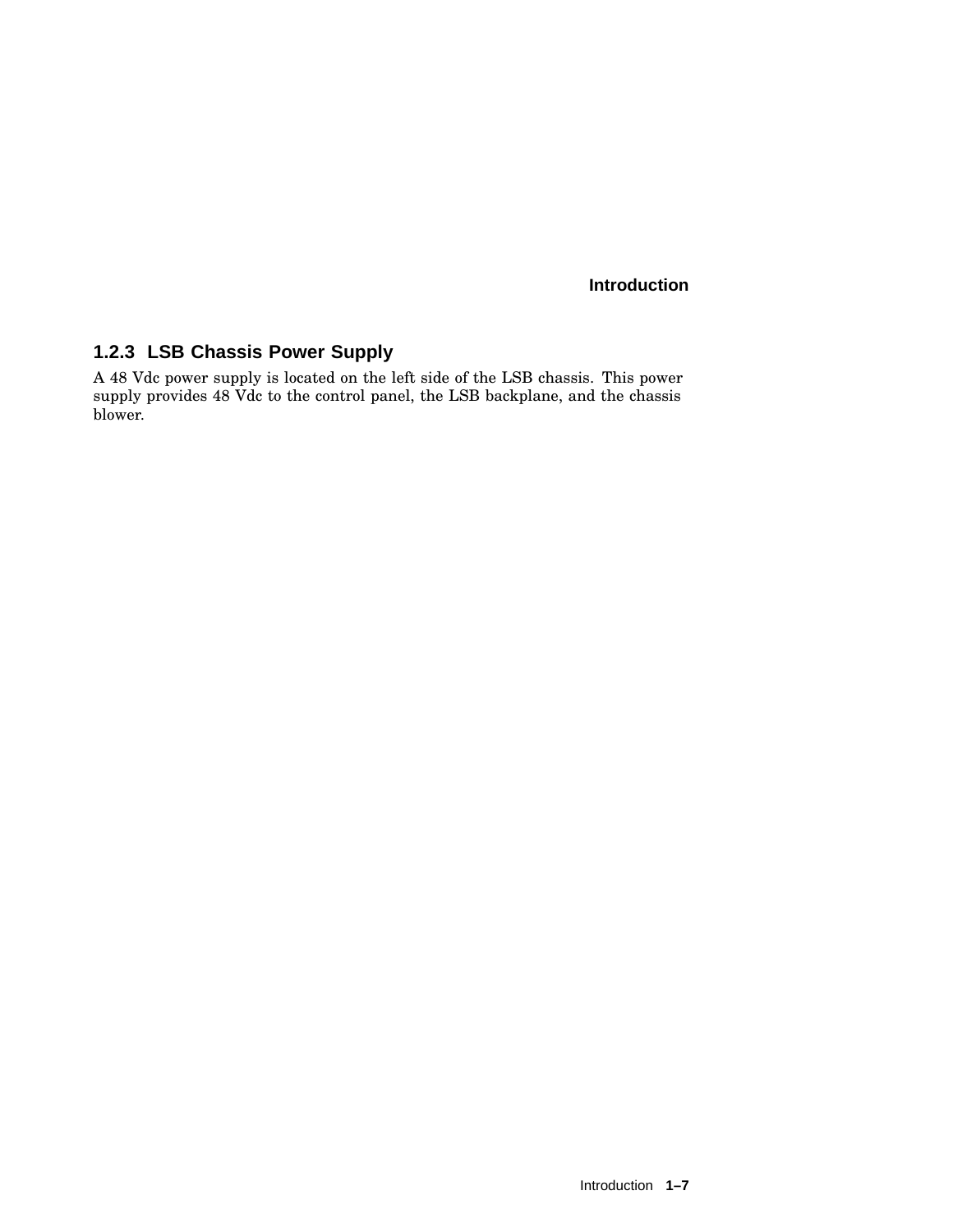# **1.3 Extended Memory Interface (BA601-AC) Chassis**

The XMI (BA601-AC) chassis, shown in Figure 1–4, includes a control panel, a single 14-slot card cage, a power supply consisting of 6 tray assemblies, 2 fans, and an I/O bulkhead. The front panel of the XMI chassis also contains an area for installing either an RRD42 CD-ROM reader (DEC 7000 AXP only) or a TF85 tape drive (VAX 7000 only). The rear of the chassis contains an interface area for connecting external cables.

The following sections describe the basic components of the XMI chassis.



**Figure 1–4 XMI (BA601-AC) Chassis with Top Cover Removed**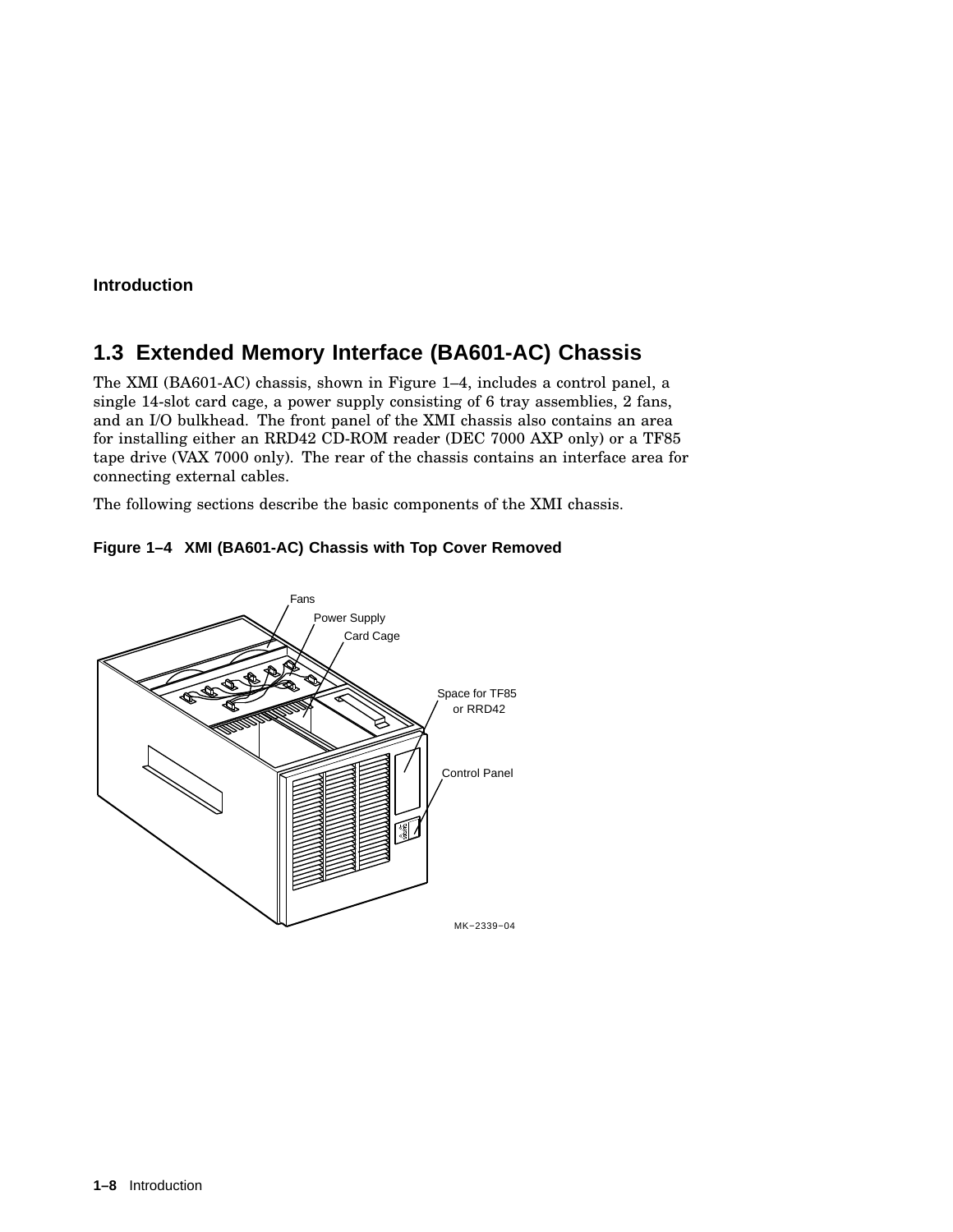# **1.3.1 XMI Chassis Card Cage**

The XMI chassis incorporates a 14-slot card cage that houses the two LSB I/O interface cards and up to 12 I/O modules. The XMI device adapter boards are housed in this card cage. Other modules are available for installation in the XMI bus, such as: disk controllers, network interfaces, and bus adapters. Table 1–4 lists the options and cabinet kits that are available for installation in the XMI chassis.

**Table 1–4 XMI Options and Cabinet Kits**

| <b>Option</b>           | <b>BA601 Cabinet Kit</b> | I/O Panel |
|-------------------------|--------------------------|-----------|
| <b>DEMNA-M</b>          | <b>CK-DEMNA-RA</b>       | 1 Dual    |
| 2T-DEMFA-RA             | Included in option       | 1 Quad    |
| KDM70-AA                | CK-KDM60-RA              | 2 Quad    |
| $KFMSA-BA$ <sup>1</sup> | <b>CK-KFMSA-RB</b>       | 1 Quad    |
| KZMSA-AB $^2$           | <b>CK-KZMSA-RB</b>       | 1 Dual    |
| 2T-CIXCD-RA             | Included in option       | 1 Quad    |
|                         |                          |           |

<sup>1</sup>For the VAX 7000 only.

<sup>2</sup>For the DEC 7000 AXP only.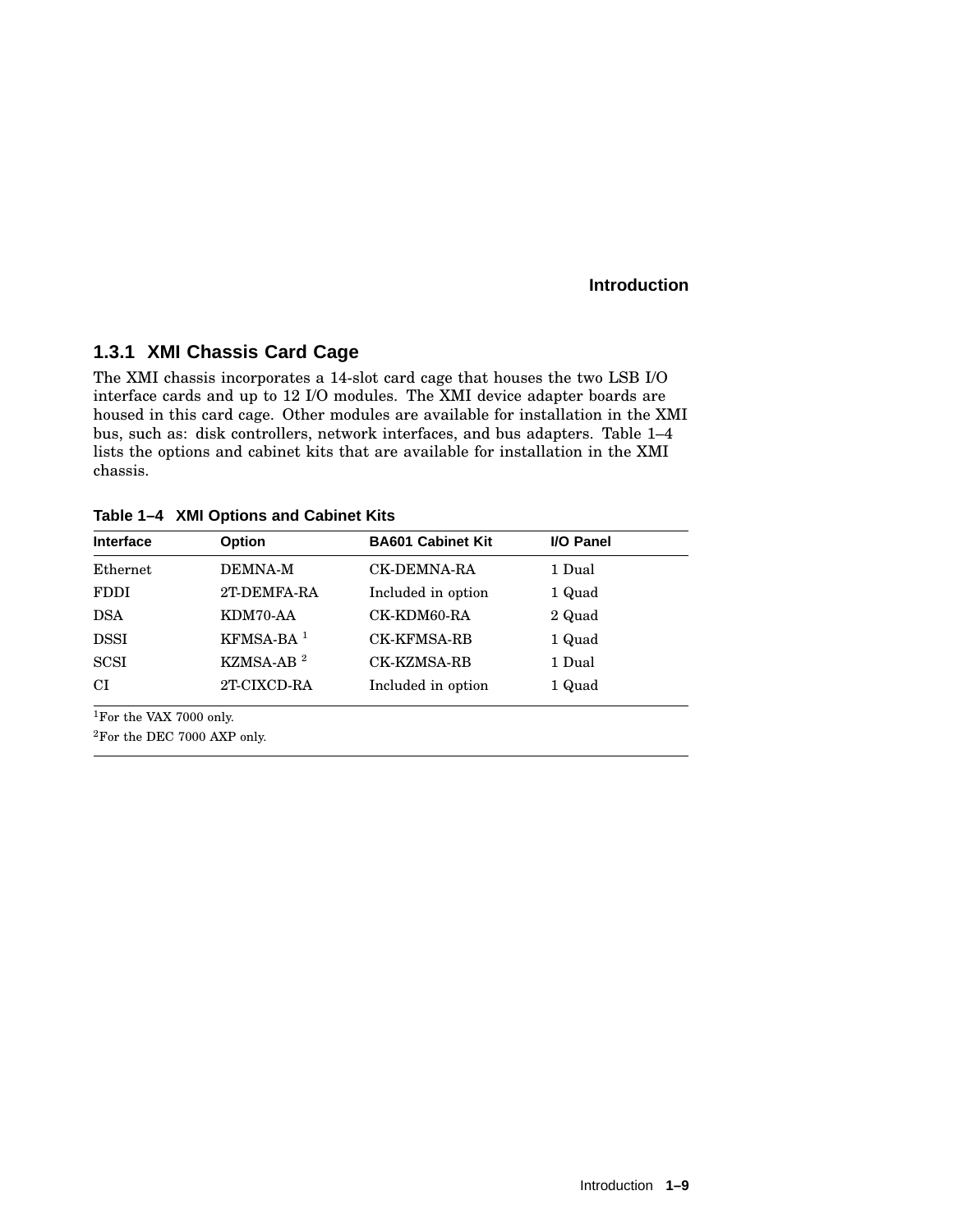### **1.3.2 XMI Chassis Control Panel**

The rackmount DEC 7000 AXP and VAX 7000 systems have a secondary control panel located on the front of the XMI chassis (see Figure 1–5). The control panel incorporates three switches and nine LEDs.

#### **Figure 1–5 XMI Chassis Control Panel**



The XMI chassis control panel incorporates two rotary switches (an upper keyswitch and a lower keyswitch) and a push-button restart switch. Table 1–5 lists the upper and lower keyswitches and describes their functions. Table 1–6 describes the functions of the restart switch.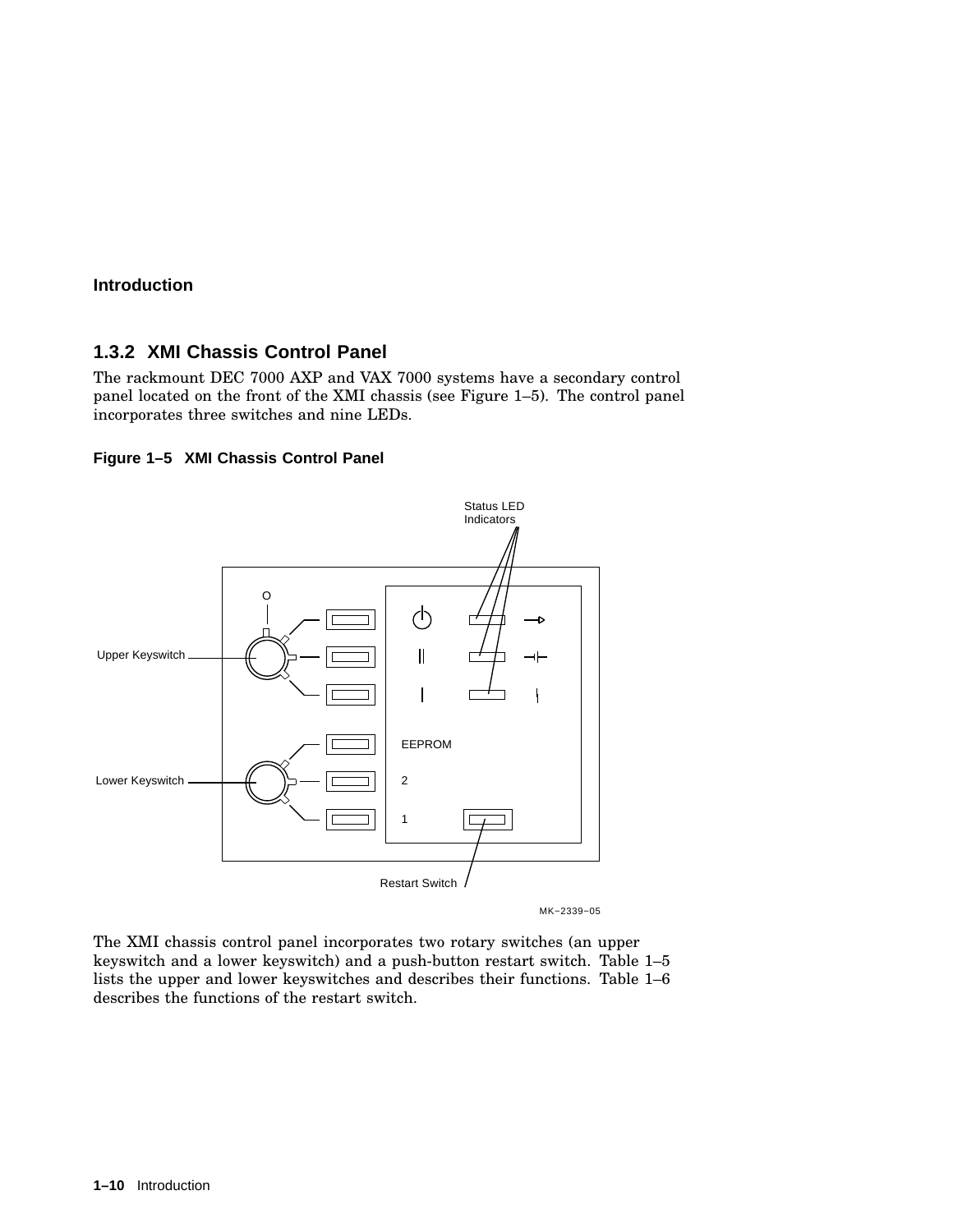| <b>Symbol</b> | <b>Position</b>              | Light/<br>Color | <b>Effect</b>                                                                                                   |  |  |
|---------------|------------------------------|-----------------|-----------------------------------------------------------------------------------------------------------------|--|--|
|               |                              |                 | <b>Upper Keyswitch</b>                                                                                          |  |  |
| O             | (Off)                        | No Light        | Power to system bus is removed, but ac<br>power and 12 Vdc power is still on.                                   |  |  |
| ↺             | Standby                      | Red             | Not used.                                                                                                       |  |  |
| $\vert$       | Enable                       | Yellow          | Not used.                                                                                                       |  |  |
|               | Secure <sup>1</sup>          | Green           | Indicates that power is applied to the<br>entire system. Used for normal operation.<br>Disables restart switch. |  |  |
|               |                              |                 | Lower Keyswitch                                                                                                 |  |  |
| <b>EEPROM</b> | Update                       | Red             | Not used.                                                                                                       |  |  |
| $\mathbf{2}$  | Halt                         | Yellow          | Not used.                                                                                                       |  |  |
| 1             | Auto Start                   | Green           | Not used.                                                                                                       |  |  |
|               | <sup>1</sup> Normal position |                 |                                                                                                                 |  |  |

# **Table 1–5 Control Panel Keyswitches**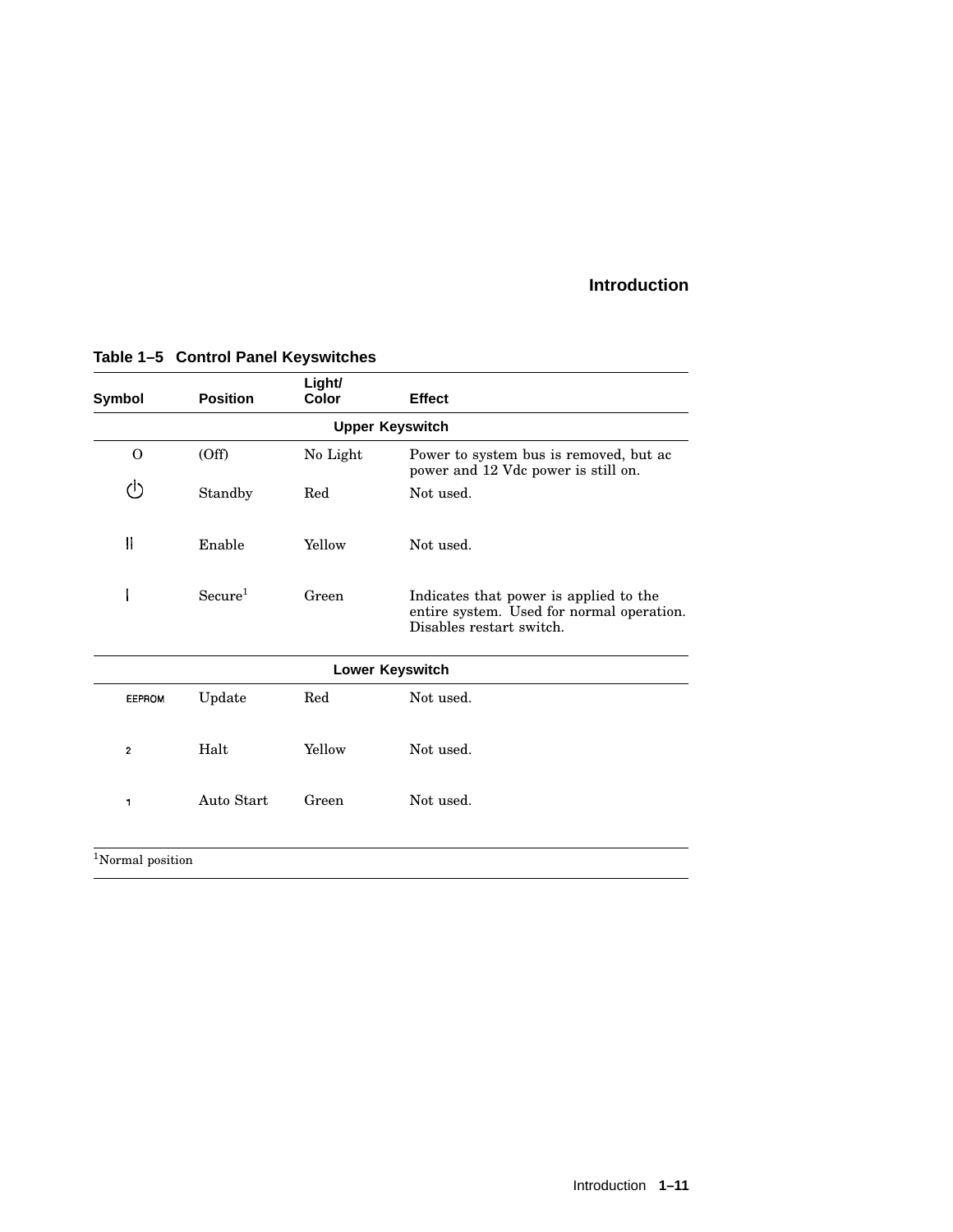**Table 1–6 Restart Switch**

| <b>Upper Keyswitch</b> | Lower Keyswitch | <b>Restart Switch Function</b>                        |
|------------------------|-----------------|-------------------------------------------------------|
| Enable                 | Update or Halt  | Runs self-test, then halts.                           |
| Enable                 | Auto Start      | Runs self-test, then reboots the operating<br>system. |
| Standby or "O" OFF     | Any position    | Does not function.                                    |

The XMI control panel also includes three status LED indicators. Table 1–7 lists these LEDs and describes their functions.

| Symbol | <b>Name</b>    | <b>State/Color</b> | <b>Indication</b>                                                                            |
|--------|----------------|--------------------|----------------------------------------------------------------------------------------------|
|        | Run            | On (Green)         | System is executing operating system<br>instructions on at least one processor.              |
|        |                | Off                | System is either in console mode or is<br>turned off.                                        |
|        | <b>Battery</b> | NA (Green)         | (This function is not implemented on<br>the rackmount DEC 7000 AXP and<br>VAX 7000 systems.) |
|        | Fault          | On (Red)           | Self-test is in progress. If light does<br>not go off, system has a hardware<br>fault.       |
|        |                | Off                | Self-test has completed successfully, or<br>the system is turned off.                        |

**Table 1–7 XMI Control Panel Status LED Indicators**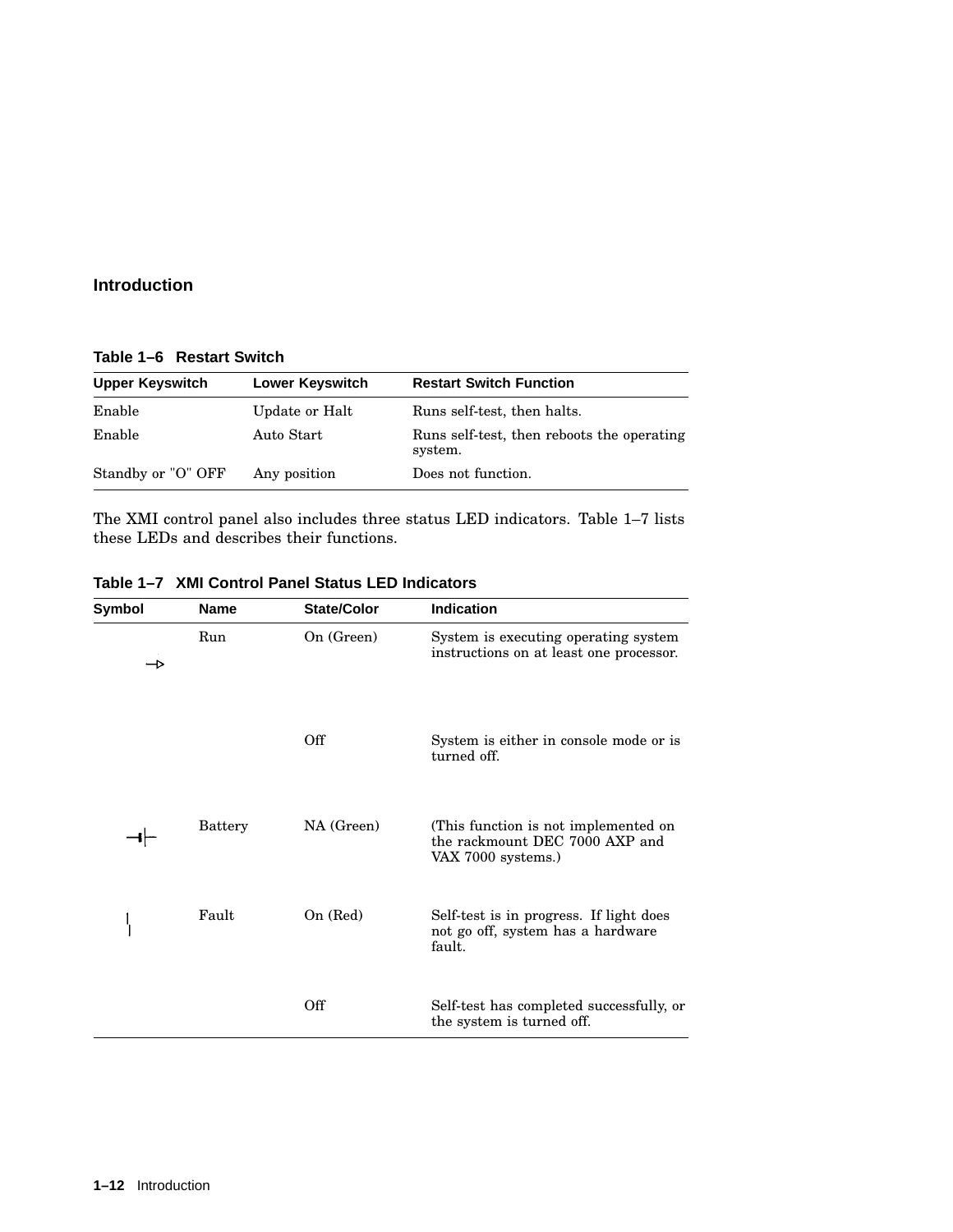## **1.3.3 XMI Chassis Power Supply**

The XMI power supply consists of six separate tray assemblies. The system includes two ac-to-dc front end modules and four dc-to-dc regulator trays. The dcto-dc regulator trays include a 5 Vdc regulator master, a 5 Vdc regulator booster, a sequencer and auxiliary dc voltage regulator, and a 3.3 Vdc/-5.2 Vdc regulator. Each of these trays contain field replaceable units (FRUs) that are described in Chapter 5.

Table 1–8 lists the six power supply tray assemblies along with the description and location of each. Figure 1–6 shows the location of these six power supply assemblies.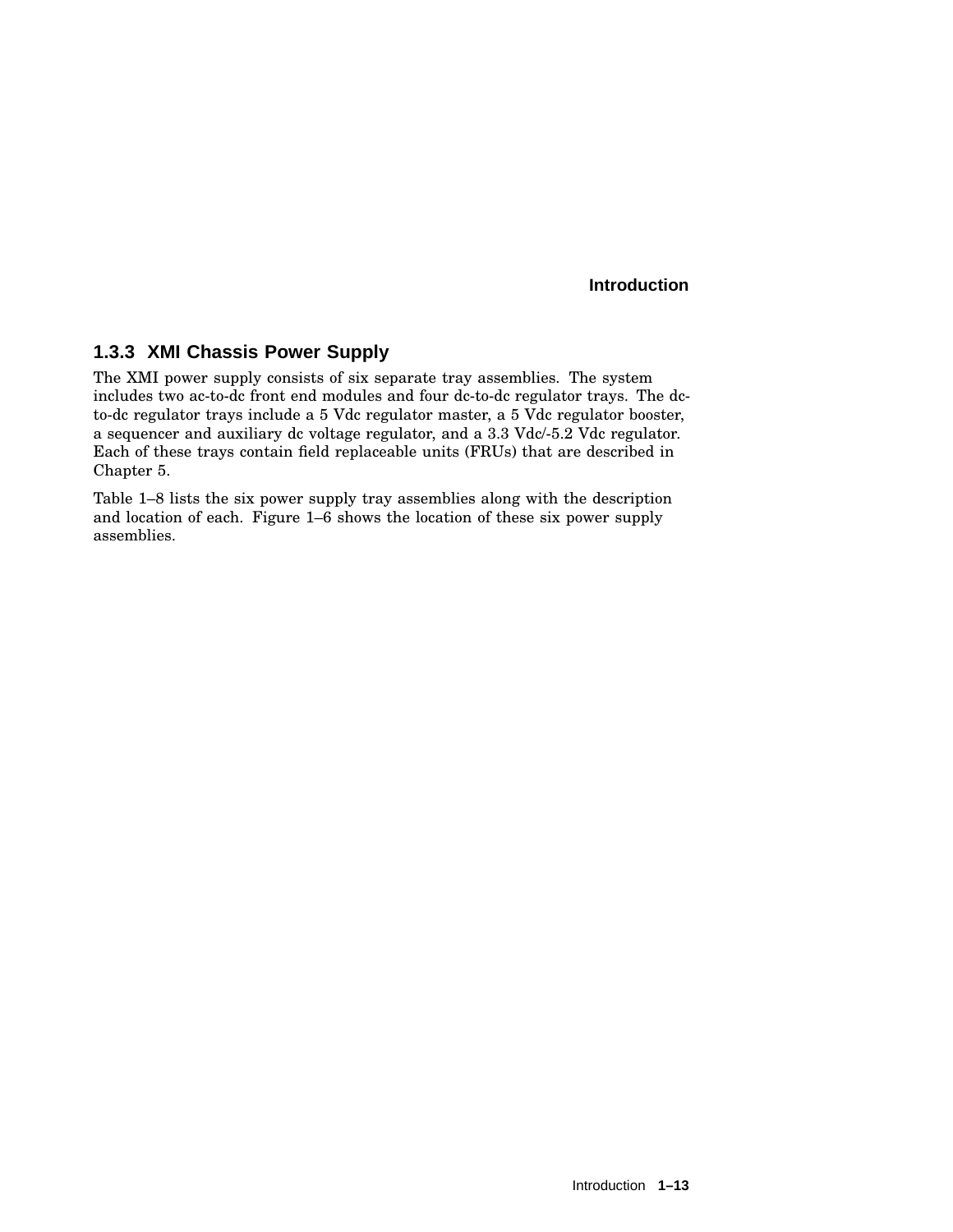| <b>Tray Assembly</b>       | <b>Description</b>                                                                   | Location <sup>1</sup> |
|----------------------------|--------------------------------------------------------------------------------------|-----------------------|
| ac-to-dc converters (2)    | Provides 300 Vdc to feed into regulators                                             | $A + B$               |
| 5 Vdc regulator            | +5 Vdc master supply                                                                 | A1                    |
| 5 Vdc regulator            | +5 Vdc booster supply                                                                | A <sub>2</sub>        |
| Sequencer and auxiliary dc | Consists of:                                                                         | B1                    |
| voltage regulator          | Power sequencing logic<br>٠                                                          |                       |
|                            | +12 Vdc supply<br>٠                                                                  |                       |
|                            | -12 Vdc supply<br>٠                                                                  |                       |
|                            | +24 Vdc supply (fans)<br>٠                                                           |                       |
|                            | -2 Vdc supply<br>٠                                                                   |                       |
| 3.3 Vdc/-5.2 Vdc regulator | Consists of:                                                                         | B <sub>2</sub>        |
|                            | +3.3 Vdc supply (not used for the<br>rackmount DEC 7000 AXP and VAX<br>7000 systems) |                       |
|                            | -5.2 Vdc supply                                                                      |                       |

# **Table 1–8 XMI Power Supply Tray Assemblies**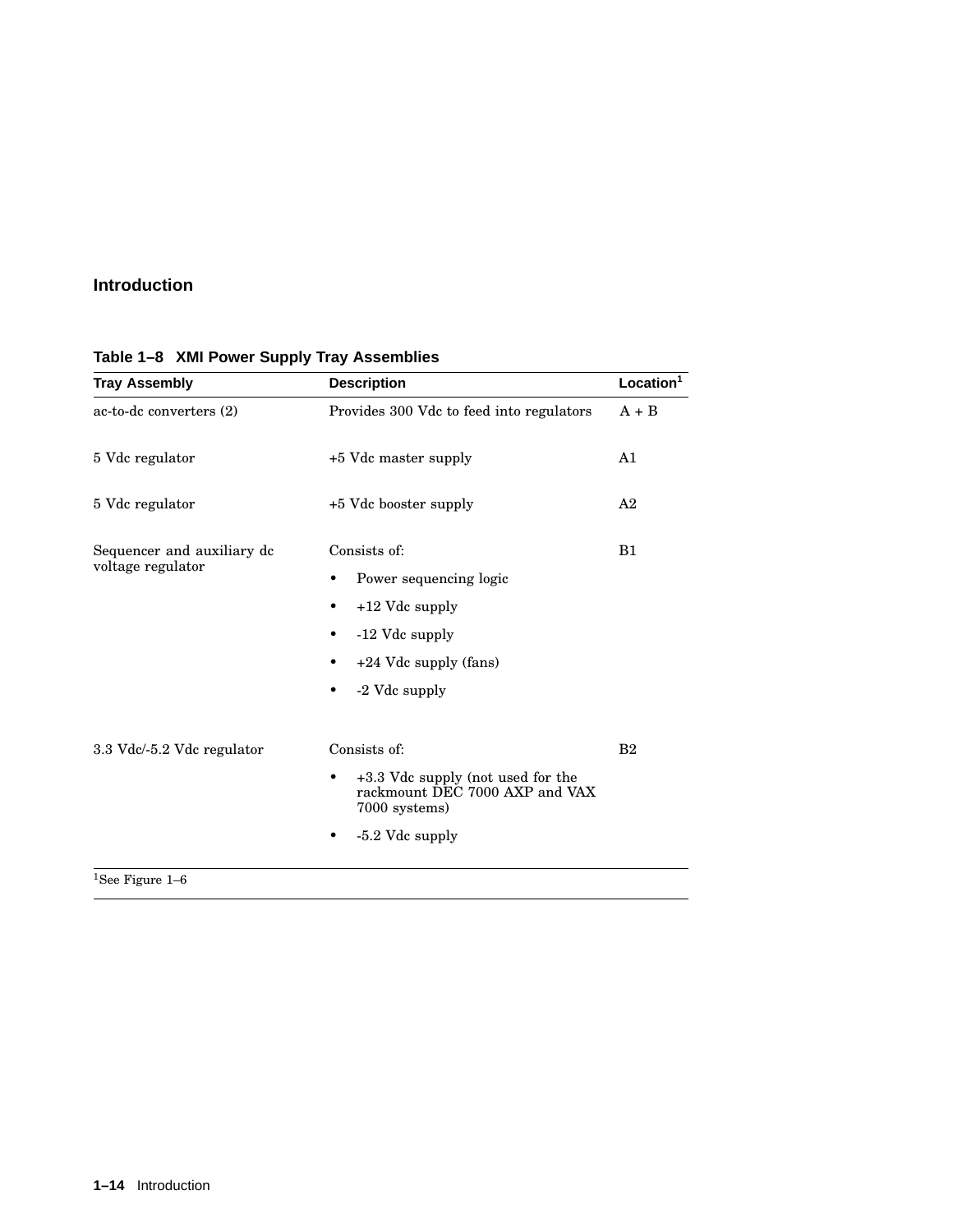**Figure 1–6 Power Supply Tray Assemblies (XMI Chassis Bottom View)**

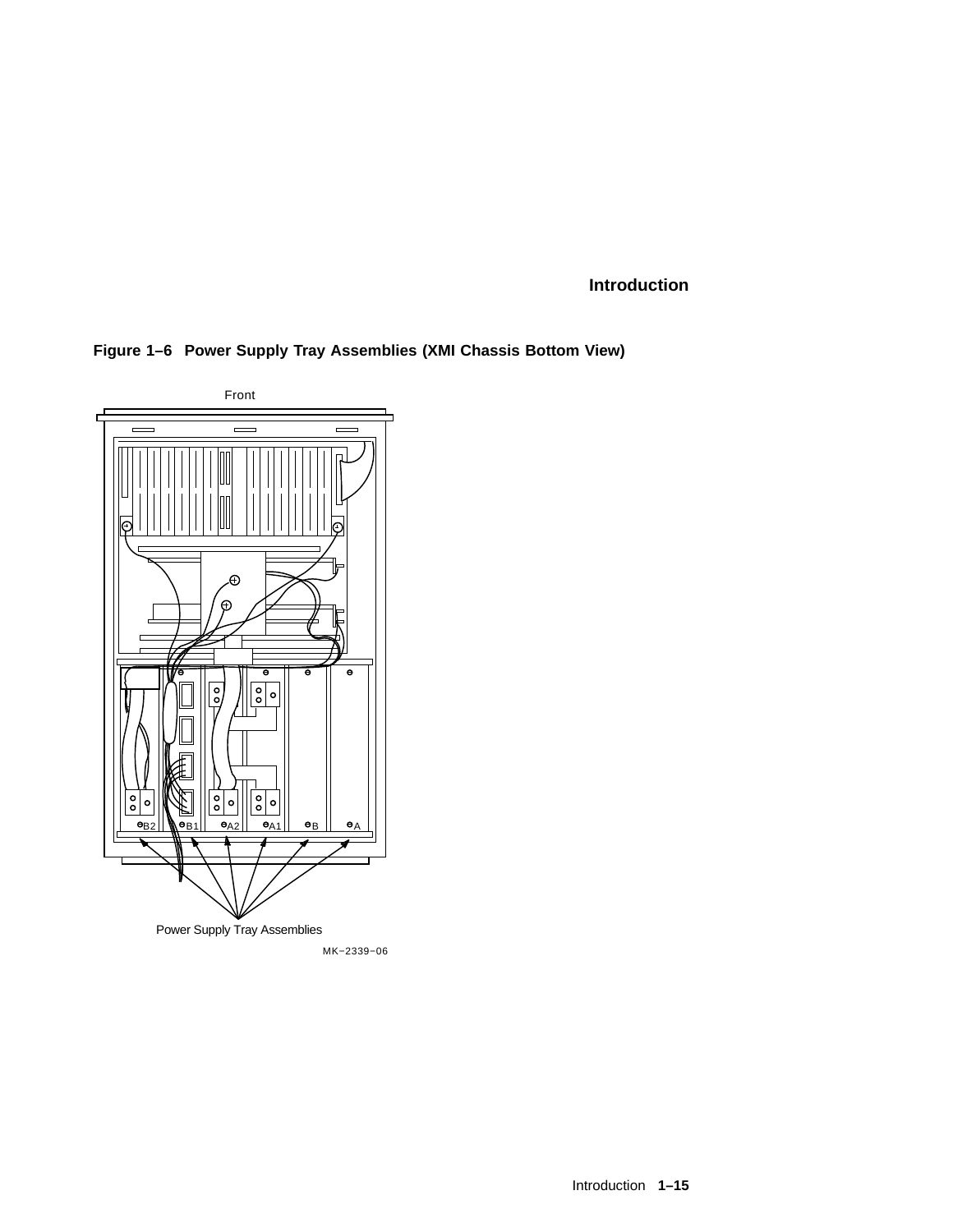#### **1.3.4 XMI Chassis I/O Bulkhead**

The XMI chassis has an I/O bulkhead (see Figure 1–7) located at the rear of the chassis. The I/O bulkhead is used for installing the I/O panels associated with the different I/O option cards that can be installed in the XMI card cage. The I/O bulkhead can accommodate five quad and three dual I/O panels. This allows the rackmount DEC 7000 AXP and VAX 7000 systems to be connected to external devices.

#### **Figure 1–7 I/O Bulkhead**



MK−2339−07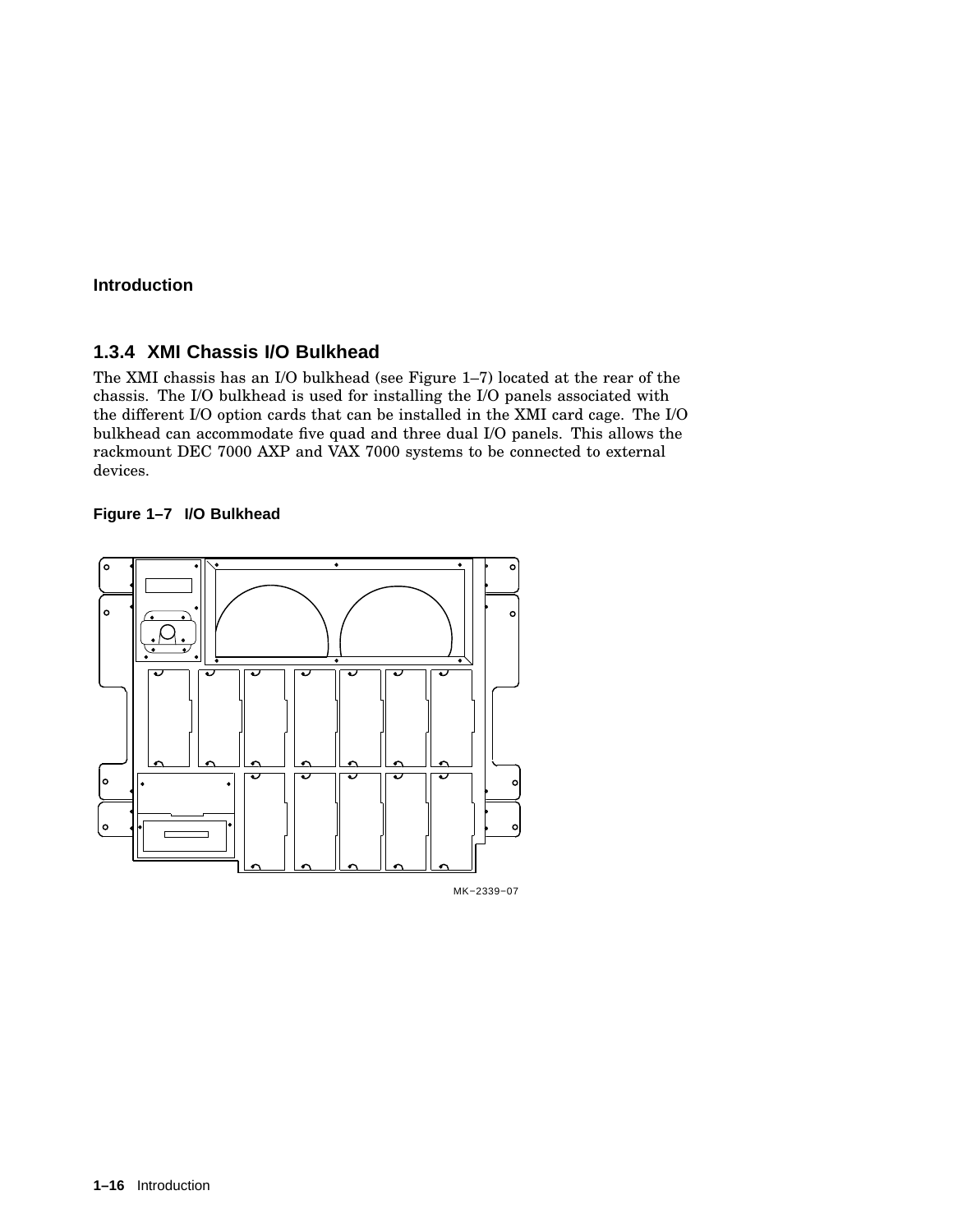# **1.4 Specifications**

The following sections contain the physical, electrical, and environmental specifications for the LSB (BA700-AA) chassis and the XMI (BA601-AC) chassis.

# **1.4.1 LSB Chassis Specifications**

Table 1–9 lists the LSB chassis specifications.

| <b>Physical Characteristics</b>   |                                                                                                                      |                                             |  |
|-----------------------------------|----------------------------------------------------------------------------------------------------------------------|---------------------------------------------|--|
| Enclosure                         | Bezel height<br>48.9 cm $(19.25 \text{ in.})$<br>Total height including<br>$53.34$ cm $(21$ in.)<br>left-side hanger |                                             |  |
|                                   |                                                                                                                      |                                             |  |
|                                   | Width                                                                                                                | $48.26$ cm $(19$ in.)                       |  |
|                                   | Depth                                                                                                                | 78.74 cm (31 in.)                           |  |
|                                   | Weight                                                                                                               | $45 \text{ kg} (100 \text{ lb})$<br>maximum |  |
| <b>Electrical Requirements</b>    |                                                                                                                      |                                             |  |
| AC Input Voltage                  | 200-240 Vrms nominal<br>single phase                                                                                 |                                             |  |
| AC Input Current                  | 10 Arms                                                                                                              |                                             |  |
| Line Frequency                    | 50 Hz or 60 Hz nominal                                                                                               |                                             |  |
| <b>Mating Receptacle</b>          | <b>NEMA 6-15R</b>                                                                                                    |                                             |  |
| <b>Environmental Requirements</b> |                                                                                                                      |                                             |  |
| <b>Operating Temperature</b>      | 15 <sup>o</sup> C to 28 <sup>o</sup> C (59 <sup>o</sup> F to 82 <sup>o</sup> F)                                      |                                             |  |
| <b>Relative Humidity</b>          |                                                                                                                      | $20\%$ to 80% noncondensing                 |  |
| Storage Temperature               | -40 °C to 66 °C (-40 °F to 151 °F)                                                                                   |                                             |  |
| <b>Relative Humidity</b>          | 10% to 95% noncondensing                                                                                             |                                             |  |

|  | Table 1-9 LSB Chassis Specifications |
|--|--------------------------------------|
|  |                                      |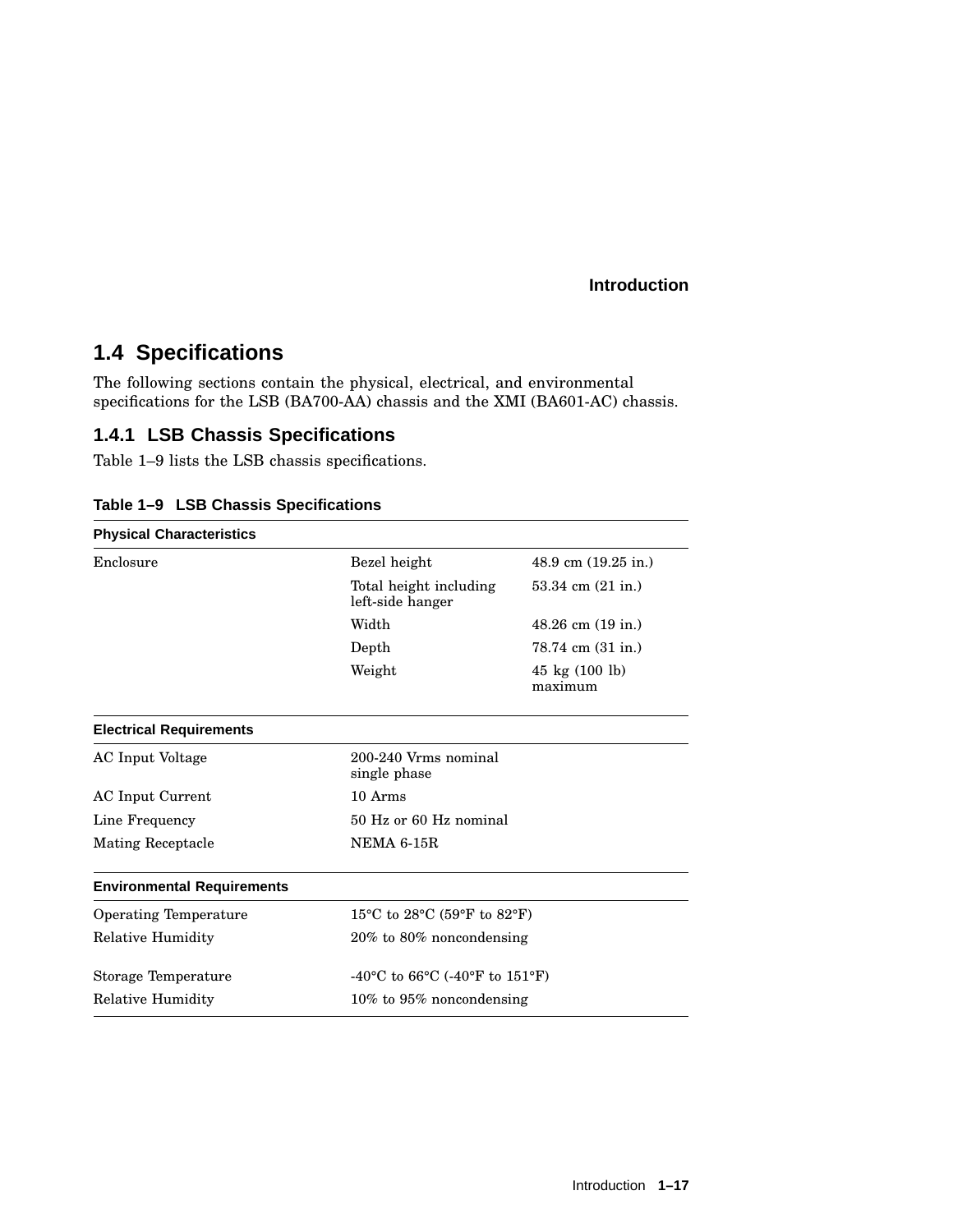# **1.4.2 XMI Chassis Specifications**

Table 1–10 lists the XMI chassis specifications.

| <b>Physical Characteristics</b>   |                                      |                                        |  |
|-----------------------------------|--------------------------------------|----------------------------------------|--|
| Enclosure                         | Height                               | $40.0 \text{ cm } (15.75 \text{ in.})$ |  |
|                                   | Width                                | $48.26$ cm $(19$ in.)                  |  |
|                                   | Depth                                | $91.44 \text{ cm } (36 \text{ in.})$   |  |
|                                   | Weight                               | $55 \text{ kg}$ (121 lb) maximum       |  |
| <b>Electrical Requirements</b>    |                                      |                                        |  |
| <b>AC</b> Input Voltage           | 200-240 Vrms nominal<br>single phase |                                        |  |
| AC Input Current                  | 6 Arms                               |                                        |  |
| Line Frequency                    | 50 Hz or 60 Hz nominal               |                                        |  |
| Mating Receptacle                 | NEMA L6-15R                          |                                        |  |
| <b>Environmental Requirements</b> |                                      |                                        |  |
| Operating Temperature             | 15°C to 28°C (59°F to 82°F)          |                                        |  |
| <b>Relative Humidity</b>          | $20\%$ to 80% noncondensing          |                                        |  |
| Storage Temperature               | -40°C to 66°C (-40°F to 151°F)       |                                        |  |
| <b>Relative Humidity</b>          | $10\%$ to $95\%$ noncondensing       |                                        |  |

# **Table 1–10 XMI Chassis Specifications**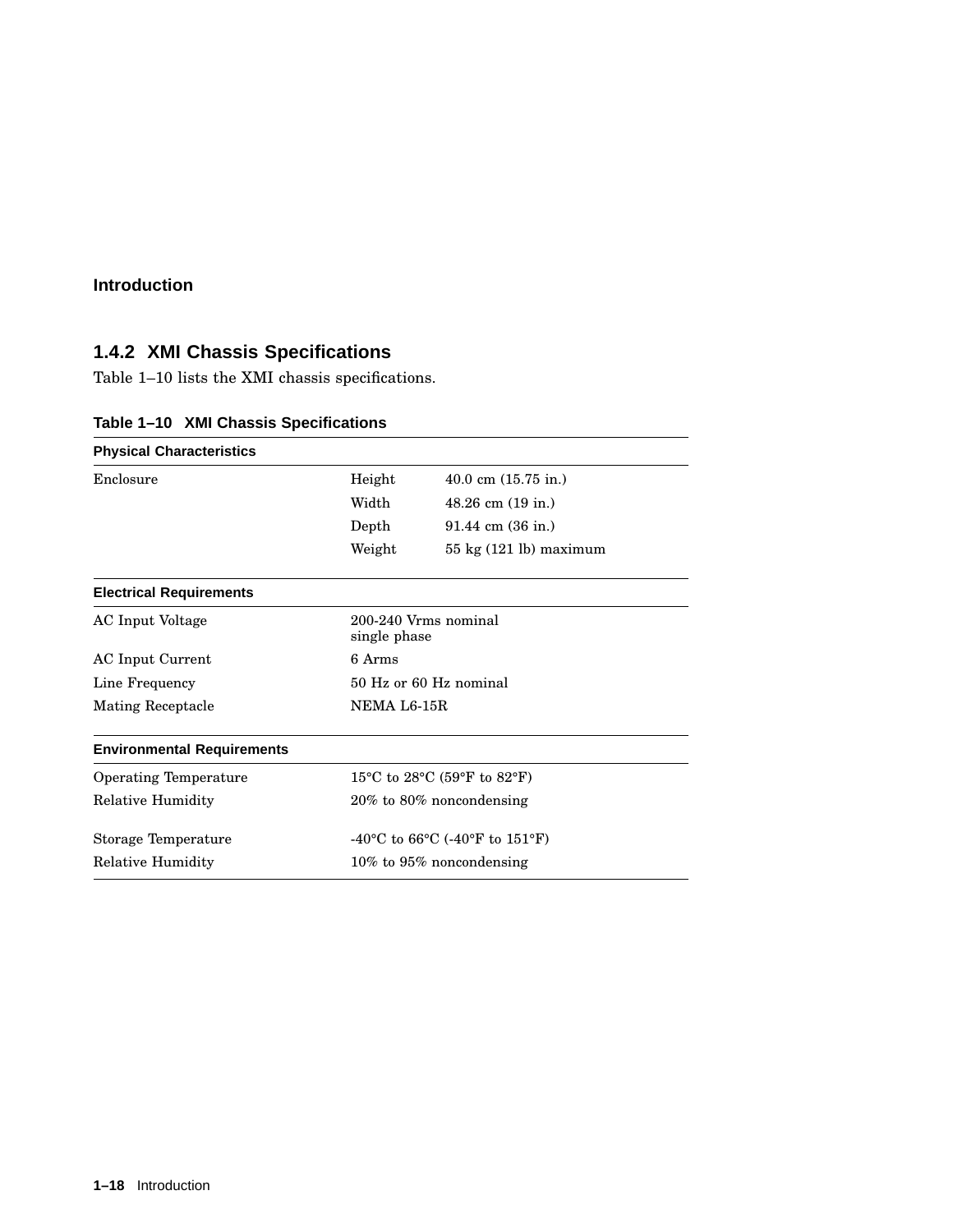# **2.1 Introduction**

This chapter discusses the installation of the rackmount DEC 7000 AXP and VAX 7000 systems. Topics covered in this chapter include:

- Site preparation
- Checking the shipment
- Installing the LSB (BA700-AA) chassis
- Installing the XMI (BA601-AC) chassis
- Cabling
- Connecting the power cords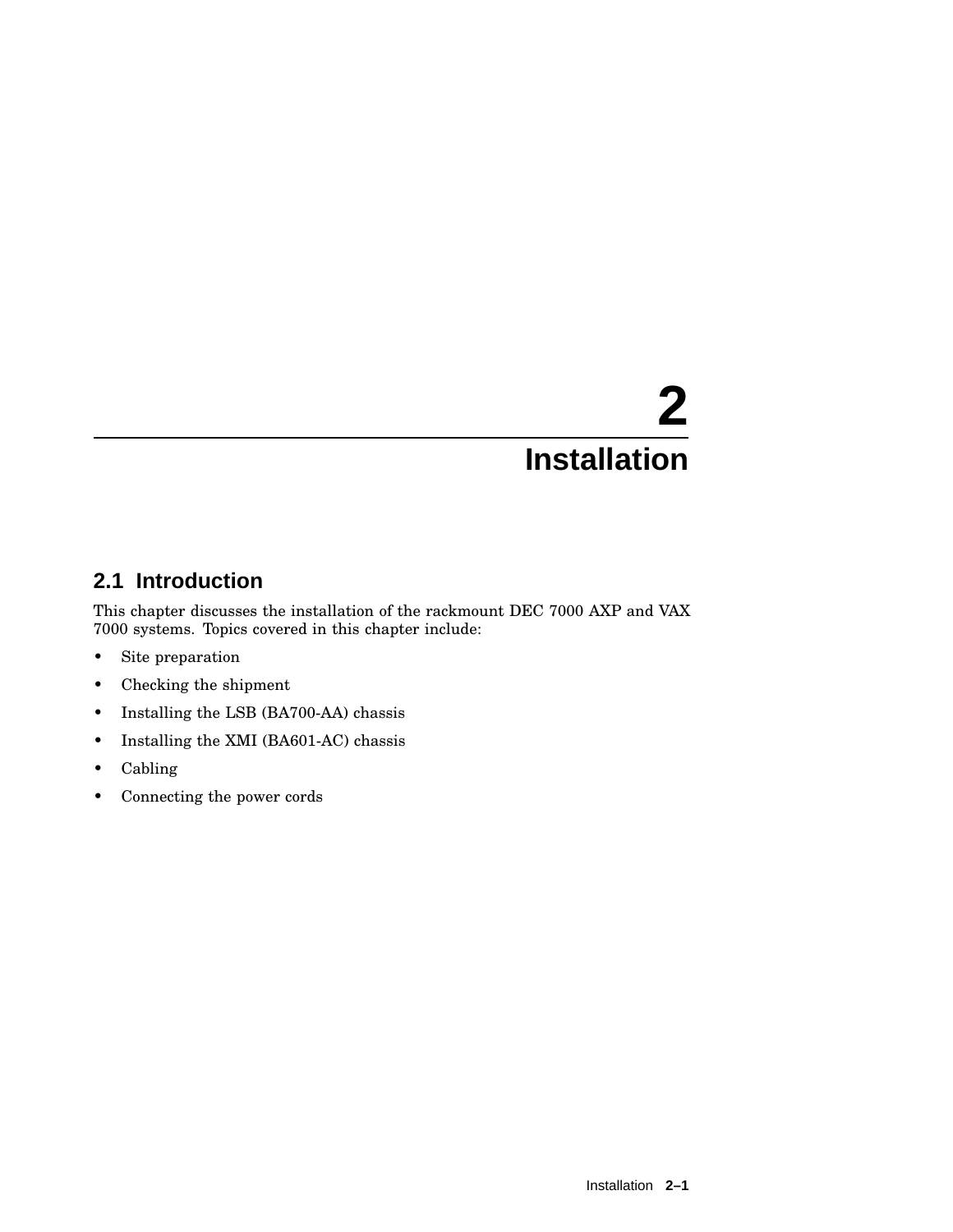# **2.2 Site Preparation**

The following sections describe the environmental and electrical requirements for the rackmount DEC 7000 AXP and VAX 7000 systems.

#### **2.2.1 Environmental Requirements**

The following list contains the environmental requirements for the rackmount DEC 7000 AXP and VAX 7000 systems:

- Keep the environment between 15°C and 28°C (59°F and 82°F).
- Keep the environment between 20% and 80% relative humidity (noncondensing).
- Keep the air around the equipment well circulated to prevent heat from building up and to provide an exhaust space at the rear of the cabinet.
- Keep the equipment away from heaters, photocopiers, and direct sunlight.
- Provide 1.5 m (4.9 ft) front and rear clearance for service access.
- Decrease static electricity buildup by locating the equipment away from busy areas such as office corridors, and keep the environment at the recommended humidity levels. Static electricity can cause the equipment to fail, data to be lost, and other problems to occur.
- Keep the area where the equipment is located clean. Do not place food or liquids on or near the equipment.
- Keep the area where the equipment is located free from dust (dust particles can interfere with chassis cooling and can damage the hardware).

## **2.2.2 Electrical Requirements**

A dedicated 30-ampere (200-240 Vac nominal) 3-wire branch circuit for a power controller is required for each LSB and XMI chassis pair. The circuit must meet national and local standards, provide a good system ground, be stable, and be free from electrical noise. If power disturbances cannot be prevented, add powerconditioning equipment. Consult with Multivendor Customer Service personnel about the electrical requirements for the rackmount DEC 7000 AXP and VAX 7000 systems.

The ac power source should allow for system expansion. Do not connect other equipment (such as air conditioners or office copiers) to the circuit dedicated to the rackmount DEC 7000 AXP and VAX 7000 systems.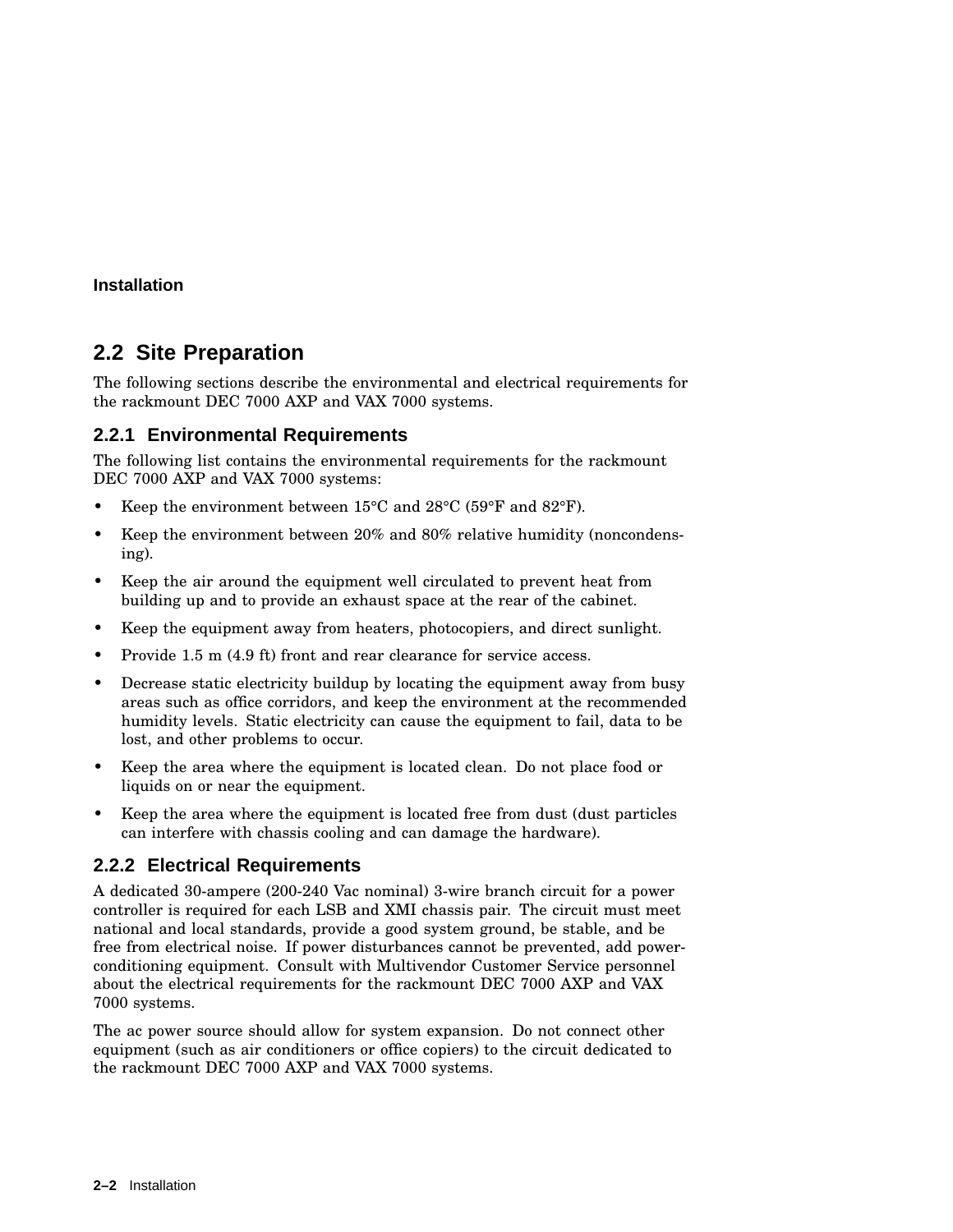# **2.3 Checking the Shipment**

The rackmount DEC 7000 AXP and VAX 7000 system hardware shipment consists of two cartons when not factory installed in a cabinet. One carton contains the LSB (BA700-AA) chassis and the other carton contains the XMI (BA601-AC) chassis.

Check the shipment to verify that all items shown in Figure 2–1, and listed on the packing slip, have been received. Optional items are not shown.

**WARNING**

**The LSB chassis weighs approximately 45 kg (100 lb) and the XMI chassis weighs approximately 55 kg (121 lb). Use sufficient personnel, or proper lifting equipment, when lifting or moving these chassis.**

If the equipment is damaged or if any items are missing, notify the delivery agent and contact the Digital sales representative.

Save all shipping cartons in case the equipment needs to be moved to a new location, or needs to be returned for repair.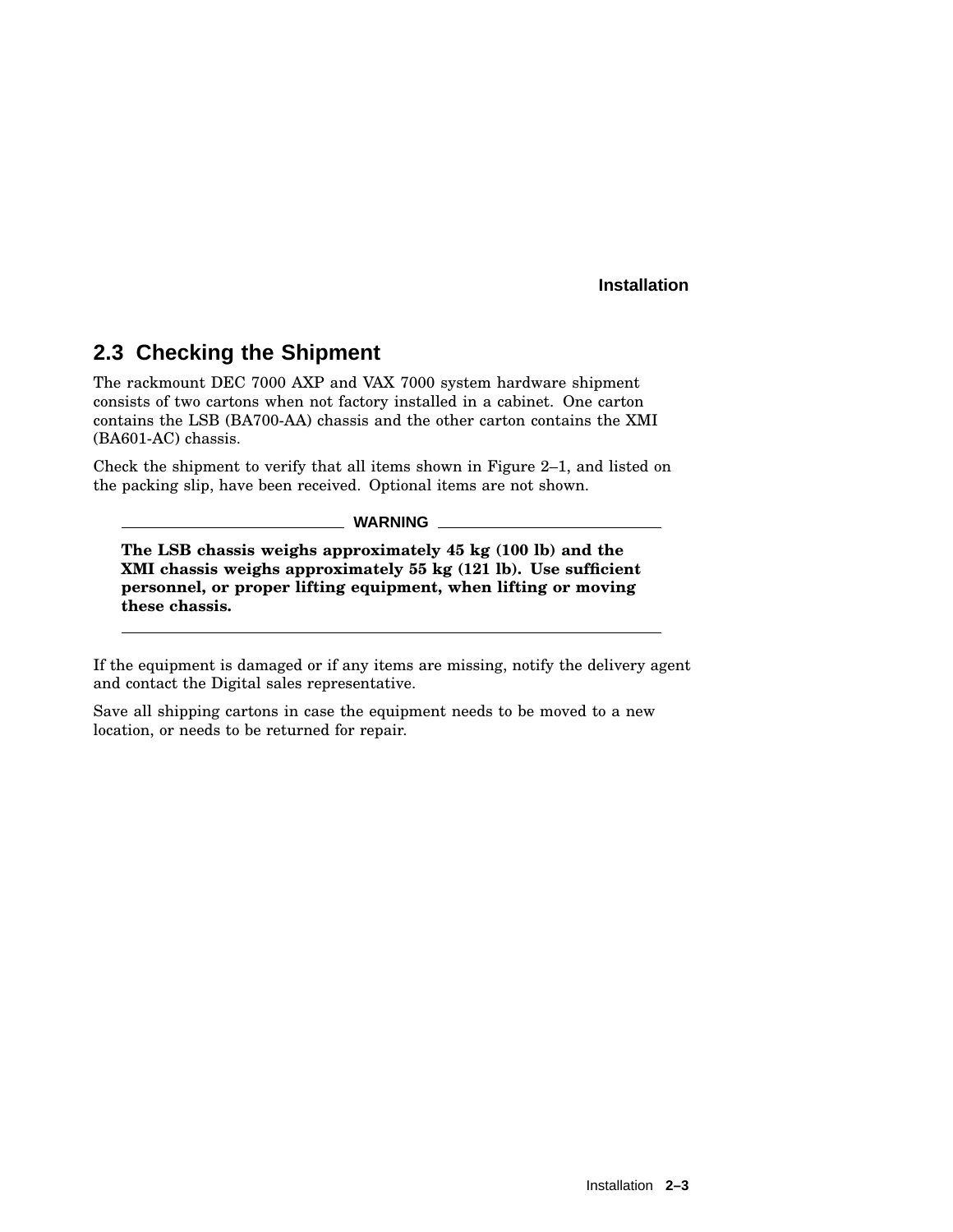**Figure 2–1 Contents of Shipping Cartons**

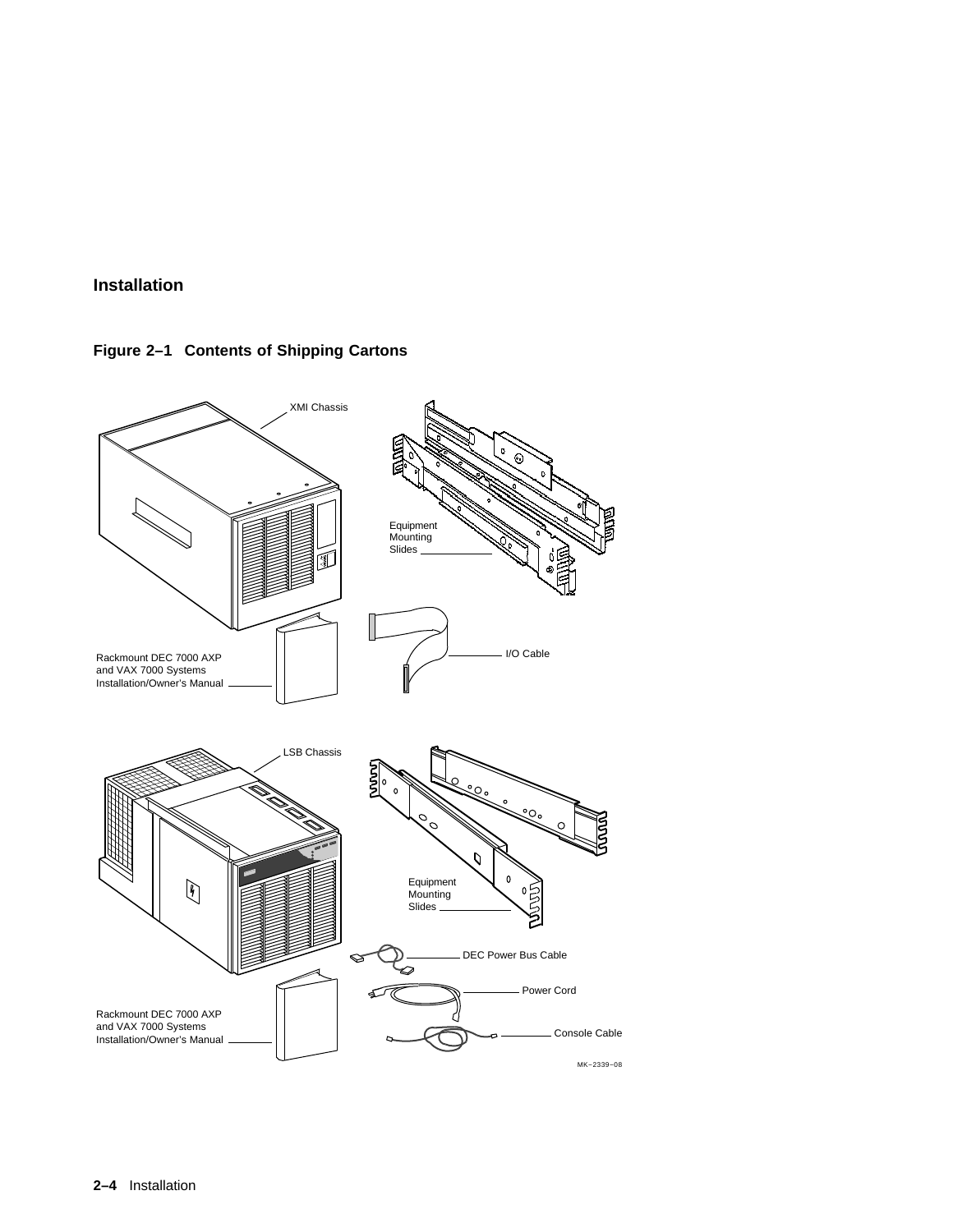# **2.4 Installing the LSB Chassis**

The following sections discuss the installation of the LSB (BA700-AA) chassis in a standard RETMA 48.26 cm (19 in.) wide equipment cabinet such as Digital's H9702 cabinet. The LSB chassis is installed in the *bottom* space of the equipment cabinet. The LSB chassis and the XMI chassis together occupy 88.9 vertical centimeters (35 vertical inches) of space in the equipment cabinet. Open the rear door of the cabinet before installing the chassis.

#### **WARNING**

**Before attempting to install the equipment into a cabinet or rack, ensure that the cabinet is stable and that all provided stabilizing features have been activated. The stabilizing features for the rack or cabinet are configuration dependent.**

The following tools are required for installing the LSB and XMI chassis:

- Medium Phillips screwdriver
- Small Phillips screwdriver
- Small flat-blade screwdriver
- Adjustable wrench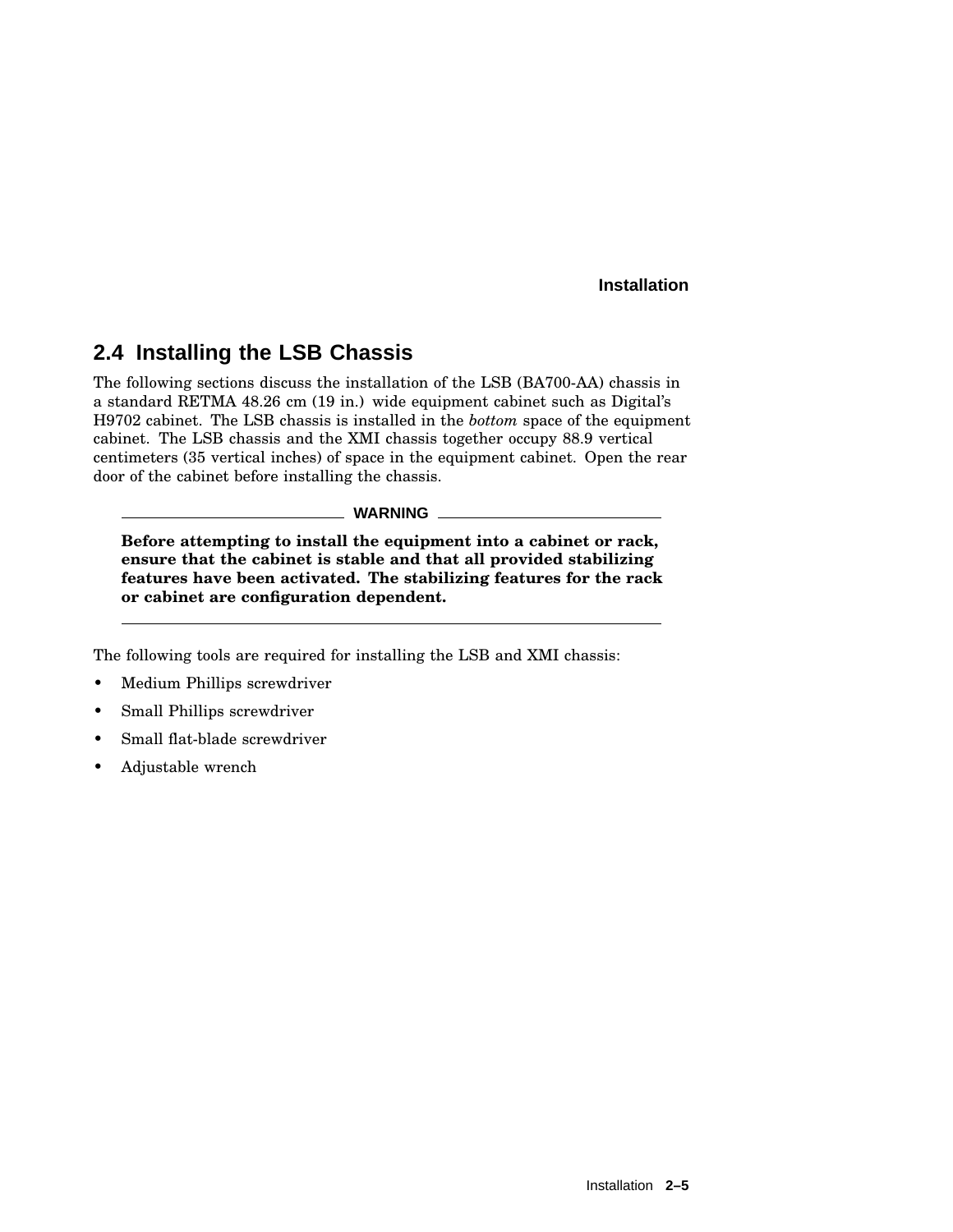### **2.4.1 Installing the LSB Chassis Slides**

Each chassis is shipped with a pair of RETMA chassis slides (see Figure 2–1 and Figure 2–2). There is a right and left slide.



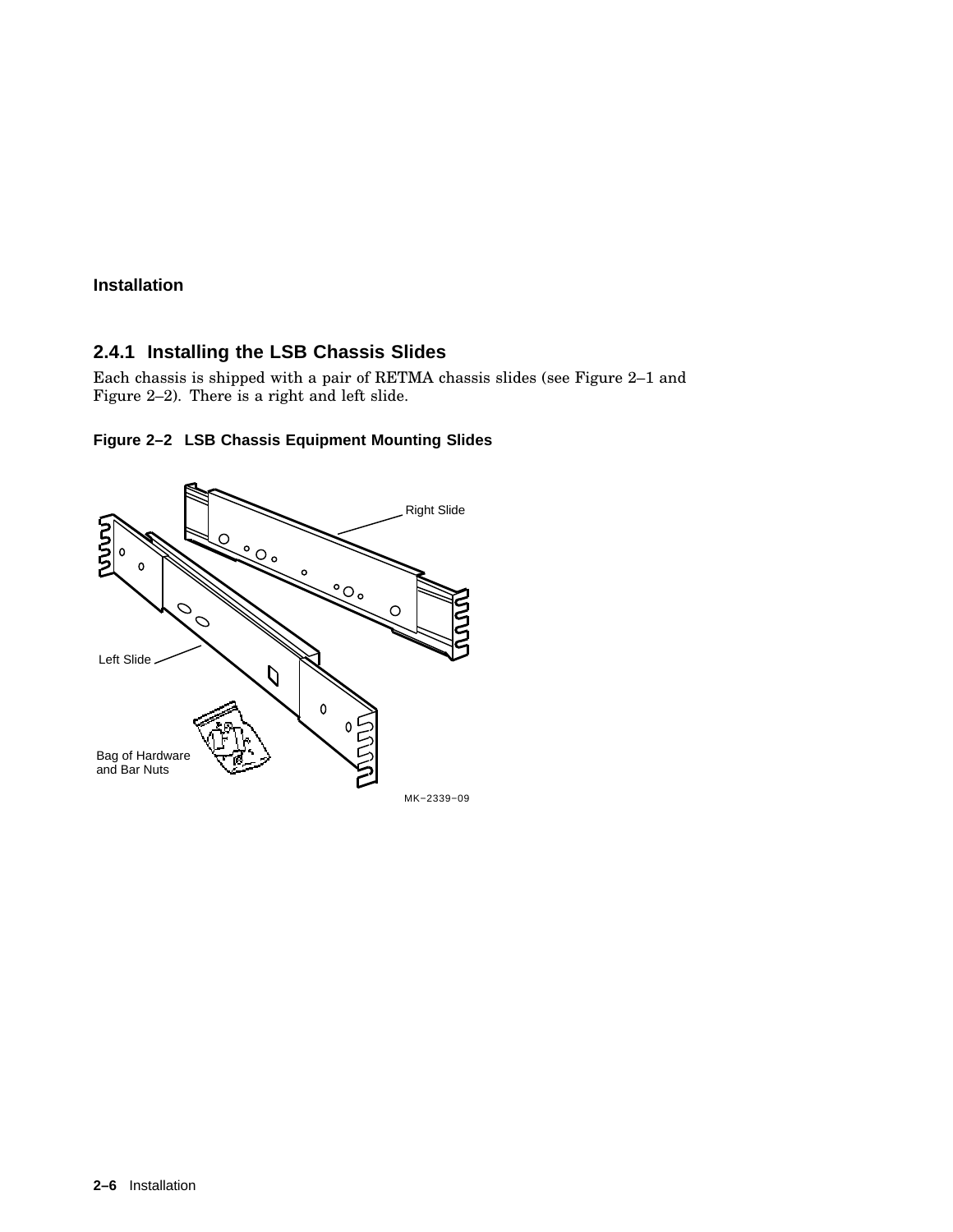To install the slides, perform the steps in the following procedure:

- 1. Check each slide for any damage and for smooth operation.
- 2. Loosen the two screws that secure the rear slide bracket to the slide so that it can be adjusted to fit between the front and central rails.
- 3. Identify the LSB chassis location in the rack and establish a datum line. The datum line serves as a reference to identify the mounting hole positions for the slide brackets and U-nuts. To establish a datum line:
	- a. Determine the area of the rack where the LSB chassis will be installed. The LSB chassis is normally installed in the bottom space of an equipment cabinet and requires 48.9 cm (19.25 in.) of height, or 33 contiguous holes (35 holes on the left rail with overlap into the XMI space).
	- b. Refer to Figure 2–3 and establish a datum line at the base of the area between two holes with 1.3 cm (.5 in.) spacing. The first hole above the datum line is identified as hole 1. This establishes the location of the bottom edge of the LSB chassis.
- 4. Install the slides between the front and central vertical mounting rails from the front of the cabinet as follows:
	- a. Determine the proper mounting holes for the slide brackets using the four-hole pattern in the bar nut. This pattern repeats every 4.45 cm (1.75 in.) along the rails. The proper four-hole pattern for the right slide on the front and central rails is the 2nd, 3rd, 4th, and 5th holes up from the datum line (see Figure 2–3).

The proper four-hole pattern for the left slide on the front and central rails is the 32nd, 33rd, 34th, and 35th holes up from the datum line (see Figure 2–3).

b. Position a bar nut for each slide bracket in the correct position on the inside of the front and central RETMA rails and start the two middle screws (the 3rd and 4th holes up from the datum line for the right slide and the 33rd and 34th holes up from the datum line for the left slide), then slide the front and back slide support bracket on the inside of the rails between the bar nut and the rail (see Figure 2–4).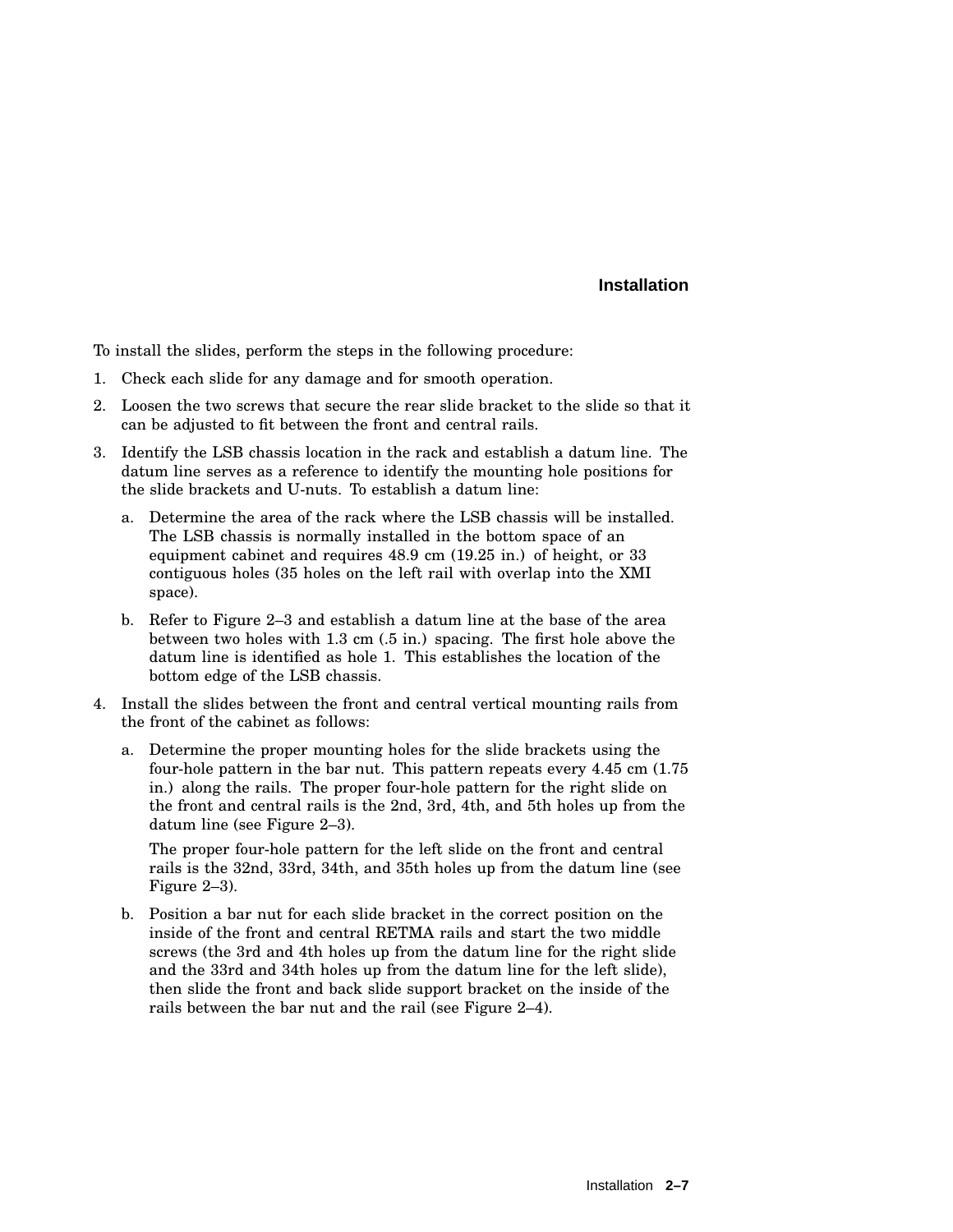**Figure 2–3 LSB Chassis Slide Mounting Pattern**

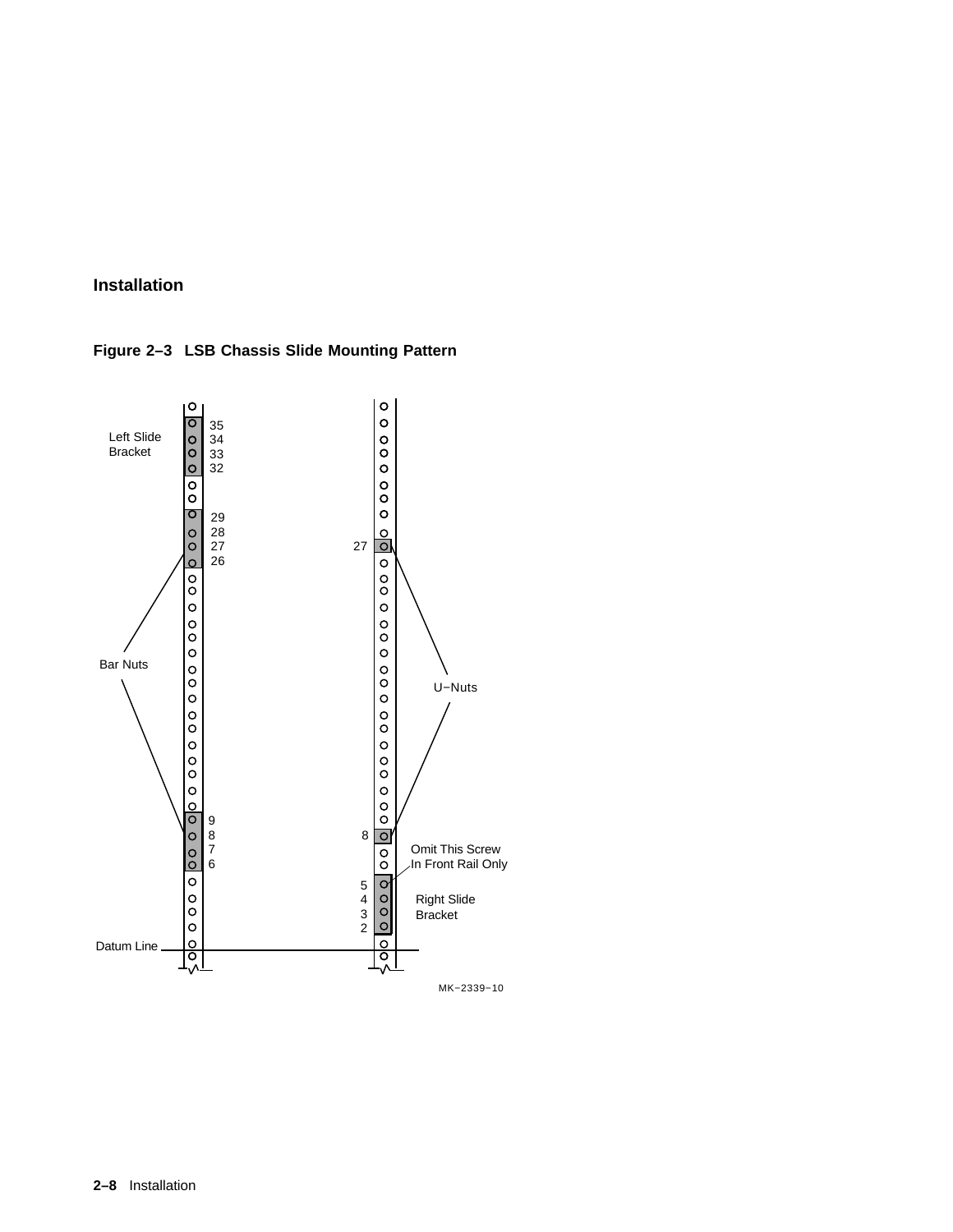#### **Figure 2–4 Installing the Equipment Mounting Slides (Rear View of Left Slide with Slide Extended)**



c. Install the other two screws in the top and bottom holes of each slide support bracket at each end of the slide.

**NOTE**

**Do not install a screw in the top hole (hole 5) of the right front slide support bracket. This hole must be left open to allow room for the clip that secures the front bezel to the chassis.**

d. Tighten all eight screws (seven on the right slide) to secure each slide.

\_\_\_\_\_\_\_ NOTE \_\_\_\_\_\_\_\_\_

**Pull the slide upward when securing it to the rails. Also, ensure that the slide is level.**

- 5. Tighten the two screws that secure the rear slide bracket to the slide.
- 6. Install two U-nuts on the right front rail over the 8th and 27th holes up from the datum line by sliding them over the edge of the rail and aligning them with the holes (see Figure 2–3). These are used for securing the LSB chassis, in the closed position, to the rail.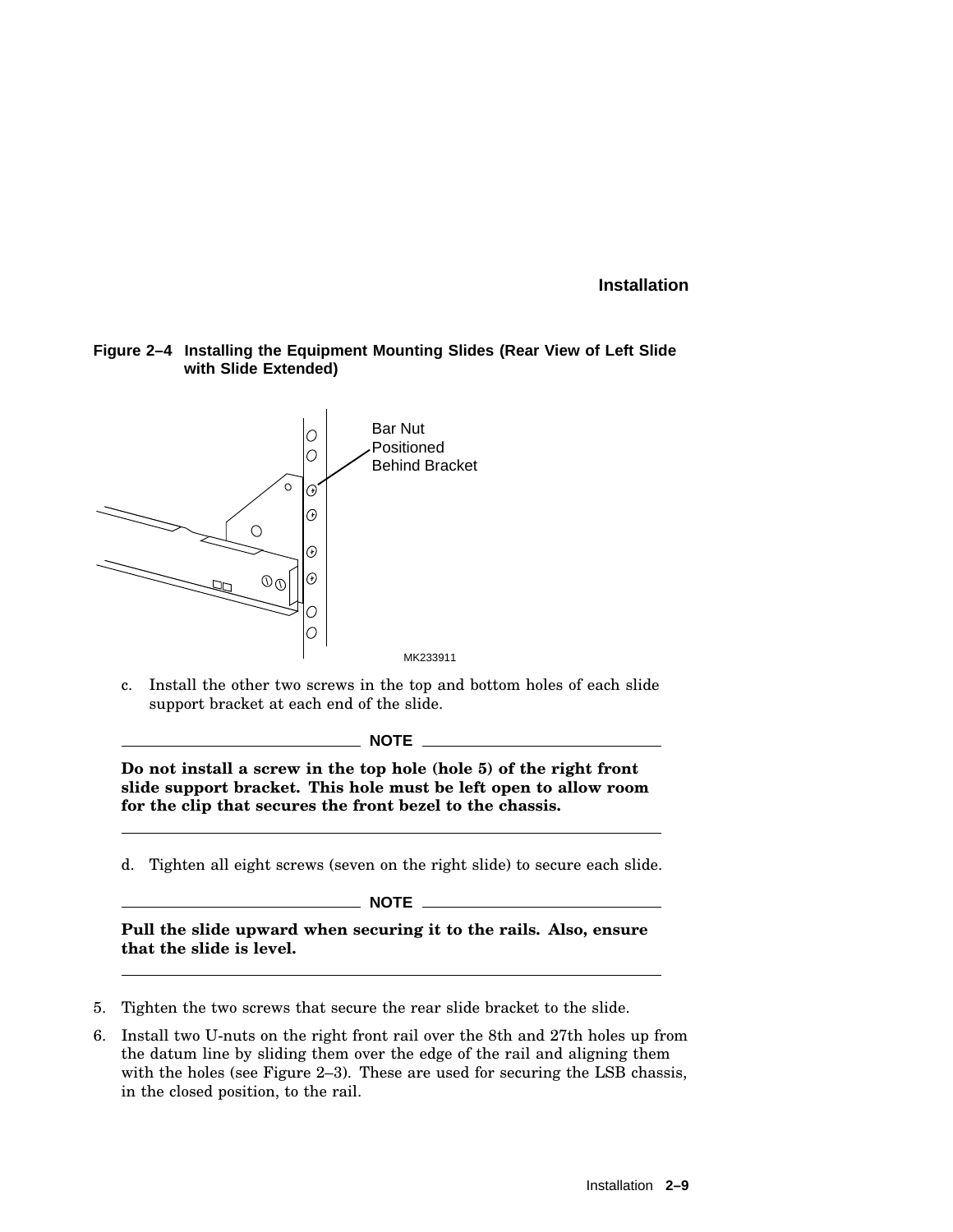- 7. Install a bar nut on the left front rail behind the 26th, 27th, 28th, and 29th holes up from the datum line by aligning them with the holes and installing screws in the 26th and 28th holes up from the datum line (see Figure 2–3). These are used for securing the LSB chassis, in the closed position, to the rail.
- 8. Install a bar nut on the left front rail behind the 6th, 7th, 8th, and 9th holes up from the datum line by aligning them with the holes and installing screws in the 6th and 9th holes up from the datum line (see Figure 2–3). These are used for securing the LSB chassis, in the closed position, to the rail.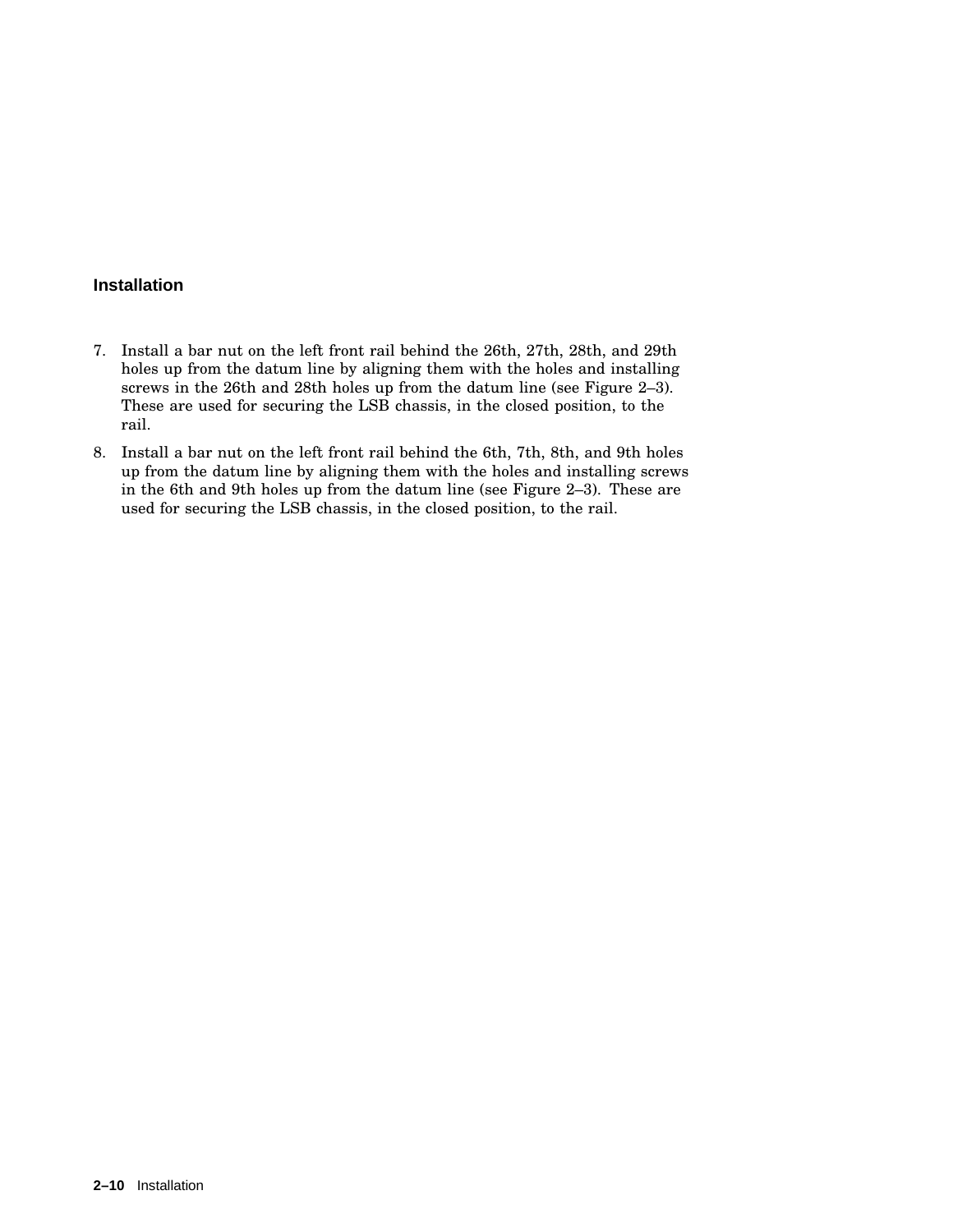#### **2.4.2 Installing the LSB Chassis on the Slides**

To install the LSB (BA700-AA) chassis on the slides, perform the steps in the following procedure:

1. Extend the stabilizing legs at the front of the cabinet (if stabilizing legs are provided).

**WARNING**

**Before attempting to install the equipment into a cabinet or rack, ensure that the cabinet is stable and that all provided stabilizing features have been activated. The stabilizing features for the rack or cabinet are configuration dependent.**

2. Extend both of the equipment slides from the cabinet. The slide locking levers lock automatically when the slides are fully extended.

#### **WARNING**

**The LSB (BA700-AA) chassis weighs approximately 45 kg (100 lb). Use sufficient personnel, or proper lifting equipment, when lifting or moving this chassis.**

- 3. Remove the front bezel from the LSB chassis by grasping both sides of the bezel and pulling straight out.
- 4. Lift the LSB chassis until the chassis mounting plates are just above the slides, and then move the chassis back and onto the equipment slides.
- 5. Carefully position the chassis until the four mounting holes in the side of the chassis line up with the four mounting holes in the side of the slide (see Figure 2–5).
- 6. Secure the LSB chassis to the slides by installing four screws for each slide, supplied with the hardware kit, through the slides and into the chassis mounting holes (see Figure 2–5).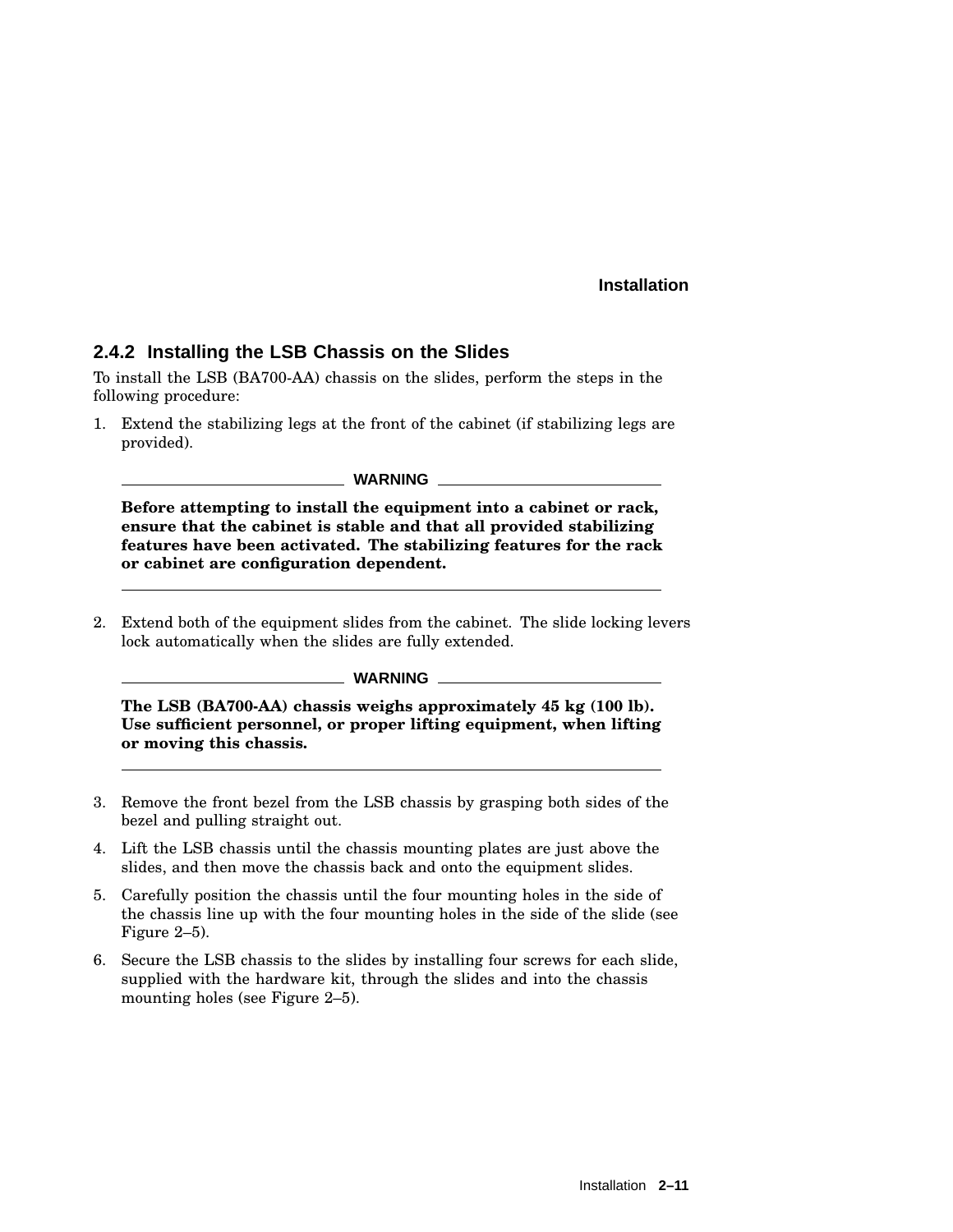



MK−2339−12

- 7. Release the slide locking levers on both slides and carefully slide the LSB chassis into the cabinet. Ensure that the chassis is level, can clear all other equipment in the cabinet, and that the slides operate smoothly.
- 8. Secure the chassis to the equipment rails by tightening the four screws into the bar nuts and U-nuts that were placed on the front RETMA rails during installation of the slides.
- 9. Replace the front bezel on the LSB chassis by grasping both sides of the bezel and pushing it onto the front of the chassis.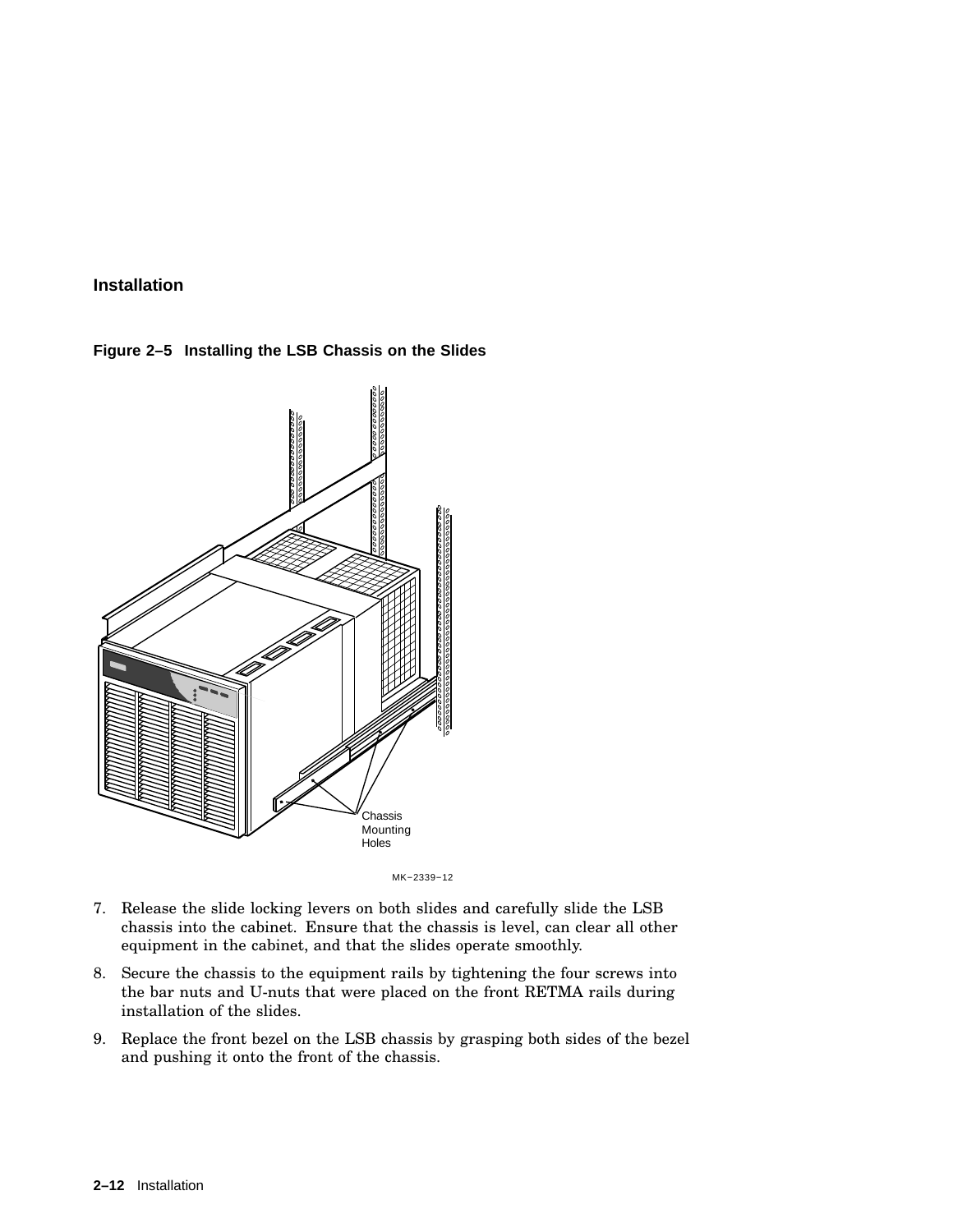# **2.5 Installing the XMI Chassis**

The following sections discuss the installation of the XMI (BA601-AC) chassis in a standard RETMA 48.26 cm (19 in.) wide equipment cabinet such as Digital's H9702 cabinet. The first XMI chassis is installed in the space *above* the LSB chassis. Any other XMI chassis that are to be installed should be installed in the space *above* the previously installed XMI chassis. Open the rear door of the cabinet before installing the chassis.

**WARNING**

**Before attempting to install the equipment into a cabinet or rack, ensure that the cabinet is stable and that all provided stabilizing features have been activated. The stabilizing features for the rack or cabinet are configuration dependent.**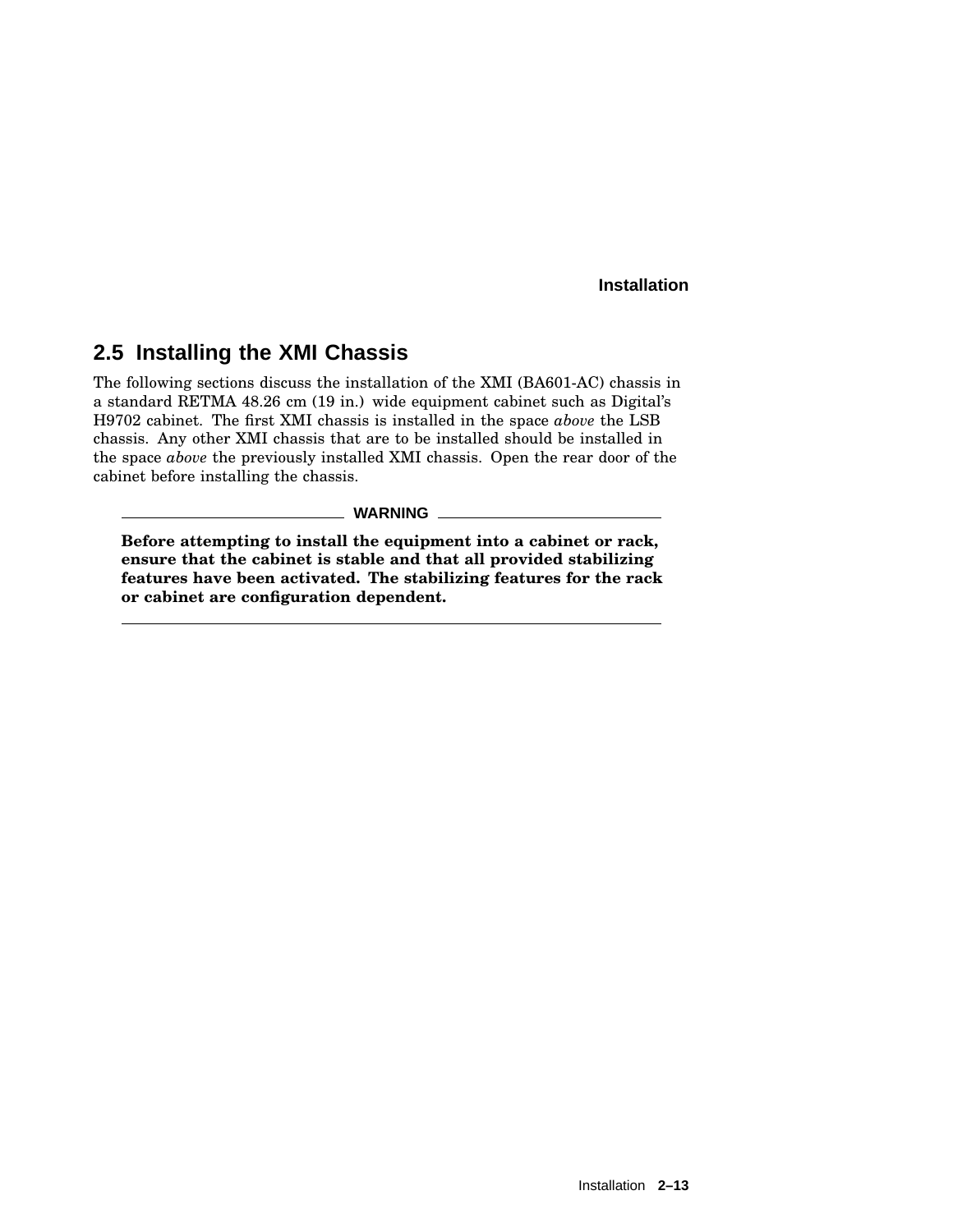## **2.5.1 Installing the XMI Chassis Slides**

Each chassis is shipped with a pair of RETMA chassis slides (see Figure 2–1 and Figure 2–6). There is a right and left slide.





**MK−2339−13**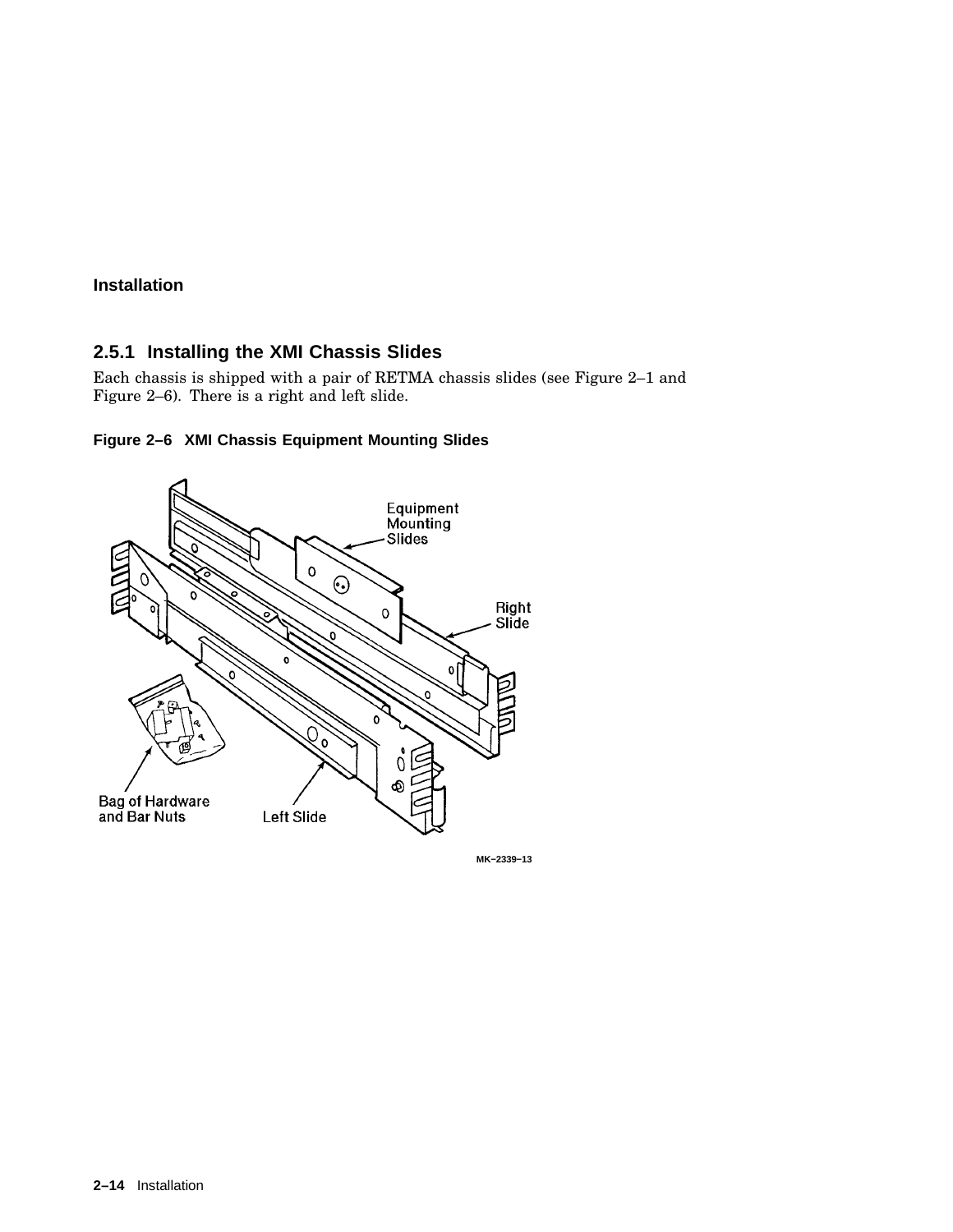To install the slides, perform the steps in the following procedure:

- 1. Check each slide for any damage and for smooth operation.
- 2. Loosen the two screws that secure the rear slide bracket to the slide so that it can be adjusted to fit between the front and central rails.
- 3. Identify the XMI chassis location in the rack and establish a datum line. The datum line serves as a reference to identify the mounting hole positions for the slide brackets and U-nuts. To establish a datum line:
	- a. Determine the area of the rack where the XMI chassis will be installed. The first XMI chassis is installed in the space of an equipment cabinet located just above the LSB chassis and requires 40 cm (15.75 in.) of height, or 27 contiguous holes. Any additional XMI chassis that are to be added are installed in the space above a previously installed XMI chassis.
	- b. Refer to Figure 2–7 and establish a datum line at the base of the area between two holes with 1.3 cm (.5 in.) spacing. The first hole above the datum line is identified as hole 1. This establishes the location of the bottom edge of the XMI chassis.
- 4. Install the slides between the front and central vertical mounting rails from the front of the cabinet as follows:
	- a. Determine the proper mounting holes for the slide brackets using the four-hole pattern in the bar nut. This pattern repeats every 4.45 cm (1.75 in.) along the rails. The proper four-hole pattern for the slide on the front and central rails is the 11th, 12th, 13th, and 14th holes up from the datum line (see Figure 2–7).
	- b. Position each bar nut in the correct position on the inside of the front and central RETMA rails and start the two middle screws (the 12th and 13th holes up from the datum line), then slide the front and back slide support bracket between the rail and the screw heads (see Figure 2–8).
	- c. Install the other two screws in the top and bottom holes of each slide support bracket at each end of the slide.
	- d. Tighten all eight screws to secure each slide.

 $\_$  NOTE  $\_$ 

**Pull the slide upward when securing it to the rails. Also, ensure that the slide is level and that the slides are at the same height within the cabinet.**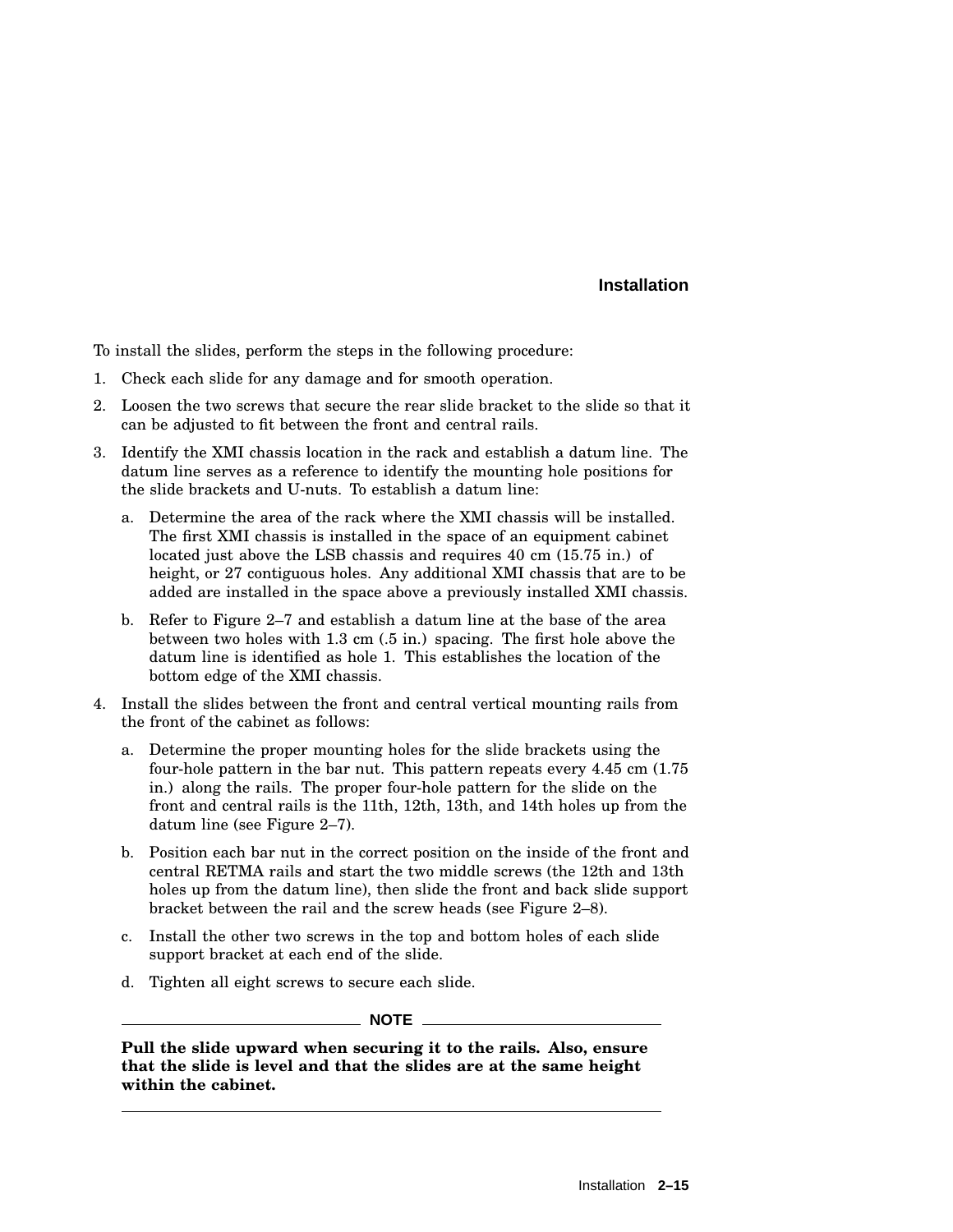



- 5. Tighten the two screws that secure the rear slide bracket to the slide.
- 6. Repeat steps 1 through 5 for the other slide.
- 7. Install two U-nuts on each front rail over the 5th and 26th holes up from the datum line by sliding them over the edge of the rail and aligning them with the holes (see Figure 2–7). These are used for securing the XMI chassis, in the closed position, to the rails.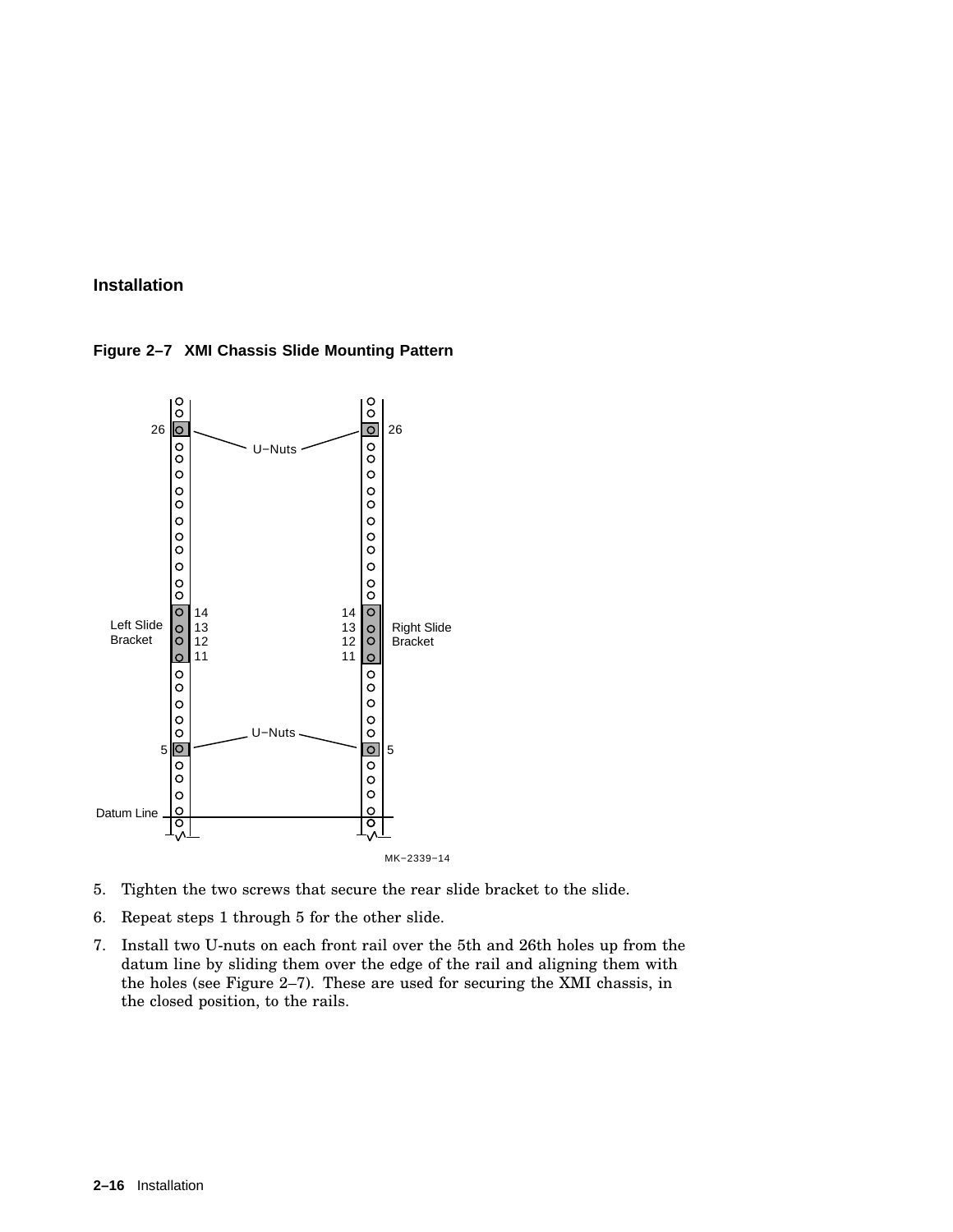**Figure 2–8 Installing the Equipment Mounting Slides (Rear View of Left Slide with Slide Extended)**

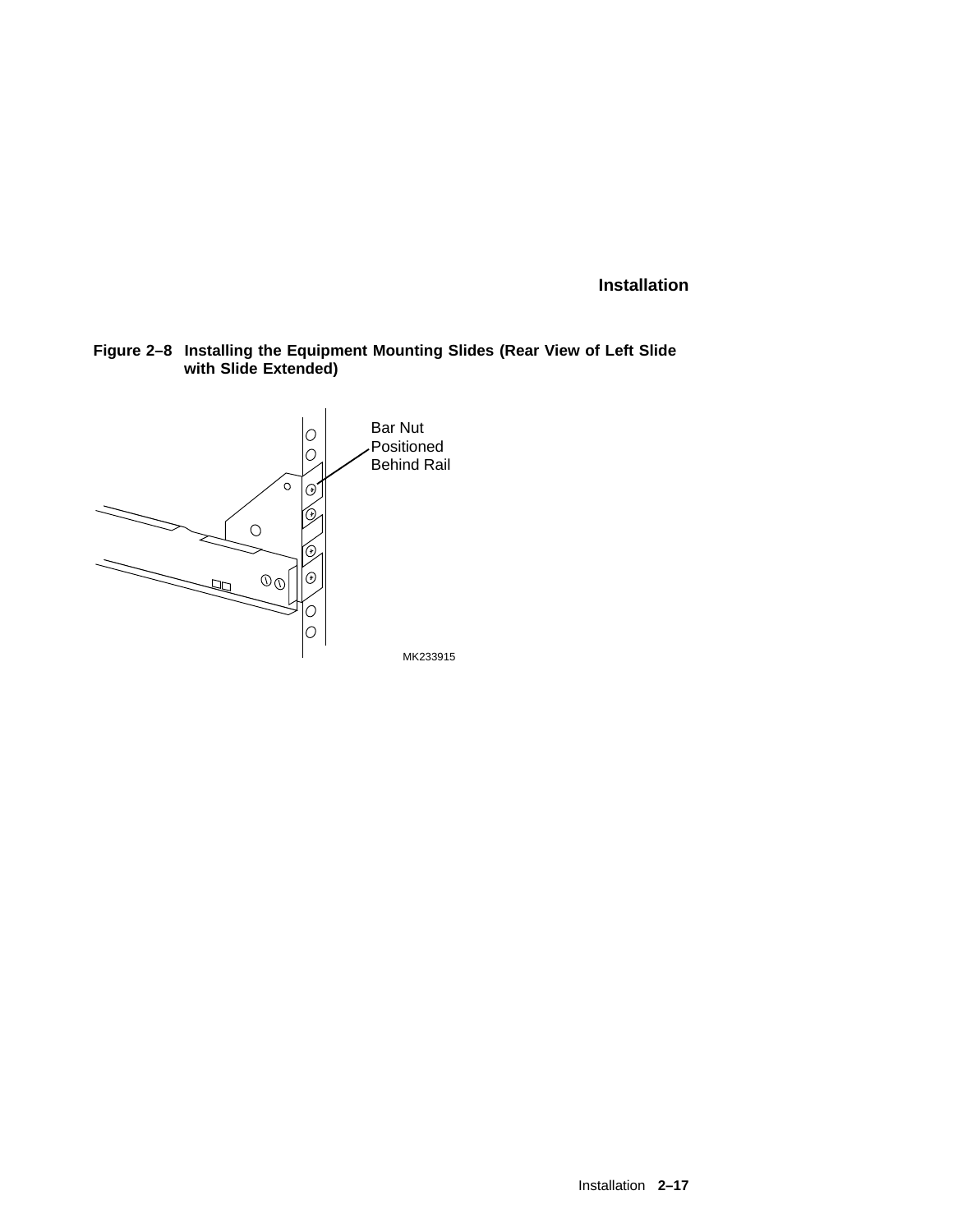#### **2.5.2 Installing the XMI Chassis on the Slides**

To install the XMI (BA601-AC) chassis on the slides, perform the steps in the following procedure:

1. Extend the stabilizing legs at the front of the cabinet (if stabilizing legs are provided).

**WARNING**

**Before attempting to install the equipment into a cabinet or rack, ensure that the cabinet is stable and that all provided stabilizing features have been activated. The stabilizing features for the rack or cabinet are configuration dependent.**

2. Extend both of the equipment slides from the cabinet. The slide locking levers lock automatically when the slides are fully extended.

#### **WARNING**

**The XMI (BA601-AC) chassis weighs approximately 55 kg (121 lb). Use sufficient personnel, or proper lifting equipment, when lifting or moving this chassis.**

- 3. Remove the front bezel from the XMI chassis by grasping both sides of the bezel and pulling straight out.
- 4. Lift the XMI chassis onto the equipment slides and carefully position the chassis mounting plate over the three mounting holes in the slide (see Figure 2–9).
- 5. Secure the XMI chassis to both slides by installing three 8-32 screws through the chassis mounting plates and into the equipment slides (see Figure 2–9).
- 6. Release the slide locking levers on both slides and carefully slide the XMI chassis into the cabinet. Ensure that the chassis is level, can clear all other equipment in the cabinet, and that the slides operate smoothly.
- 7. Secure the chassis to the equipment rails by tightening the four screws into the U-nuts that were placed on the front RETMA rails during installation of the slides.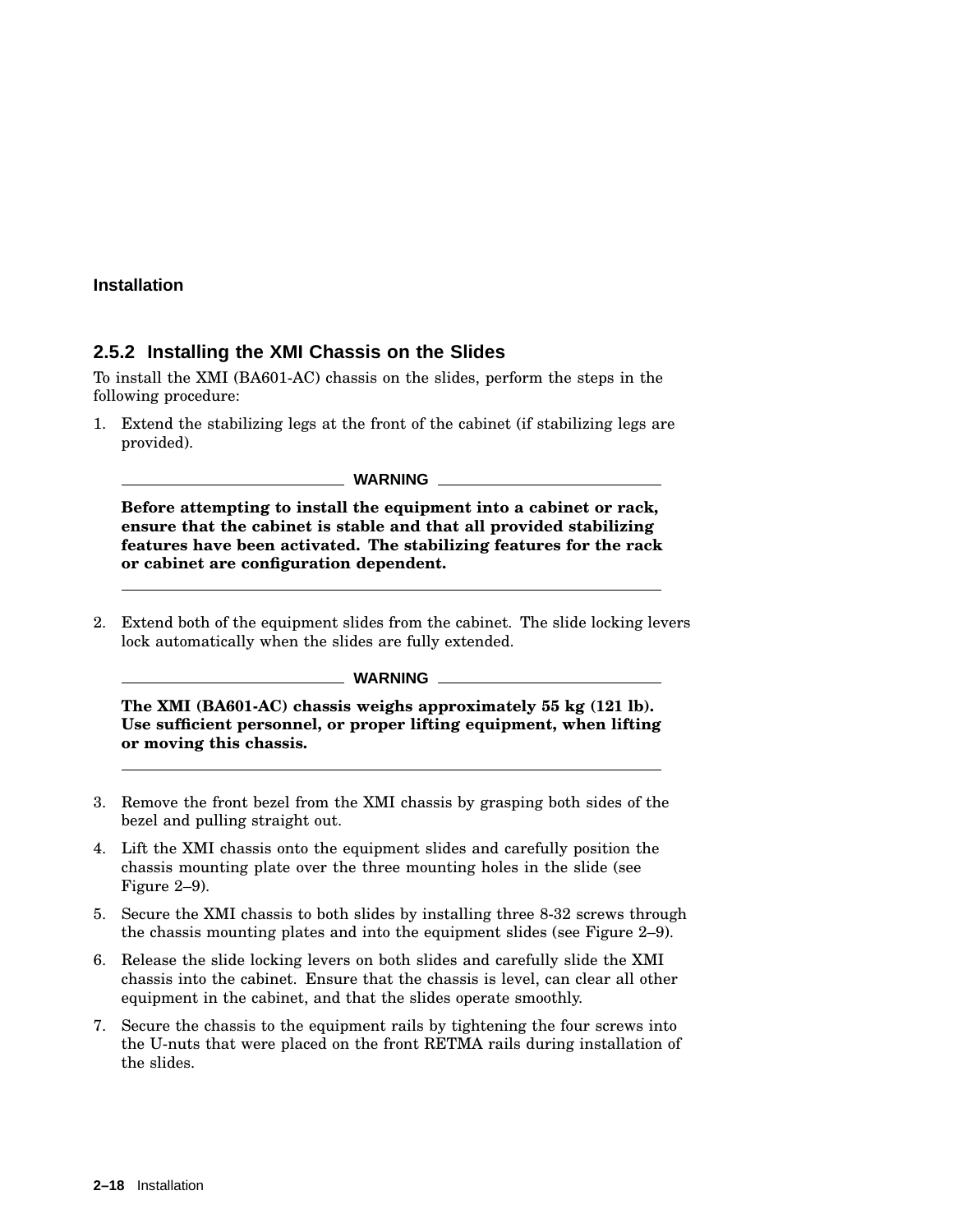8. Replace the front bezel on the XMI chassis by grasping both sides of the bezel and pushing it onto the front of the chassis.

**Figure 2–9 Installing the XMI Chassis on the Slides**



MK−2339−16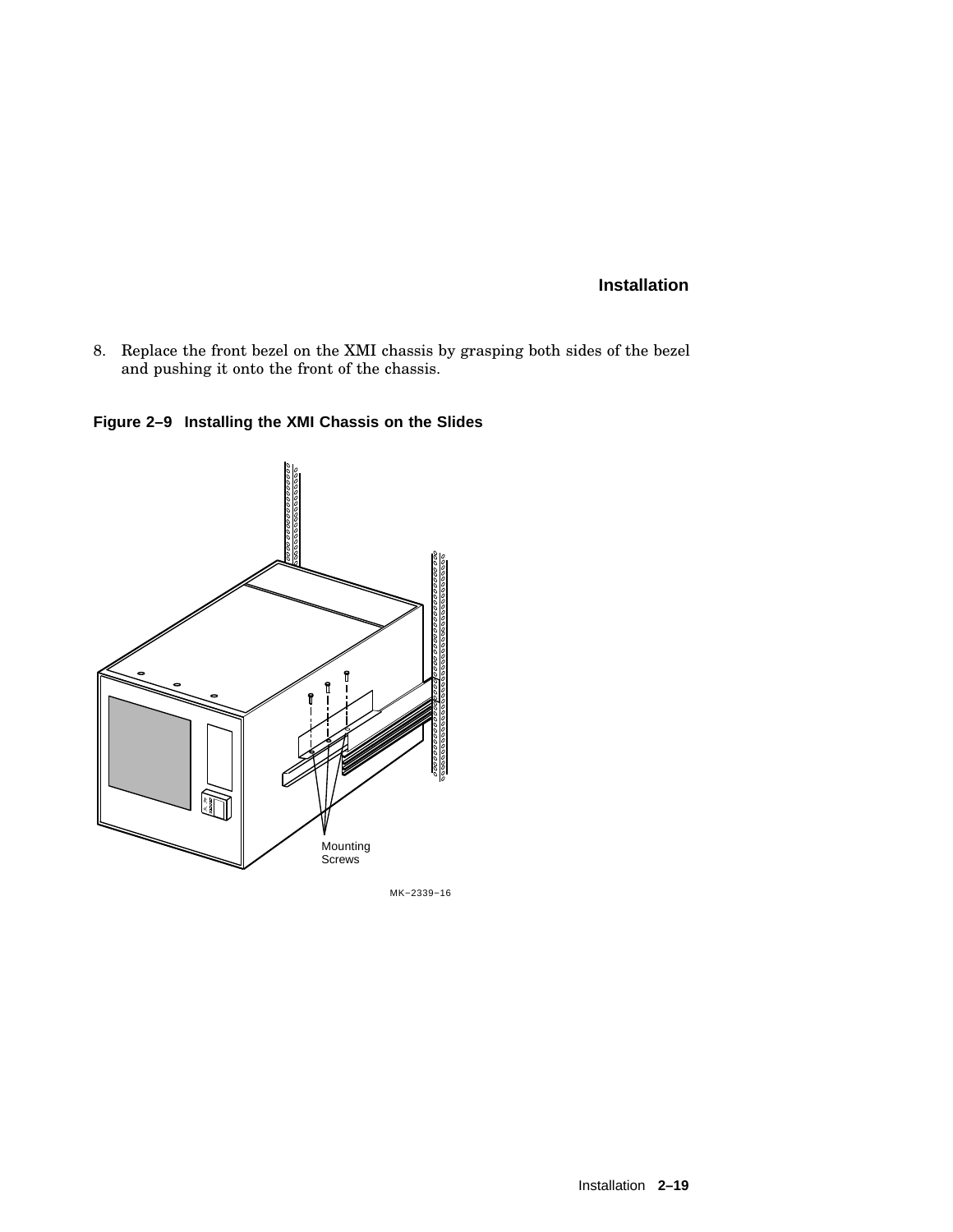# **2.6 Cabling**

The following sections contain the procedures for connecting the I/O cable(s), the DEC power bus cable, and the console cable. These cable connections *must* be performed in the sequence presented in the following sections.

## **2.6.1 Connecting the I/O Cable (PN 17-03085-02)**

Use the following procedure to connect the I/O cable from the IOP module in the LSB chassis to the I/O bulkhead connector on the XMI chassis.

#### **WARNING**

**Special instructions apply to extend the LSB chassis to prevent personal injury (see Section 5.2.2).**

- 1. Extend the LSB chassis for service (see Section 5.2.2).
- 2. Remove the cover plate and connect the LSB end of the I/O cable to the rear most available connector of the four connectors on the IOP module, and alternately tighten the two slotted captive screws to secure it in place (see Figure 2–10).
- 3. Replace the cover plate over any unused IOP connectors.
- 4. Route the I/O cable toward the rear of the LSB chassis.
- 5. Open the rear door on the equipment cabinet.
- 6. Connect the other end of the I/O cable to the I/O connector on the rear bulkhead of the XMI chassis, and tighten the two slotted captive screws to secure it in place (see Figure 2–11).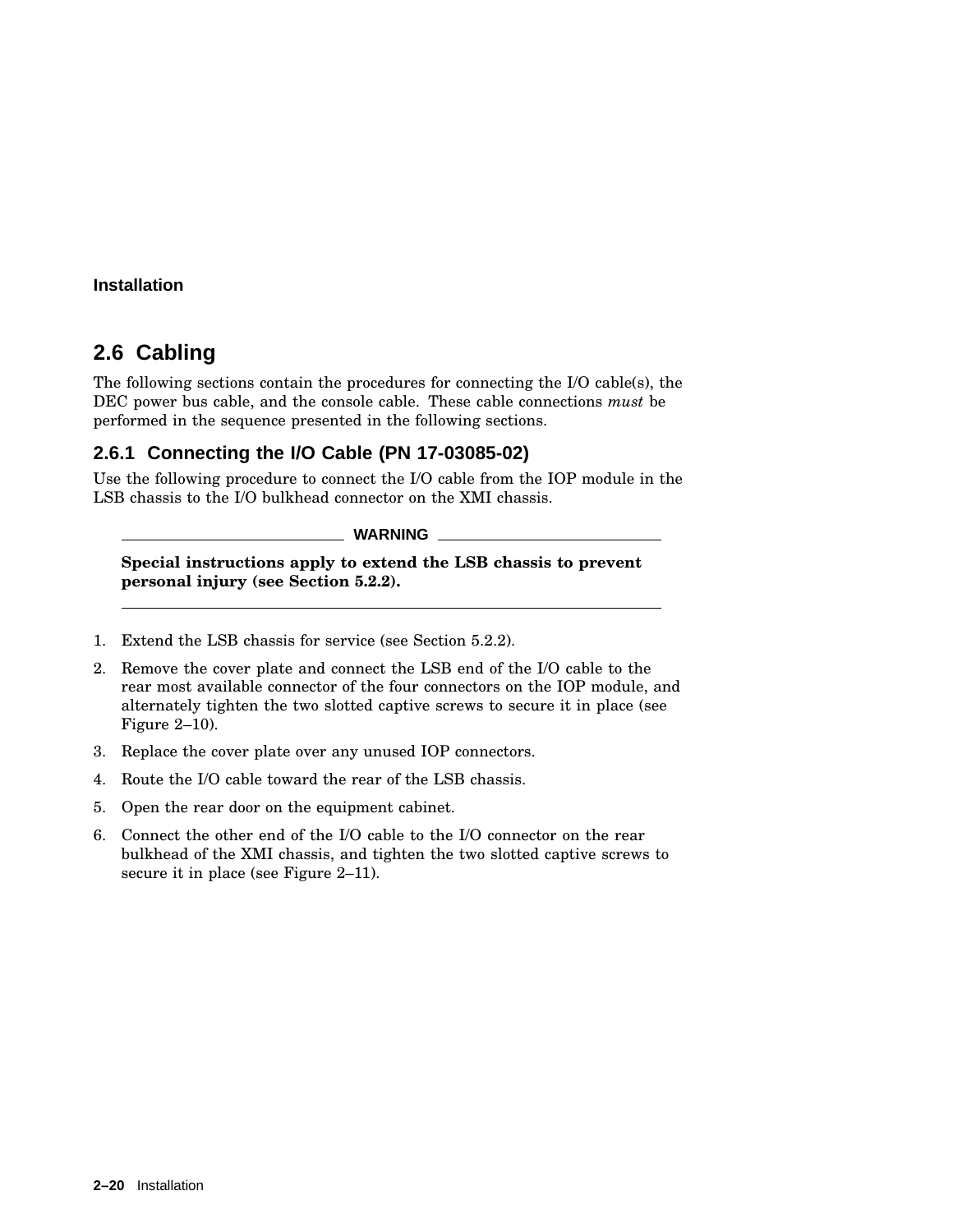

**Figure 2–10 Connecting the I/O Cable to the IOP Module**

MK−2339−17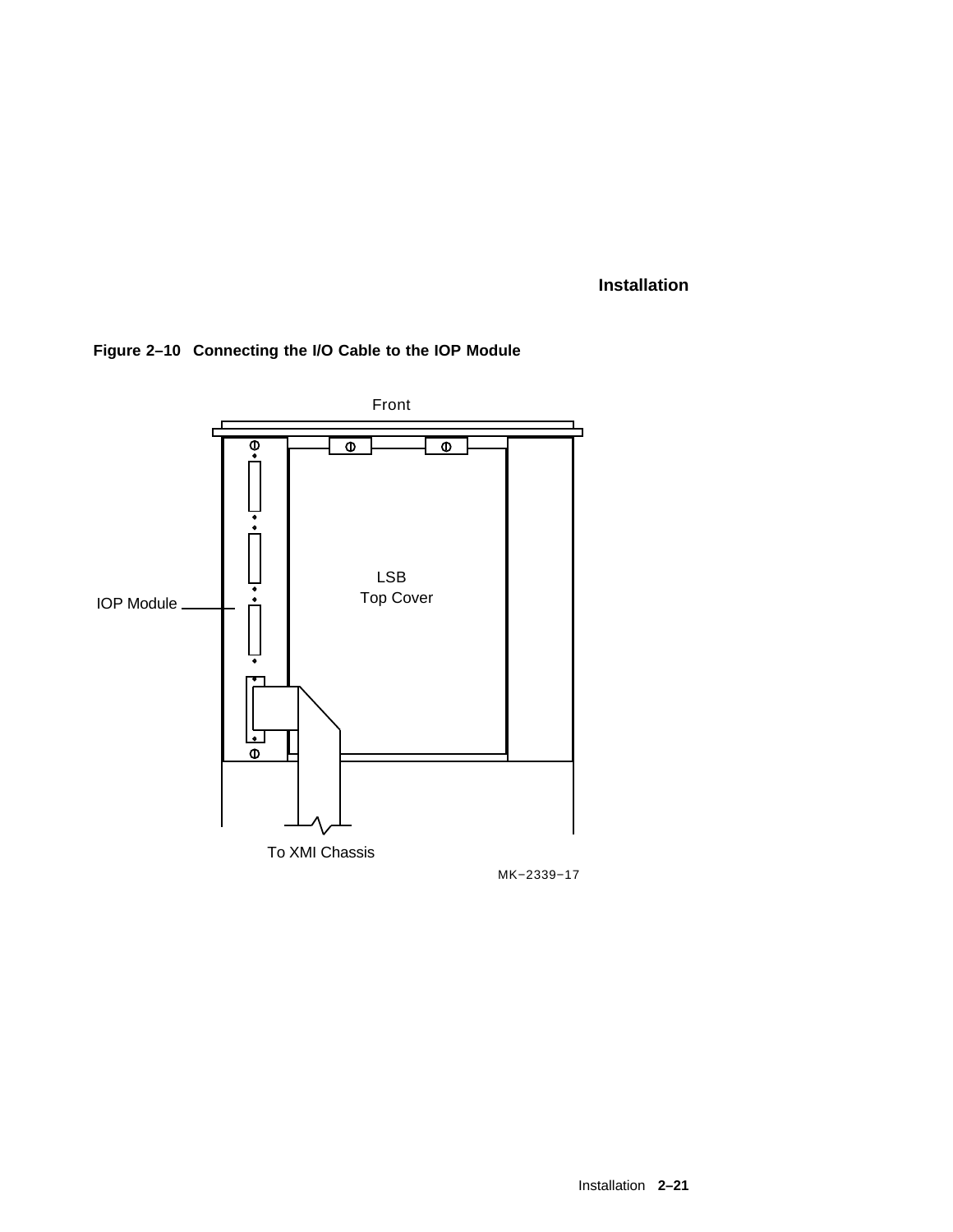**Figure 2–11 Connecting the I/O Cable to the XMI Bulkhead Connector**



MK−2339−18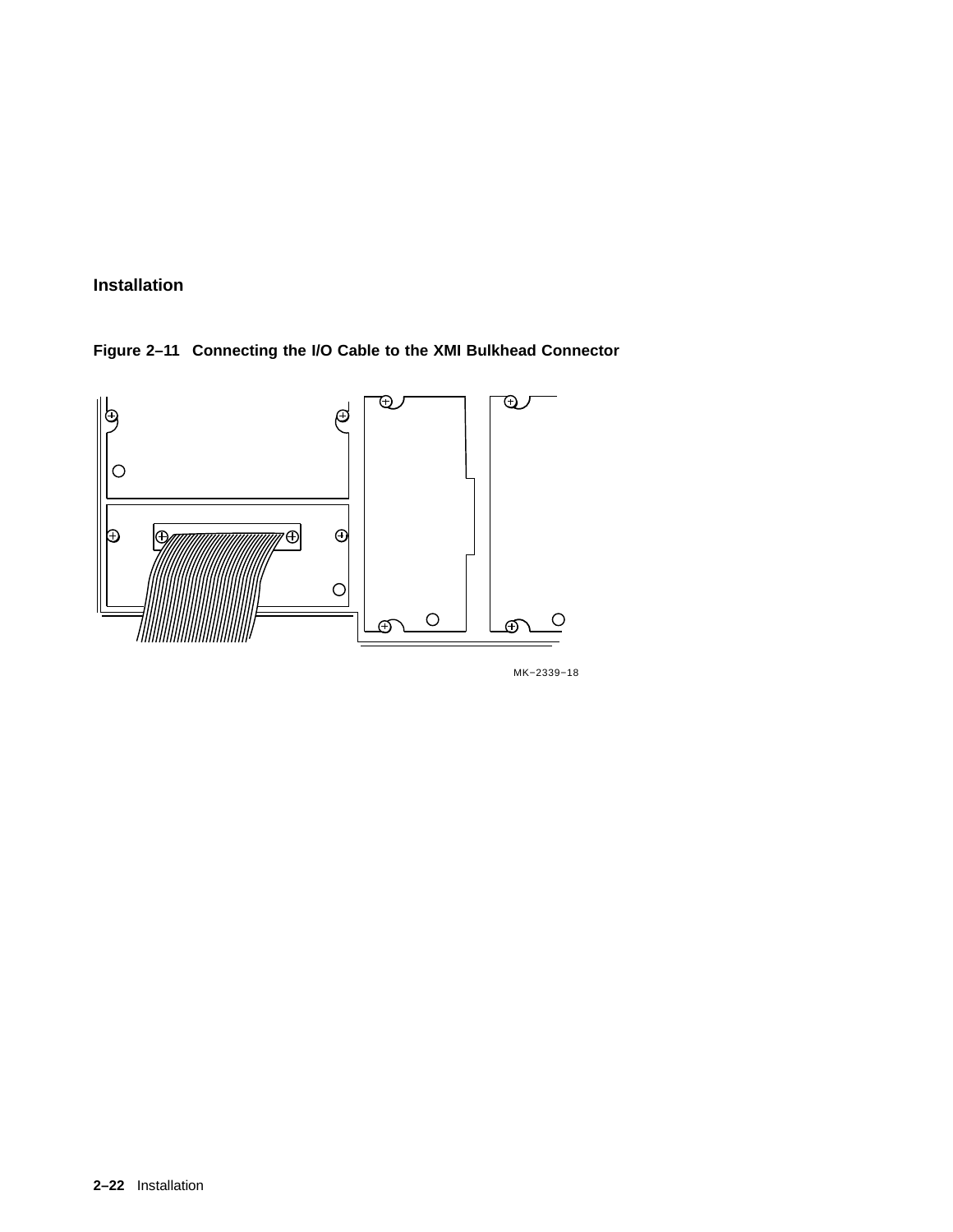## **2.6.2 Connecting the DEC Power Bus Cable (PN 70-31534-01)**

Use the following procedure to connect the DEC power bus cable from the LSB chassis to a power sequencing power controller similar to Digital's model 877-E that is included in an H9702-FB cabinet.

1. Connect one end of the DEC power bus cable to the power bus connector located behind the top left edge of the LSB front panel (see Figure 2–12).





- 2. Route the DEC power bus cable toward the rear of the LSB chassis.
- 3. Open the rear door on the equipment cabinet.
- 4. Connect the other end of the DEC power bus cable to the power controller that is mounted on the rear cabinet rails behind the LSB chassis.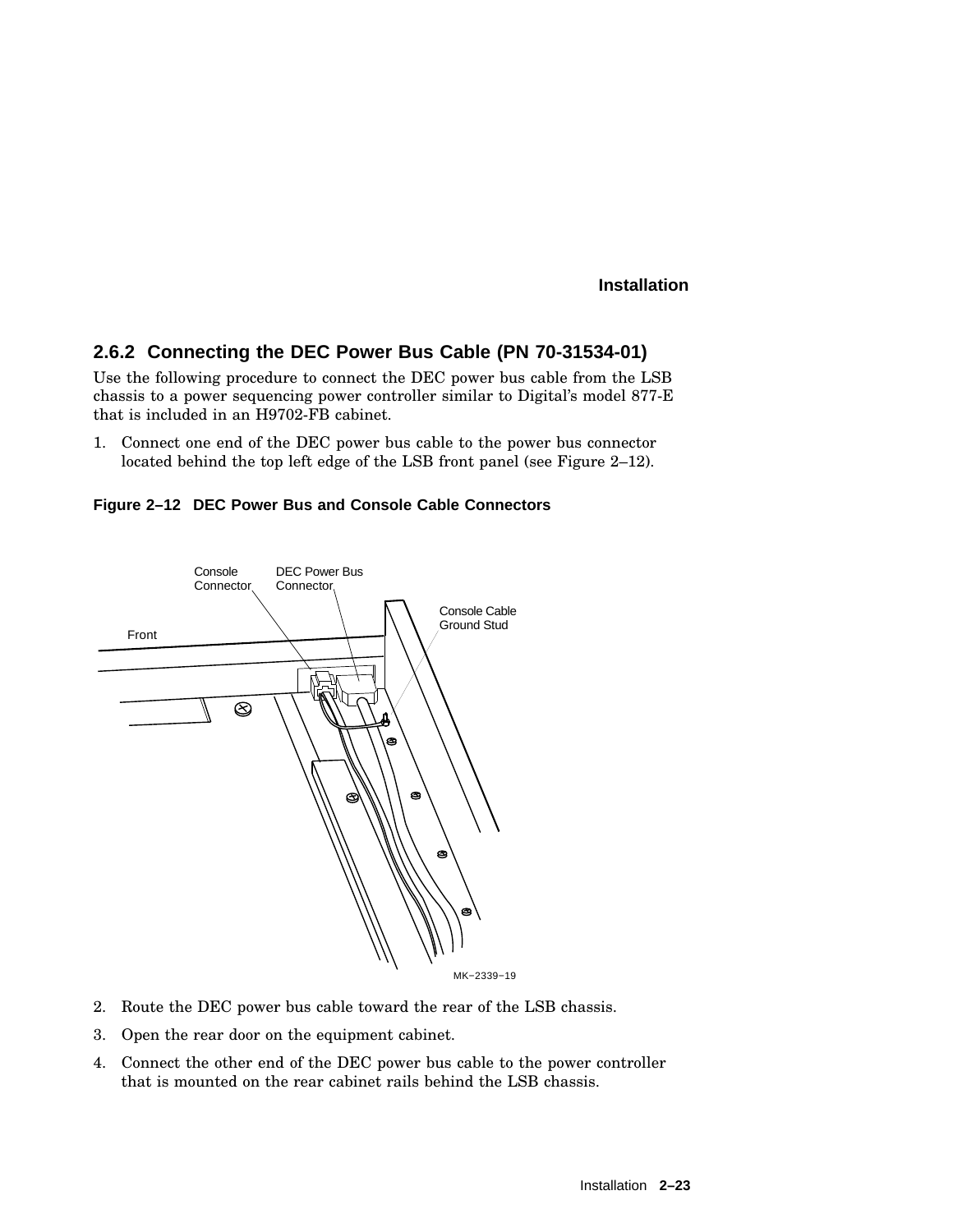#### **2.6.3 Connecting the Console Cable (PN 17-01364-02)**

Use the following procedure to connect the console cable from the LSB chassis to the console terminal.

- 1. Connect one end of the console cable to the console connector located behind the top left edge of the LSB front panel, and connect the ground wire to the ground stud (see Figure 2–12).
- 2. Route the console cable toward the rear of the LSB chassis.
- 3. Open the rear door on the equipment cabinet.
- 4. Route the console cable through the cable entrance/exit area of the equipment cabinet.
- 5. Connect the other end of the console cable to the console terminal.
- 6. Release the slide locking levers on both slides and carefully slide the LSB chassis into the cabinet.
- 7. Secure the LSB chassis to the equipment rails by tightening the four screws and replacing the front bezels on the LSB and XMI chassis (see Section 5.2.2).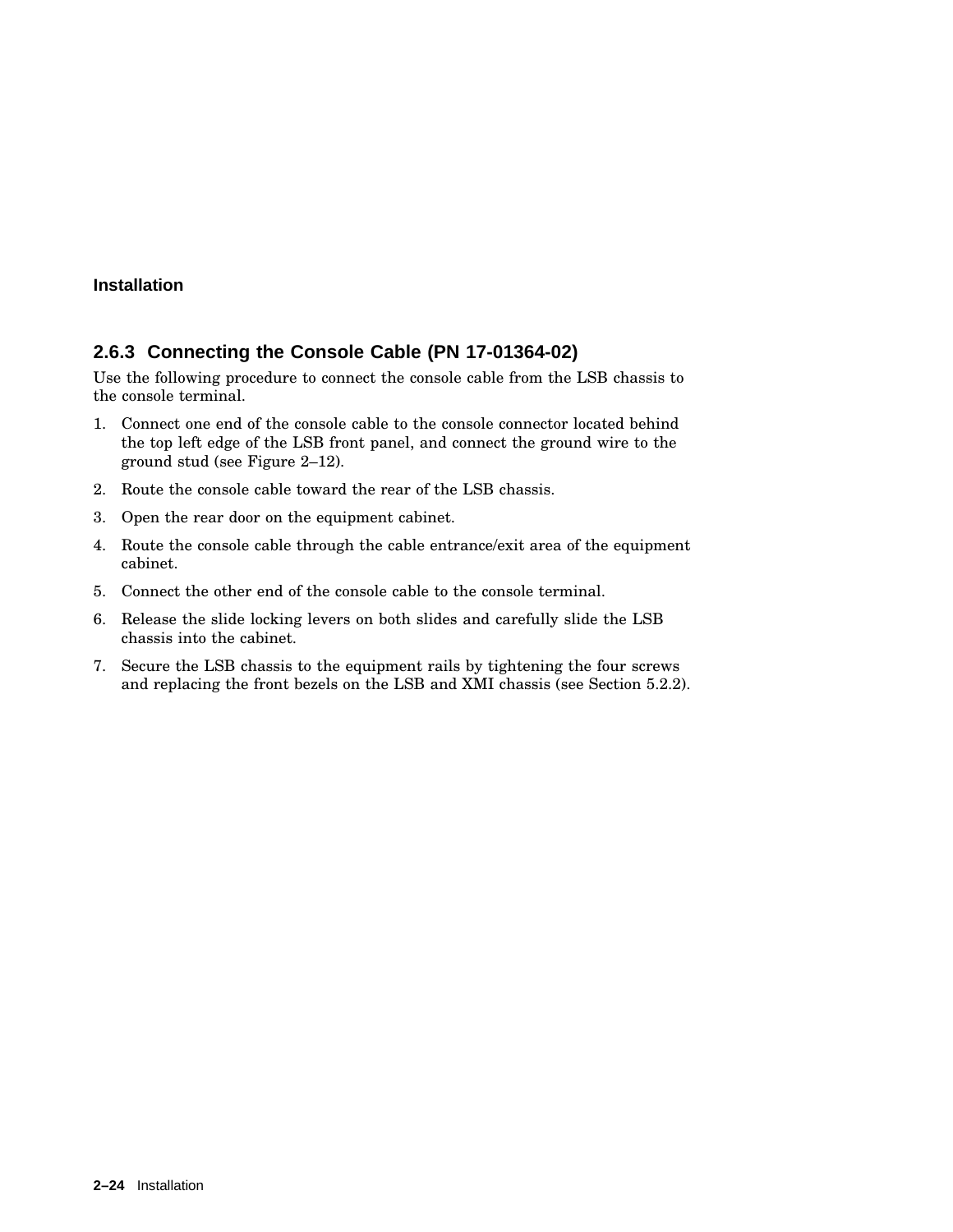# **2.7 Connecting the Power Cords**

The LSB chassis has a removable power cord and the XMI chassis has its own permanently attached power cord. The LSB and the first XMI chassis in a cabinet should connect to the same power controller. A second and third XMI chassis should connect to a second power controller that is sequenced by the first power controller.

The power controller is connected to an external source of 200-240 Vac (nominal), single phase power.

## **2.7.1 LSB Chassis Power Cord (PN 17-00083-37)**

Use the following procedure to connect the LSB chassis power cord:

- 1. Connect one end of the LSB power cord to the ac input jack on the rear of the LSB chassis.
- 2. Connect the other end to an unswitched receptacle on the power controller.

## **2.7.2 XMI Chassis Power Cord**

Use the following procedure to connect the permanently attached XMI chassis power cord:

Connect the unattached end of the XMI power cord to one of the switched receptacles on the power controller, using any adapters that are necessary.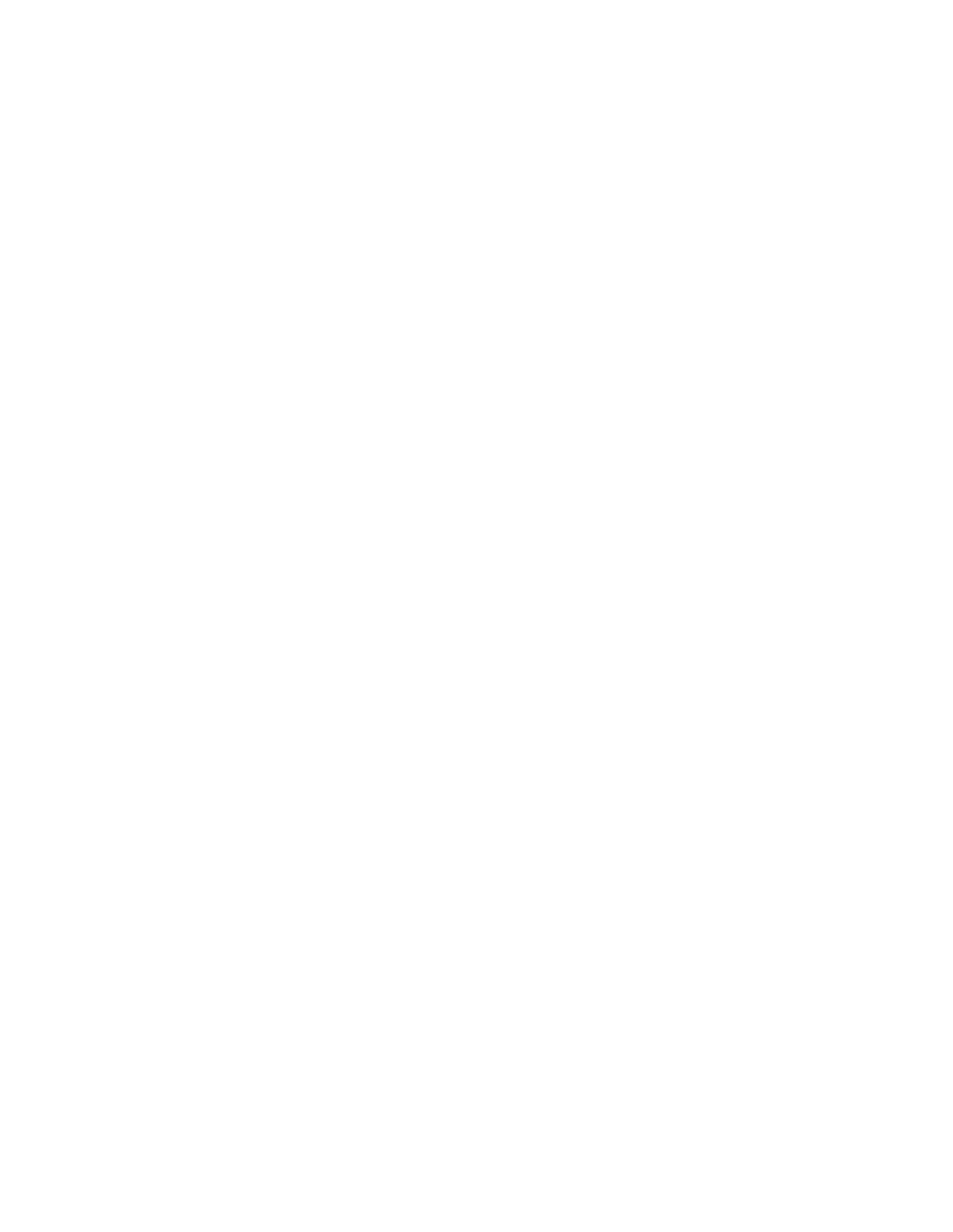# **3 Operation**

Operation of the rackmount DEC 7000 AXP and VAX 7000 systems begins with connecting the LSB chassis power cord to an unswitched receptacle on the power controller, and connecting the DEC power bus cable from the LSB chassis to the power controller. The XMI chassis power cord is connected to a switched receptacle on the power controller. Place the circuit breakers on the rear of both chassis to the ON position.

The system can now be turned off and on with the On/Off push-button switch on the LSB chassis control panel.

**WARNING**

**The only way to remove all power from a chassis is to place the circuit breaker in the OFF position and disconnect the power cord from the power controller.**

Refer to Section 1.2.2 for the LSB chassis controls and indicators.

Refer to Section 1.3.2 for the XMI chassis controls and indicators.

For information on booting the system refer to the *DEC 7000 AXP System/VAX 7000 Operations Manual* (EK-7000B-OP).

Refer to the *DEC 7000 AXP System/VAX 7000 Console Reference Manual* (EK-70C0B-TM) for information on the console user interface and the console commands.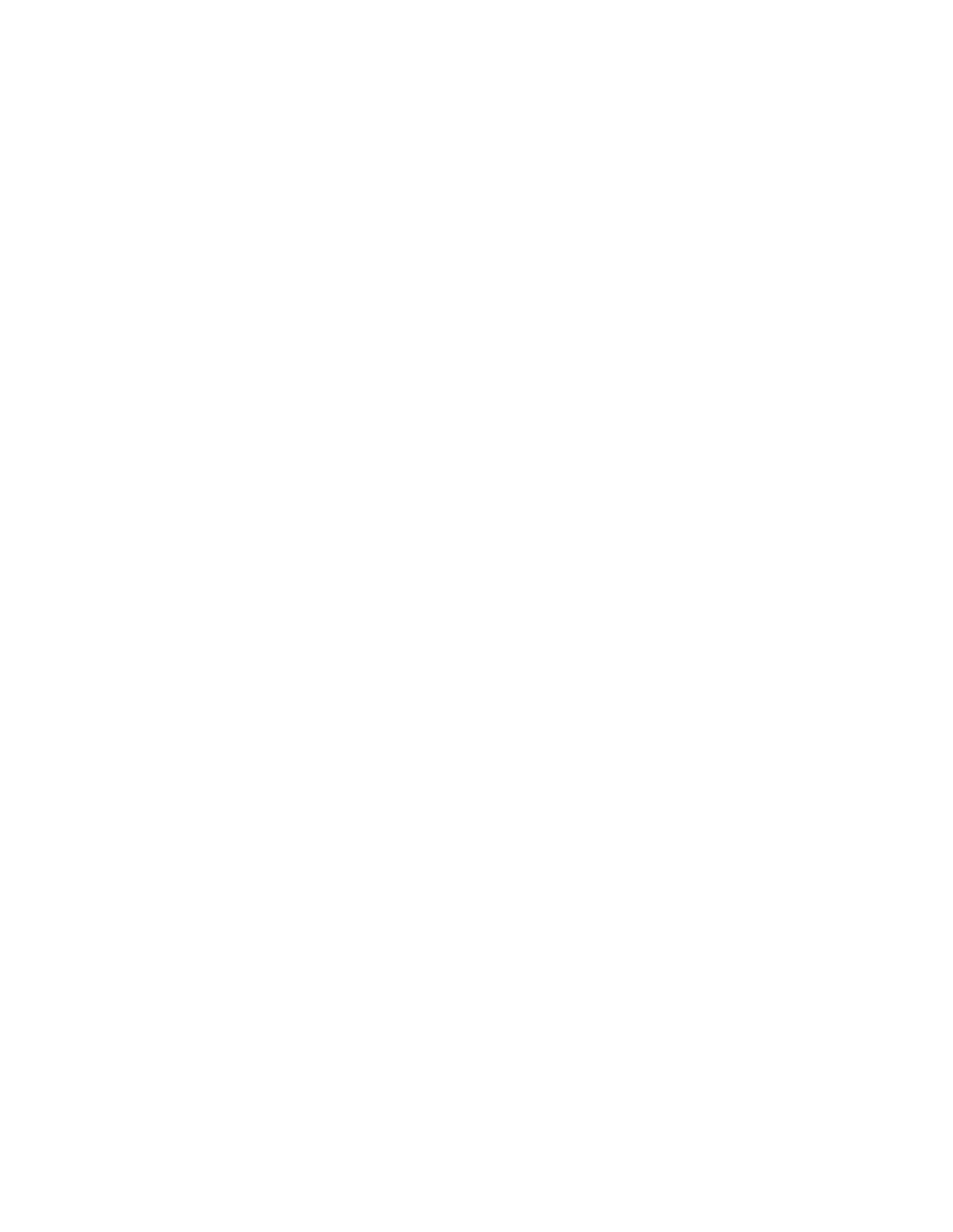This chapter discusses basic troubleshooting and diagnostic testing information and aids in troubleshooting the LSB and XMI chassis.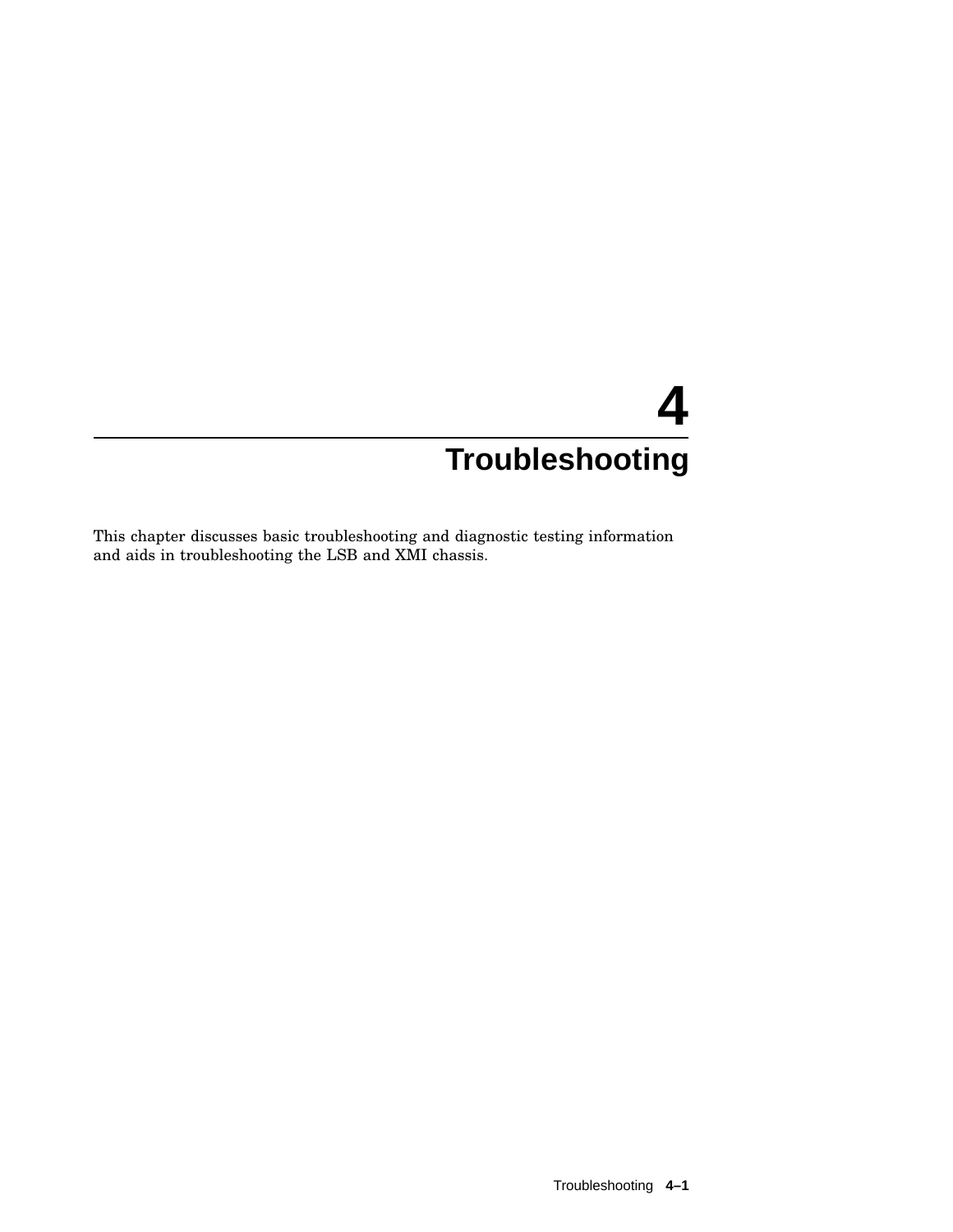Table 4–1 lists indications of possible hardware problems that may occur in the LSB chassis and the corrective action to take for each problem.

| <b>Indication</b>                                                | <b>Possible Cause</b>                                                                                       | <b>Corrective Action</b>                                                        |
|------------------------------------------------------------------|-------------------------------------------------------------------------------------------------------------|---------------------------------------------------------------------------------|
| No LEDs light when<br>On/Off push button is<br>pushed in.        | Power cord is not<br>plugged in.                                                                            | Plug in the power cord.                                                         |
|                                                                  | Circuit breaker is not<br>on.                                                                               | Place the circuit breaker in the ON<br>position.                                |
|                                                                  | Cable between the<br>power supply and the<br>control panel module is<br>loose or not connected.             | Check the cable between the<br>power supply and the control<br>panel module.    |
|                                                                  | 48 Vdc power supply is<br>out of tolerance or has<br>failed.                                                | Replace the 48 Vdc power supply.                                                |
|                                                                  | Control panel module<br>has failed.                                                                         | Replace the control panel module.                                               |
| Fault LED goes out after<br>powerup, but no self-test<br>display | Console terminal is not<br>powered up and online.                                                           | Power up the terminal and set<br>it online (at proper terminal<br>settings).    |
|                                                                  | Console cable is not<br>properly connected<br>between the LSB chassis<br>and the console.                   | Check the console cable connec-<br>tions on the LSB chassis and the<br>console. |
|                                                                  | Improper baud rate.                                                                                         | Set to the correct baud rate.                                                   |
| Fault LED fails to blink<br>during the power-up<br>sequence      | Blower has failed.                                                                                          | Check the blower to see if it is<br>rotating. If not, replace the blower.       |
|                                                                  | Blower status cable to<br>the control panel module<br>is loose or disconnected.                             | Check the blower status cable<br>connection to the control panel<br>module.     |
| Fault LED stays lit after<br>power-up self-test.                 | A memory module,<br>CPU module, or one of<br>the I/O modules in the<br>XMI chassis has failed<br>self-test. | Check the self-test display on<br>the console and replace the failed<br>module. |

**Table 4–1 LSB Chassis Troubleshooting**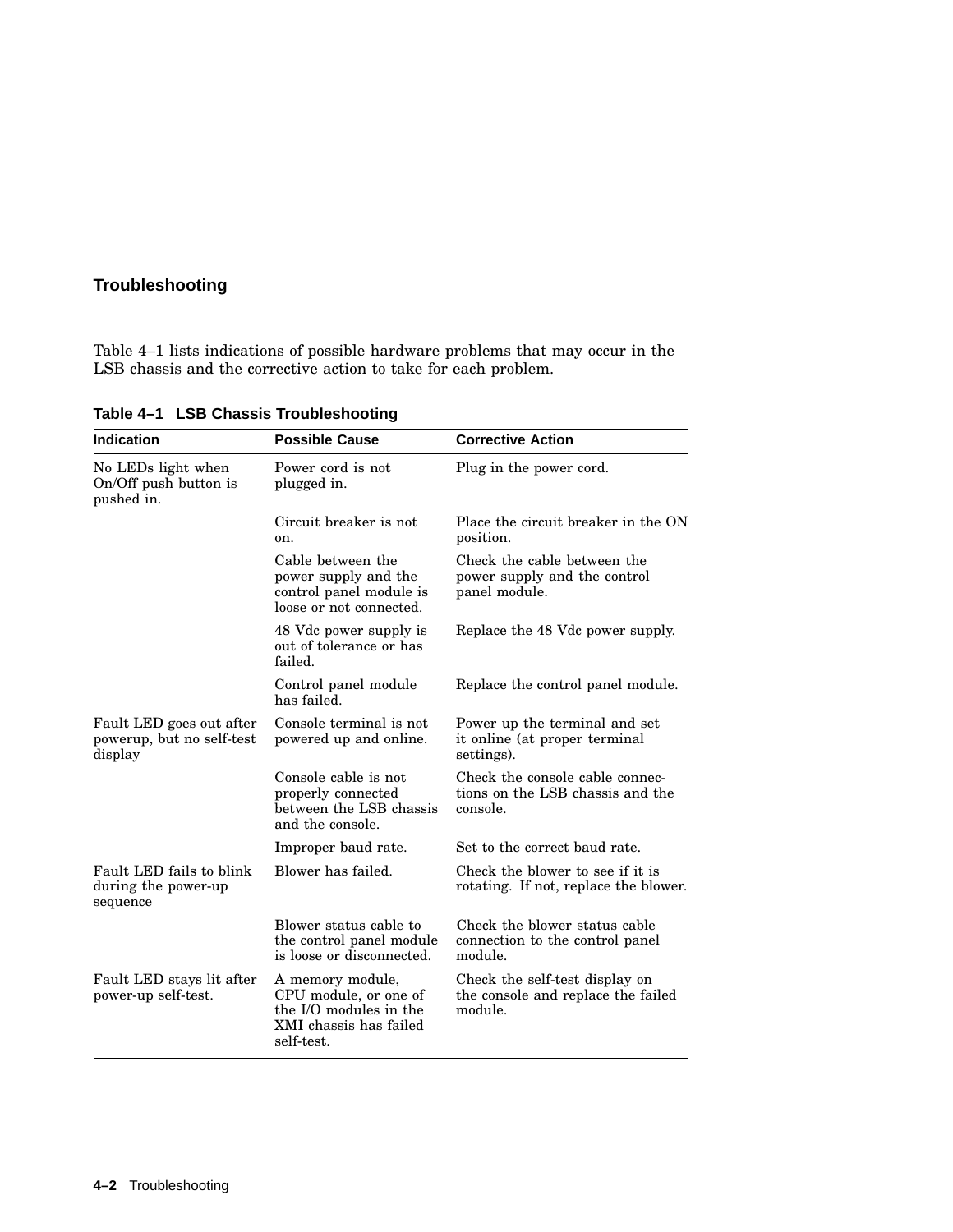Table 4–2 lists indications of possible hardware problems that may occur in the XMI chassis and the corrective action to take for each problem.

| <b>Indication</b>                            | <b>Possible Cause</b>                                                                                    | <b>Corrective Action</b>                                                                                                                                         |
|----------------------------------------------|----------------------------------------------------------------------------------------------------------|------------------------------------------------------------------------------------------------------------------------------------------------------------------|
| No LEDs light                                | Power cord is not<br>plugged in.                                                                         | Plug in the power cord.                                                                                                                                          |
|                                              | Circuit breaker is not<br>on.                                                                            | Place the circuit breaker in the ON<br>position.                                                                                                                 |
|                                              | Upper switch is not on.                                                                                  | Place the upper control panel<br>switch in the ENABLE or SECURE<br>position.                                                                                     |
|                                              | On/Off push button is<br>not pushed in (On) on<br>the LSB chassis.                                       | Press the On/Off push button in on<br>the LSB chassis.                                                                                                           |
|                                              | Power cord on the LSB<br>chassis is not plugged<br>in.                                                   | Plug in the power cord.                                                                                                                                          |
|                                              | LSB chassis circuit<br>breaker is not on.                                                                | Place the LSB chassis circuit<br>breaker in the ON position.                                                                                                     |
|                                              | DEC power bus cable is<br>not properly connected<br>between the LSB chassis<br>and the power controller. | Check the DEC power bus cable<br>connections on the LSB chassis and<br>the power controller.                                                                     |
| No fans, unit shuts<br>down after one minute | Fan cable is loose or not<br>connected.                                                                  | Check the fan cable or reconnect<br>the cable.                                                                                                                   |
|                                              | No 24 Vdc.                                                                                               | Check the cables. Replace the<br>24 Vdc miniconverter (E2) on the<br>sequencer and auxiliary de voltage<br>regulator tray, or replace the tray<br><i>itself.</i> |
|                                              | Airflow problem.                                                                                         | Check the position of the detector,<br>or the fan operation itself.                                                                                              |
| Fans OK, but no LEDs<br>light                | Cable connection<br>problem between XMI<br>backplane, XTC card,<br>and console panel.                    | Ensure that the connectors are on<br>securely.                                                                                                                   |
|                                              |                                                                                                          | (continued on next page)                                                                                                                                         |

**Table 4–2 XMI Chassis Troubleshooting**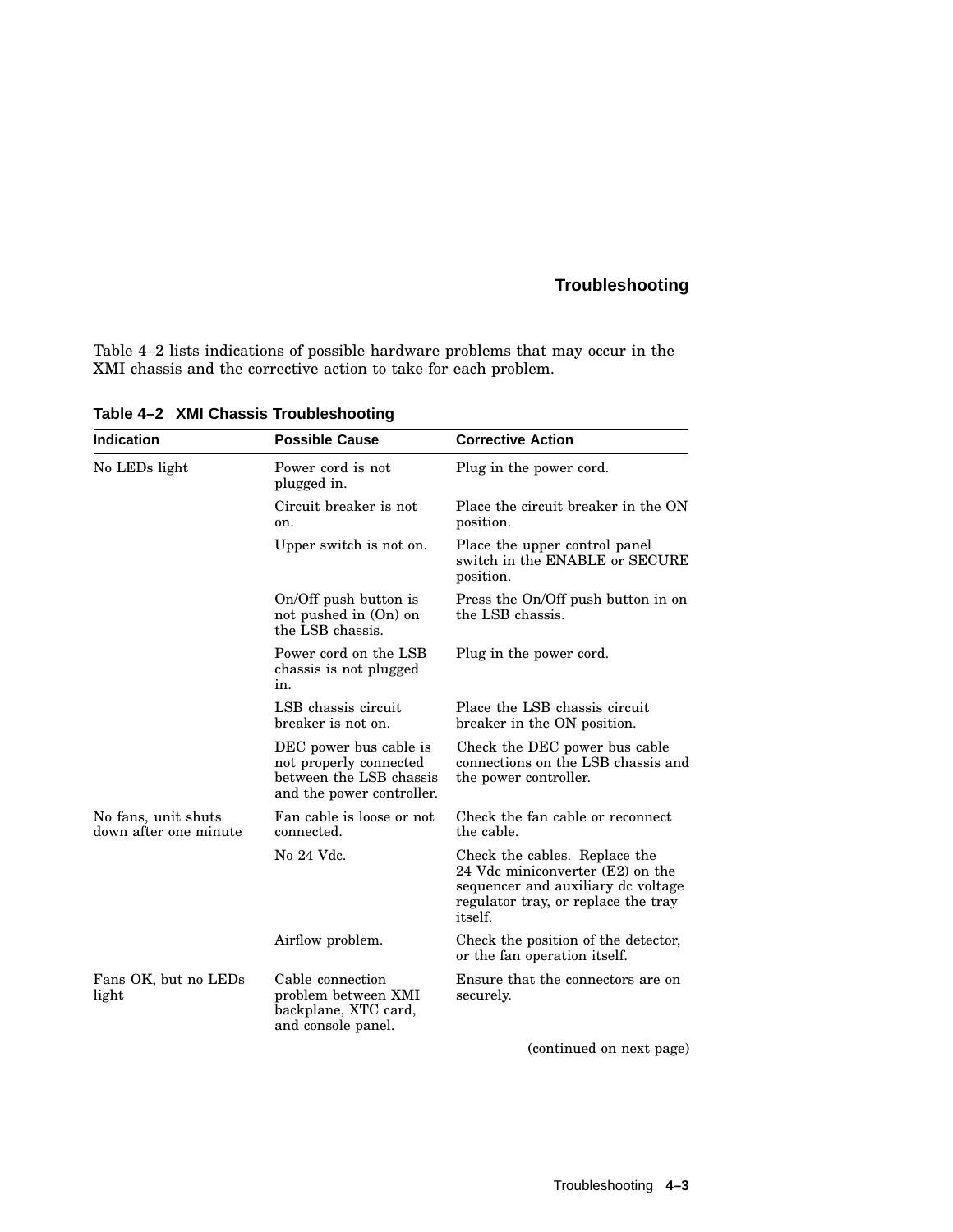| <b>Indication</b>                                                                    | <b>Possible Cause</b>                                      | <b>Corrective Action</b>                                                                                                |
|--------------------------------------------------------------------------------------|------------------------------------------------------------|-------------------------------------------------------------------------------------------------------------------------|
| Fault LED goes out, but<br>no self-test display                                      | Console terminal is not<br>powered up and online.          | Power up the terminal and set<br>it online (at proper terminal<br>settings).                                            |
|                                                                                      | Front console switch,<br>S1, is in the SECURE<br>position. | Place S1 in the ENABLE position.                                                                                        |
|                                                                                      | Improper baud rate.                                        | Set to the correct baud rate.                                                                                           |
|                                                                                      | Not all necessary<br>voltages are applied.                 | Check the backplane for all the<br>necessary voltage supplies.                                                          |
| Module does not appear<br>on self-test results                                       | Loose cabling on the<br>backplane.                         | Check and secure all the cables on<br>the backplane.                                                                    |
|                                                                                      | Firmware needs<br>updating.                                | Boot and run the LFU utility.                                                                                           |
|                                                                                      | Bad module.                                                | Replace the module.                                                                                                     |
| Intermittent module<br>response                                                      | Loose cabling on the<br>backplane.                         | Check and secure all the cables<br>on the backplane and the I/O<br>bulkheads.                                           |
|                                                                                      | Poor contact on the<br>module connectors.                  | Clean the module connectors.                                                                                            |
| Front panel LEDs flash<br>on, and then remain<br>off when the system is<br>turned on | $+5$ Vdc is not coming up.                                 | Replace the 5 Vdc master and/or 5<br>Vdc booster power regulator trays.                                                 |
| No -5.2 Vdc                                                                          | $3.3$ Vdc $/$ -5.2 Vdc tray is<br>bad.                     | Replace the 3.3 Vdc/-5.2 Vdc<br>modules $(E2, E4, E10)$ on the<br>regulator tray, or replace the tray<br><i>itself.</i> |

**Table 4–2 (Cont.) XMI Chassis Troubleshooting**

For information on the system procedure required when changing or adding CPU modules, recovering from a corrupted EEPROM or FEPROM, and updating firmware, refer to the *DEC 7000 AXP System/VAX 7000 System Service Manual* (EK-7002B-SV).

For information on basic system troubleshooting; the power-up and system reset self-test; how to get information on the hardware configuration; and how to test the system, subsystem, or module/device, refer to the *DEC 7000 AXP System/VAX 7000 Basic Troubleshooting* (EK-7000B-TS).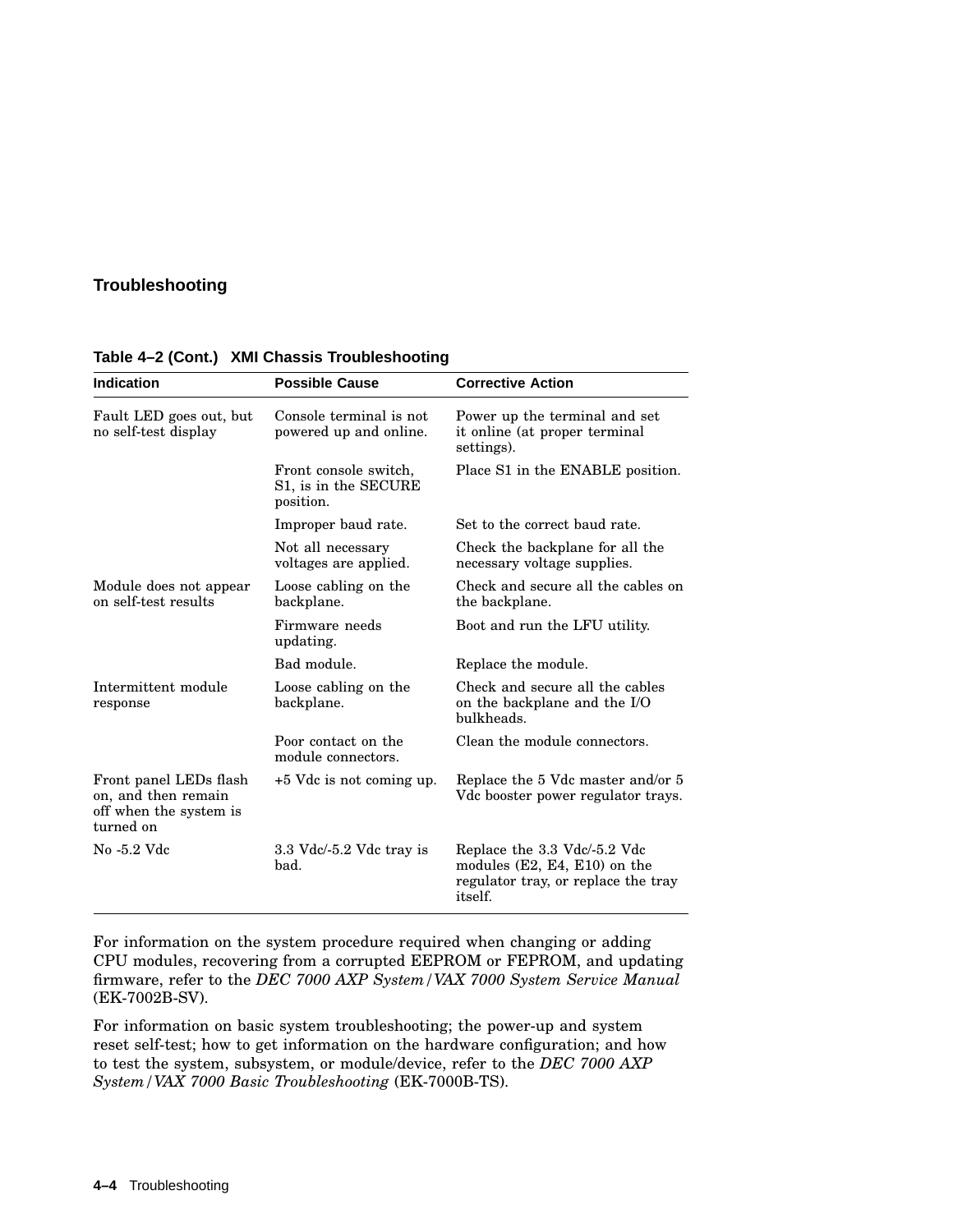For more advanced self-test and diagnostic troubleshooting procedures, refer to either the *DEC 7000 AXP System Advanced Troubleshooting* (EK-7701A-TS) or *VAX 7000 Advanced Troubleshooting* (EK-7001A-TS) depending on the system.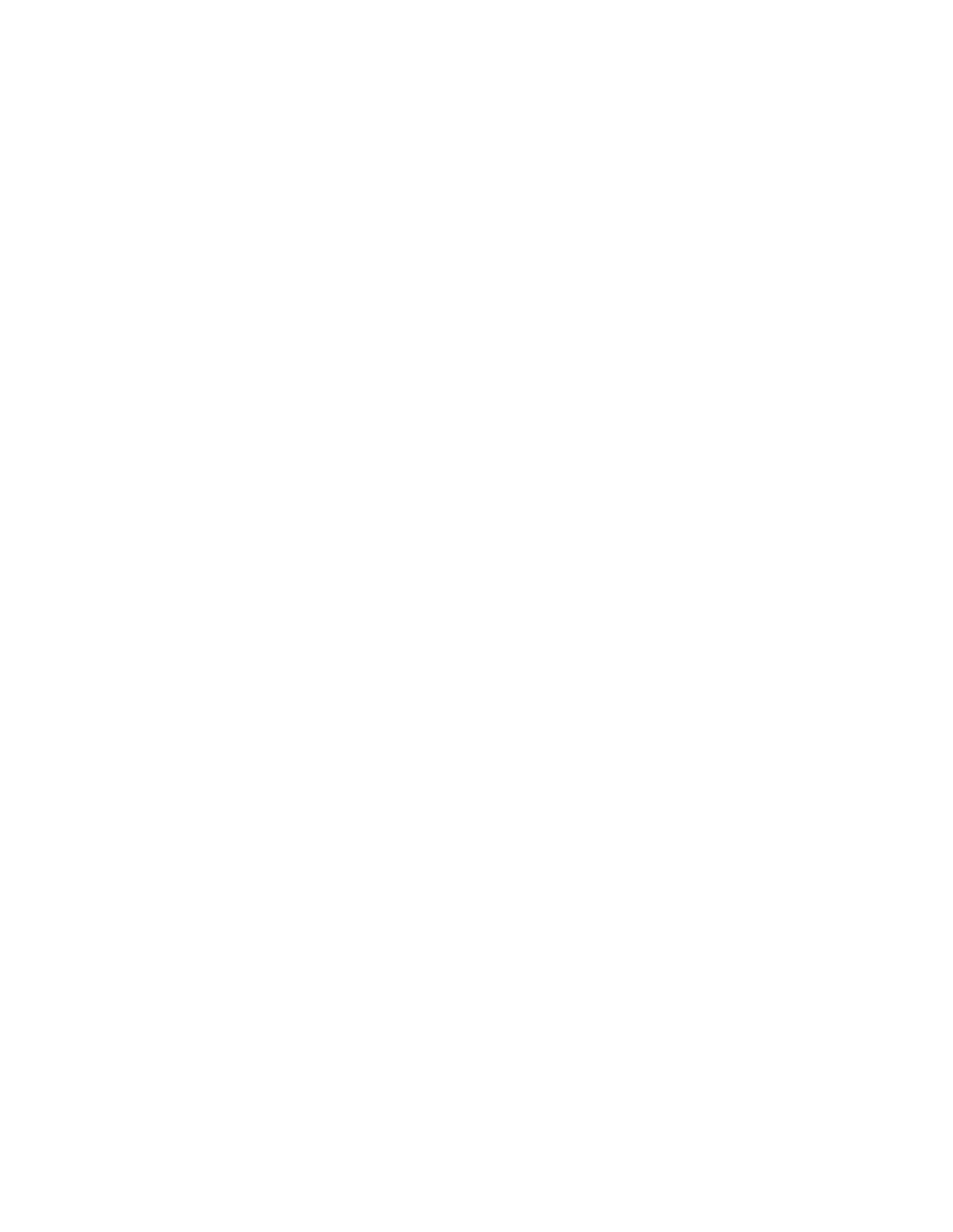# **5.1 Introduction**

This chapter contains the procedures for removing and replacing the components that are unique in the rackmount DEC 7000 AXP and VAX 7000 systems LSB (BA700-AA) and XMI (BA601-AC) chassis.

The following tools are required for servicing the LSB and XMI chassis:

- Medium Phillips screwdriver
- Small Phillips screwdriver
- Small flat blade screwdriver
- Adjustable wrench
- DVM meter and probes

**WARNING**

**Before servicing either chassis, ensure that the circuit breakers are in the OFF position at both the chassis and the power controller.**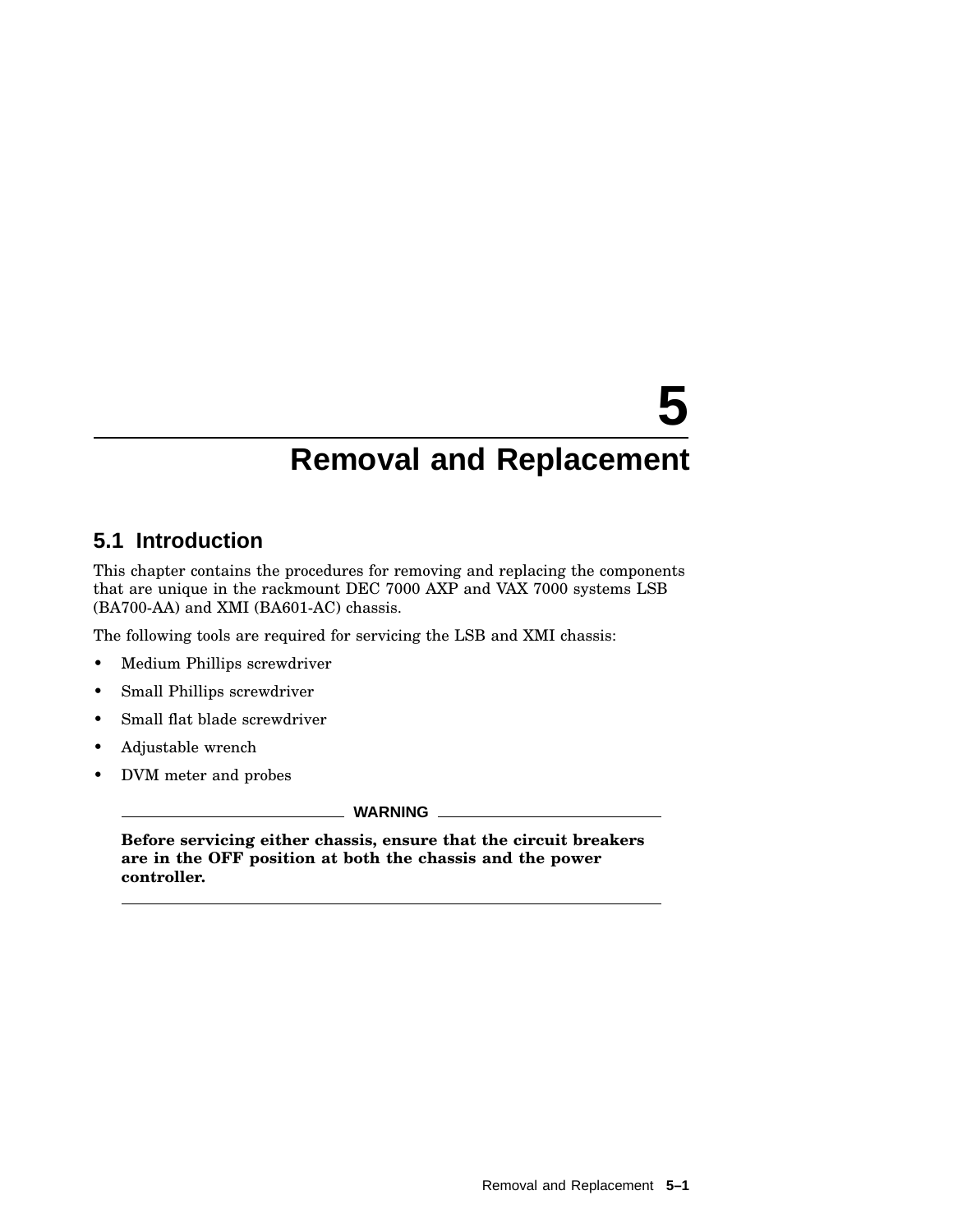# **5.2 LSB Chassis Components**

The following sections contain the removal and replacement procedures for the components that are unique to the LSB chassis in the rackmount DEC 7000 AXP and VAX 7000 systems.

## **5.2.1 Front Bezel**

Perform the following procedure to remove the front bezel from the LSB chassis:

- 1. Grasp the front bezel on each side.
- 2. Pull straight out until the bezel unsnaps from the catches (see Figure 5–1).

To replace the front bezel, push it onto the front of the chassis until it snaps into place.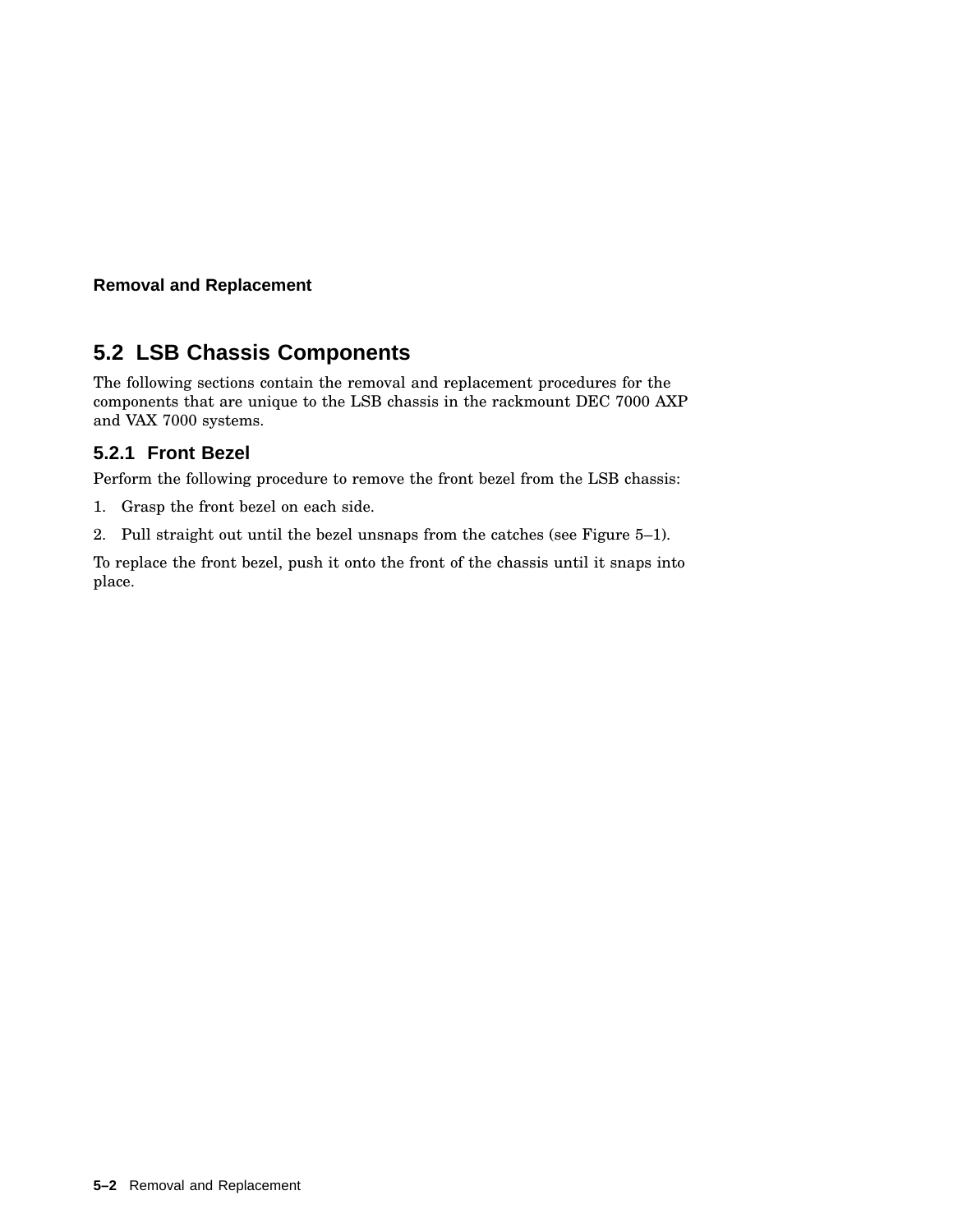**Figure 5–1 Removing the Front Bezel from the LSB Chassis**

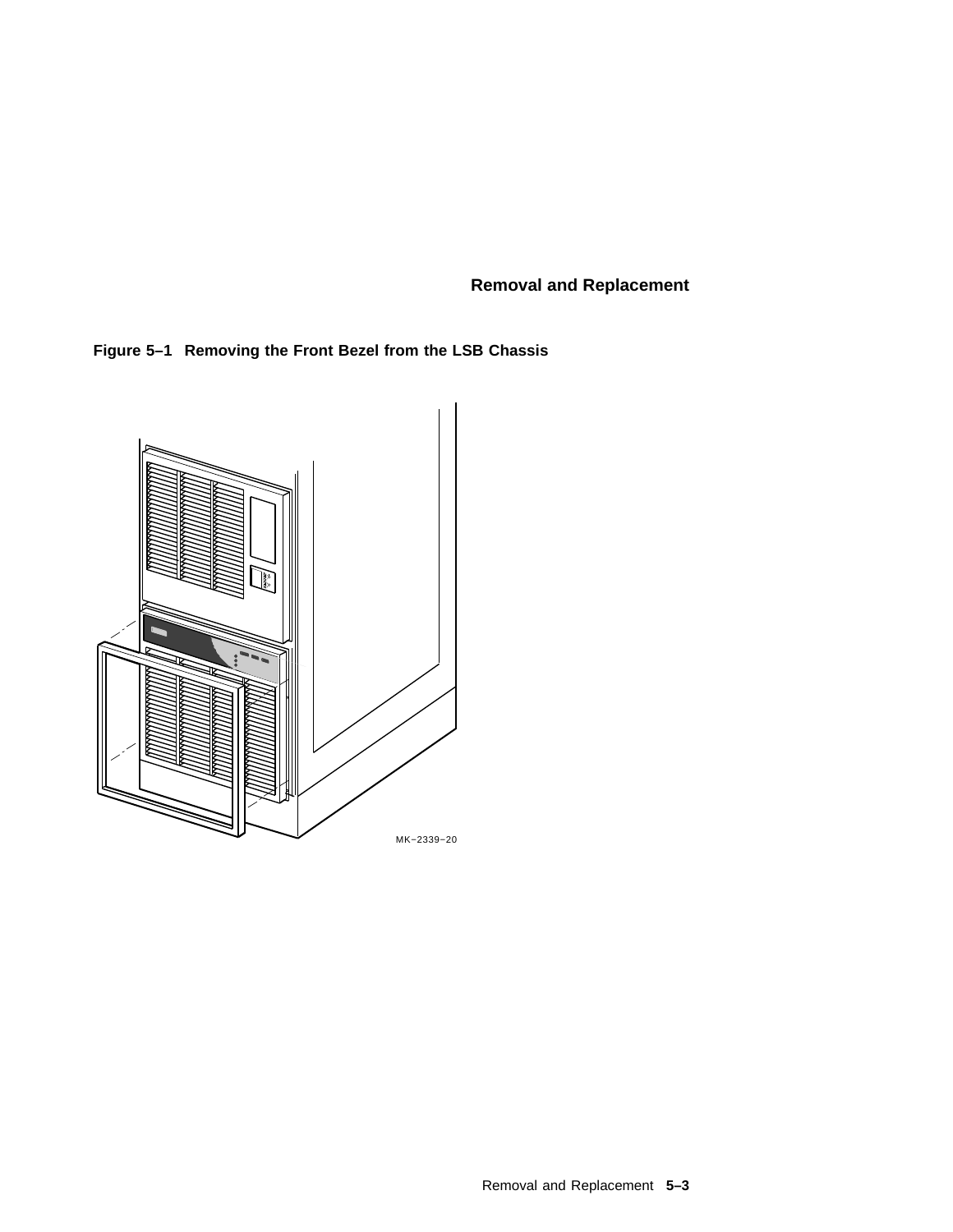## **5.2.2 Extending the LSB Chassis for Service**

**WARNING**

**Before extending the LSB chassis for service, ensure that the cabinet is stable and that all provided stabilizing features have been activated. The stabilizing features for the rack or cabinet are configuration dependent.**

Perform the following procedure to extend the LSB chassis for service:

- 1. Extend the stabilizing legs at the front of the cabinet (if stabilizing legs are provided).
- 2. Remove the LSB front bezel (see Section 5.2.1).
- 3. Remove the XMI front bezel (see Section 5.3.1).

**WARNING**

**Failure to remove the XMI front bezel before extending the LSB chassis will cause the XMI front bezel to fall and may result in personal injury.**

4. Remove the four retaining screws that secure the chassis to the front rails (see Figure 5–2).

#### **CAUTION**

**Check and ensure that all cables are free to follow the chassis before extending the chassis.**

5. Carefully pull the LSB chassis forward until the slides lock in the extended position.

To secure the chassis in the cabinet, press in on the left and right slide locks and reverse steps 1 through 5.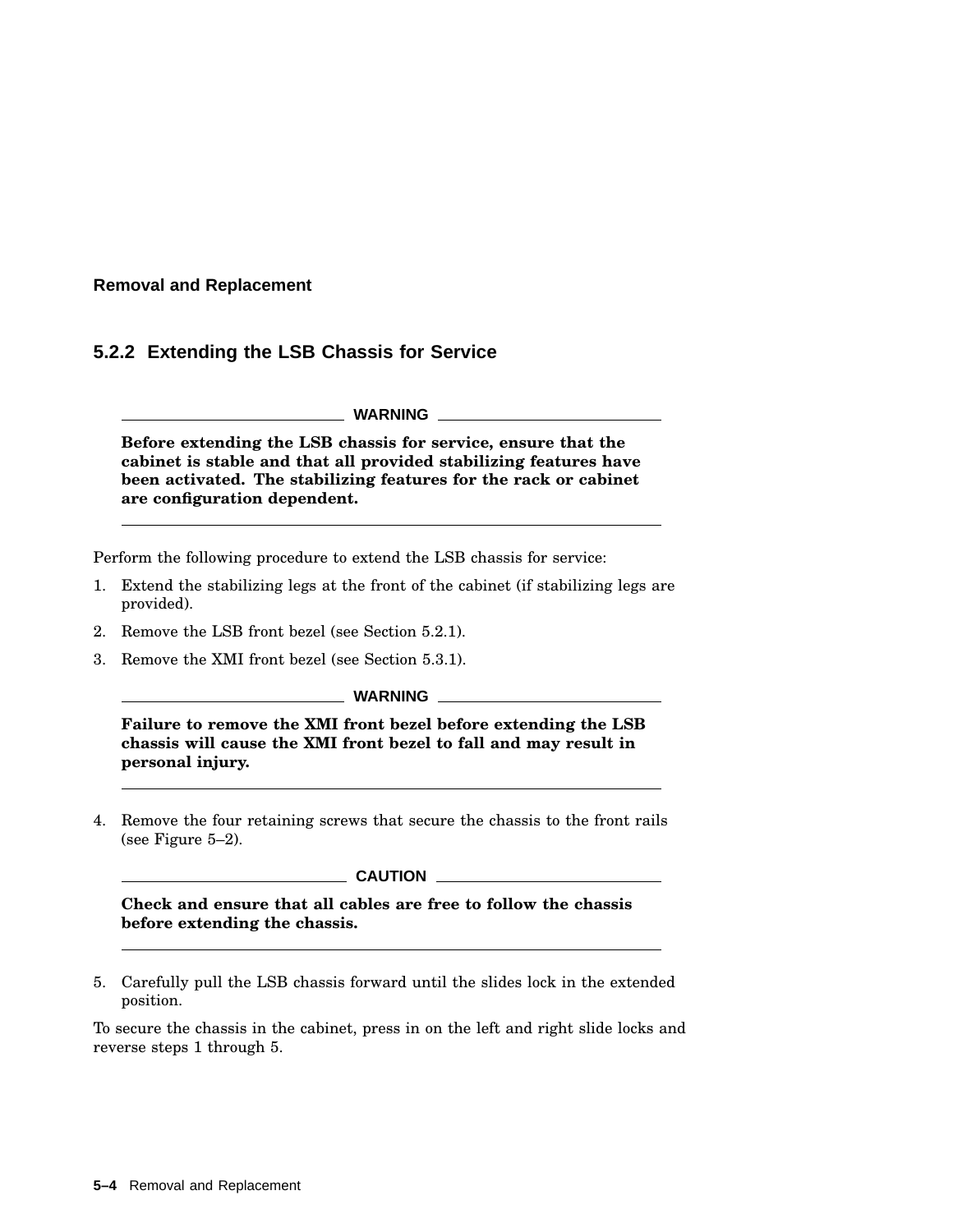**Figure 5–2 Extending the LSB Chassis**



MK−2339−21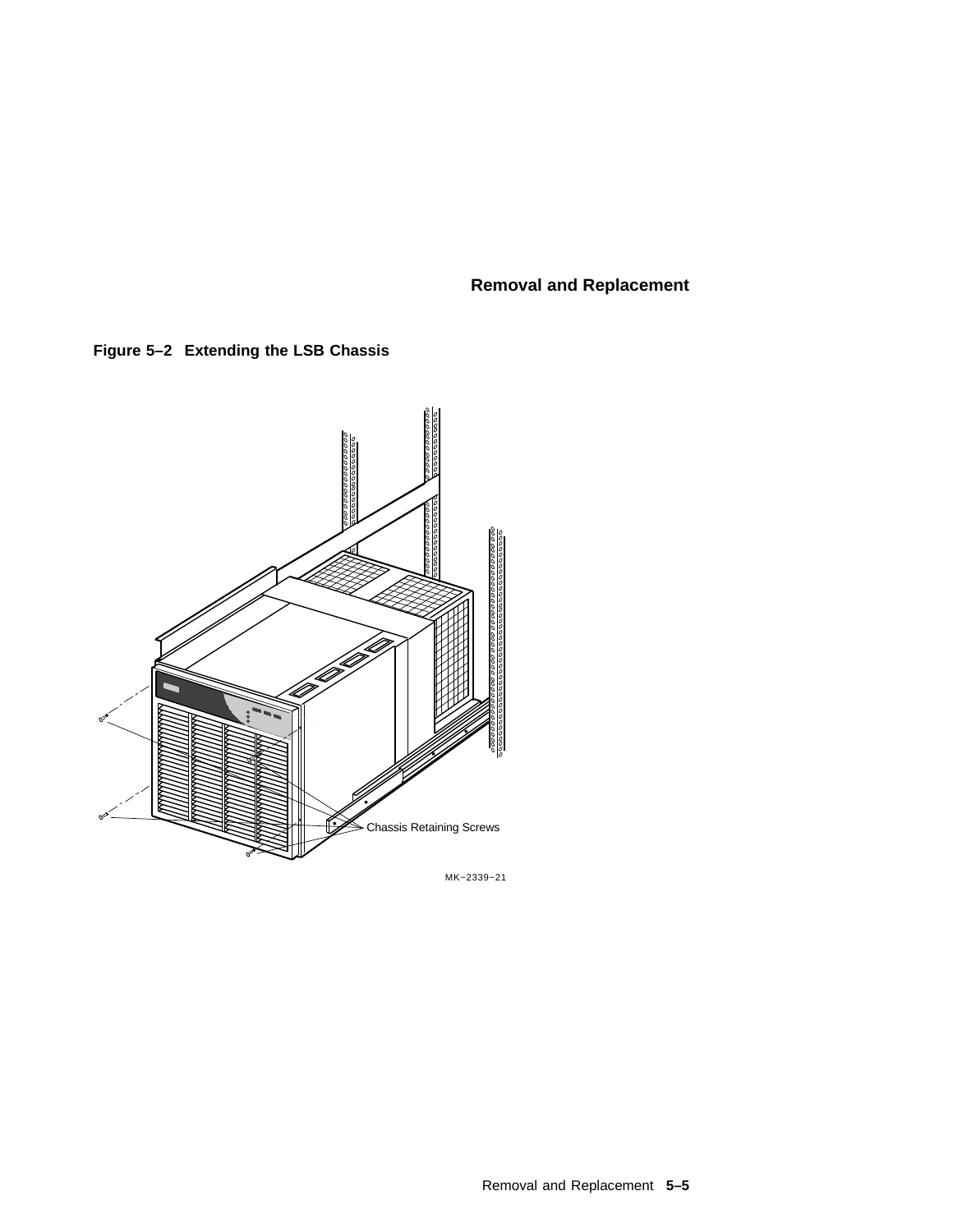## **5.2.3 Top Cover**

Perform the following procedure to remove the top cover:

**WARNING**

**Special instructions apply to extend the LSB chassis to prevent personal injury (see Section 5.2.2).**

- 1. Extend the LSB chassis for service (see Section 5.2.2).
- 2. Loosen the two quarter-turn fasteners along the top front edge of the chassis that secure the top cover (see Figure 5–3).
- 3. Lift up on the front edge of the top cover and pull forward until the tabs on the back edge slide out of the retaining slots (see Figure 5–3).

To replace the top cover, slide the tabs on the back edge of the cover into the retaining slots and tighten the two quarter-turn fasteners along the top front edge of the chassis that secure the top cover.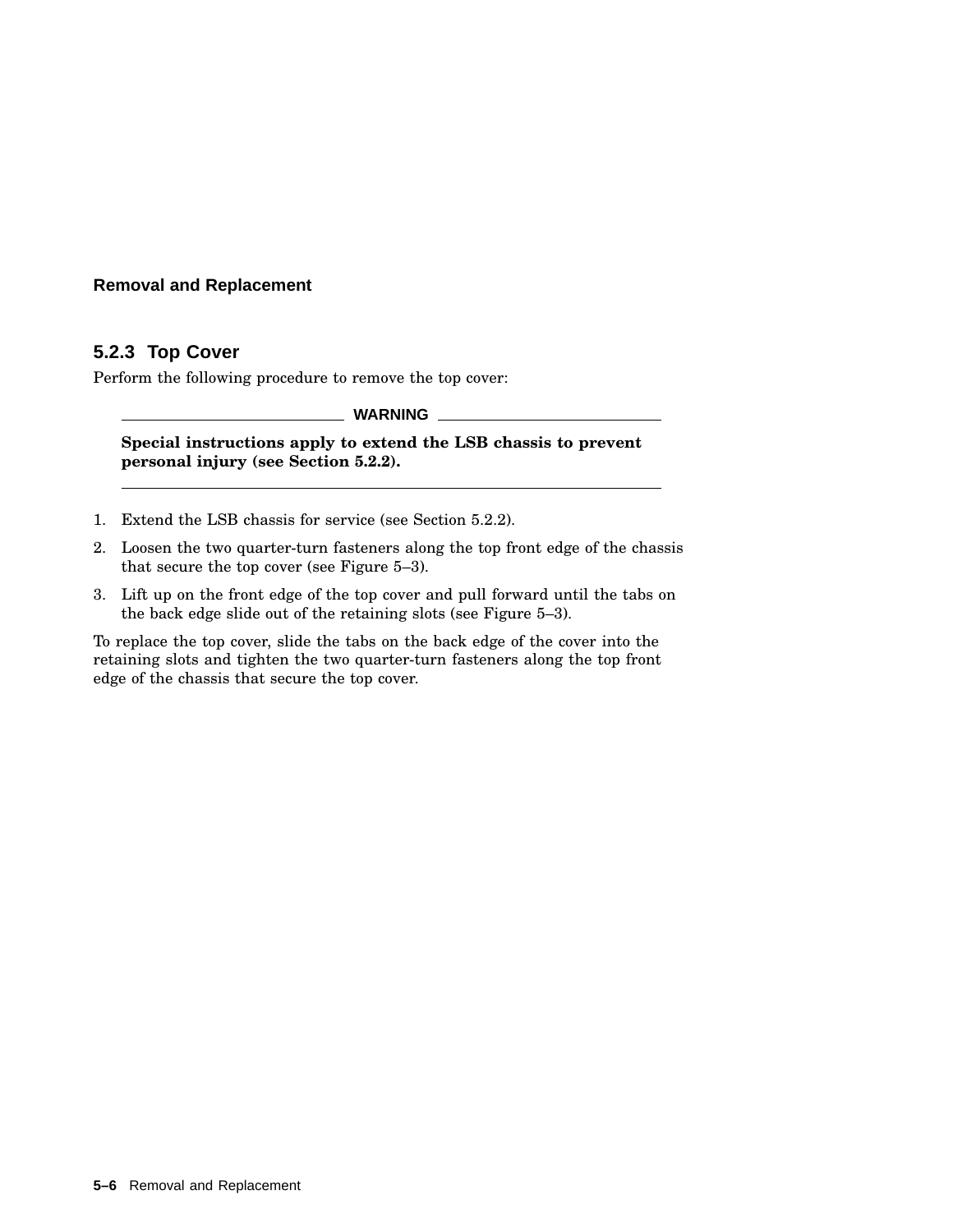**Figure 5–3 Removing the Top Cover**

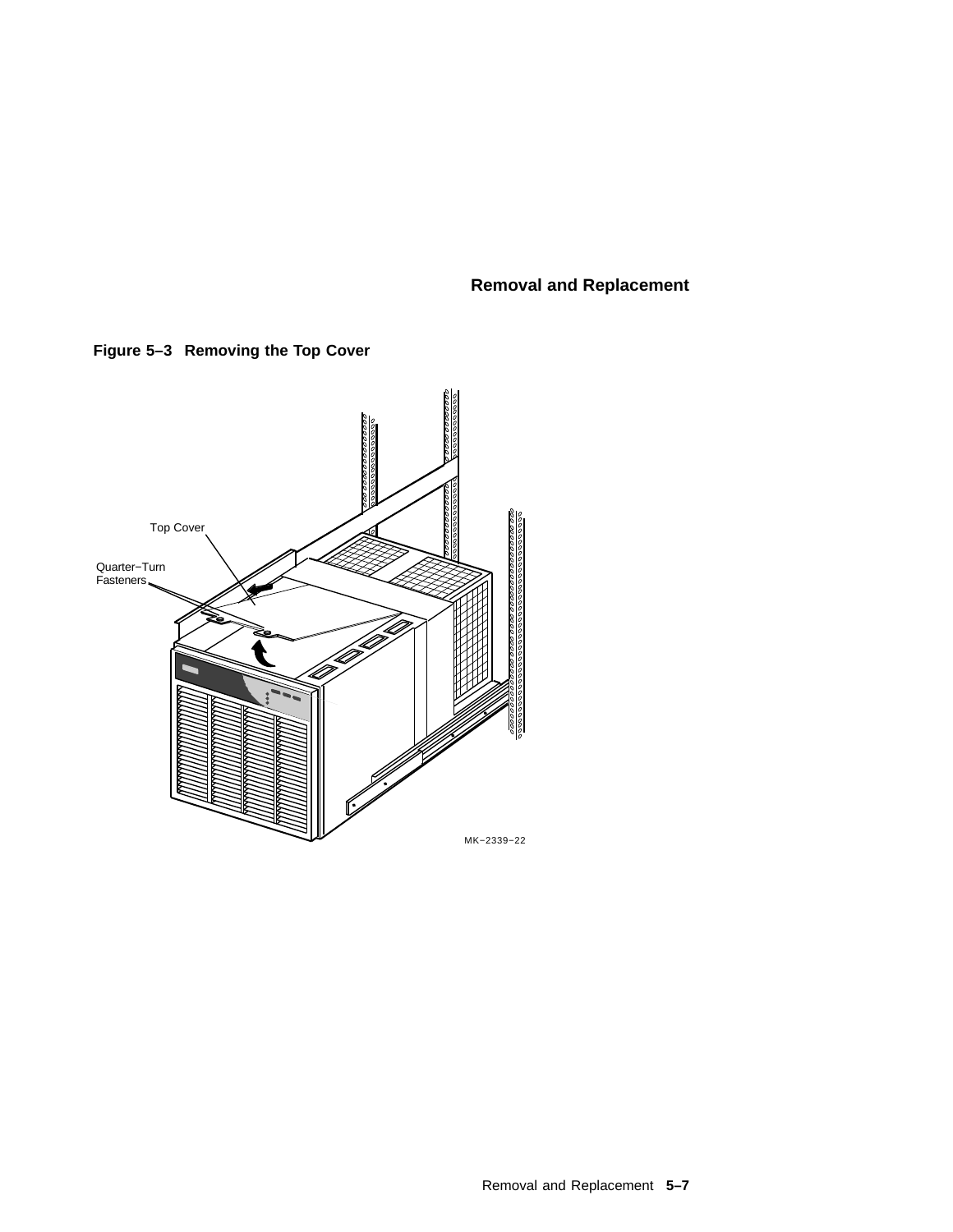## **5.2.4 CPU and Memory Modules**

Perform the following procedure to remove CPU or memory modules:

**WARNING**

**Before performing the following removal and replacement procedures, switch off the circuit breakers on the back of the LSB chassis and on the power controller.**

**WARNING**

**Special instructions apply to extend the LSB chassis to prevent personal injury (see Section 5.2.2).**

- 1. Extend the LSB chassis for service (see Section 5.2.2).
- 2. Remove the top cover (see Section 5.2.3).
- 3. Put on an antistatic wriststrap.

**CAUTION** 

**An antistatic wriststrap must be worn when handling any module to prevent damage to the module.**

- 4. On the module being removed, pull the two black restraining clips up and to the left (see Figure  $5-4$  (1)). The clips snap when they open.
- 5. Pull both levers up at the same time until they are perpendicular to the top of the module (see Figure 5–4 (2) ). This frees the module from the backplane.
- 6. Holding the levers, pull up on the module until it is out far enough to be able to hold it underneath as it is removed.
- 7. When the module is free of the card cage, place it on an ESD pad in a safe area, or pack it in the box that the new module was shipped in.

To replace a CPU or memory module, align the tracks of the module with the tracks in the card cage slot and reverse steps 1 through 7.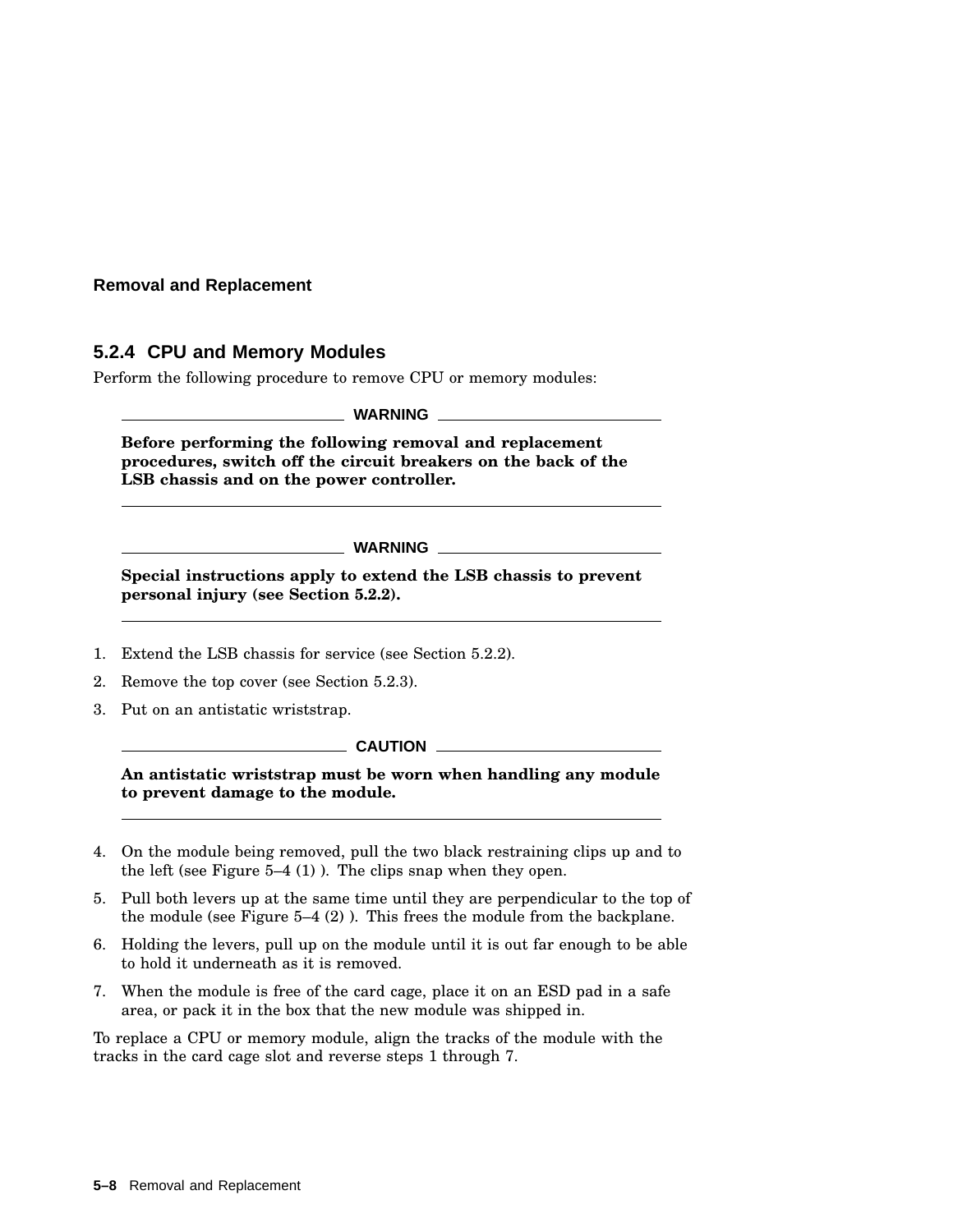



MK−2339−23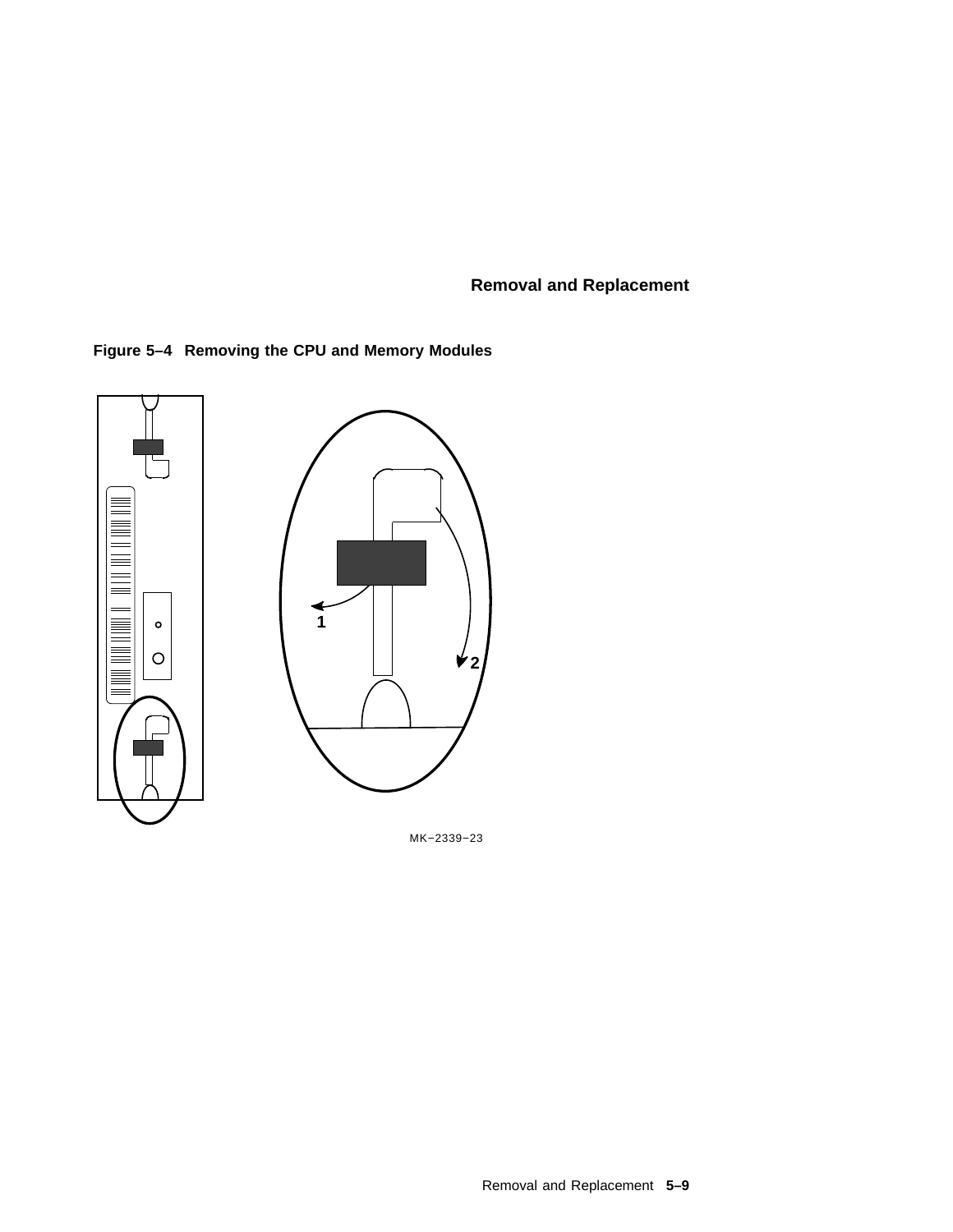# **5.2.5 I/O Port Controller (IOP) Module (E2044-AA)**

Perform the following procedure to remove the I/O port controller module:

**WARNING**

**Before performing the following removal and replacement procedures, switch off the circuit breakers on the back of the LSB chassis and on the power controller.**

**WARNING**

**Special instructions apply to extend the LSB chassis to prevent personal injury (see Section 5.2.2).**

- 1. Extend the LSB chassis for service (see Section 5.2.2).
- 2. Put on an antistatic wriststrap.

 $\equiv$  CAUTION  $\equiv$ 

**An antistatic wriststrap must be worn when handling any module to prevent damage to the module.**

- 3. Loosen the slotted captive screws that secure the I/O cable(s) to the connector(s) on the IOP module (see Figure 5–5) and disconnect the cable(s).
- 4. Alternately loosen the two screws that secure the IOP module in the chassis until the module is free of the connector (see Figure 5–5). Do not loosen one screw completely before loosening the other. This keeps the module from binding in the card guides.
- 5. Slide the module from the card cage.

To replace the IOP module, align the tracks of the module with the tracks in the card cage slot and reverse steps 1 through 5.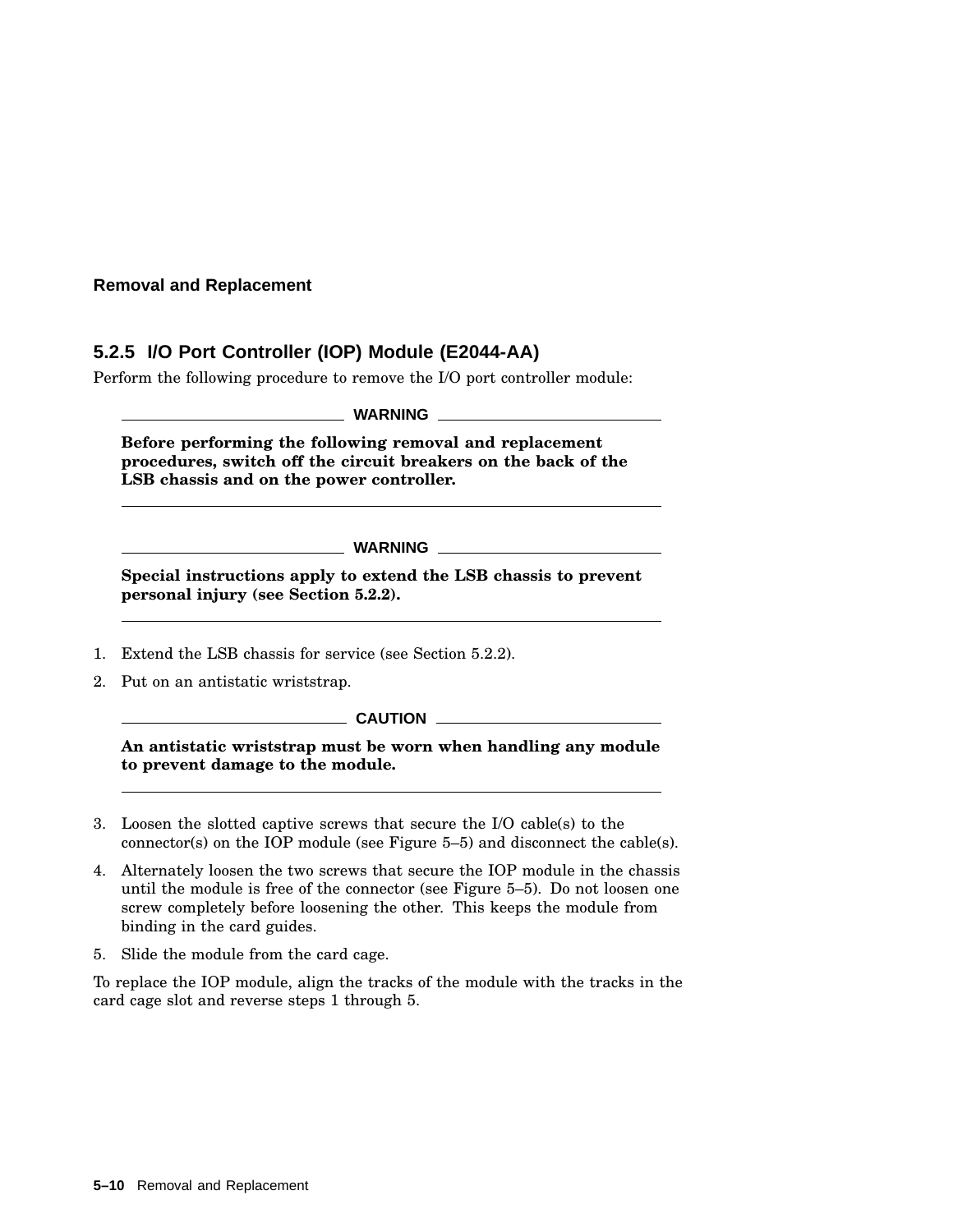

**Figure 5–5 Removing the IOP Module**

MK−2339−24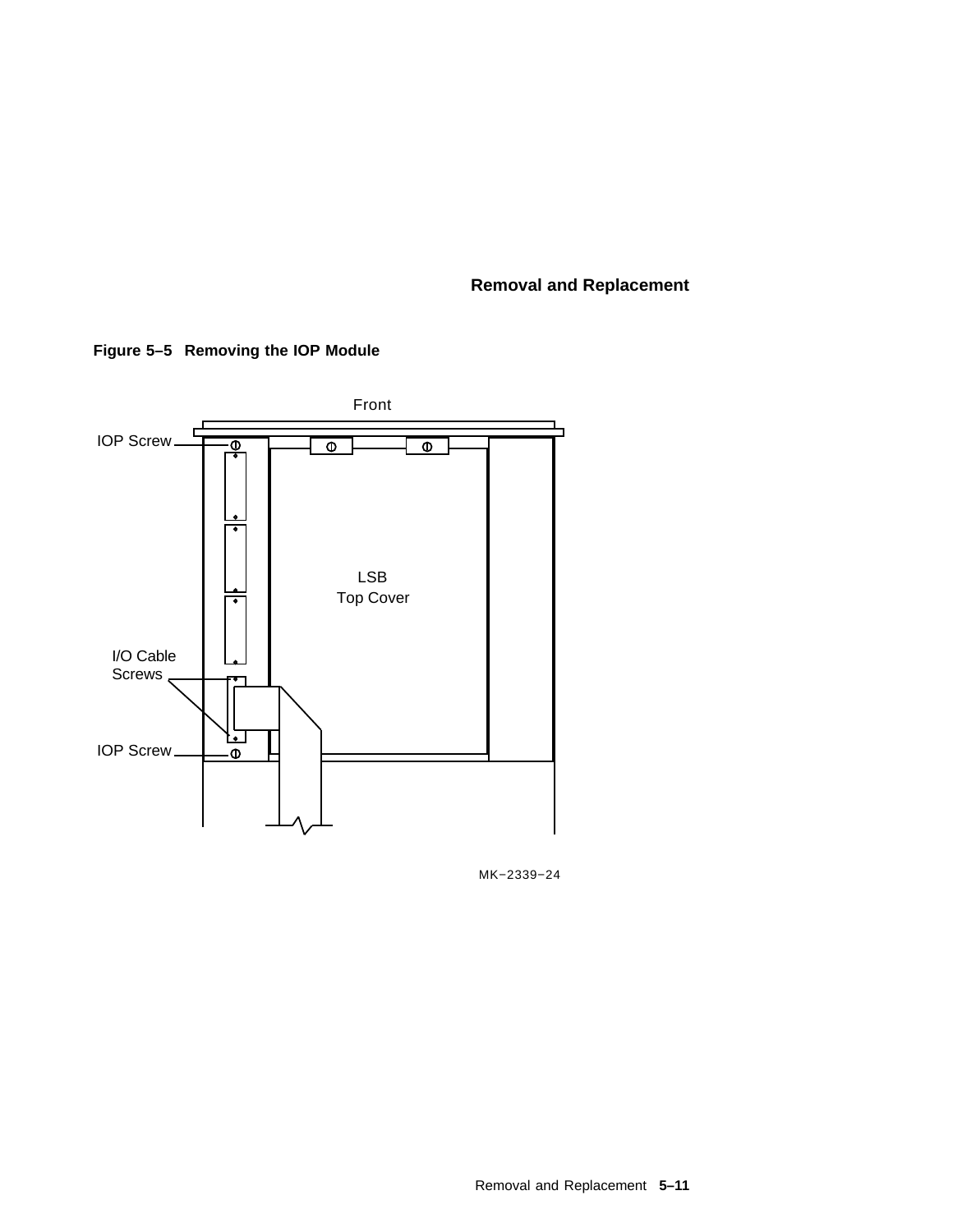## **5.2.6 Left Side Cover**

Perform the following procedure to remove the left side cover:

**WARNING**

**Before performing the following removal and replacement procedures, switch off the circuit breakers on the back of the LSB chassis and on the power controller.**

**WARNING**

**Special instructions apply to extend the LSB chassis to prevent personal injury (see Section 5.2.2).**

- 1. Extend the LSB chassis for service (see Section 5.2.2).
- 2. Remove the six screws that secure the left side cover to the chassis (see Figure 5–6).
- 3. Pull the left side cover straight out until it clears the top and bottom lips of the chassis (see Figure 5–6).

To replace the left side cover, place the cover back into position and install the six screws that secure it in place.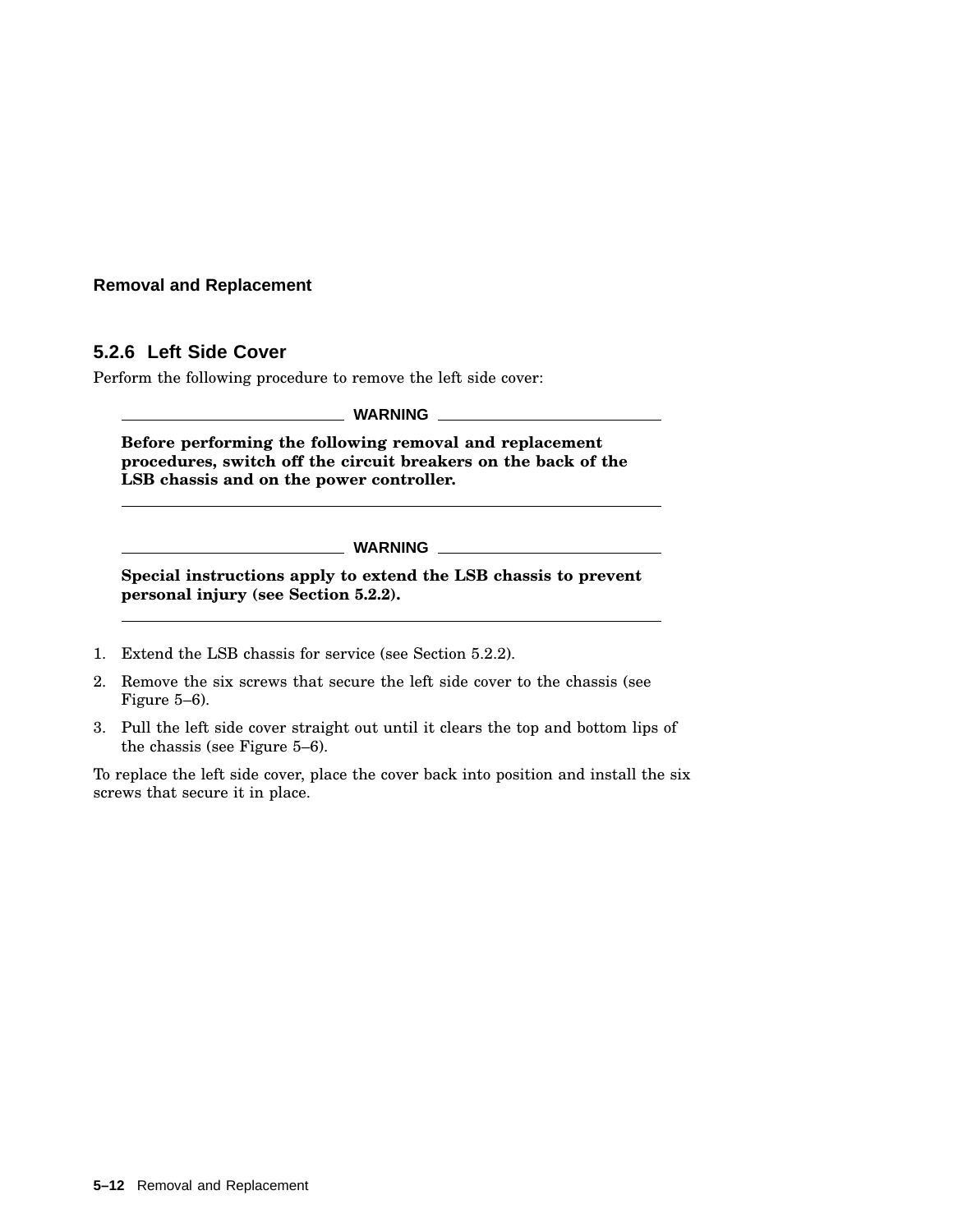

# **Figure 5–6 Removing the Left Side Cover**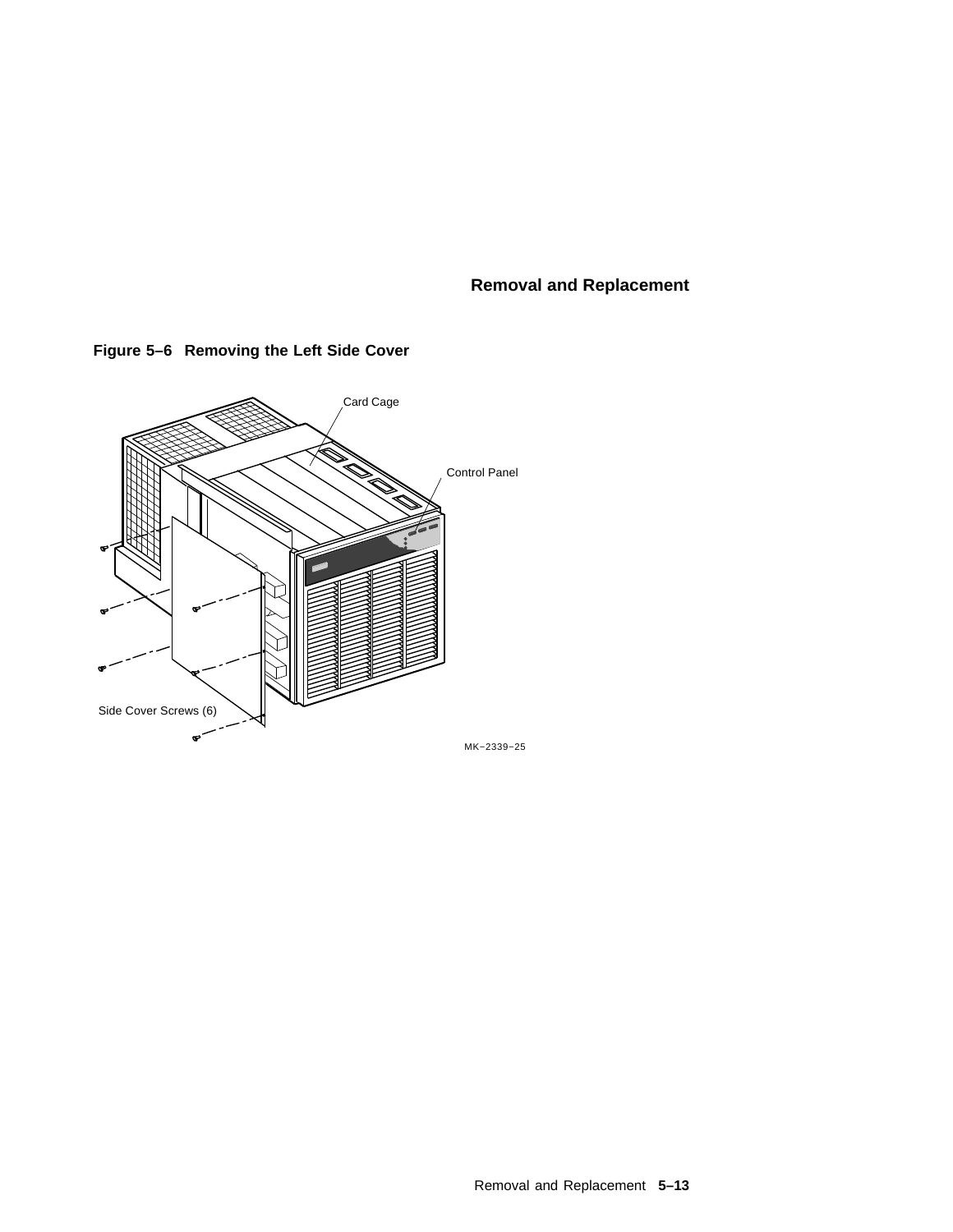## **5.2.7 48 Vdc Power Supply (PN 30-39348-02)**

Perform the following procedure to remove the 48 Vdc power supply:

**WARNING**

**Before performing the following removal and replacement procedures, switch off the circuit breakers on the back of the LSB chassis and on the power controller.**

**WARNING**

**Special instructions apply to extend the LSB chassis to prevent personal injury (see Section 5.2.2).**

- 1. Extend the LSB chassis for service (see Section 5.2.2).
- 2. Remove the left side cover (see Section 5.2.6).
- 3. Disconnect the connectors from J1 and J4 on the power supply (see Figure 5–7).
- 4. Use an adjustable wrench to remove the nuts from the POS and RTN terminals on the power supply (see Figure 5–7).
- 5. Remove the wires from the POS and RTN terminals and ensure that they are properly labeled for reconnection (see Figure 5–7).
- 6. Remove the wires from the cable clamps (see Figure 5–7).
- 7. Remove the nine screws that secure the power supply to the chassis and lift the power supply out of the chassis (see Figure 5–7).

To replace the 48 Vdc power supply, reverse steps 1 through 7.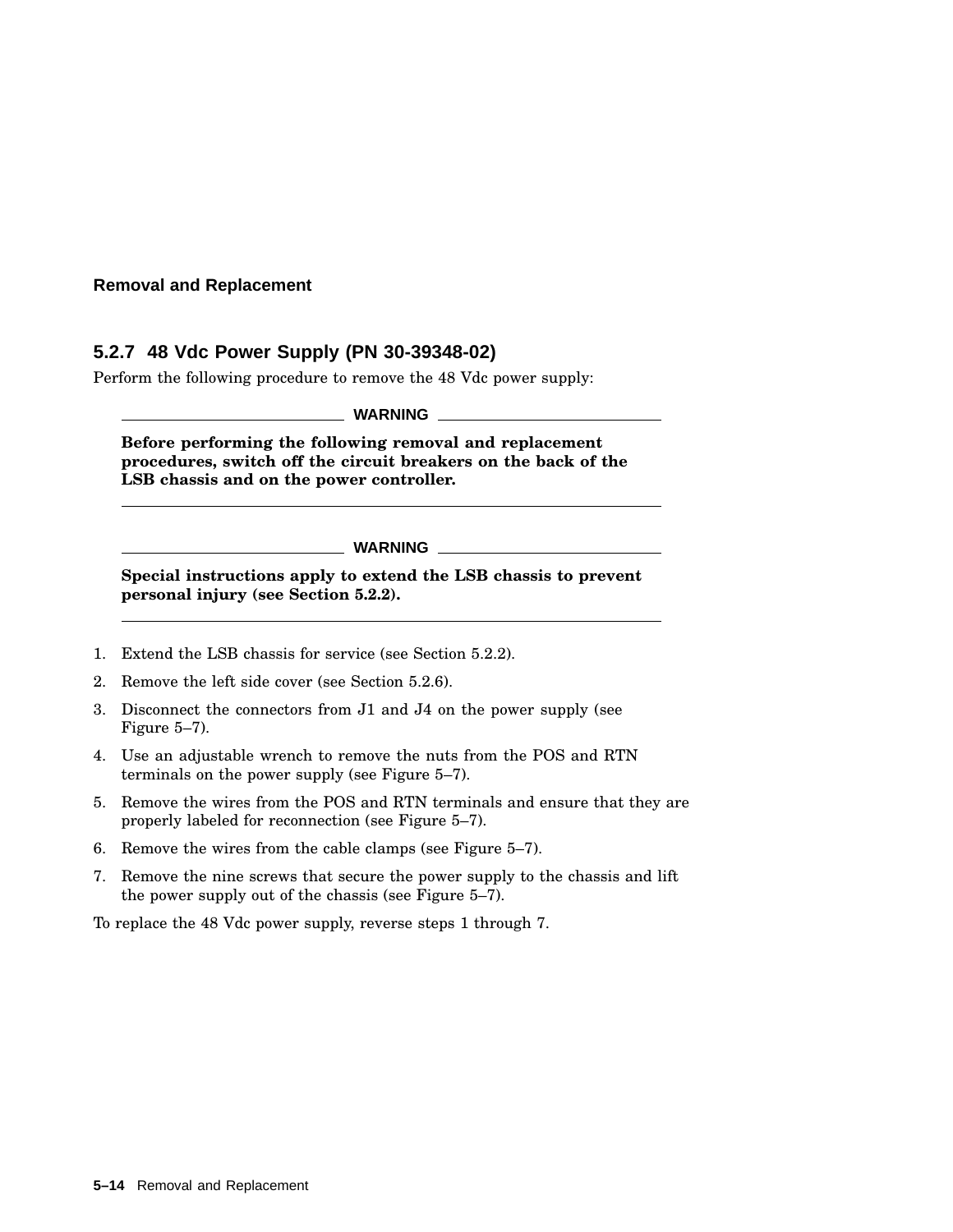

# **Figure 5–7 Removing the 48 Vdc Power Supply**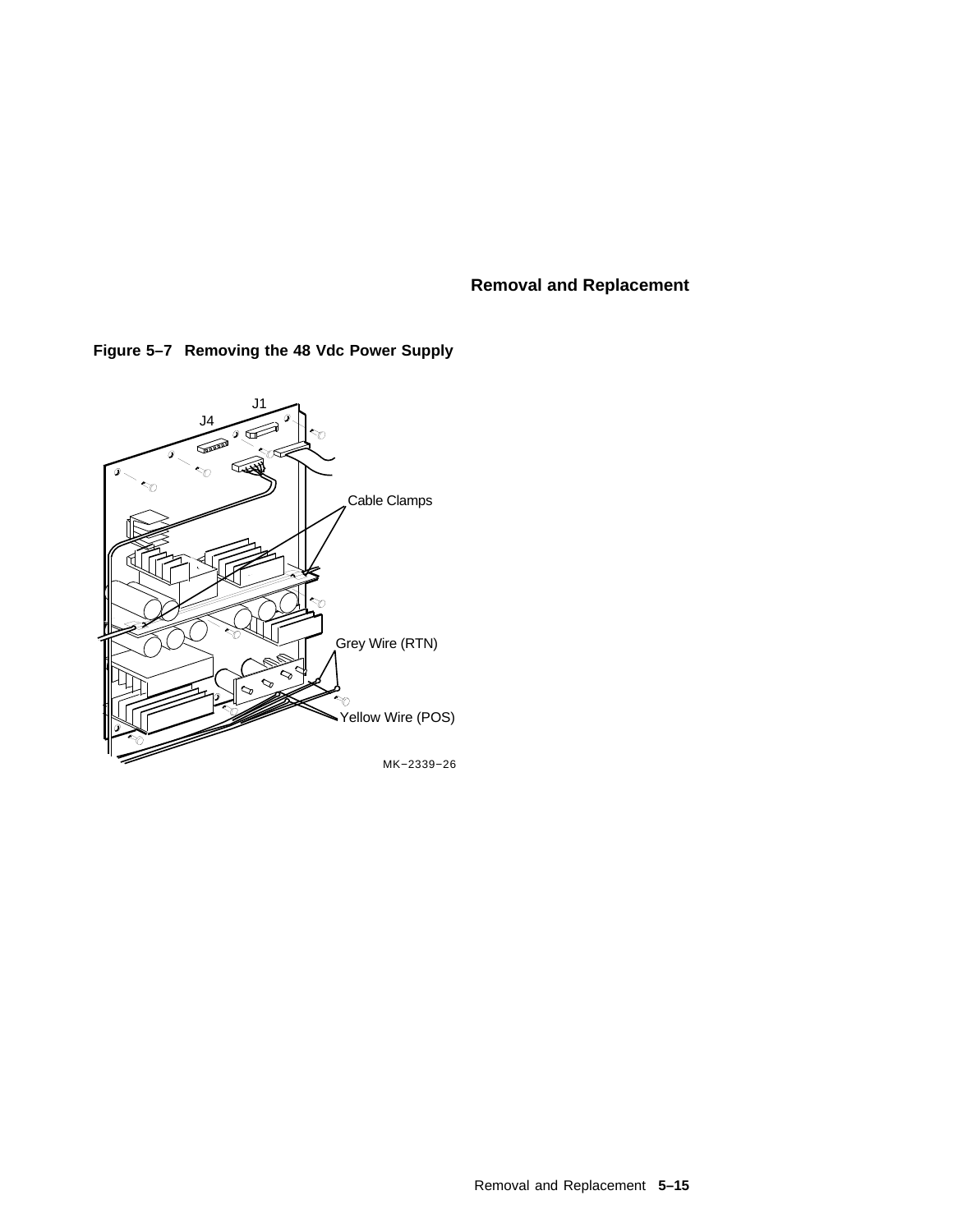# **5.2.8 Control Panel (PN 54-21719-01)**

Perform the following procedure to remove the control panel:

**WARNING**

**Before performing the following removal and replacement procedures, switch off the circuit breakers on the back of the LSB chassis and on the power controller.**

**WARNING**

**Special instructions apply to extend the LSB chassis to prevent personal injury (see Section 5.2.2).**

- 1. Extend the LSB chassis for service (see Section 5.2.2).
- 2. Disconnect the DEC power bus cable and the console cable from the connectors located behind the top left edge of the front panel (see Figure 5–8).
- 3. Use a wrench to remove the six nuts that secure the front panel to the LSB chassis (see Figure 5–9).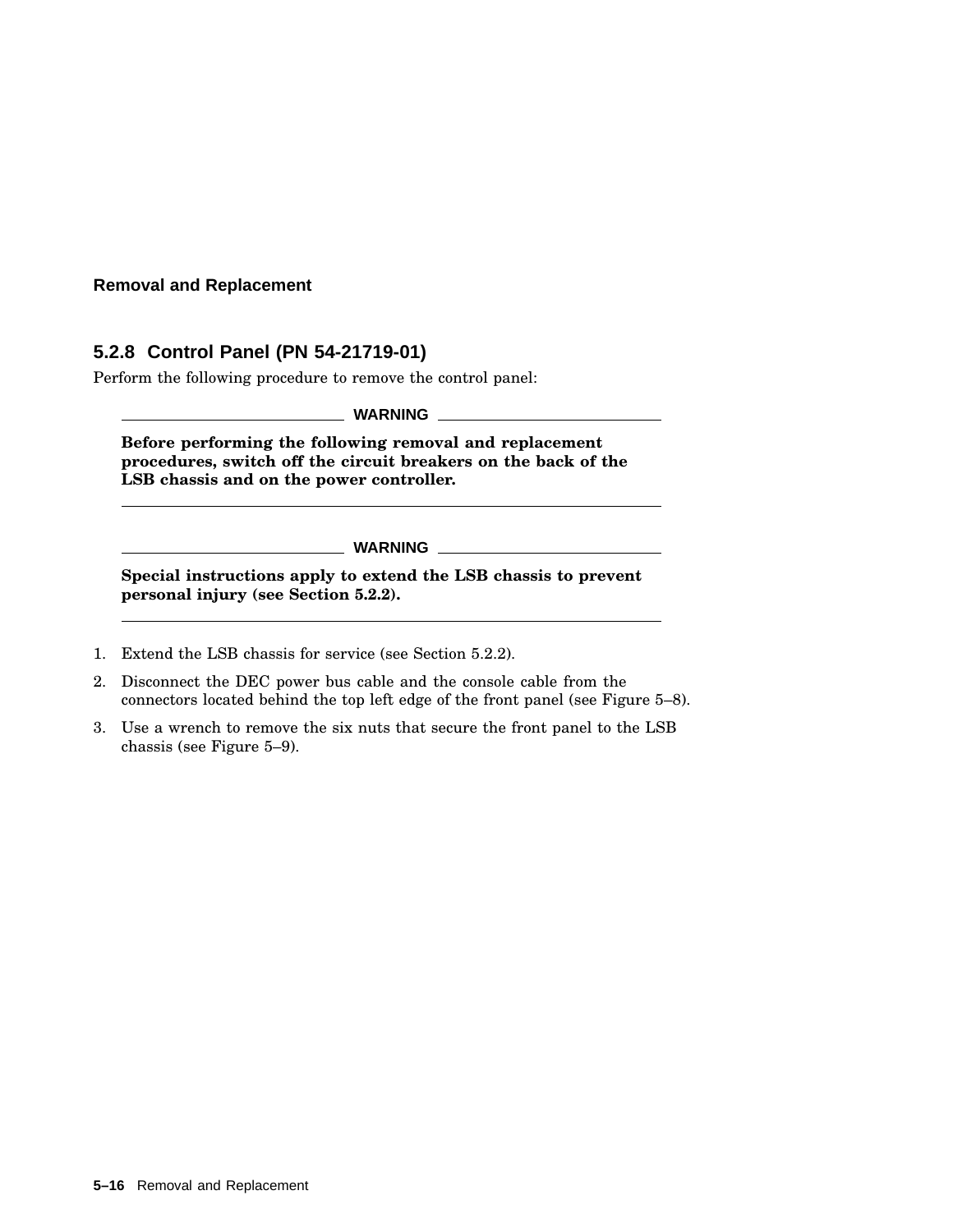

## **Figure 5–8 DEC Power Bus and Console Cable Connectors**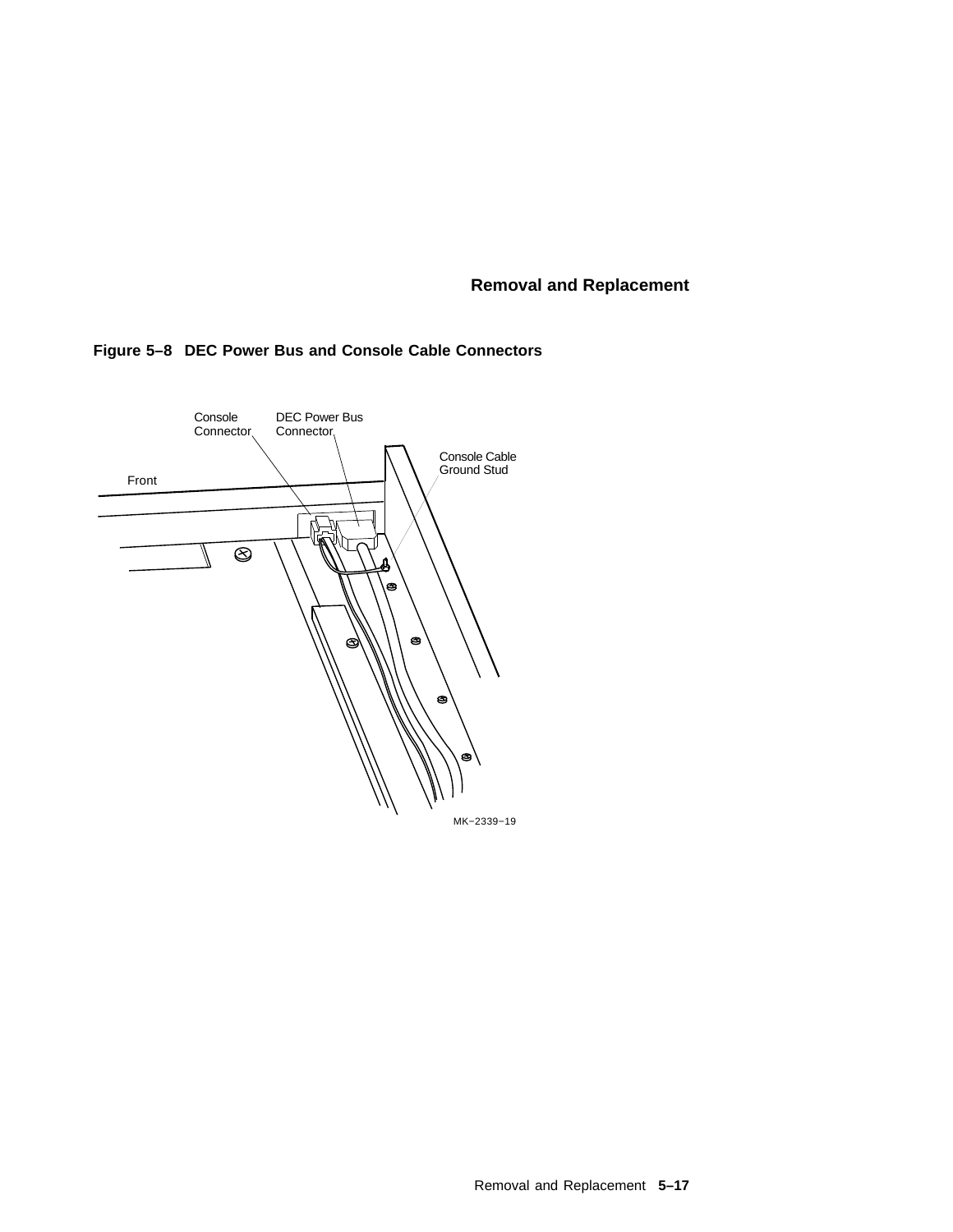



4. Pull the front panel straight out until it clears the posts, then swing the right edge to the left to allow access to the connectors (see Figure 5–10).

**CAUTION**

**The front panel must be supported while completing the remaining steps.**

5. Disconnect the two-conductor blower cable from the back of the control panel (see Figure 5–10).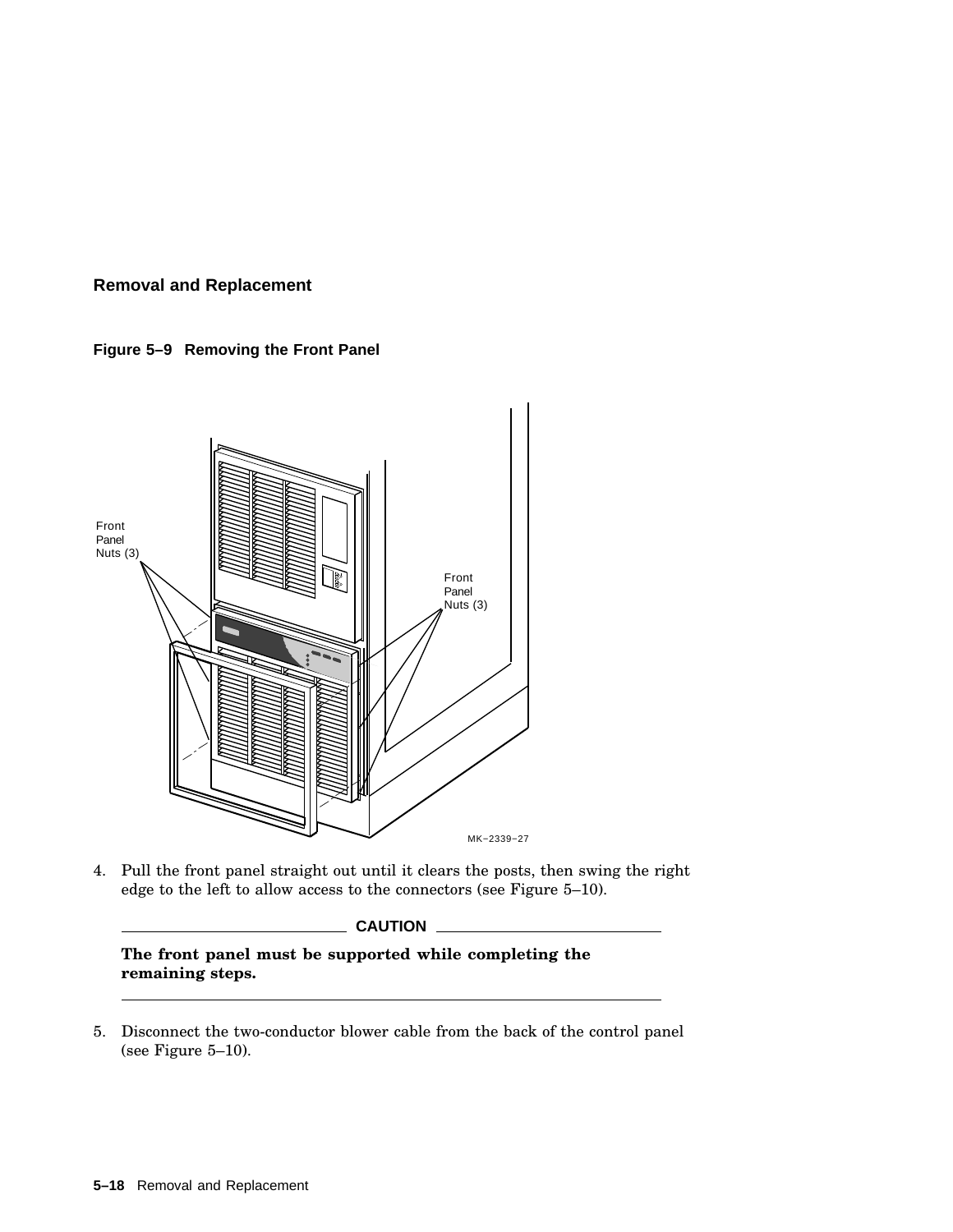- 6. Remove the eight screws that secure the control panel to the front panel and lay the front panel aside (see Figure 5–10).
- 7. Disconnect the 50-pin and 10-pin connectors from the control panel (see Figure 5–10).

To replace the control panel, reverse steps 1 through 7.



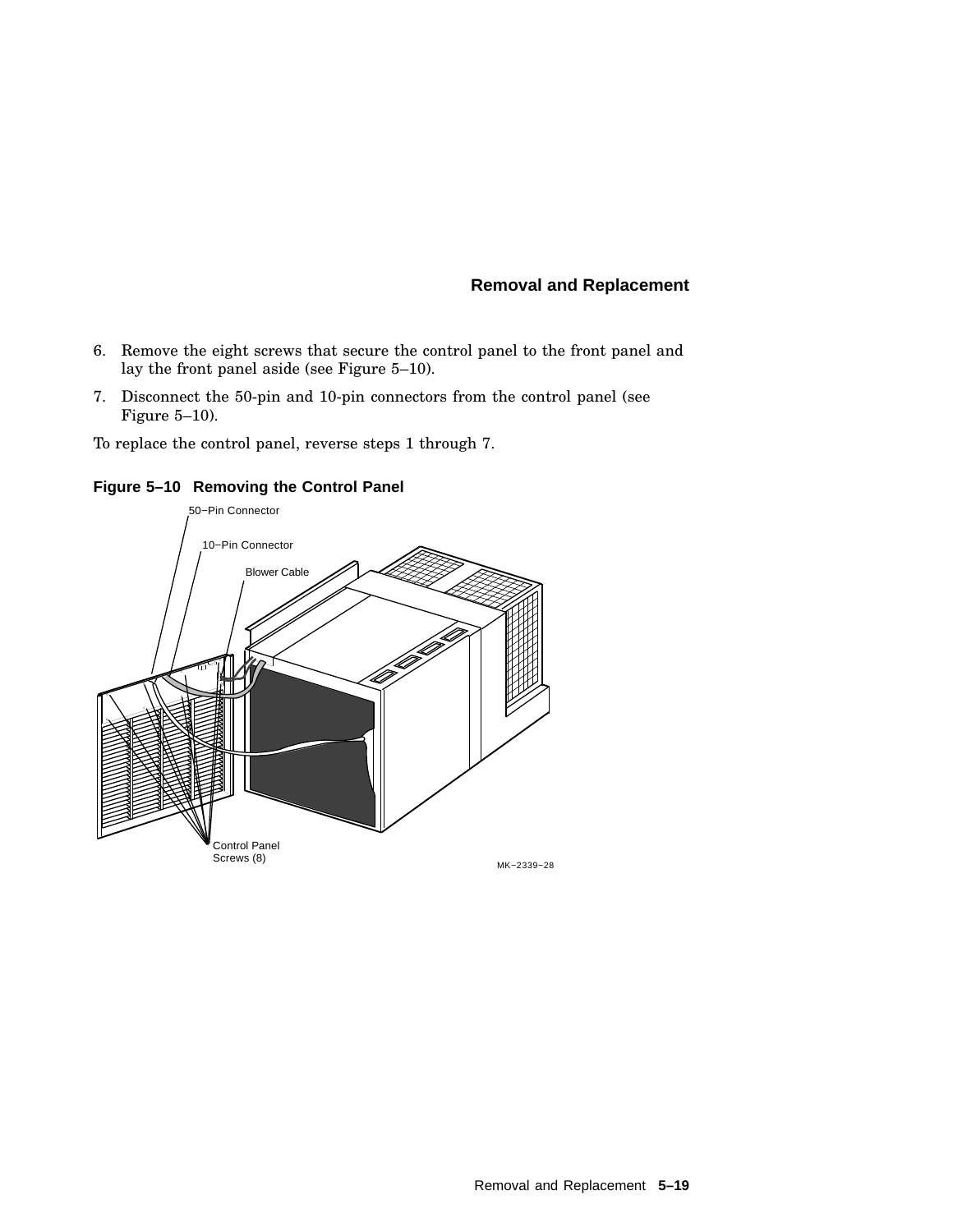### **5.2.9 Blower Assembly (PN 12-41009-01)**

The blower assembly is accessed from the rear of the equipment cabinet *without* extending the LSB chassis for service.

Perform the following procedure to remove the blower assembly:

|  | <b>WARNING</b> |  |  |
|--|----------------|--|--|
|  |                |  |  |

**Before performing the following removal and replacement procedures, switch off the circuit breakers on the back of the LSB chassis and on the power controller.**

1. Open the rear door of the equipment cabinet.

\_ NOTE \_

**Removal of the blower assembly may require removal of the power controller for easier access. If this is required, disconnect the power controller from the external source of 200-240 Vac power before removing the power controller.**

- 2. Remove the 13 screws that secure the blower assembly to the bottom and back of the LSB chassis (see Figure 5–11).
- 3. Slide the blower assembly toward the back of the cabinet and reach between the blower assembly and the chassis to disconnect the blower assembly power cable.

To replace the blower assembly, reverse steps 1 through 3.

 $\_$  NOTE  $\_$ 

**If the power controller was removed to gain access to the blower assembly, reinstall it after replacing the blower assembly.**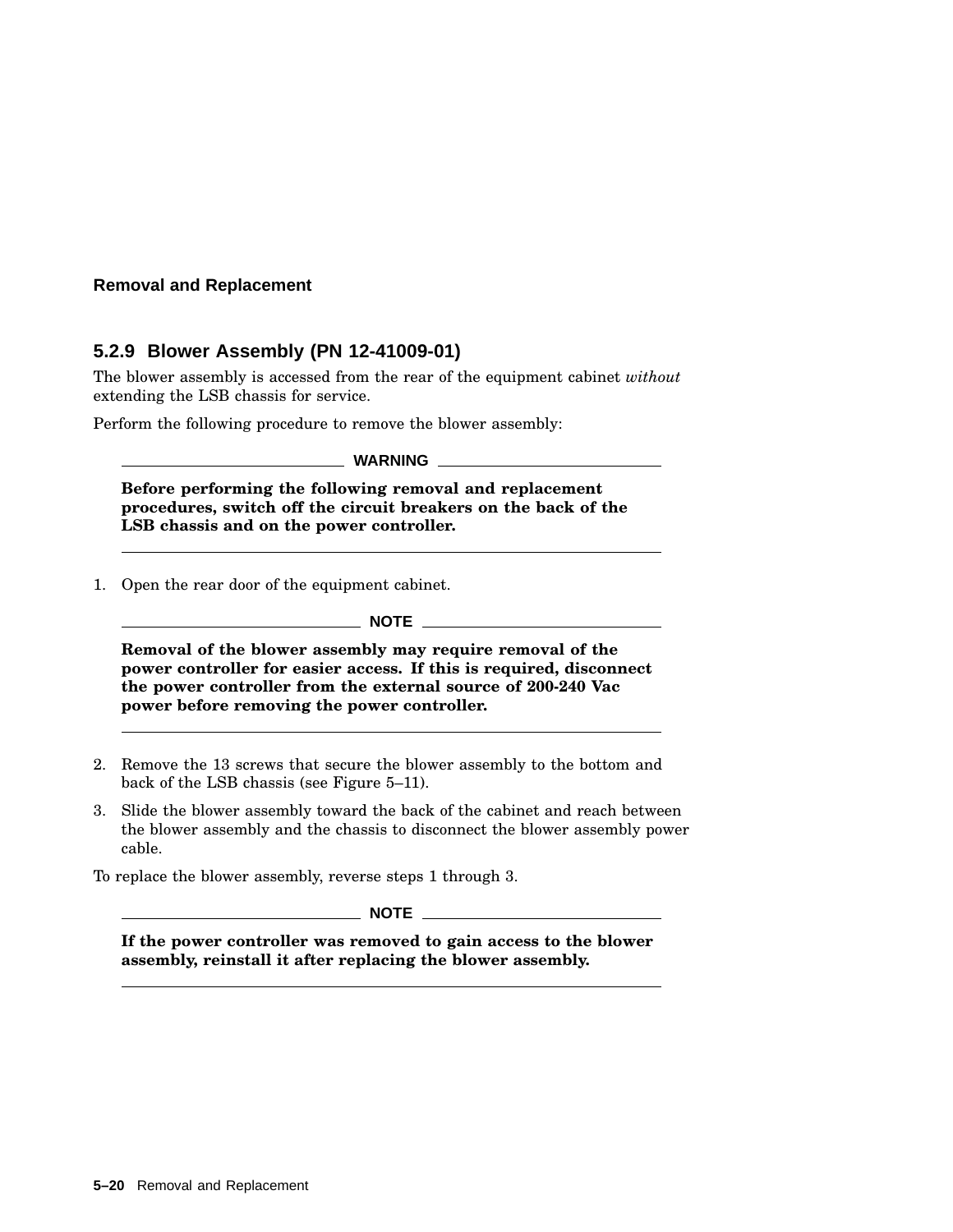**Figure 5–11 Removing the Blower Assembly**

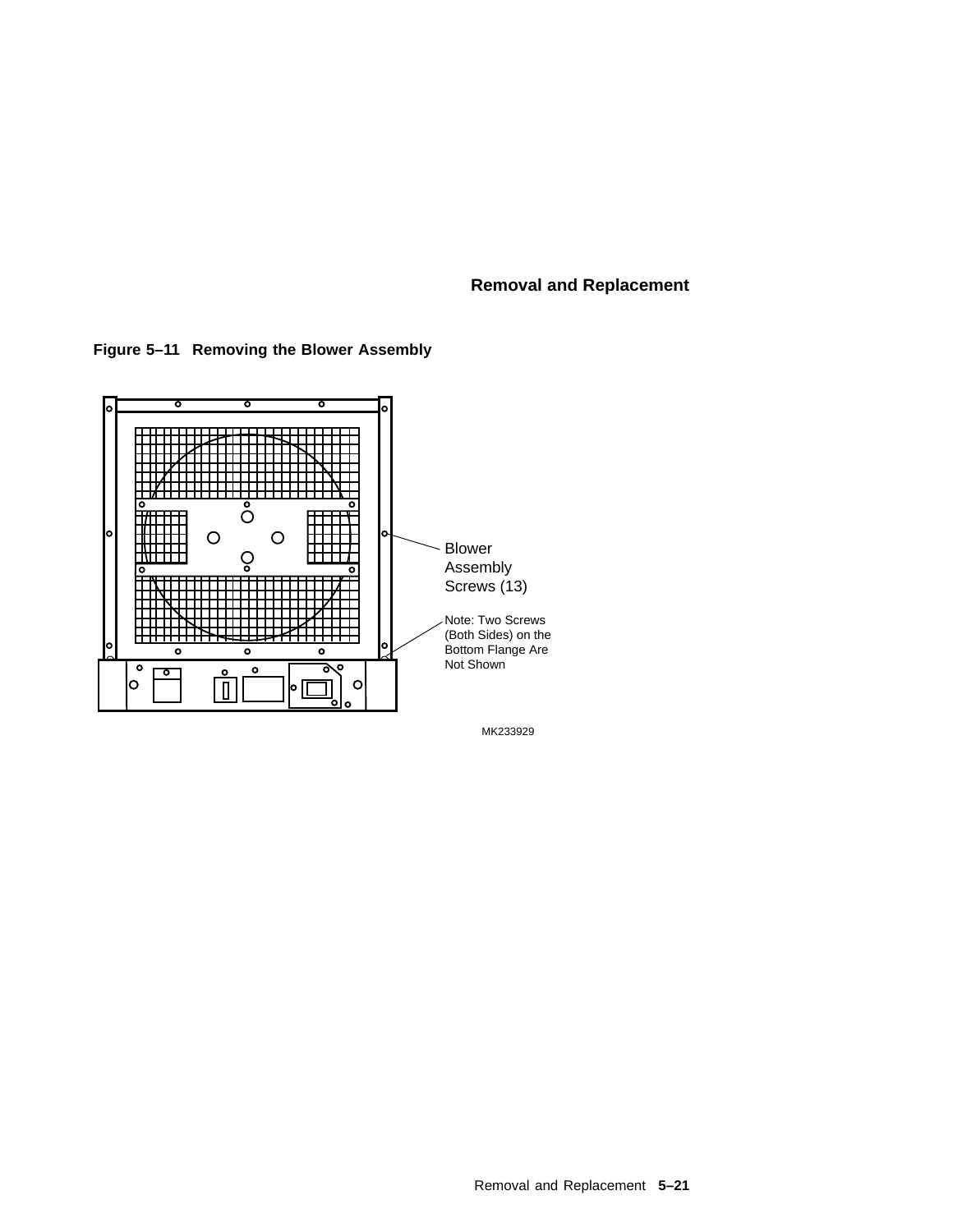## **5.2.10 AC Input Box (PN 30-39579-01)**

The ac input box is accessed from the rear of the equipment cabinet *without* extending the LSB chassis for service.

Perform the following procedure to remove the ac input box:

**WARNING**

**Before performing the following removal and replacement procedures, switch off the circuit breakers on the back of the LSB chassis and on the power controller.**

- 1. Open the rear door of the equipment cabinet.
- 2. Disconnect the power cord from the ac input jack on the ac input box (see Figure 5–12).
- 3. Loosen the two captive screws that secure the ac input box to the LSB chassis (see Figure 5–12).
- 4. Slide the ac input box toward the back of the cabinet and reach between the ac input box and the chassis to disconnect the ac input box power cable.

To replace the ac input box, reverse steps 1 through 4.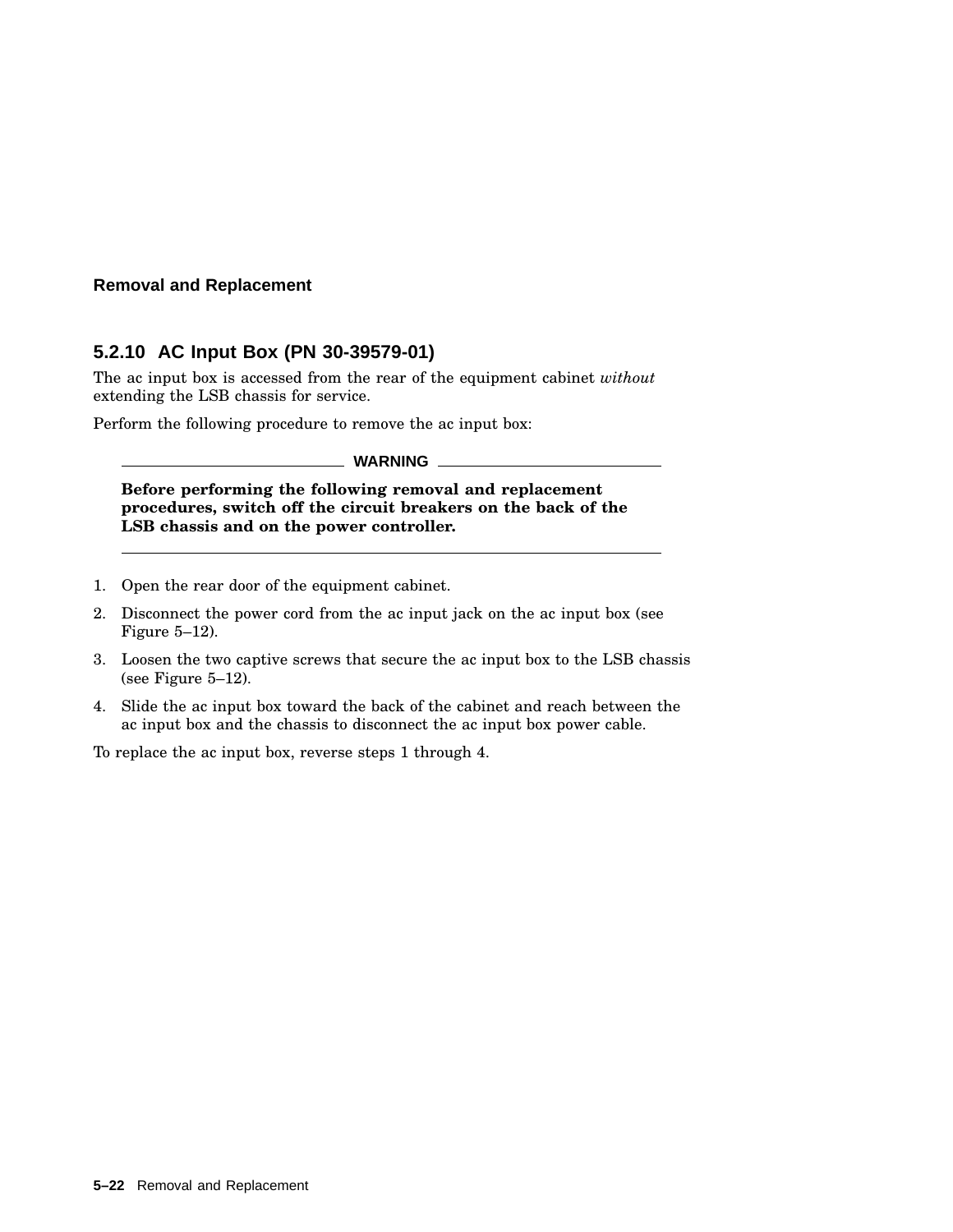**Figure 5–12 Removing the AC Input Box**

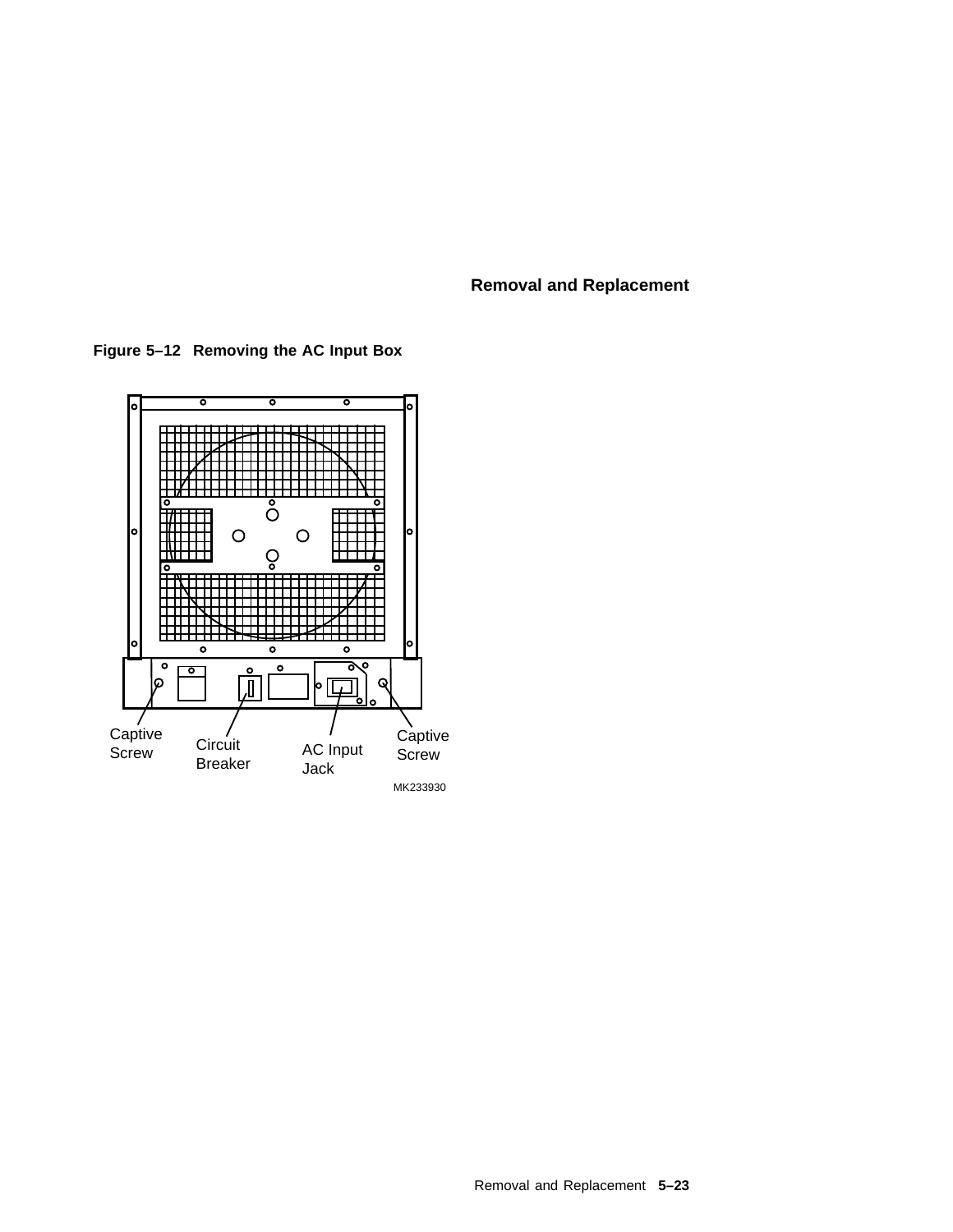# **5.3 XMI Chassis Components**

The following sections contain the removal and replacement procedures for the components that are unique to the XMI chassis in the rackmount DEC 7000 AXP and VAX 7000 systems.

# **5.3.1 Front Bezel**

Perform the following procedure to remove the front bezel from the XMI chassis:

- 1. Grasp the front bezel on each side.
- 2. Pull straight out until the bezel unsnaps from the catches (see Figure 5–13).

To replace the front bezel, push it onto the front of the chassis until it snaps into place.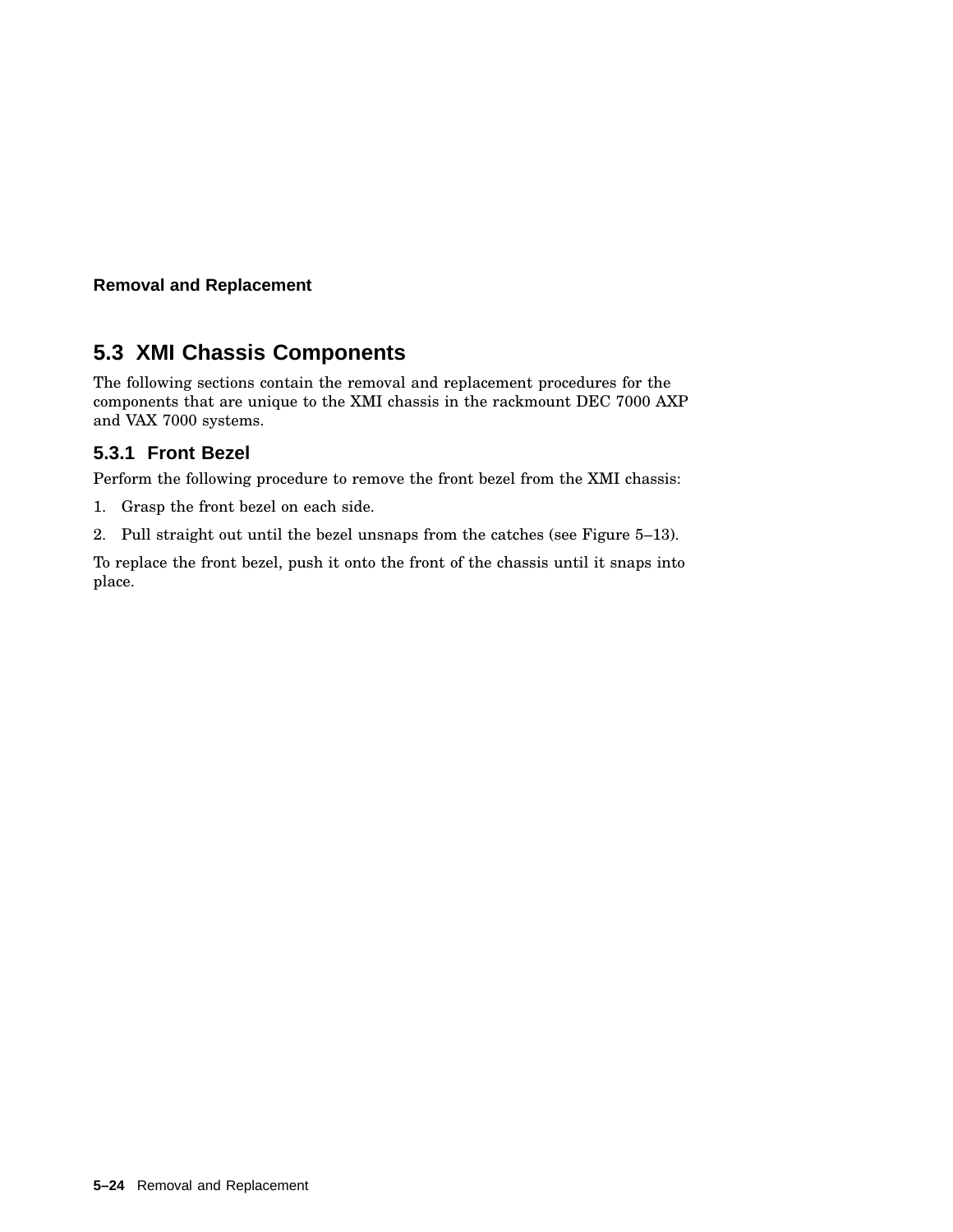**Figure 5–13 Removing the Front Bezel from the XMI Chassis**

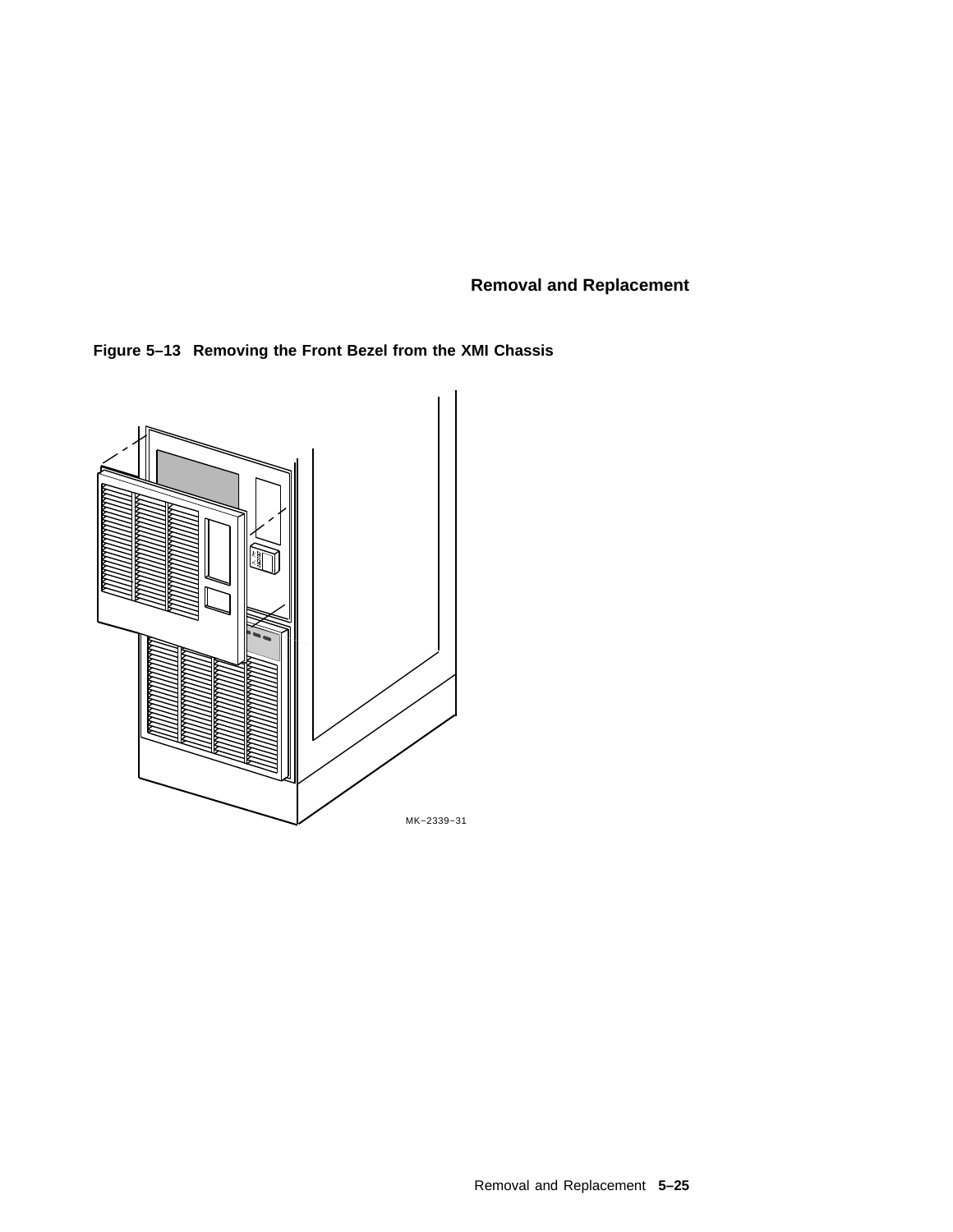## **5.3.2 Extending the XMI Chassis for Service**

**WARNING**

**Before extending the XMI chassis for service, ensure that the cabinet is stable and that all provided stabilizing features have been activated. The stabilizing features for the rack or cabinet are configuration dependent.**

Perform the following procedure to extend the XMI chassis for service:

- 1. Extend the stabilizing legs at the front of the cabinet (if stabilizing legs are provided).
- 2. Remove the front bezel (see Section 5.3.1).
- 3. Remove the four retaining screws that secure the chassis to the front rails (see Figure 5–14).

#### **CAUTION**

**Check and ensure that all cables are free to follow the chassis before extending the chassis.**

4. Carefully pull the XMI chassis forward until the slides lock in the extended position.

To secure the chassis in the cabinet, press in on the left and right slide locks and reverse steps 1 through 4.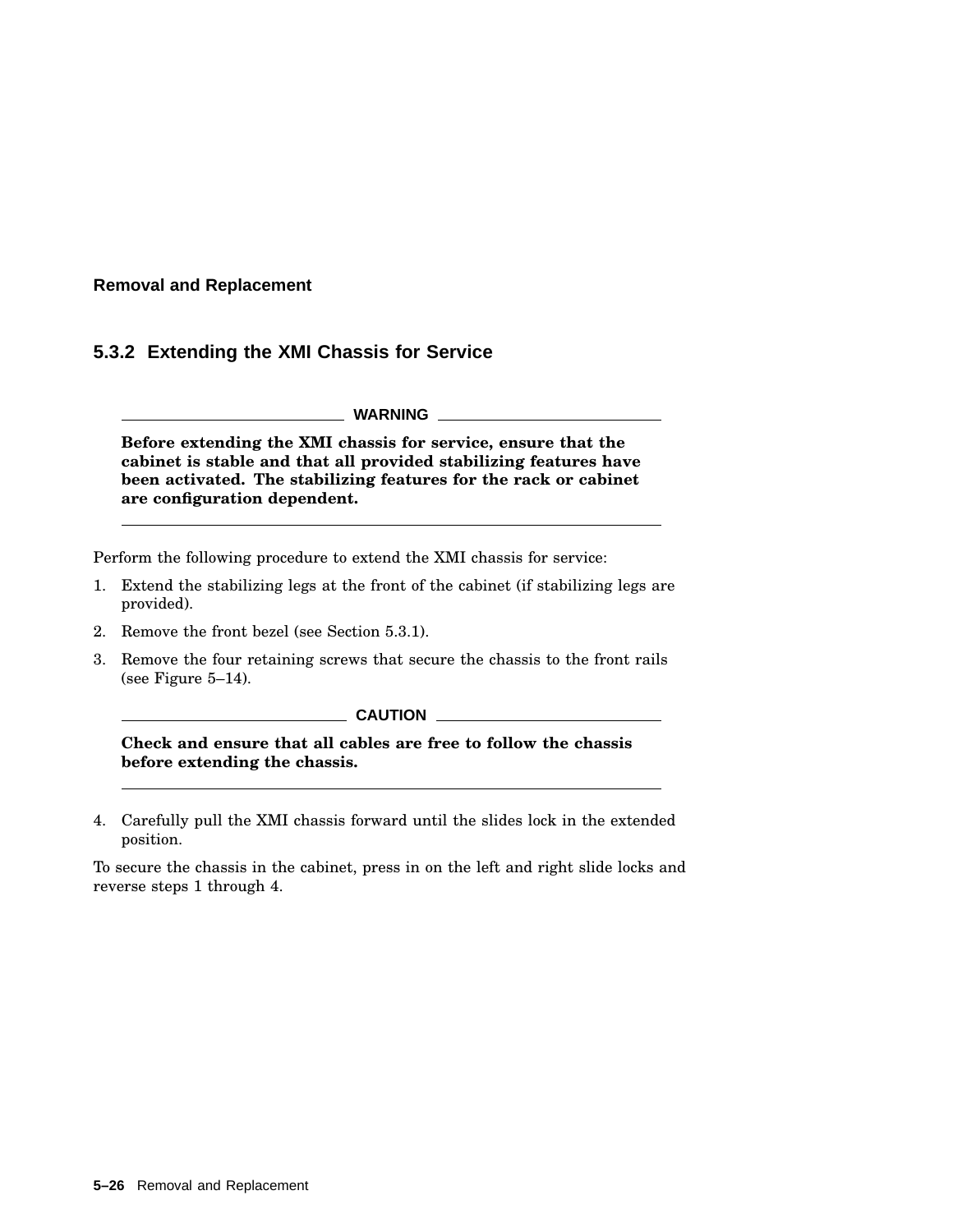**Figure 5–14 Extending the XMI Chassis**

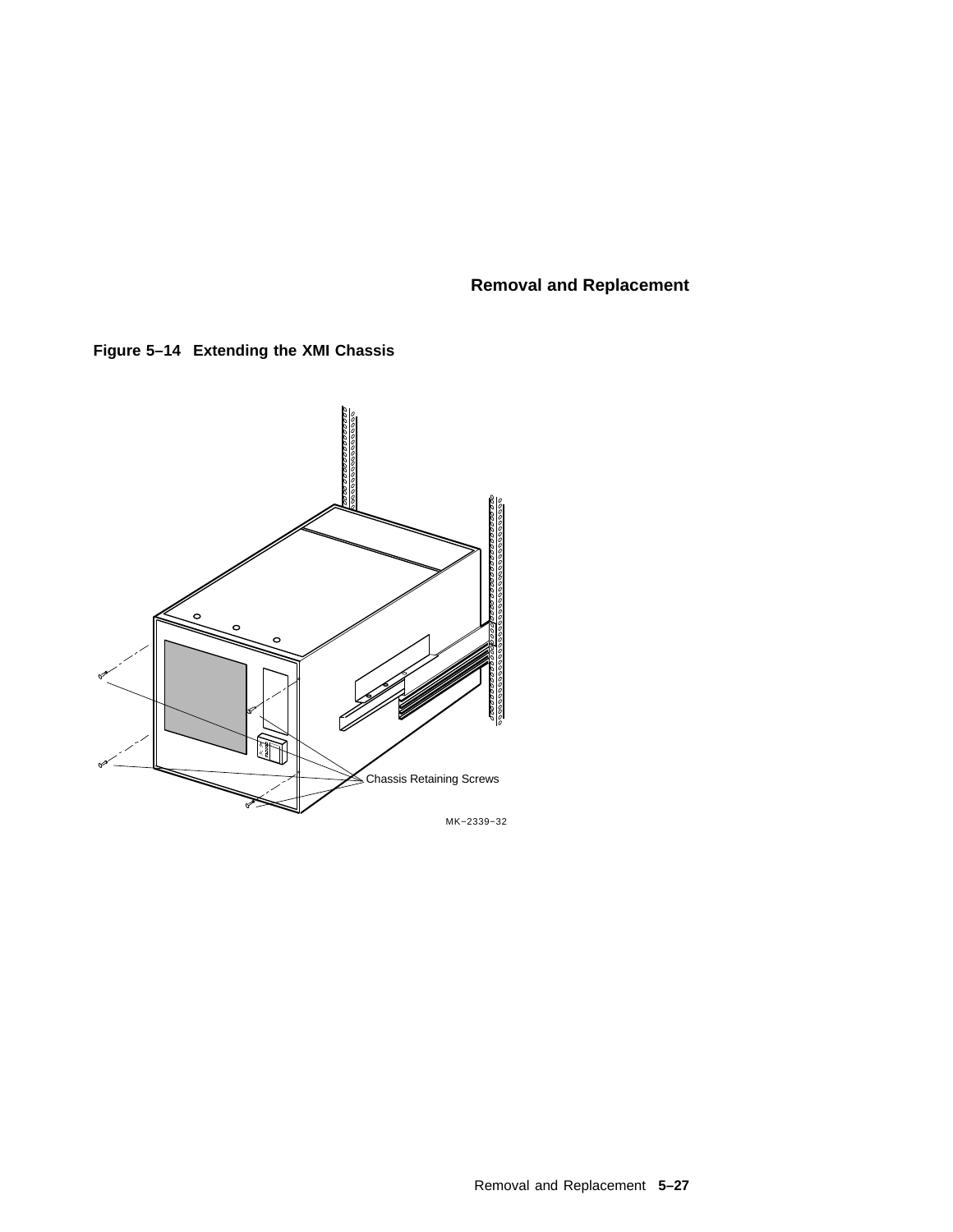## **5.3.3 Top Cover**

Perform the following procedure to remove the top cover:

- 1. Extend the XMI chassis for service (see Section 5.3.2).
- 2. Remove the three screws along the top front edge of the chassis that secure the top cover (see Figure 5–15).
- 3. Lift up on the front edge of the top cover and pull forward until the back edge slides out from under the retaining lip (see Figure 5–15).

To replace the top cover, slide the back edge of the cover under the retaining lip and install the three screws along the top front edge of the chassis that secure the top cover.

#### **Figure 5–15 Removing the Top Cover**

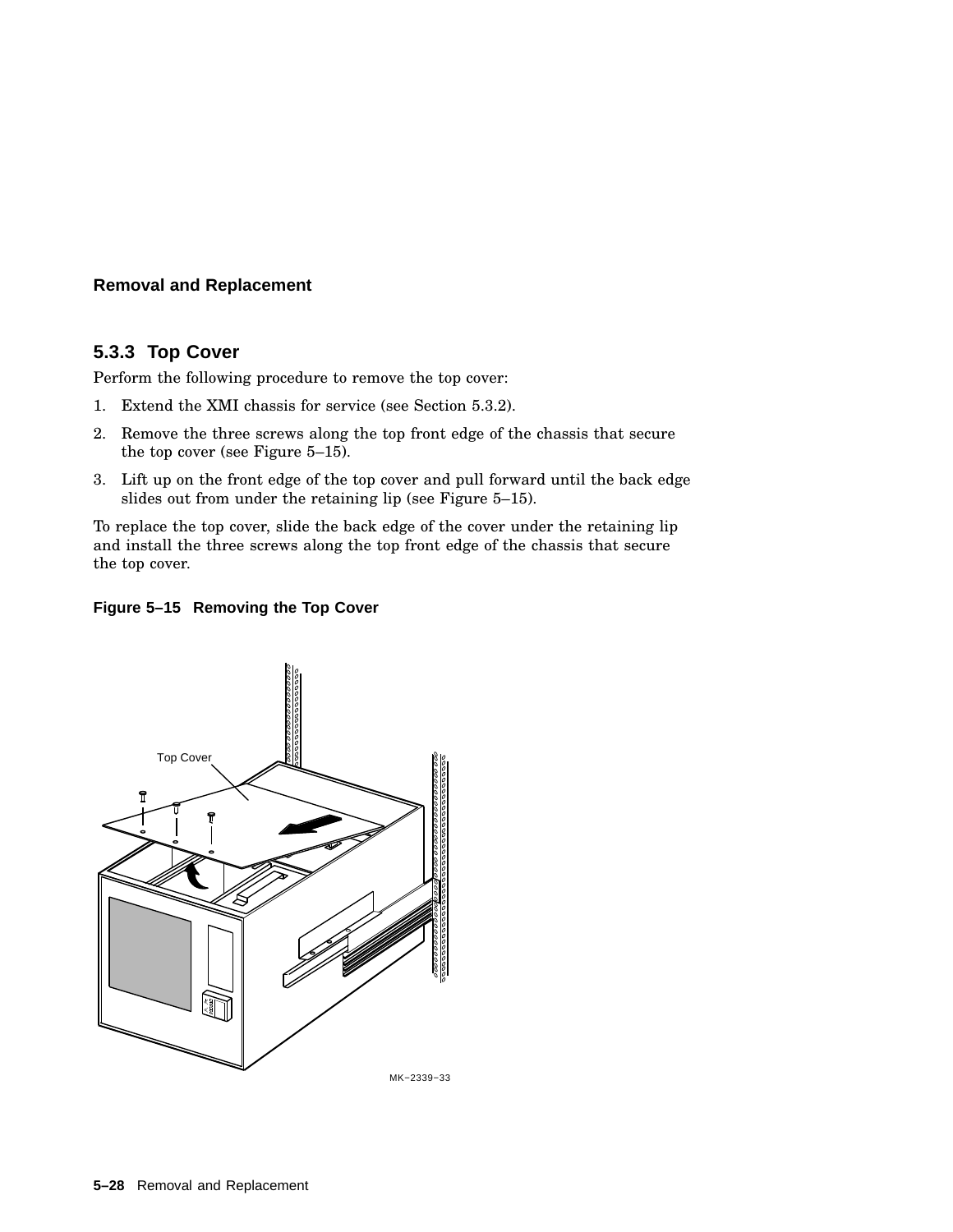## **5.3.4 Bottom Cover**

Perform the following procedure to remove the bottom cover:

**NOTE**

**Components that require access from the bottom of the XMI chassis may be more conveniently accessed by removing the XMI chassis from the slides and using a workbench area for service.**

- 1. Extend the XMI chassis for service (see Section 5.3.2).
- 2. Remove the four screws along the bottom front edge of the chassis that secure the bottom cover (see Figure 5–16).

**WARNING**

**Hold the cover in place while removing the last screw to prevent the cover from falling.**

3. Let the front edge of the bottom cover down and pull forward until the back edge slides out from under the retaining lip (see Figure 5–16).

To replace the bottom cover, slide the back edge of the cover under the retaining lip and install the four screws along the bottom front edge of the chassis that secure the bottom cover.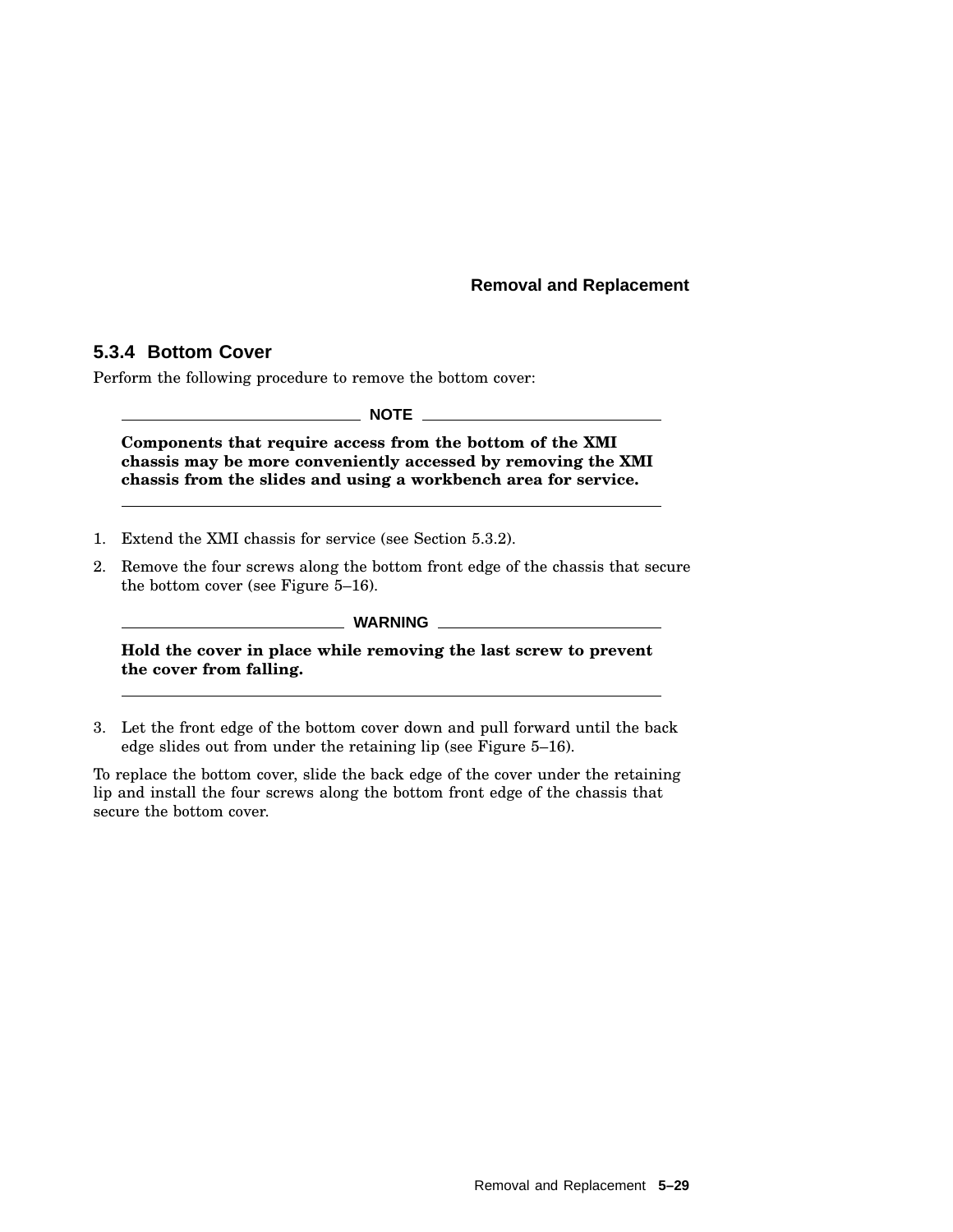**Figure 5–16 Removing the Bottom Cover**



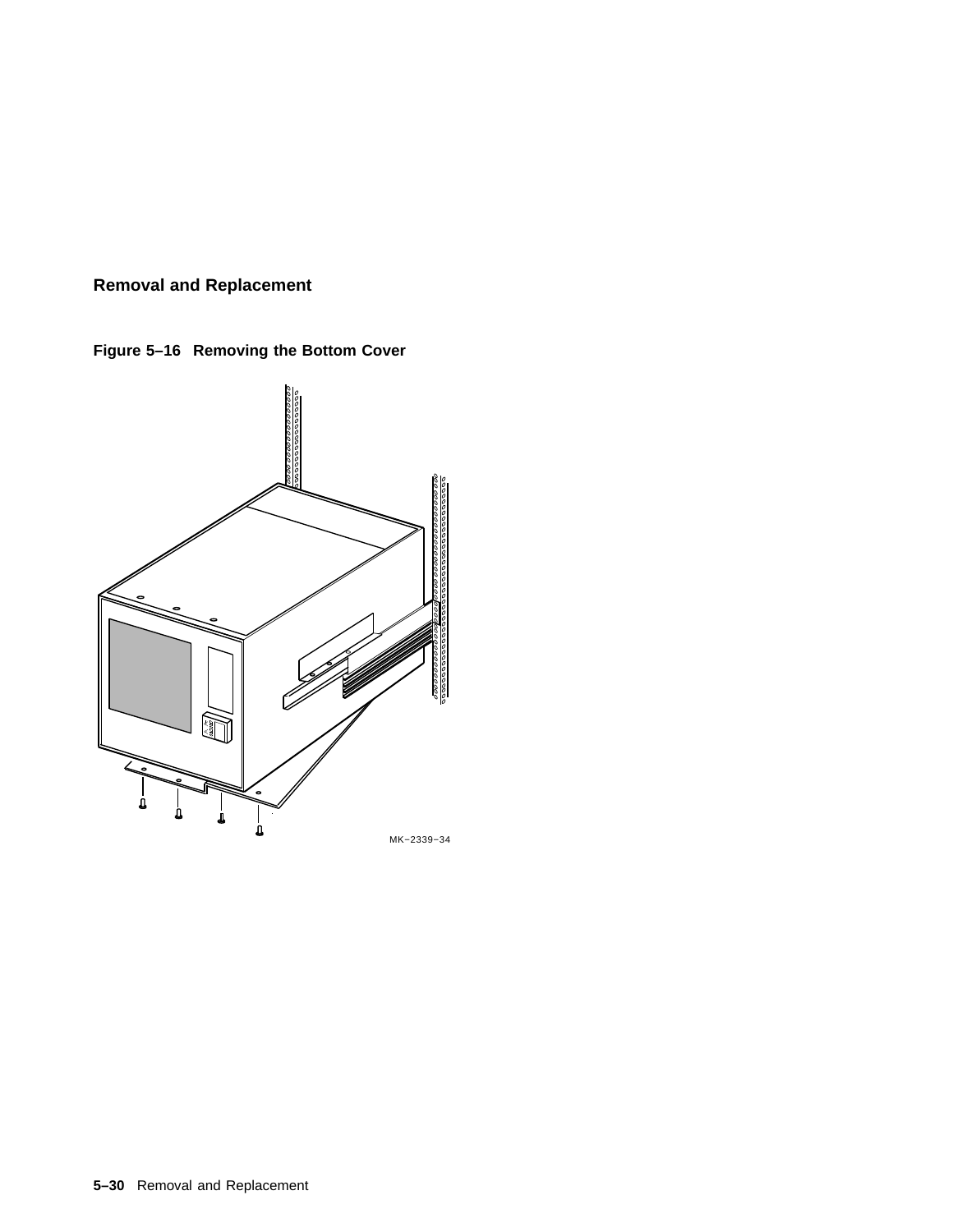# **5.3.5 Control Panel Bezel (PN 70-22117-01)**

Perform the following procedure to remove the control panel bezel:

**WARNING**

**Before performing the following removal and replacement procedures, switch off the circuit breakers on the back of the XMI chassis and on the power controller.**

- 1. Extend the XMI chassis for service (see Section 5.3.2).
- 2. Remove the two 4-40 screws securing the control panel bezel to the front of the chassis using a small Phillips screwdriver (see Figure 5–17).
- 3. Carefully lift the control panel bezel off.

**NOTE**

**Be careful not to lose the small free-floating push-button restart switch inside the control panel.**

To replace the control panel bezel, reverse steps 1 through 3.

**NOTE**

**When replacing the control panel bezel, ensure that the key slots inside the control panel bezel align with the switches on the control panel printed circuit board.**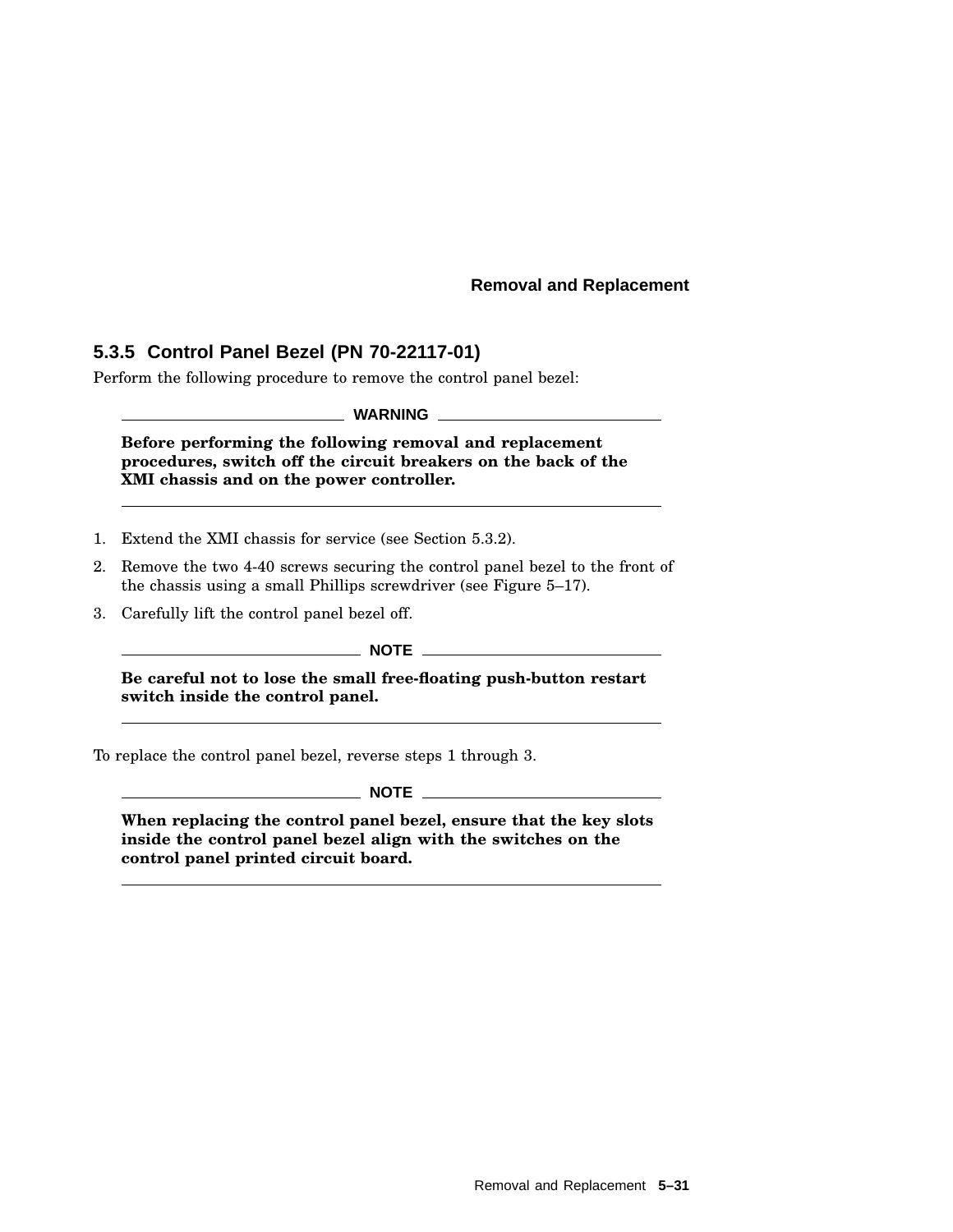



**Figure 5–17 Removing the Control Panel Bezel**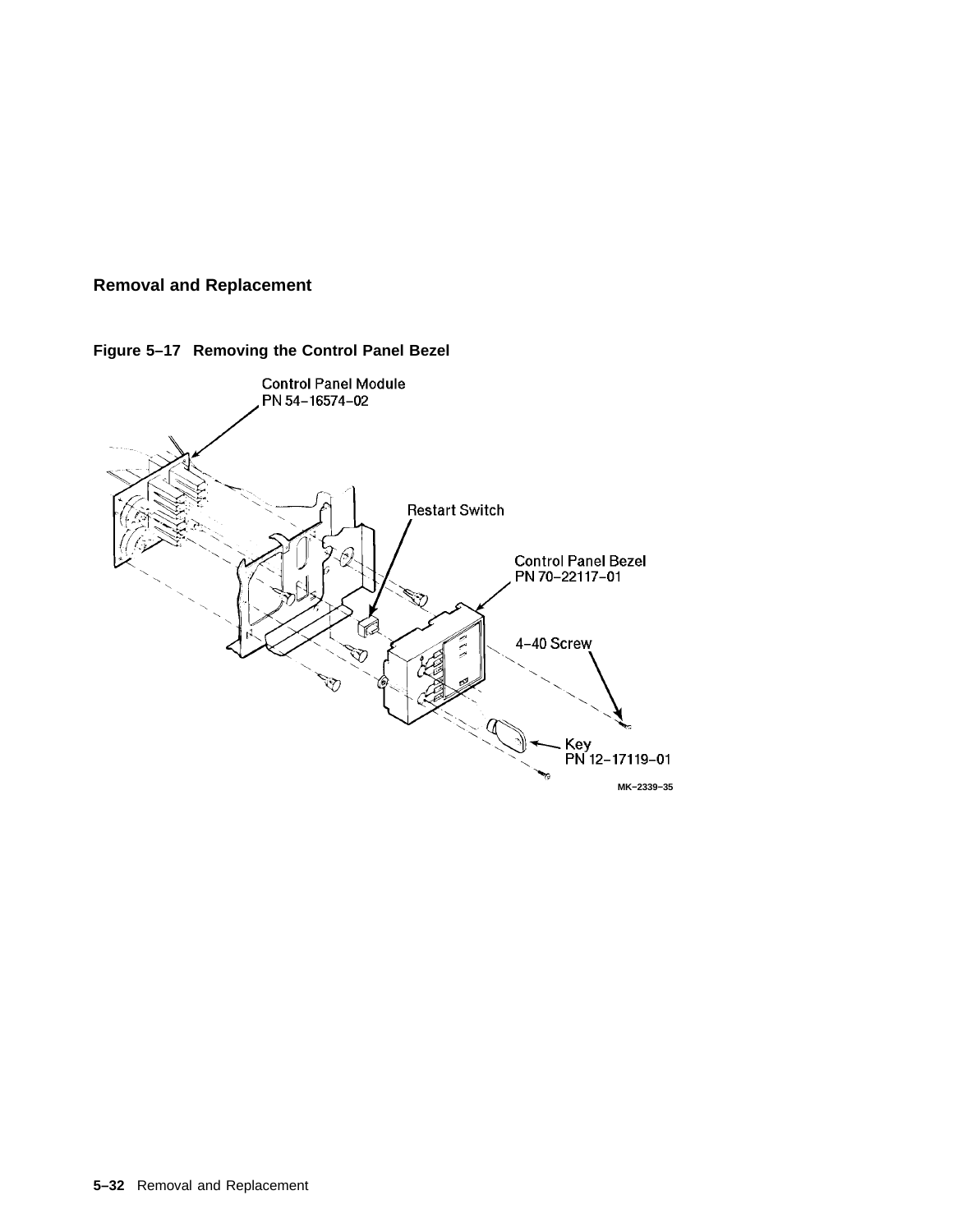## **5.3.6 Control Panel Module (PN 54-16574-02)**

Perform the following procedure to remove the control panel module:

**WARNING**

**Before performing the following removal and replacement procedures, switch off the circuit breakers on the back of the XMI chassis and on the power controller.**

- 1. Extend the XMI chassis for service (see Section 5.3.2).
- 2. Remove the control panel bezel (see Section 5.3.5).
- 3. Remove the top cover (see Section 5.3.3).
- 4. Remove the four screws that secure the RRD42/TF85 option cage to the right side of the chassis and lift the cage out.

**NOTE**

**If a TF85 tape drive or an RRD42 CD-ROM reader is installed in the option cage, remove the option cage by following the procedure in Section 5.3.15 or Section 5.3.17.**

**CAUTION** \_\_\_\_\_\_\_\_\_

**You must wear an antistatic wriststrap attached to the chassis when handling any modules.**

- 5. Put on the antistatic wriststrap. This strap is contained in the plastic pouch located on top of the power supply modules.
- 6. Disconnect the control panel cable connector from the XTC timing module (see Figure 5–18).

**NOTE** \_\_\_

**When replacing the control panel module, ensure that the cable connector is connected with the red stripe on the cable oriented as shown in Figure 5–18.**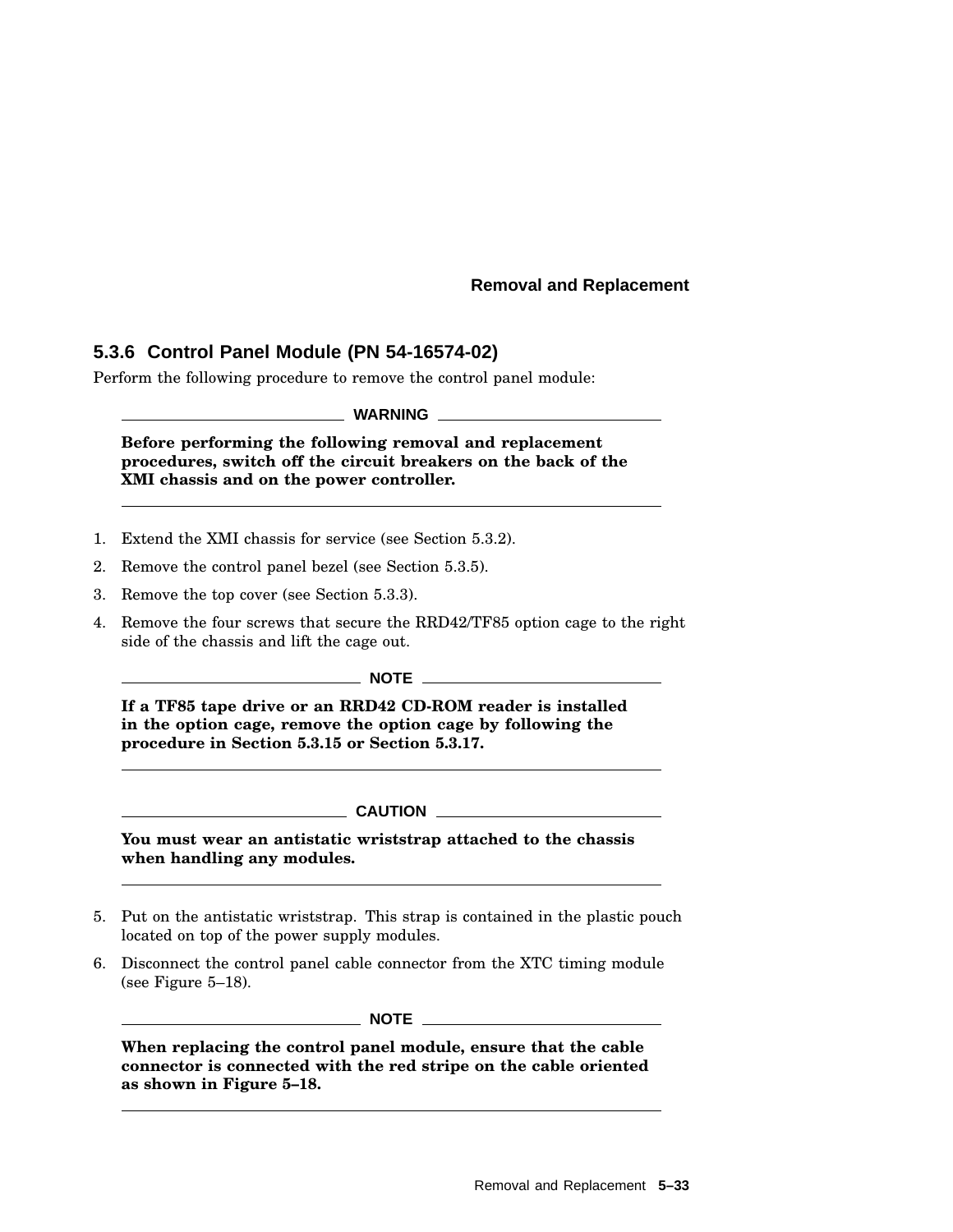- 7. Squeeze the ends of the four standoffs holding the module to the chassis, and pull the module past the locking tab on each standoff (see Figure 5–18).
- 8. Remove the module.

To replace the control panel module, reverse steps 1 through 8.

**Figure 5–18 Removing the Control Panel Module**



**MK−2339−36**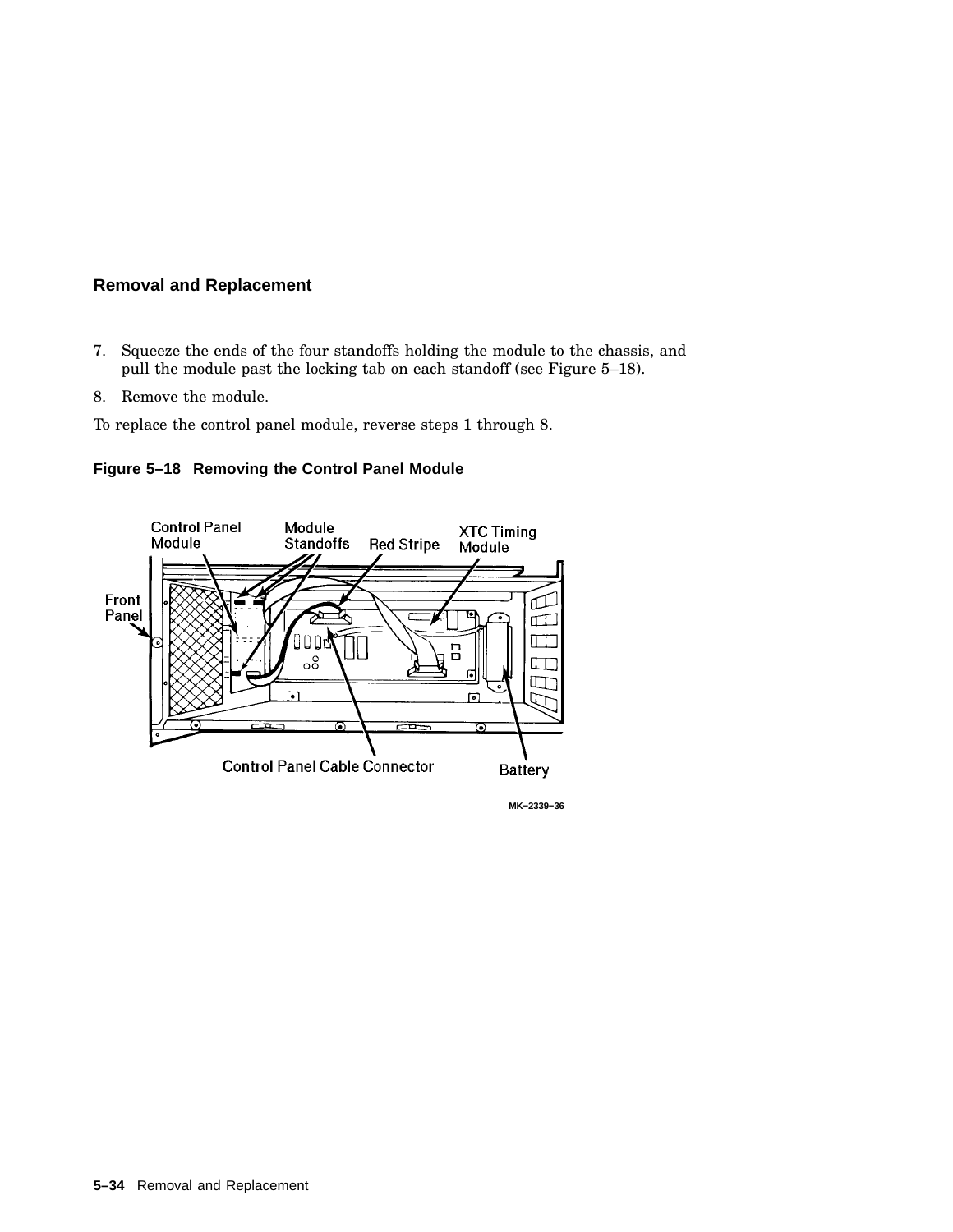# **5.3.7 XTC Timing Module (PN 70-31509-01)**

Perform the following procedure to remove the XTC timing module:

**WARNING**

**Before performing the following removal and replacement procedures, switch off the circuit breakers on the back of the XMI chassis and on the power controller.**

- 1. Extend the XMI chassis for service (see Section 5.3.2).
- 2. Remove the top cover (see Section 5.3.3).
- 3. Remove the four screws that secure the RRD42/TF85 option cage to the right side of the chassis and lift the cage out.

 $\_$  NOTE  $\_$ 

**If a TF85 tape drive or an RRD42 CD-ROM reader is installed in the option cage, remove the option cage by following the procedure in Section 5.3.15 or Section 5.3.17.**

**CAUTION**

**You must wear an antistatic wriststrap attached to the chassis when handling any modules.**

- 4. Put on the antistatic wriststrap. This strap is contained in the plastic pouch located on top of the power supply modules.
- 5. Reach down through the area where the option cage was installed and disconnect the three ribbon-style cable connectors (J2, J3, and J4) and the battery connector  $(J1)$  on the XTC timing module (see Figure 5–19). Note the orientation of the module for later replacement.
- 6. Remove the four 6-32 screws securing the XTC timing module to the chassis using a Phillips screwdriver (see Figure 5–19).
- 7. Remove the XTC timing module by lifting it out through the top of the chassis.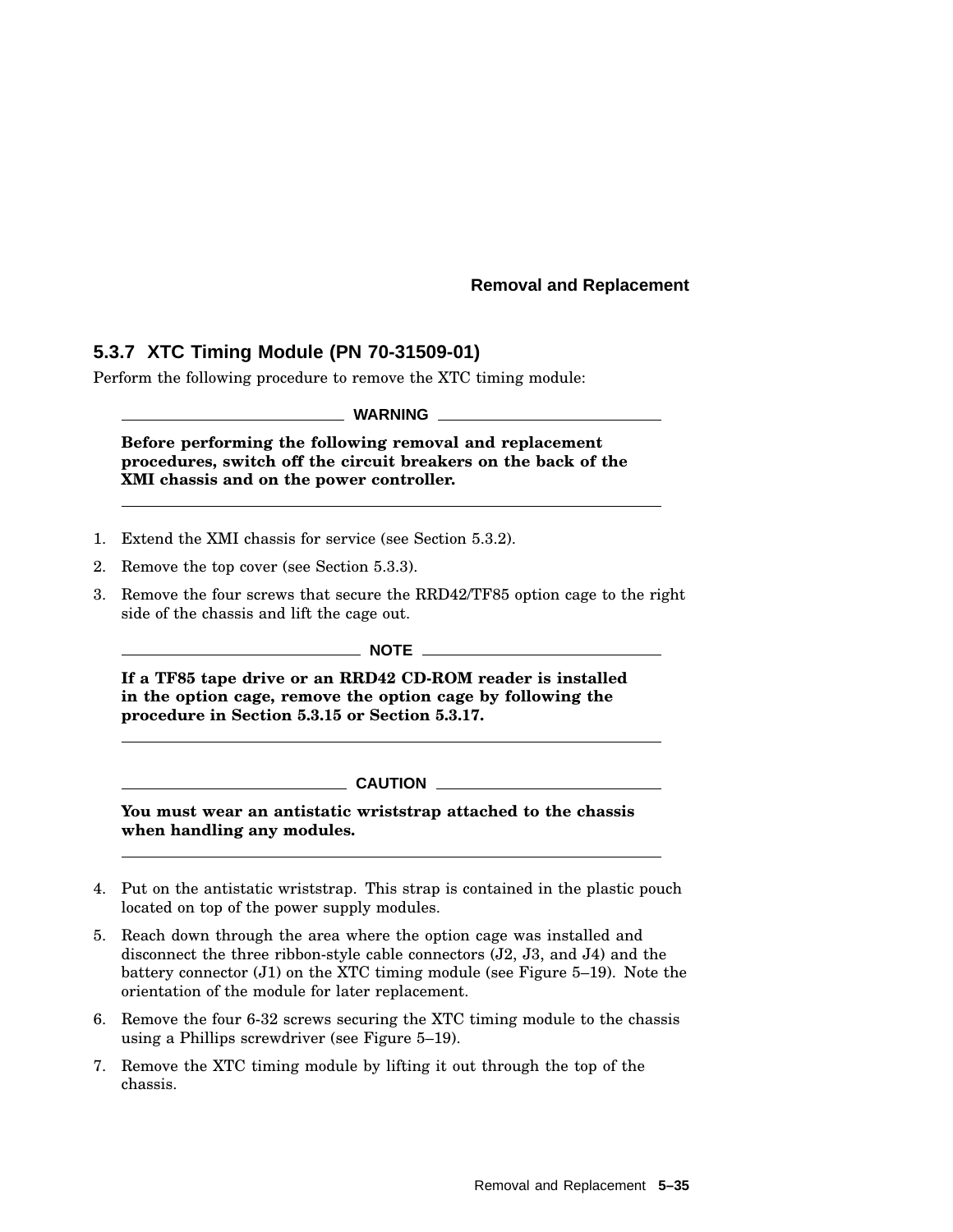To replace the XTC timing module, reverse steps 1 through 7.

# **Figure 5–19 Battery and XTC Connections**



MK−2339−37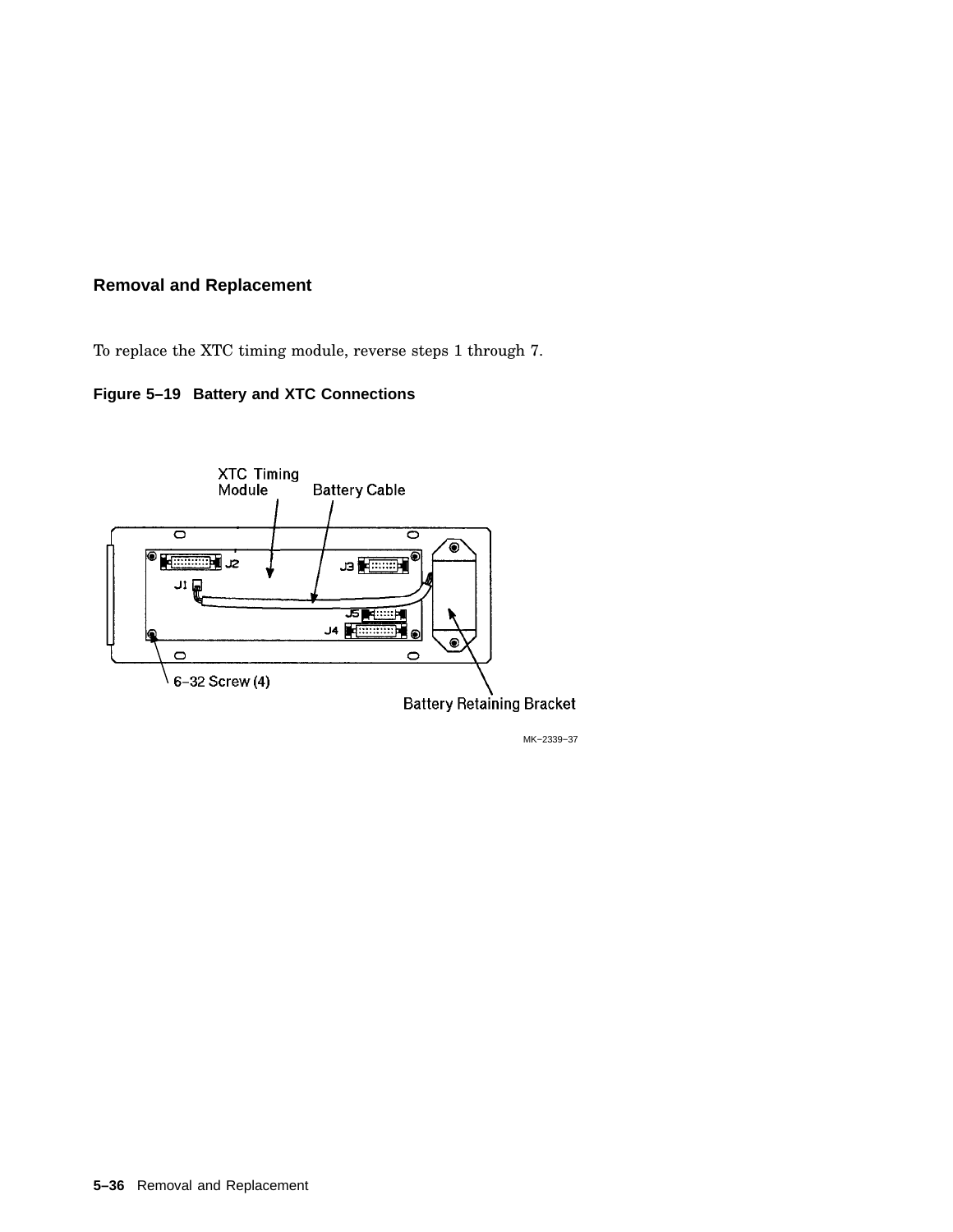## **5.3.8 AC Front End Trays (PN 70-27334-01)**

The XMI chassis power supply incorporates two identical ac front end tray assemblies that provide power for the dc regulator inputs (see Figure 5–20). Each of these two trays converts the 200-240 Vac input from the electrical service into a 300 Vdc output. Each ac front end tray provides 300 Vdc to a pair of dc-to-dc converter trays through its own power cable assemblies. One ac front end tray feeds (300 Vdc) to the 5 Vdc master and the 5 Vdc booster regulator trays. The other ac front end tray feeds (300 Vdc) to the sequencer and auxiliary dc voltage and the 3.3 Vdc/-5.2 Vdc regulator trays. The ac front end trays are located in positions A and B in Figure 5–21 through Figure 5–23.

### **Figure 5–20 AC Front End Tray**

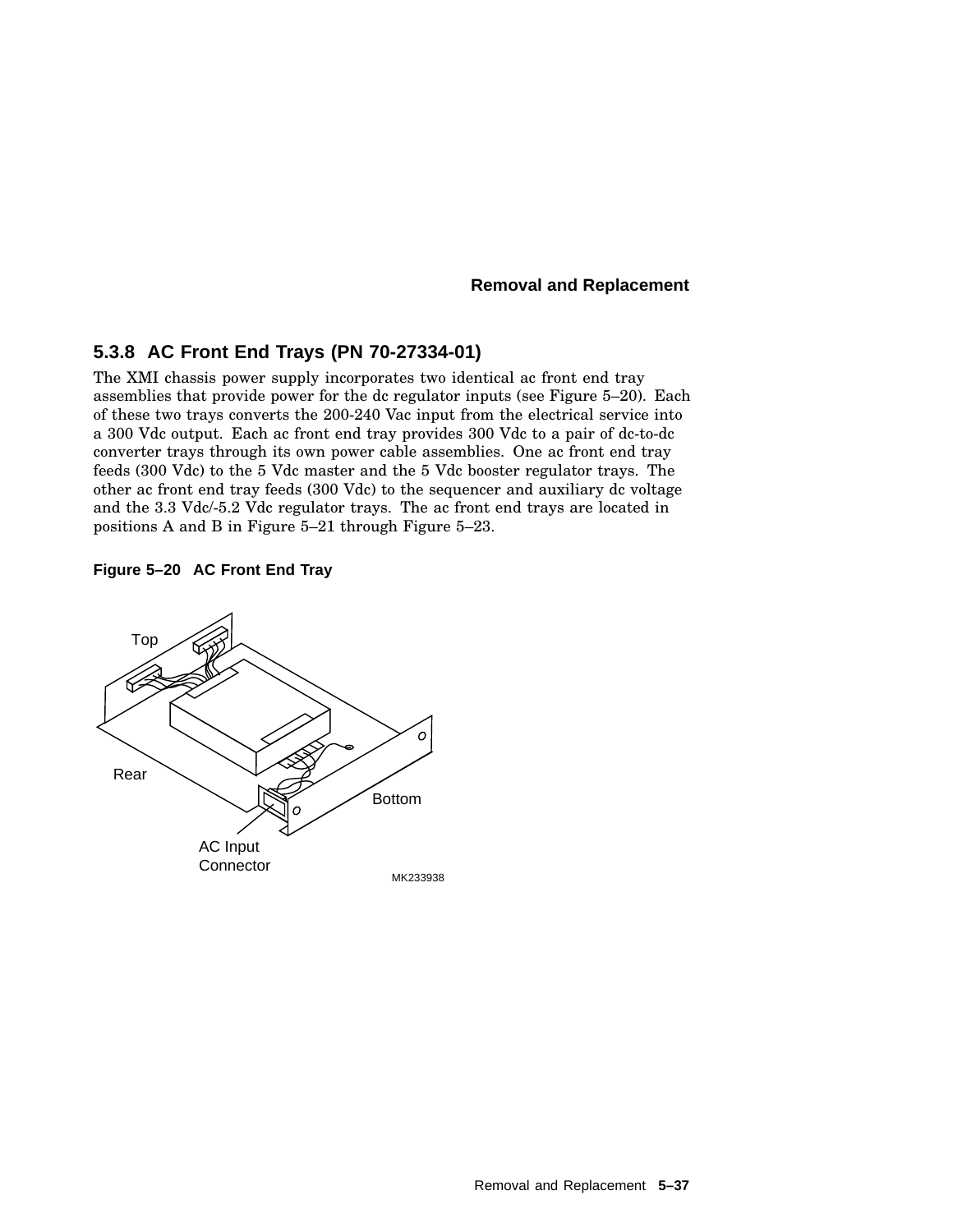Perform the following procedure to remove the ac front end trays:

**WARNING**

**Before performing the following removal and replacement procedures, switch off the circuit breakers on the back of the XMI chassis and on the power controller.**

- 1. Extend the XMI chassis for service (see Section 5.3.2).
- 2. Remove the top cover (see Section 5.3.3).

**WARNING**

**High voltage is present on the ac front end tray connectors for about 30 seconds after the XMI circuit breaker is turned off.**

3. Disconnect the power supply connectors from the appropriate ac front end tray to be replaced (see Figure 5–21 and Figure 5–22).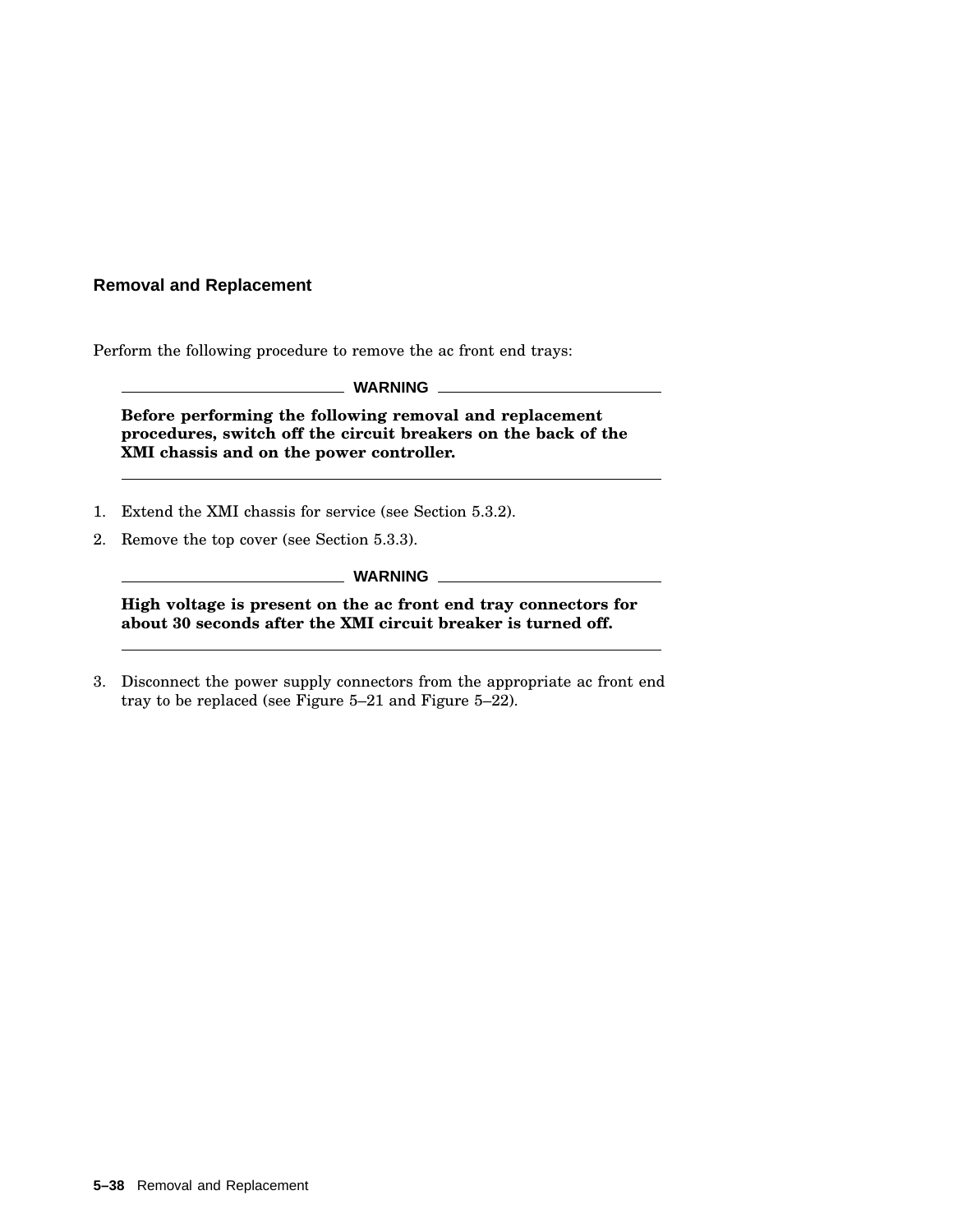

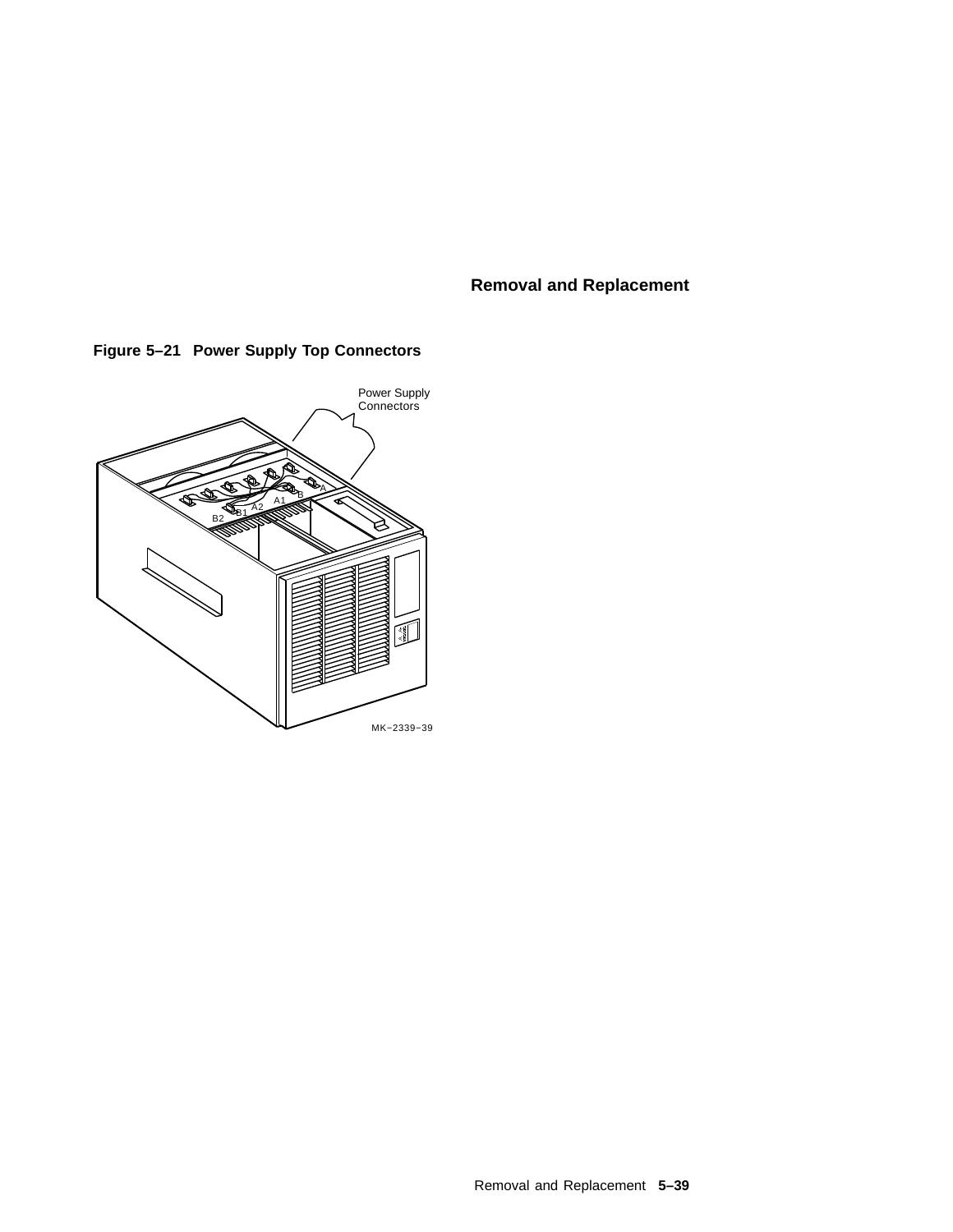### **Figure 5–22 Power Supply Top Interconnect Diagram**





- 4. Remove the bottom cover (see Section 5.3.4).
- 5. Remove the input connector on the rear side of the tray from the bottom (between the tray and the fans).
- 6. Remove the two screws securing the ac front end tray in the power supply assembly (see Figure 5–23).
- 7. Remove the ac front end tray from the power supply assembly.

To replace the ac front end trays, reverse steps 1 through 7.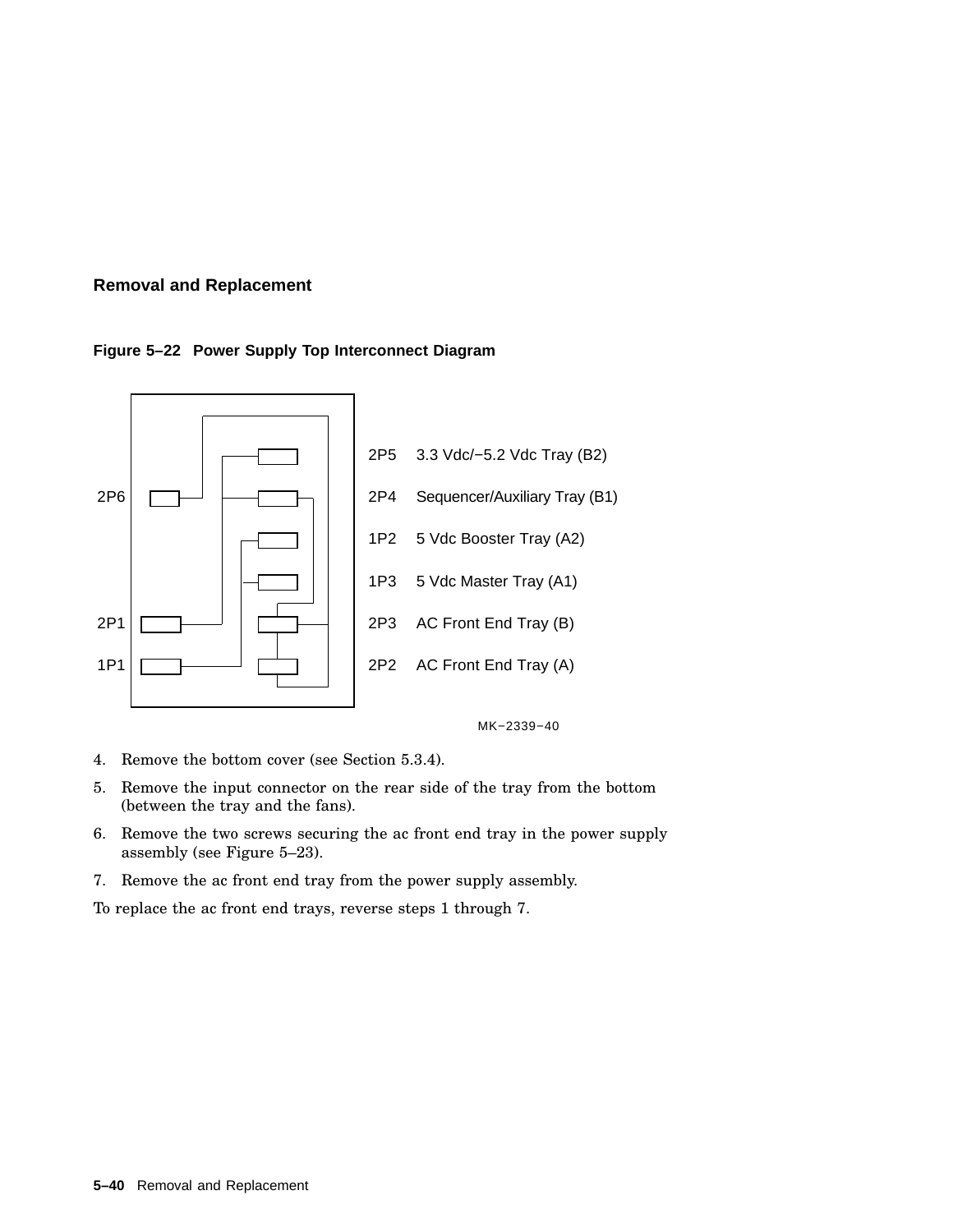

**Figure 5–23 Removing the AC Front End Trays**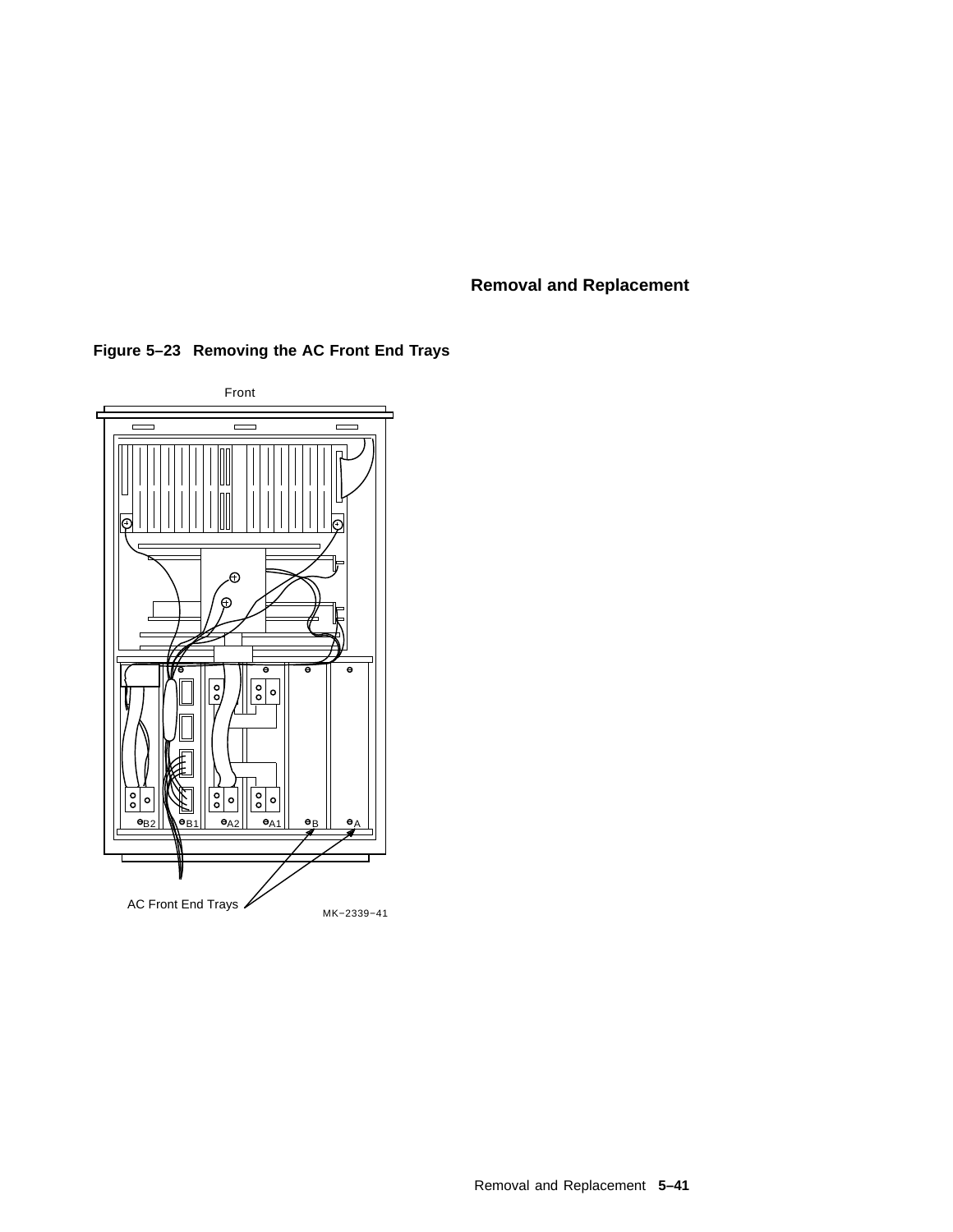## **5.3.9 +5 Vdc Regulator Trays (PN 70-29046-01 and 70-29046-02)**

The XMI chassis contains two +5 Vdc regulator trays, a master unit (PN 70- 29046-01) and a booster unit (PN 70-29046-02). These two trays provide the +5 Vdc power for the system. Their outputs are strapped together so that they supply a single distribution rail in the system backplane. See Figure 5–25 for location.

The +5 Vdc master and +5 Vdc booster regulator trays (see Figure 5–24) include the following as field replaceable units (FRUs):

- One 5 Vdc master converter module (PN 20-34928-01) on the -01 board (E10)
- Five 5 Vdc booster converter modules (PN 20-34929-01) (two on the -01 board and three on the -02 board)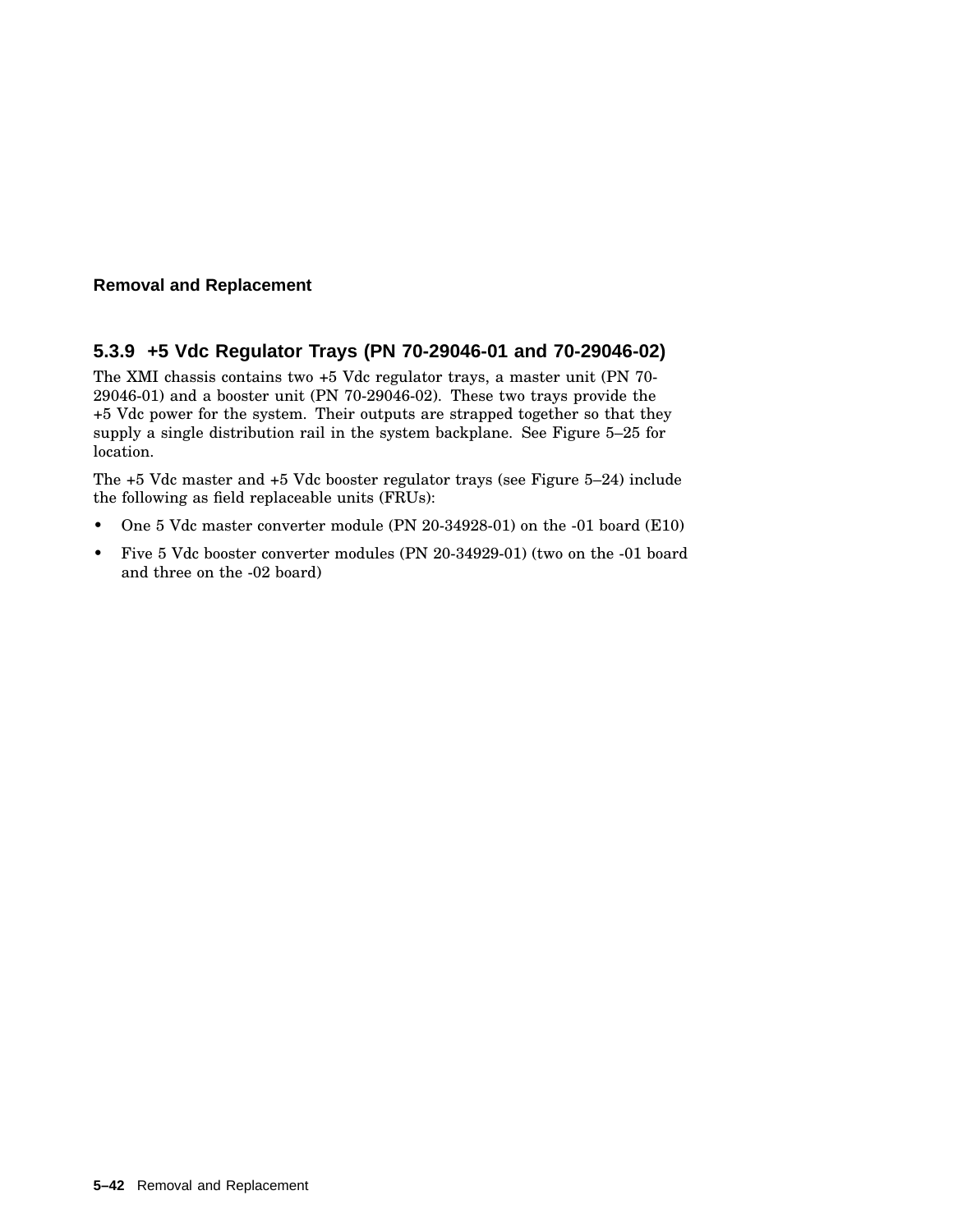



MK233942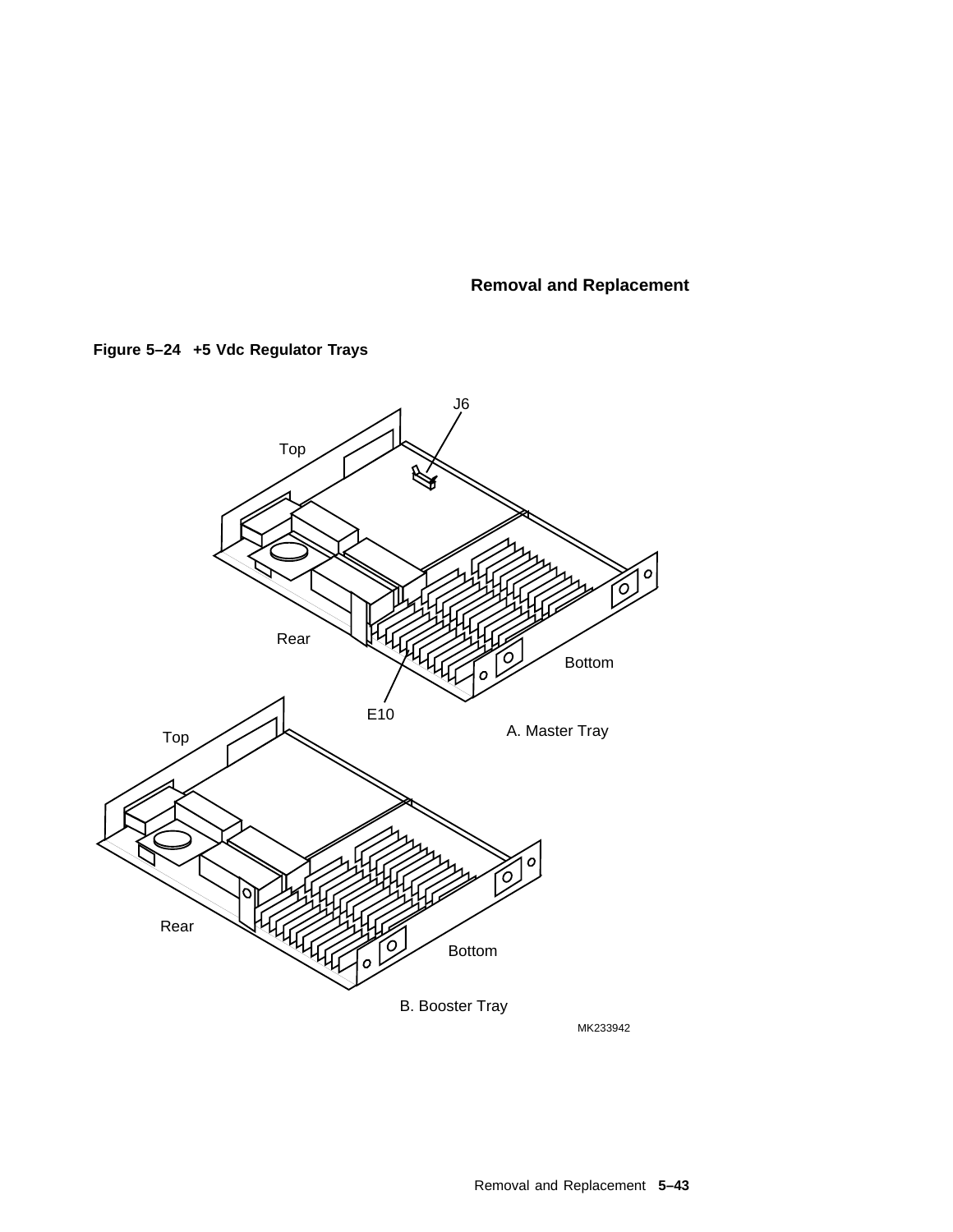Perform the following procedure to remove the +5 Vdc regulator trays:

**WARNING**

**Before performing the following removal and replacement procedures, switch off the circuit breakers on the back of the XMI chassis and on the power controller.**

- 1. Extend the XMI chassis for service (see Section 5.3.2).
- 2. Remove the top cover (see Section 5.3.3).

**WARNING**

**High voltage is present on the power supply connectors for about 30 seconds after the XMI circuit breaker is turned off.**

- 3. Disconnect the power supply connectors from the appropriate +5 Vdc regulator tray to be replaced (see Figure 5–21 and Figure 5–22).
- 4. Remove the bottom cover (see Section 5.3.4).
- 5. Remove the two 8-32 KEP nuts from the (-) bus bar on each of the +5 Vdc regulator trays (see Figure 5–25).
- 6. Lift the bus bar off of the mounting posts and carefully bend the (-) bus bar down and back out of the way so that the tray will clear the bus bar when the tray is removed (see Figure 5–25).
- 7. Remove the horseshoe shaped bus bar.
- 8. Remove the two 8-32 KEP nuts from the (+) bus bar on each of the +5 Vdc regulator trays (see Figure 5–25).
- 9. Remove the horseshoe shaped bus bar.
- 10. Lift the bus bar off of the mounting posts and carefully bend the (+) bus bar down and back out of the way so that the tray will clear the bus bar when the tray is removed (see Figure 5–25).

 $\_$  NOTE  $\_$ 

**It is not necessary to bend the bus bar out of the way to remove the master regulator tray.**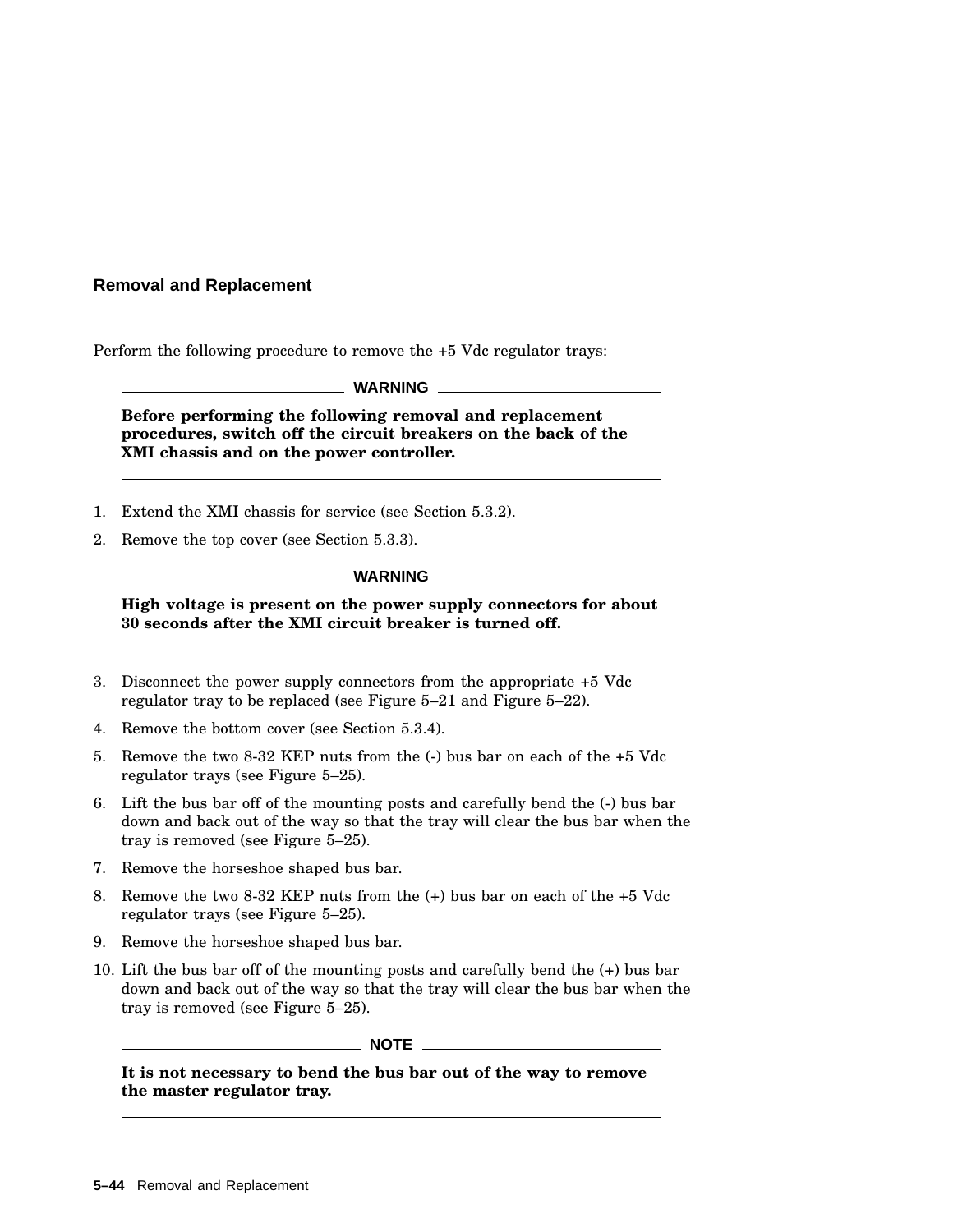11. Remove the two screws securing the +5 Vdc regulator tray in the power supply assembly (see Figure 5–25).

#### **NOTE**

**If the tray to be replaced is the 5 Vdc master module, you must disconnect the ribbon cable from connector J6 before completely removing the tray (see Figure 5–24).**

12. Remove the +5 Vdc regulator tray from the power supply assembly.

To replace the +5 Vdc regulator trays, reverse steps 1 through 12.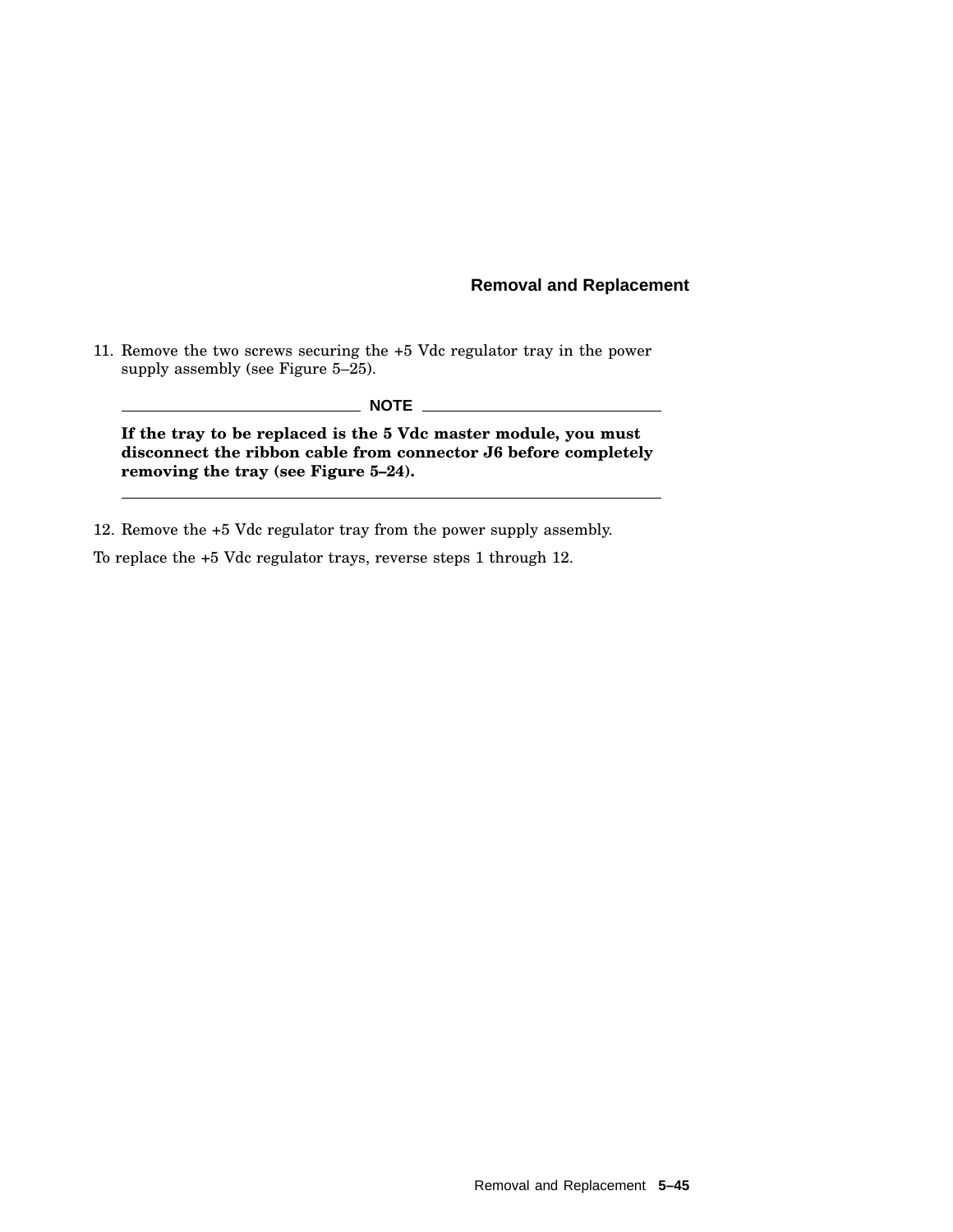

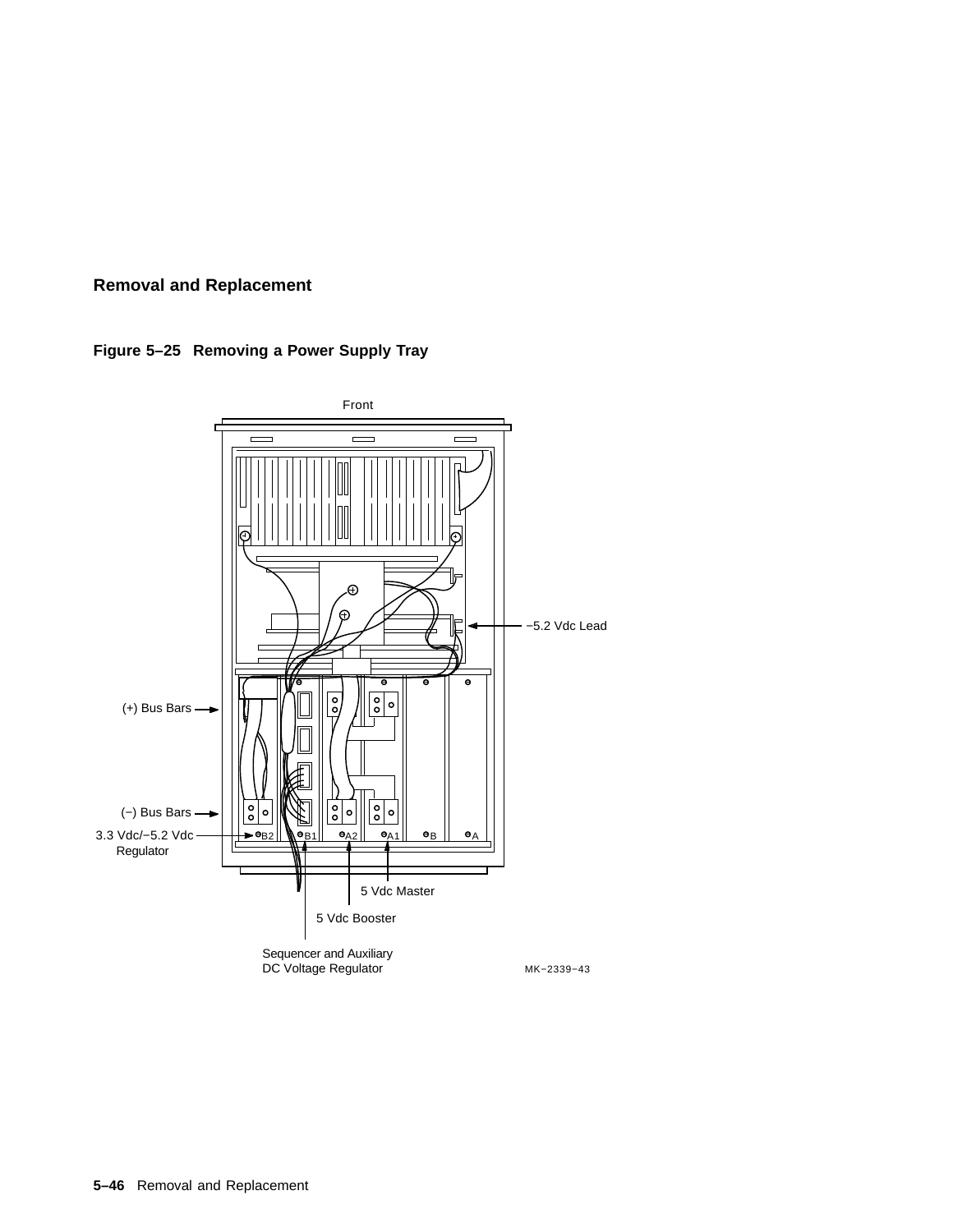## **5.3.10 Sequencer and Auxiliary DC Voltage Regulator Tray (PN 70-29046-03)**

The sequencer and auxiliary dc voltage regulator tray provides +12 Vdc to the airflow sensors located at the rear of the cage. The -12 Vdc is used to power up the two Ethernet adapters. It also provide ±12 Vdc to the XMI cage and to the XTC module to drive the serial port. +24 Vdc is provided for the two cooling air fans in the XMI chassis. In addition, (-2 Vdc) is provided to the XMI chassis. The power system sequencing circuitry is also resident on this tray. See Figure 5–25 for location.

FRUs on this tray (see Figure 5–26) include:

- Two 12 Vdc miniconverters (PN 20-34930-01) (E3 and E4)
- One 24 Vdc miniconverter (PN 20-34930-02) (E2)
- One 5 Vdc miniconverter (PN 20-34930-03) (E10)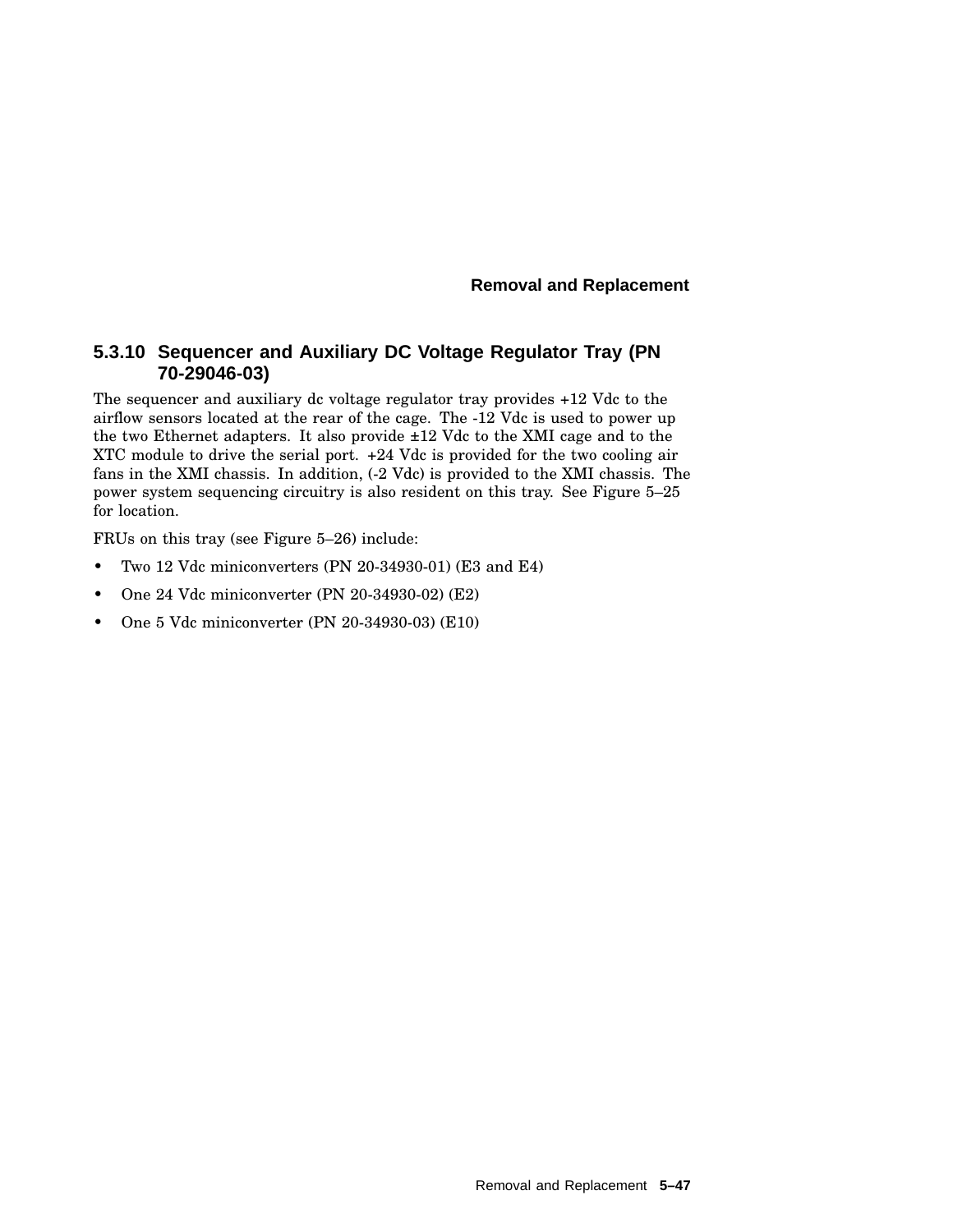

**Figure 5–26 Sequencer and Auxiliary DC Voltage Regulator Tray**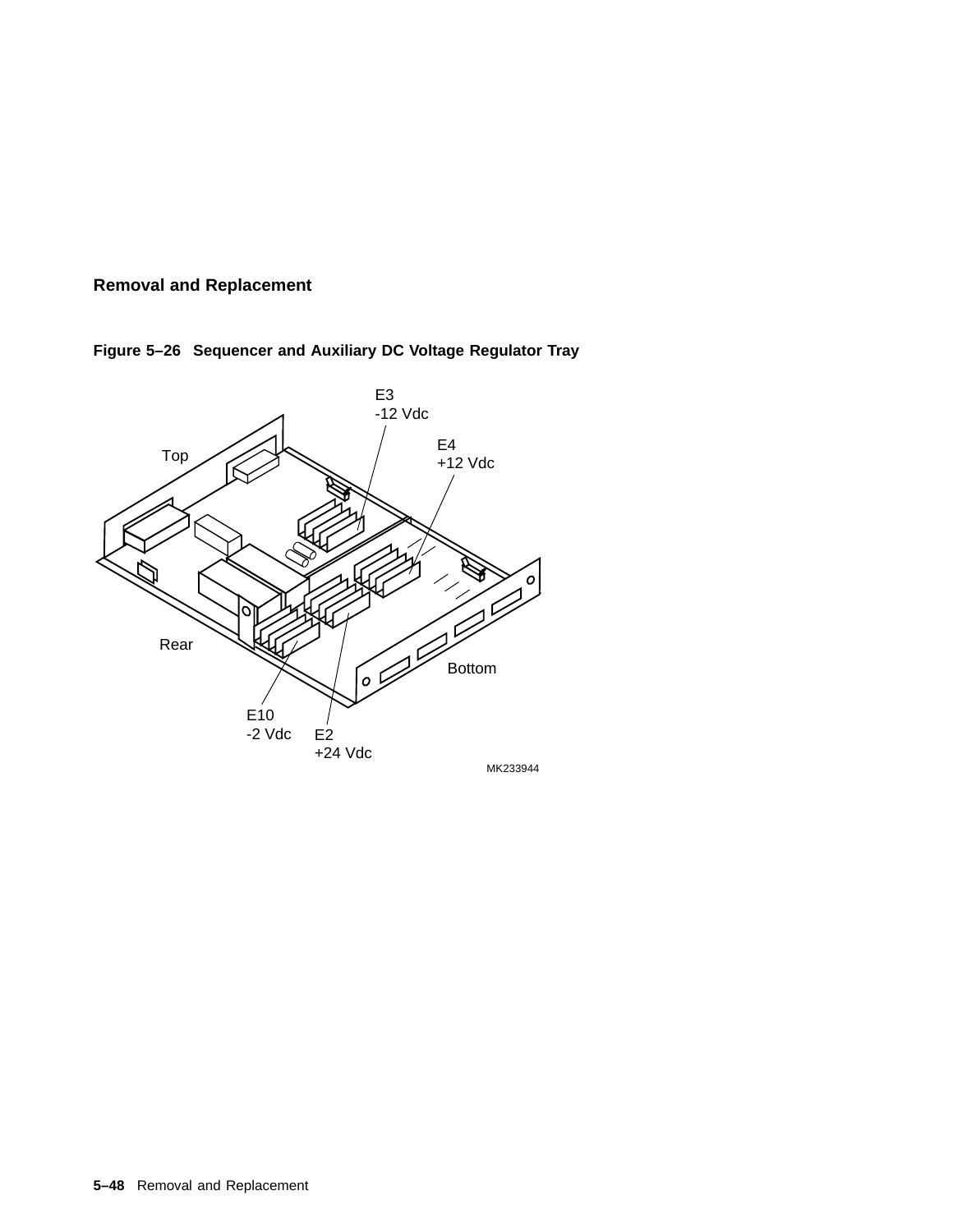Perform the following procedure to remove the sequencer and auxiliary dc voltage regulator tray:

#### **WARNING**

**Before performing the following removal and replacement procedures, switch off the circuit breakers on the back of the XMI chassis and on the power controller.**

- 1. Extend the XMI chassis for service (see Section 5.3.2).
- 2. Remove the top cover (see Section 5.3.3).

#### **WARNING**

**High voltage is present on the power supply connectors for about 30 seconds after the XMI circuit breaker is turned off.**

- 3. Disconnect the power supply connectors from the tray (see Figure 5–21 and Figure 5–22).
- 4. Remove the bottom cover (see Section 5.3.4).
- 5. Remove the two power distribution cables by unplugging the connectors and pushing the cables back out of the way (see Figure 5–25).
- 6. Remove the CK-DEMNA Ethernet connections, if used.
- 7. Remove the two screws securing the sequencer and auxiliary dc voltage regulator tray in the power supply assembly (see Figure 5–25).

**NOTE** 

**There are two cables connected to the sequencer and auxiliary dc voltage regulator tray that must be disconnected. Disconnect these cables as the tray is being slid out of the chassis.**

8. Remove the sequencer and auxiliary dc voltage regulator tray from the power supply assembly.

To replace the sequencer and auxiliary dc voltage regulator tray, reverse steps 1 through 8.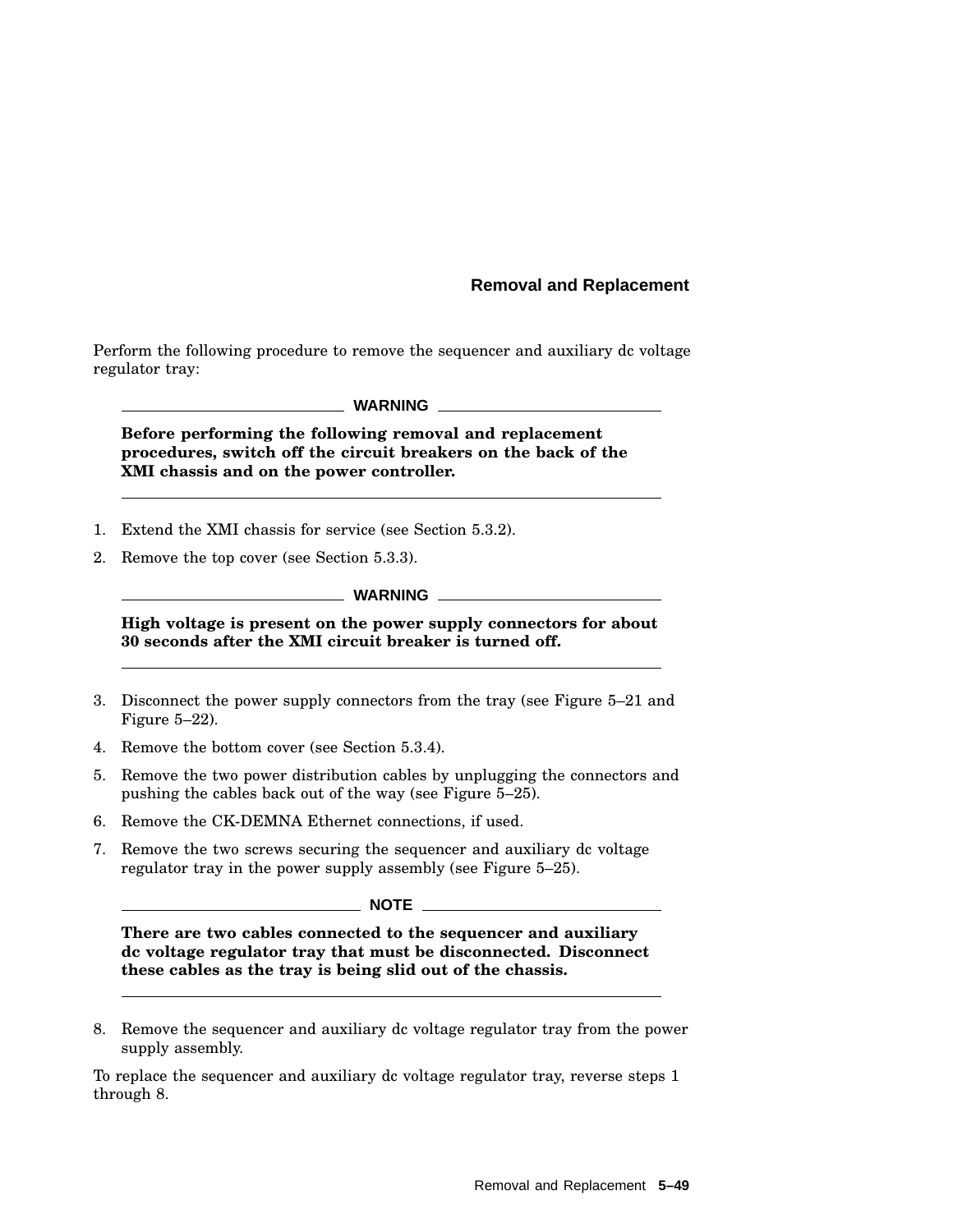### **5.3.11 3.3 Vdc/-5.2 Vdc Regulator Tray (PN 70-29046-04)**

The 3.3 Vdc/-5.2 Vdc regulator tray, (see Figure 5–27), provides +3.3 Vdc and -5.2 Vdc to the system backplane. See Figure 5–25 for location.

#### $\_$  NOTE  $\_$

**The +3.3 Vdc is not used by the rackmount DEC 7000 AXP and VAX 7000 systems.**

FRUs on this tray include:

- Two 5 Vdc master converter modules (PN 20-34928-01) (E10, E2)
- One 5 Vdc booster converter module (PN 20-34929-01) (E4)

#### **Figure 5–27 3.3 Vdc/-5.2 Vdc Regulator Tray**



MK233945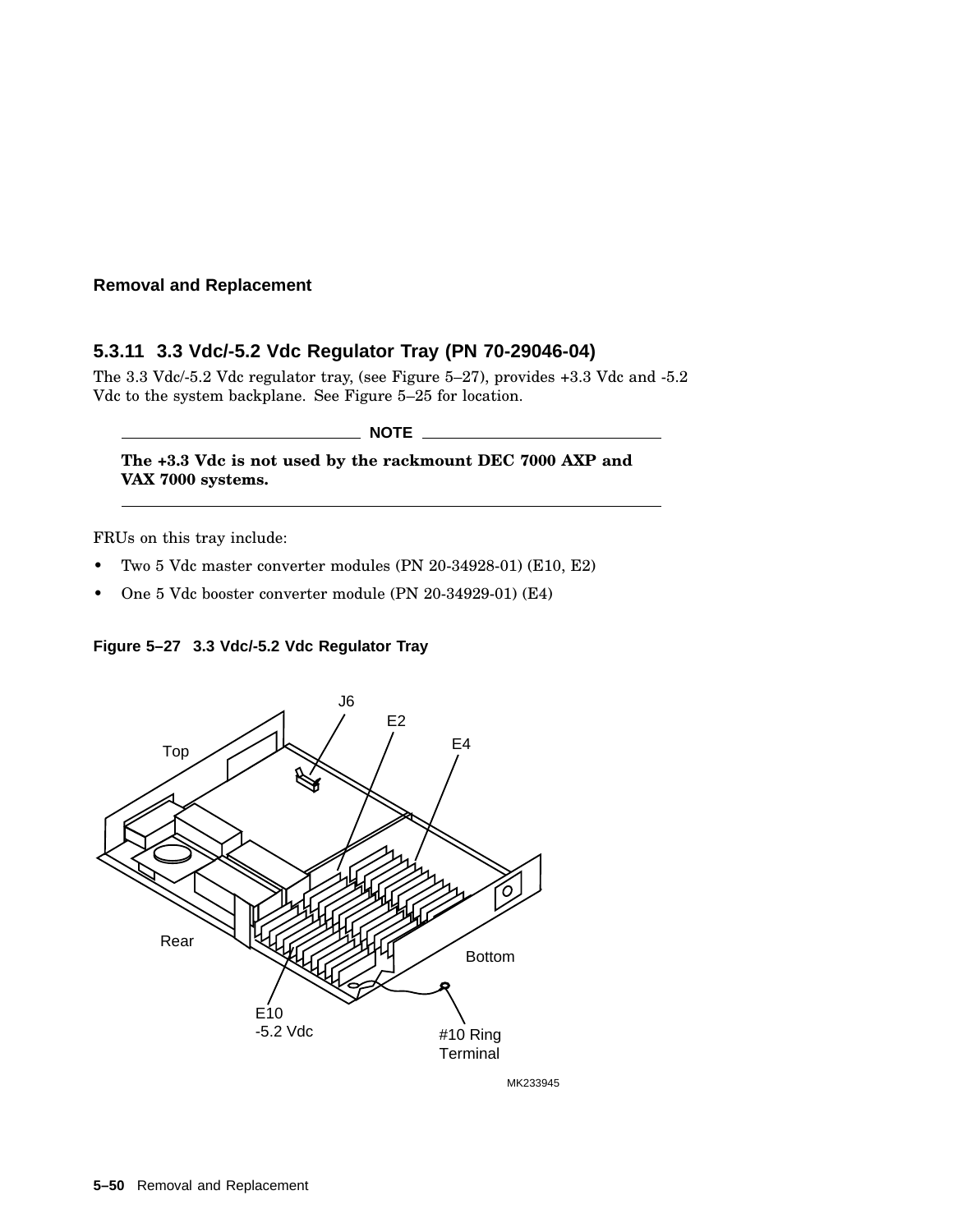Perform the following procedure to remove the 3.3 Vdc/-5.2 Vdc regulator tray:

**WARNING**

**Before performing the following removal and replacement procedures, switch off the circuit breakers on the back of the XMI chassis and on the power controller.**

- 1. Extend the XMI chassis for service (see Section 5.3.2).
- 2. Remove the top cover (see Section 5.3.3).

#### **WARNING**

**High voltage is present on the power supply connectors for about 30 seconds after the XMI circuit breaker is turned off.**

- 3. Disconnect the power supply connectors from the tray (see Figure 5–21 and Figure 5–22).
- 4. Remove the bottom cover (see Section 5.3.4).
- 5. Remove the -5.2 Vdc lead (white wire) from the stud on the backplane (see Figure 5–25).
- 6. Remove the two 8-32 KEP nuts from the (-) bus bar on the 3.3 Vdc/-5.2 Vdc regulator tray (see Figure 5–25).
- 7. Bend back the (-) bus bar.
- 8. Remove the two screws securing the 3.3 Vdc/-5.2 Vdc regulator tray in the power supply assembly (see Figure 5–25).

#### $\_$  NOTE  $\_$

**Disconnect the ribbon cable from connector J6 before completely removing the tray (see Figure 5–27).**

9. Remove the 3.3 Vdc/-5.2 Vdc regulator tray from the power supply assembly.

To replace the 3.3 Vdc/-5.2 Vdc regulator tray, reverse steps 1 through 9.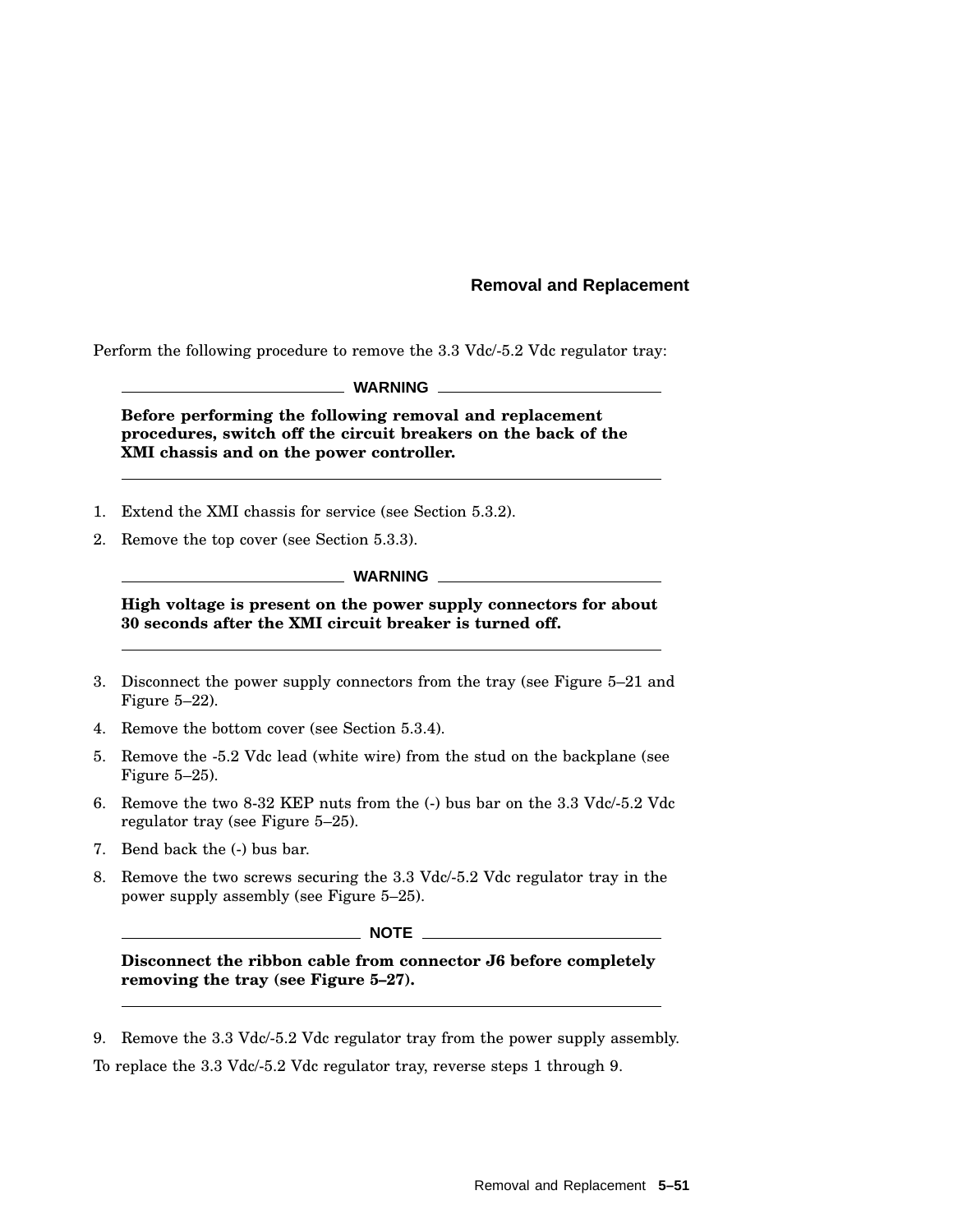### **5.3.12 24 Vdc Fan (PN 12-23374-07)**

The XMI chassis contains two 24 Vdc fans located toward the rear of the chassis.

Perform the following procedure to remove the fan assembly:

**WARNING**

**Before performing the following removal and replacement procedures, switch off the circuit breakers on the back of the XMI chassis and on the power controller.**

- 1. Extend the XMI chassis for service (see Section 5.3.2).
- 2. Remove the top cover (see Section 5.3.3).
- 3. Disconnect the two power cables, one from each fan (see Figure 5–28).
- 4. Loosen the two screws that secure the fan assembly to the top frame of the chassis (see Figure 5–28).
- 5. Tilt the fan assembly toward the front of the chassis and remove through the top opening.
- 6. Replace the inoperative fan by removing the finger guards and removing the fan from the fan assembly.

**NOTE**

**Retain the spring clips and finger guard screws for installing the new fan. Note the orientation of the airflow and rotation indicators when installing the new fan.**

To replace the fan assembly, reverse steps 1 through 6.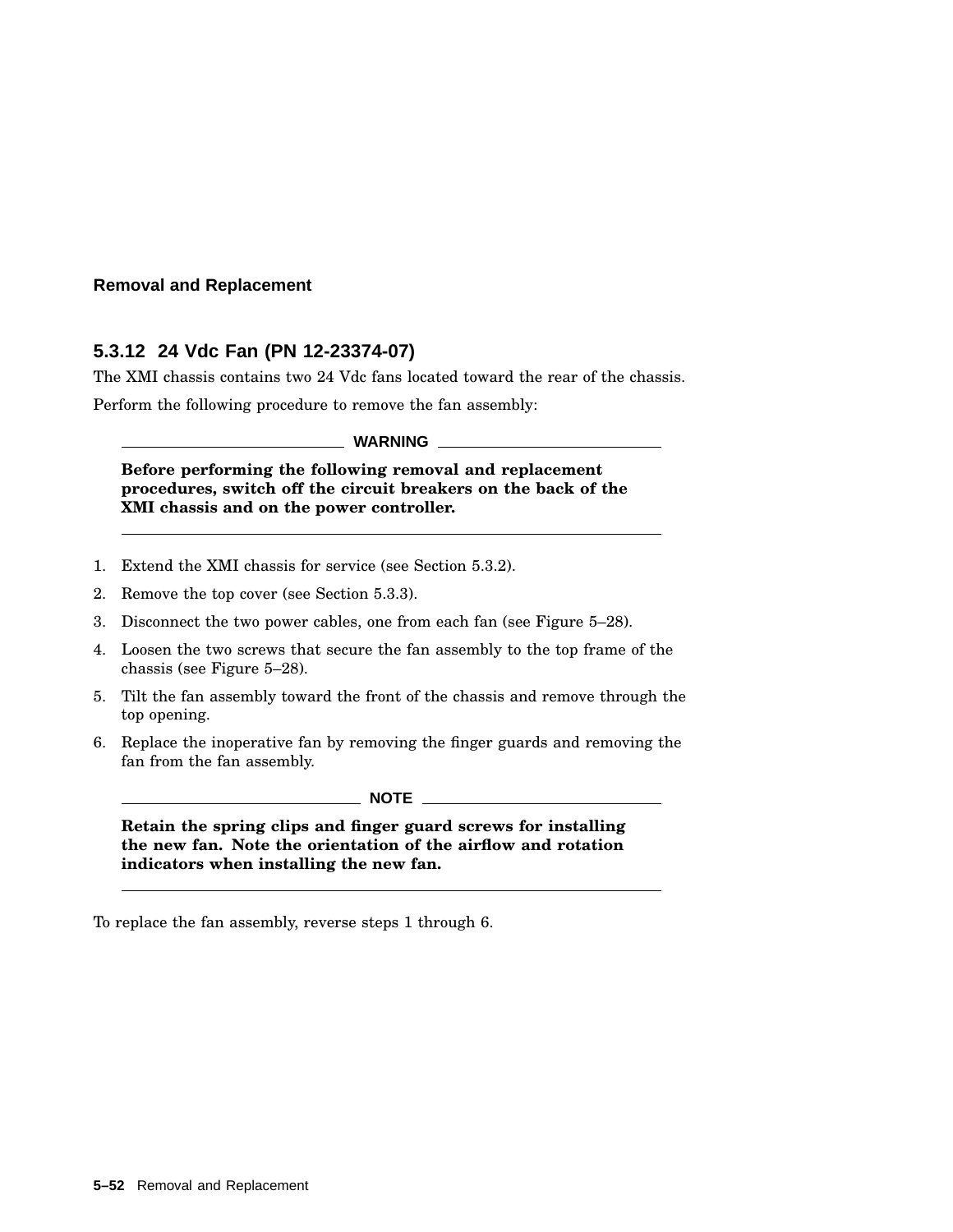

## **Figure 5–28 Removing the Fan Assembly**

Removal and Replacement **5–53**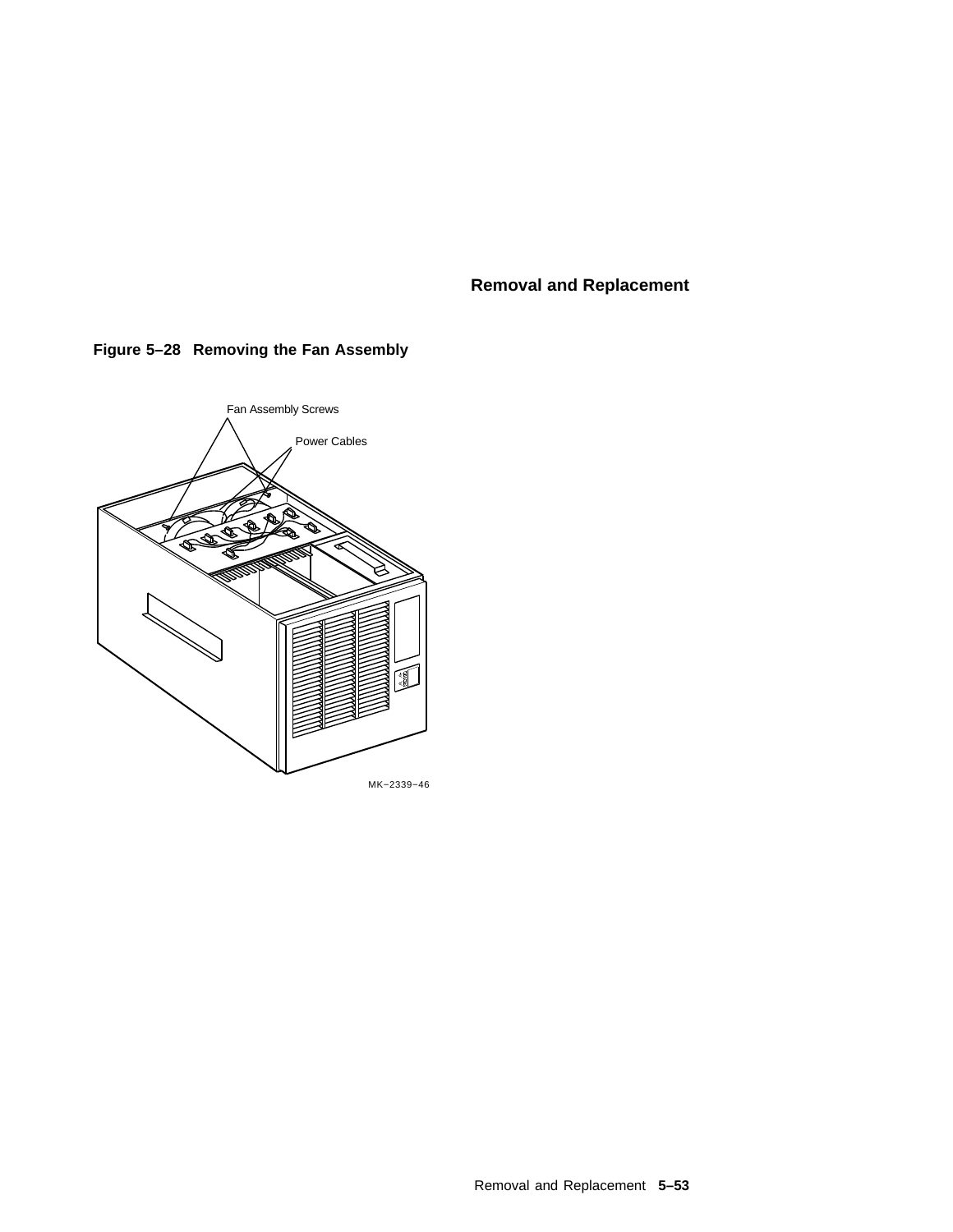#### **5.3.13 Airflow Sensors (PN 12-36060-01)**

The XMI chassis contains two airflow sensors located at the rear of the card cage between the fans and the card cage.

Perform the following procedure to remove the airflow sensors:

**WARNING**

**Before performing the following removal and replacement procedures, switch off the circuit breakers on the back of the XMI chassis and on the power controller.**

- 1. Extend the XMI chassis for service (see Section 5.3.2).
- 2. Remove the bottom cover (see Section 5.3.4).

#### **NOTE**

**Note the position of the airflow sensor and the orientation of the sensor hole in respect to the card cage before removing the old unit. Replace this with a new unit positioned in exactly the same configuration as the original unit.**

- 3. Carefully note the position and orientation of the sensors in relation to the card cage.
- 4. Disconnect the airflow sensor cable connector (see Figure 5–29).
- 5. Loosen the screws that secure the airflow sensors in their brackets (see Figure 5–29).
- 6. Slide the airflow sensors from the brackets that secure them to the rear of the card cage (see Figure 5–29).

To replace the airflow sensors, reverse steps 1 through 6.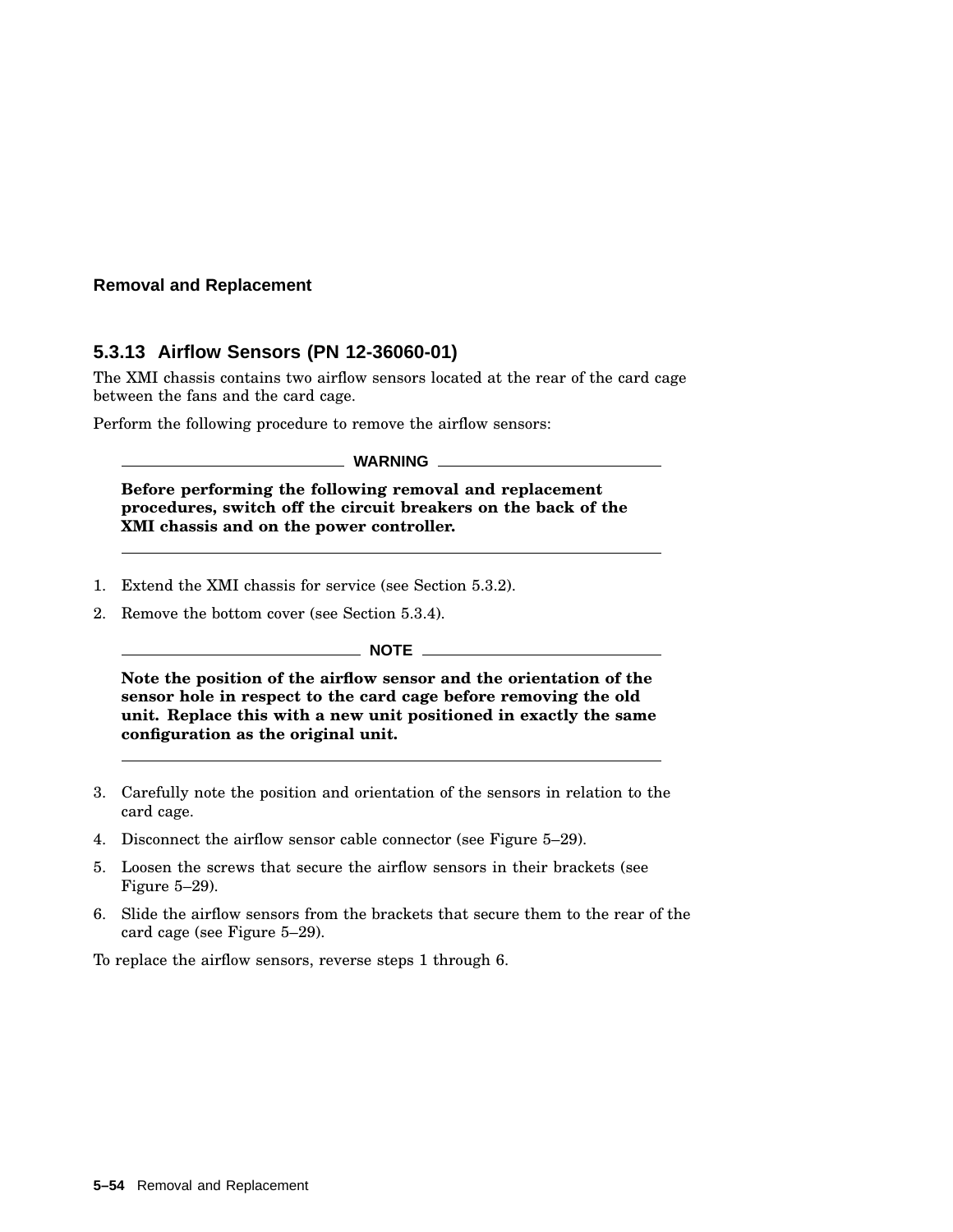



MK−2339−47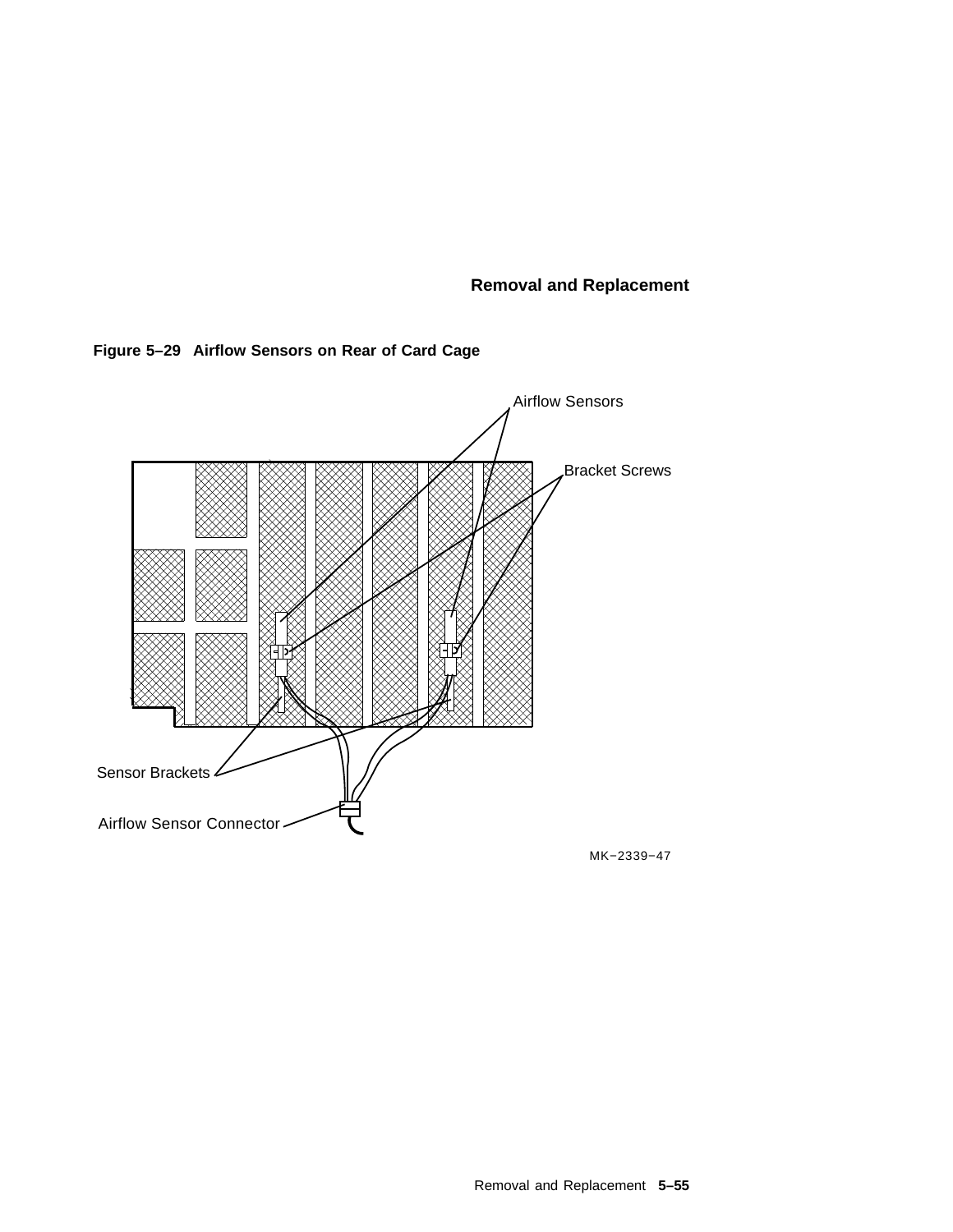### **5.3.14 AC Input Assembly (PN 70-31008-01)**

The ac input assembly is located at the rear of the XMI chassis.

Perform the following procedure to remove the ac input assembly:

**WARNING**

**Before performing the following removal and replacement procedures, switch off the circuit breakers on the back of the XMI chassis and on the power controller.**

- 1. Extend the XMI chassis for service (see Section 5.3.2).
- 2. Remove the bottom cover (see Section 5.3.4).

#### **WARNING**

**High voltage is present on the ac front end tray connectors for about 30 seconds after the XMI circuit breaker is turned off.**

- 3. Disconnect the ac input connectors from the rear side of the ac front end trays, between the trays and the fans.
- 4. Slide the XMI chassis back into the equipment cabinet.
- 5. Open the rear door of the equipment cabinet.
- 6. Remove the six screws that secure the exhaust grill to the XMI chassis and remove the exhaust grill (see Figure 5–30).
- 7. Reach through the exhaust grill opening and disconnect the red and white wires (spade lug leads) from the circuit breaker.
- 8. Reach through the exhaust grill opening and remove the outside nut from the ground stud and disconnect the two ground wires (green/yellow) coming from the ac front end tray connectors.
- 9. Reach through the exhaust grill opening and remove the inside nut from the ground stud and disconnect the ground wire (green/yellow) coming from the ac input line filter.
- 10. Remove the 8 screws (3 on the side, 1 on the top, and 4 on the rear) that secure the ac input assembly in the chassis (see Figure 5–30).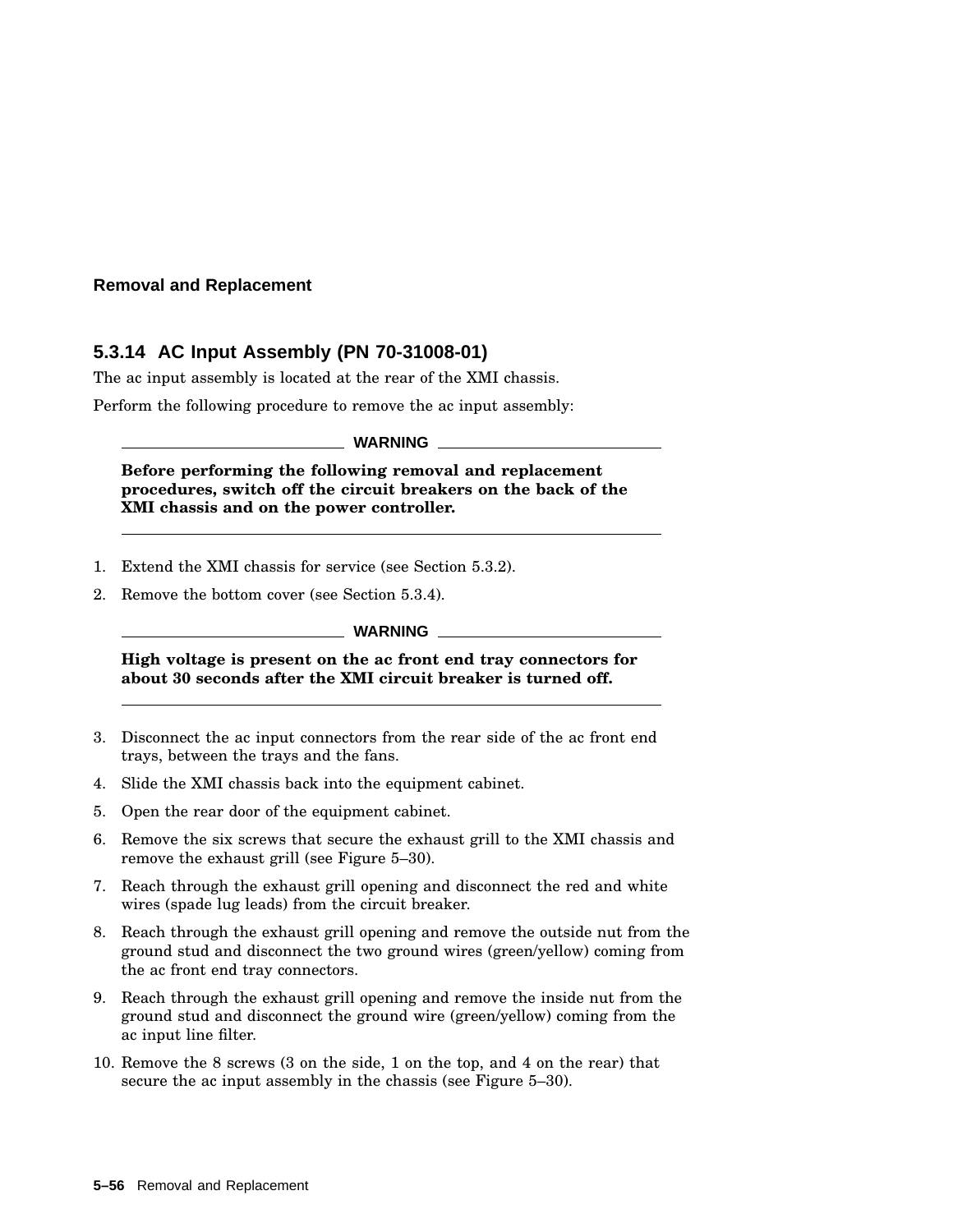11. Remove the ac input assembly while carefully guiding the cables to the ac front end trays through the opening below the assembly.

**NOTE**

**It may be helpful to remove the I/O bulkhead plate cover below the ac input assembly to help guide the ac front end tray cables through the opening below the assembly.**

To replace the ac input assembly, reverse steps 1 through 11.

**WARNING**

**When reconnecting the green/yellow ground wires, ensure that the ground wire from the ac input line filter is secured against the chassis wall with a separate nut before reconnecting the two ground wires from the ac front end tray connectors.**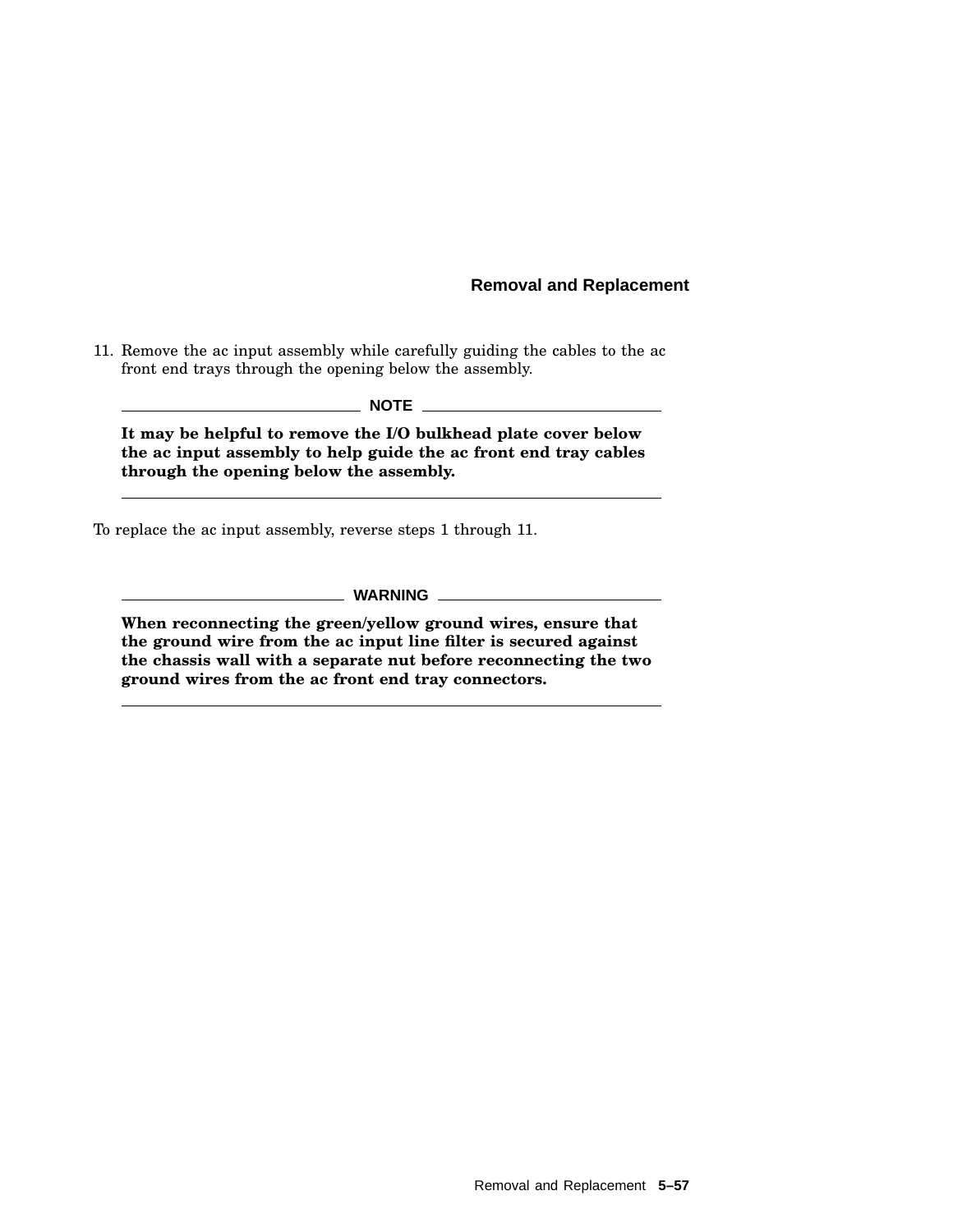

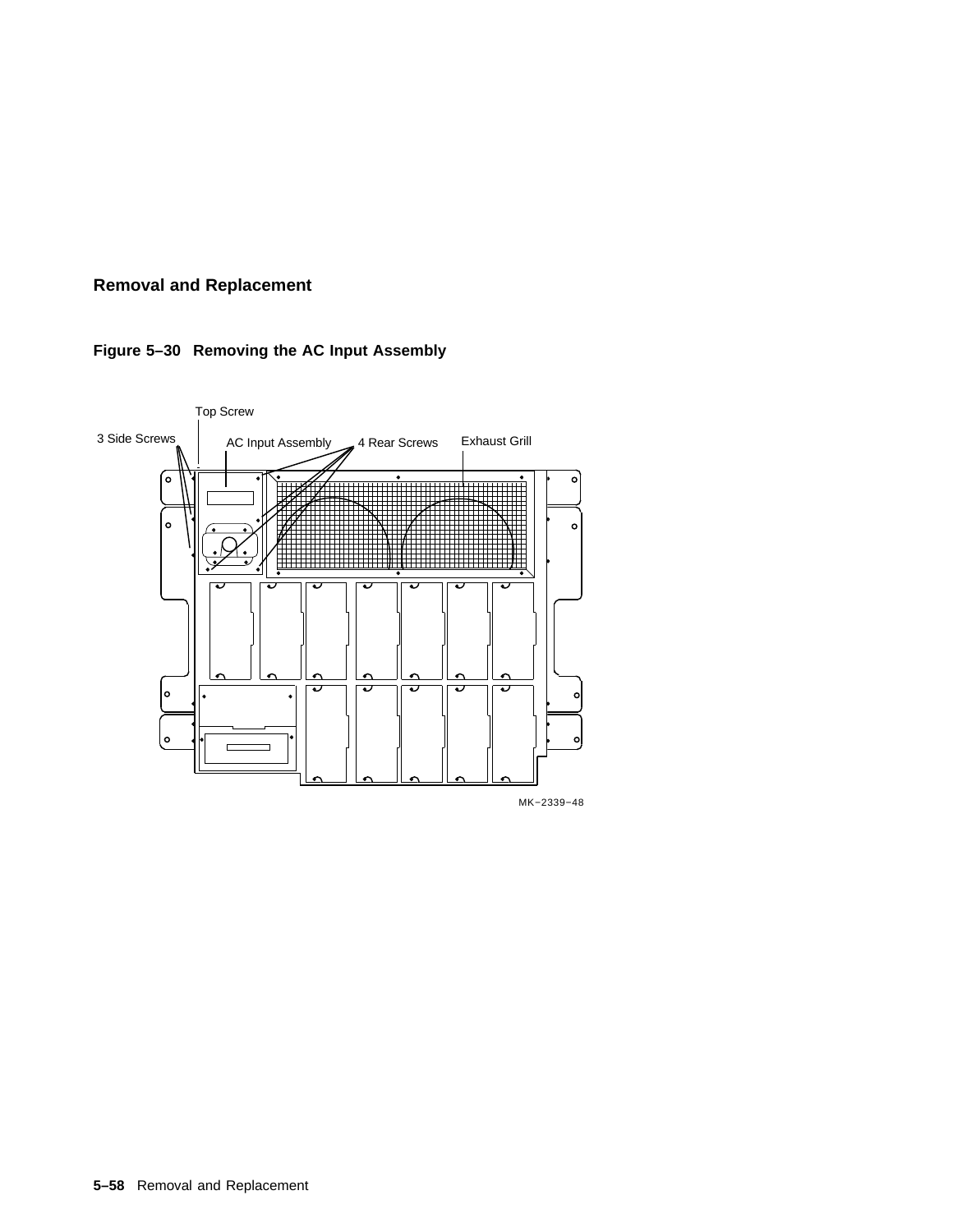### **5.3.15 TF85 Tape Drive**

Perform the following procedure to remove the TF85 tape drive:

**WARNING**

**Before performing the following removal and replacement procedures, switch off the circuit breakers on the back of the XMI chassis and on the power controller.**

- 1. Extend the XMI chassis for service (see Section 5.3.2).
- 2. Remove the top cover (see Section 5.3.3).
- 3. Remove the four screws that secure the RRD42/TF85 option cage to the right side of the chassis.
- 4. Tilt the rear of the RRD42/TF85 option cage upward and disconnect the two connectors from the back of the TF85.
- 5. Push the two connectors from the back of the TF85 back through the access slot located on the rear of the RRD42/TF85 option cage.
- 6. Tilt the RRD42/TF85 option cage upward at the rear and lift the cage out.
- 7. Remove the four screws (two at the top and two at the bottom) that secure the TF85 tape drive in the option cage.
- 8. Slide the TF85 tape drive out of the option cage.

To replace the TF85 tape drive, reverse steps 1 through 8.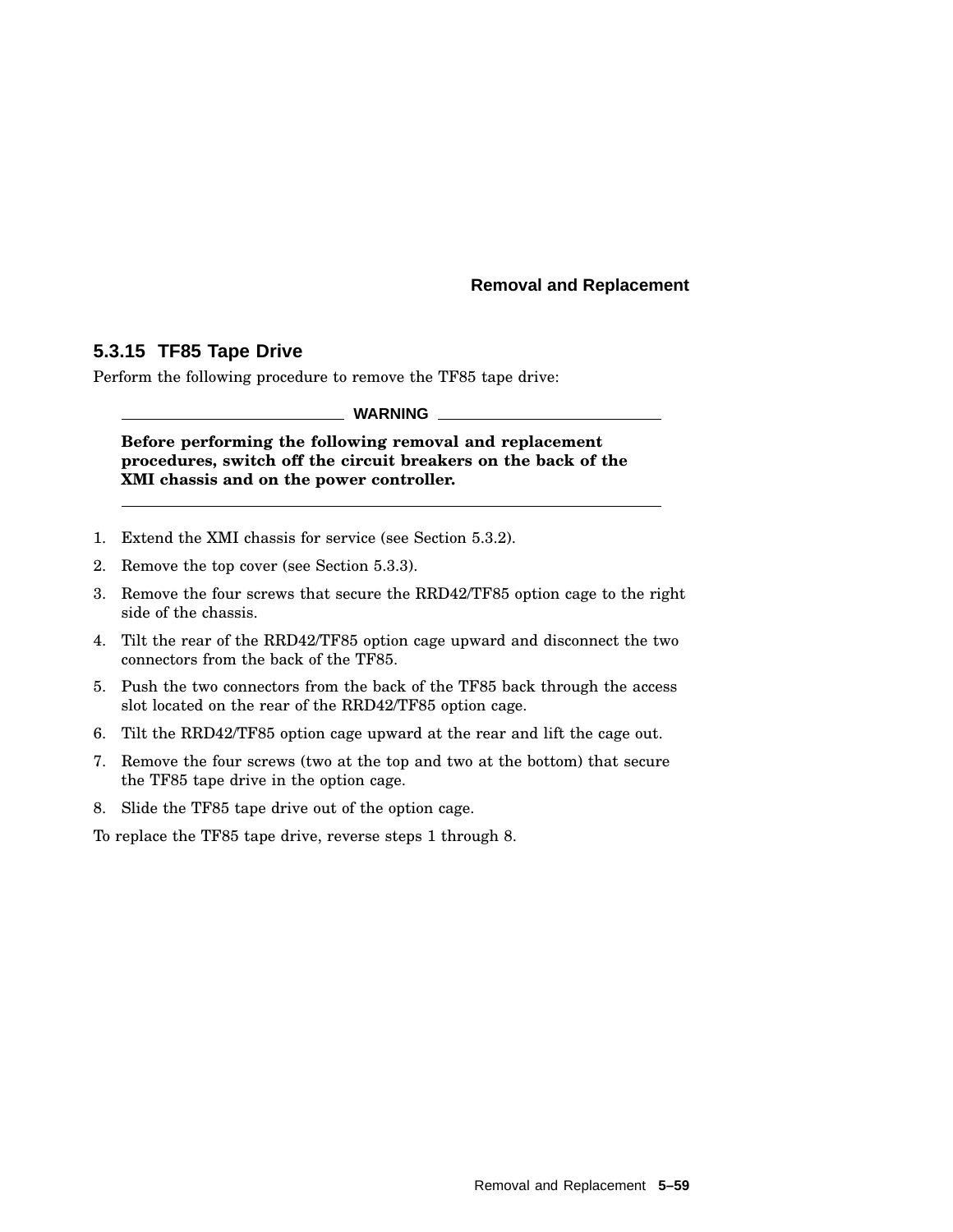### **5.3.16 TF85 Interface Board**

Perform the following procedure to remove the TF85 interface board:

**WARNING**

**Before performing the following removal and replacement procedures, switch off the circuit breakers on the back of the XMI chassis and on the power controller.**

- 1. Extend the XMI chassis for service (see Section 5.3.2).
- 2. Remove the top cover (see Section 5.3.3).
- 3. Remove the bottom cover (see Section 5.3.4).
- 4. Disconnect the power supply connector harnesses from the top of the power supply trays and ensure that they are properly labeled for reconnection.
- 5. Remove the six screws securing the cover over the power supply trays and remove the cover.

#### **CAUTION**

**You must wear an antistatic wriststrap attached to the chassis when handling any modules.**

- 6. Put on the antistatic wriststrap. This strap is contained in the plastic pouch located on top of the power supply modules.
- 7. Disconnect the three cables from the TF85 interface board(s) that is mounted inside the right side of the chassis, behind the RRD42/TF85 option cage.
- 8. Squeeze the ends of the four standoffs securing the board(s) to the chassis (access two from the top and two from the bottom), and move the board past the locking tab on each standoff.
- 9. Lift the board out through the top of the chassis.

To replace the TF85 interface board, reverse steps 1 through 9.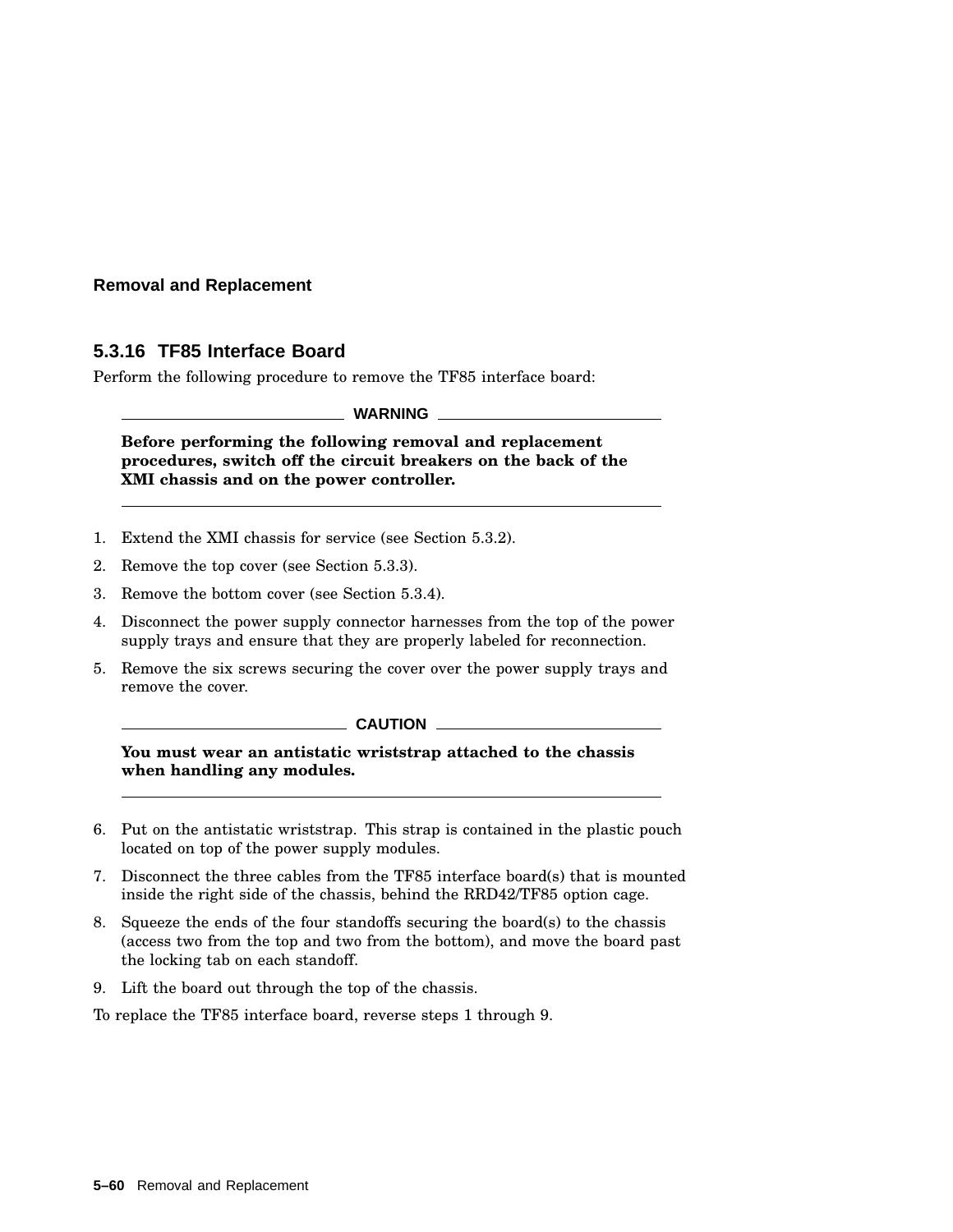## **5.3.17 RRD42 CD-ROM Reader**

Perform the following procedure to remove the RRD42 CD-ROM reader:

**WARNING**

**Before performing the following removal and replacement procedures, switch off the circuit breakers on the back of the XMI chassis and on the power controller.**

- 1. Extend the XMI chassis for service (see Section 5.3.2).
- 2. Remove the top cover (see Section 5.3.3).
- 3. Remove the four screws that secure the RRD42/TF85 option cage to the right side of the chassis.
- 4. Tilt the rear of the RRD42/TF85 option cage upward and disconnect the two connectors from the back of the RRD42.
- 5. Push the two connectors from the back of the RRD42 back through the access slot located on the rear of the RRD42/TF85 option cage.
- 6. Tilt the RRD42/TF85 option cage upward at the rear and lift the cage out.
- 7. Remove the four screws (two at the top and two at the bottom) that secure the RRD42 CD-ROM reader in the option cage.
- 8. Slide the RRD42 CD-ROM reader out of the option cage.

To replace the RRD42 CD-ROM reader, reverse steps 1 through 8.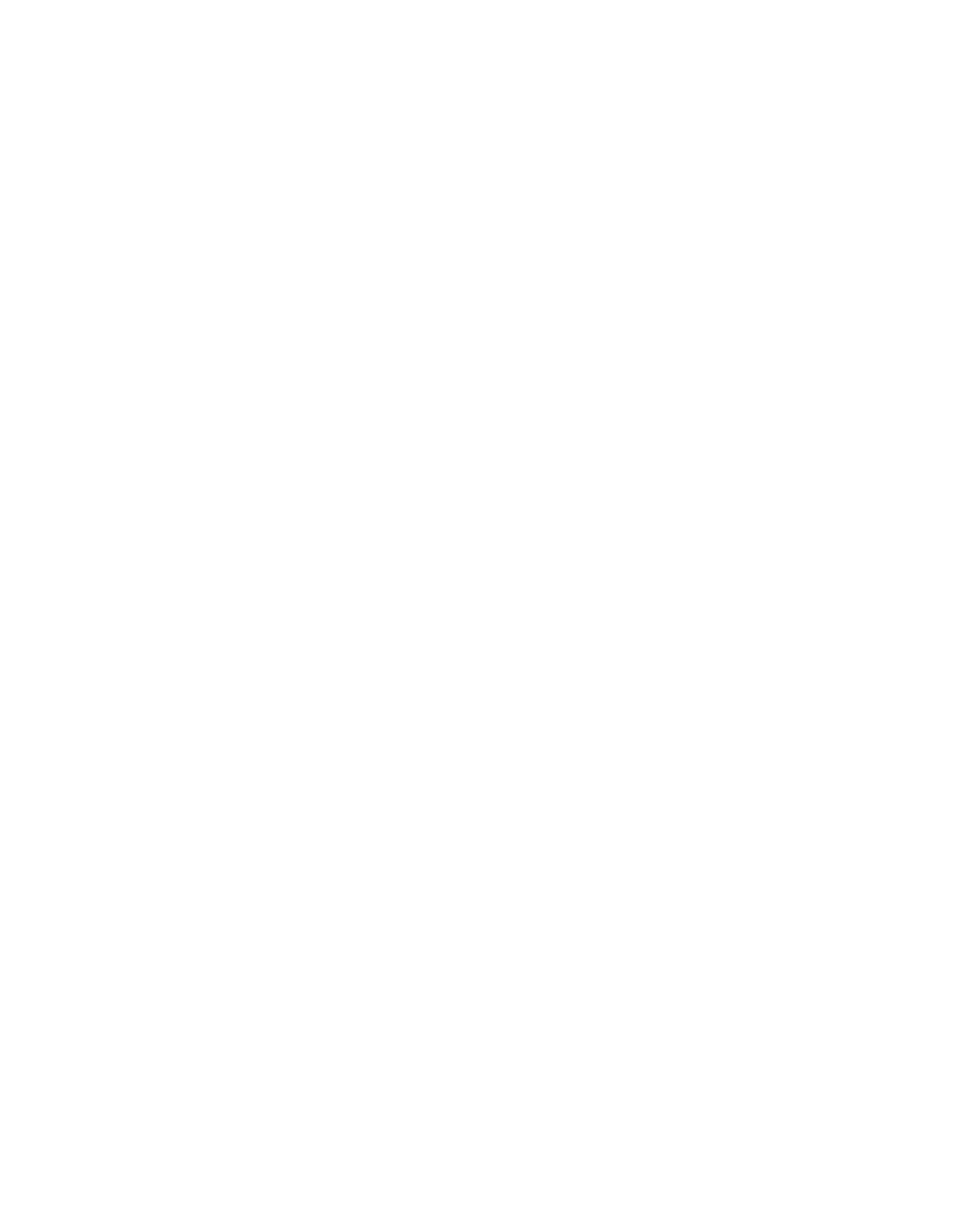# **A.1 Introduction**

This appendix contains general instructions for installing options in the XMI (BA601-AC) chassis and the specific installation instructions for the 2T-CIXCD-RA option.

# **A.2 Accessing the XMI Card Cage**

Perform the following procedure to access the XMI card cage:

**WARNING**

**Before performing this procedure, switch off the circuit breakers on the back of the XMI chassis and on the power controller.**

1. Extend the stabilizing legs at the front of the cabinet (if stabilizing legs are provided).

**WARNING**

**Before extending the XMI chassis for service, ensure that the rack or cabinet is stable and that all provided stabilizing features have been activated. The stabilizing features for the rack or cabinet are configuration dependent.**

2. Extend the XMI chassis for service (see Section 5.3.2).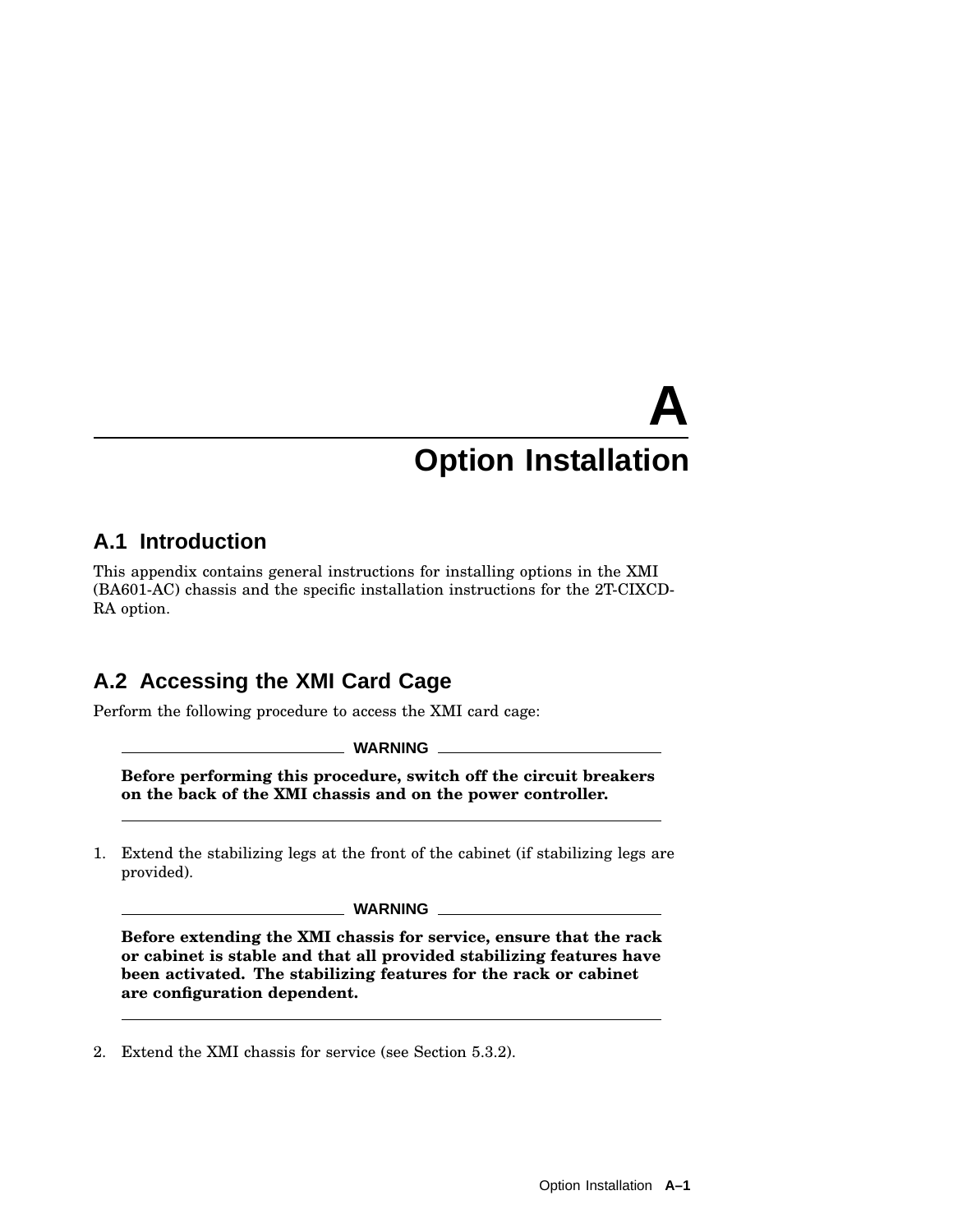3. Remove the top cover (see Section 5.3.3).

**CAUTION**

**You must wear an antistatic wriststrap attached to the chassis when handling any modules.**

- 4. Put on the antistatic wriststrap. This strap is contained in the plastic pouch located on top of the power supply modules.
- 5. Select the slot where the option card is to be installed and lift the lever to open the chosen slot. Figure A–1 shows the slot designations of the XMI card cage as viewed from the top front of the chassis.
- 6. Align the option card with the chosen slot and slide the card down into the slot until it stops.
- 7. Lower the lever to lock the card into the slot.
- 8. Replace the top cover.
- 9. Proceed to Section A.3 and perform the cabling of the option.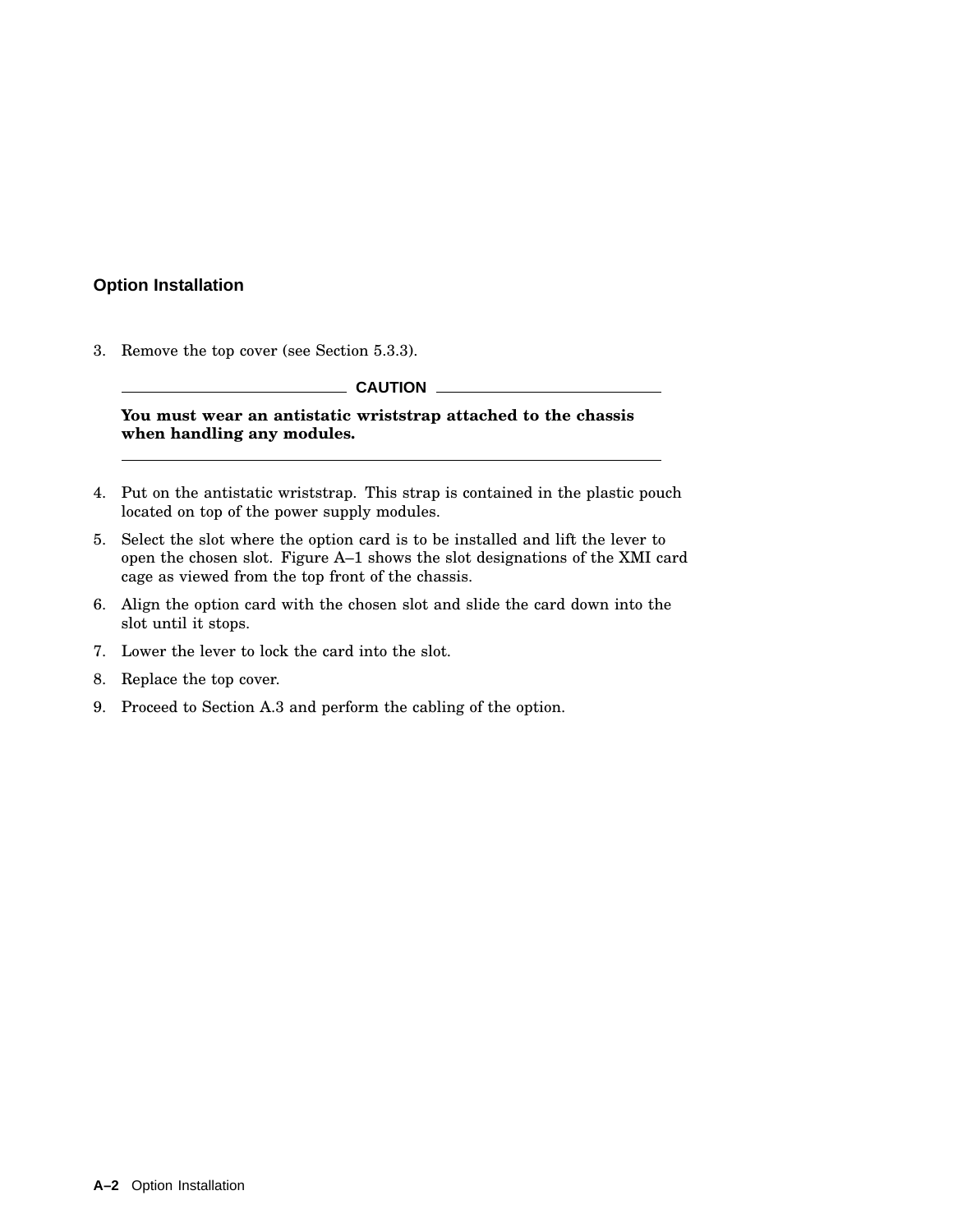



MK−2339−49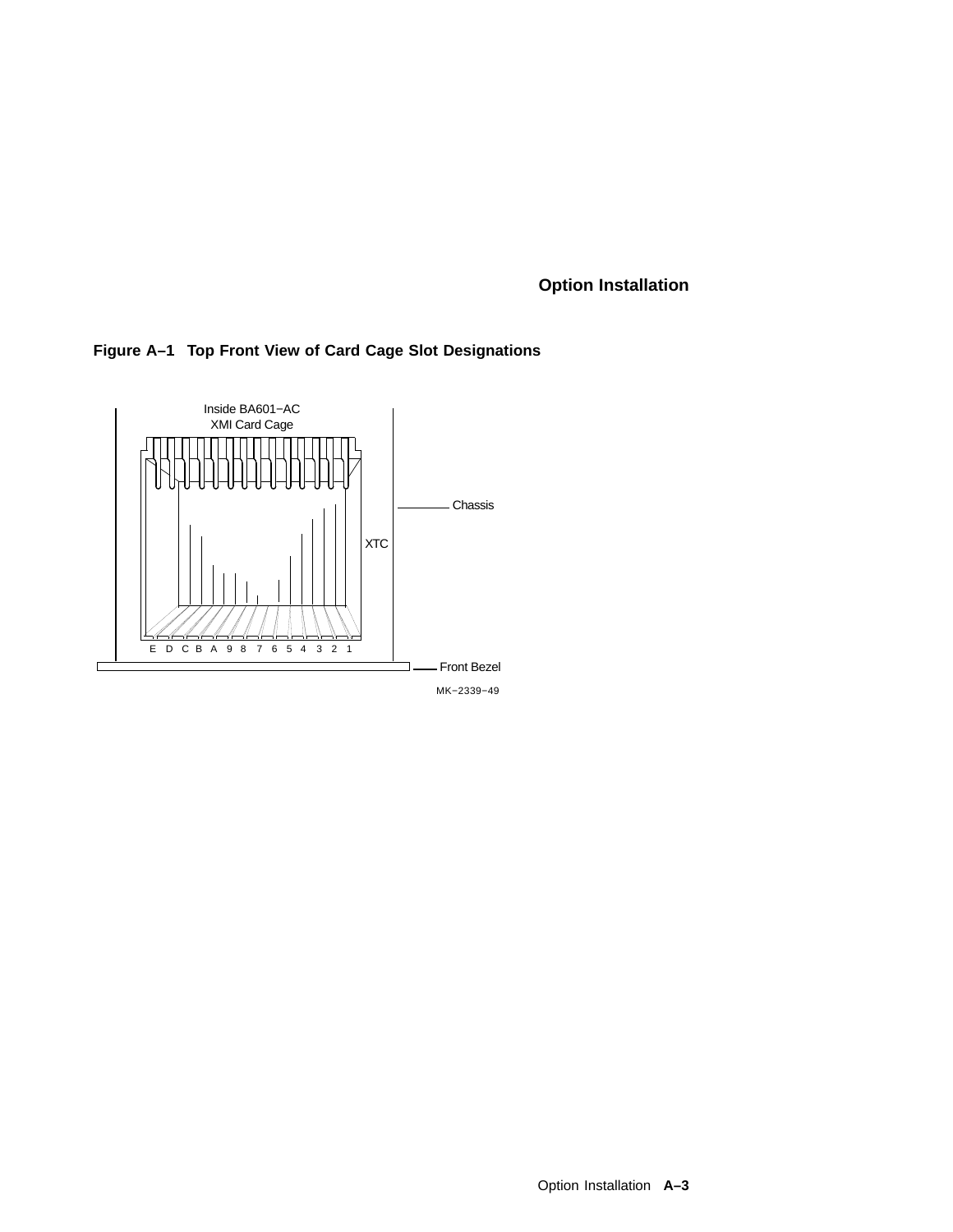# **A.3 Cabling of Options Installed in the XMI Chassis**

Perform the following procedure to access the XMI chassis card cage backplane area to install the option cables:

**WARNING**

**Before performing this procedure, switch off the circuit breakers on the back of the XMI chassis and on the power controller.**

1. Extend the stabilizing legs at the front of the cabinet (if stabilizing legs are provided).

**WARNING**

**Before extending the XMI chassis for service, ensure that the rack or cabinet is stable and that all provided stabilizing features have been activated. The stabilizing features for the rack or cabinet are configuration dependent.**

- 2. Extend the XMI chassis for service (see Section 5.3.2).
- 3. Remove the bottom cover (see Section 5.3.4).
- 4. Press in on the left and right slide locks and slide the XMI chassis back into the equipment cabinet.
- 5. Access the I/O bulkhead at the rear of the XMI chassis.
- 6. Remove the number of plate covers from the I/O bulkhead that are required for the installation of the option's cable assembly plate.
- 7. Feed the option's cables through the opening in the I/O bulkhead.
- 8. Attach the cable assembly plate to the I/O bulkhead by using the proper number of screws.
- 9. Extend the XMI chassis and route the option cables through the bottom of the XMI chassis to the card cage backplane.
- 10. Connect the option cables to the backplane slot that the option is installed in by following the installation instructions provided with the option being installed in the chassis (Figure A–2).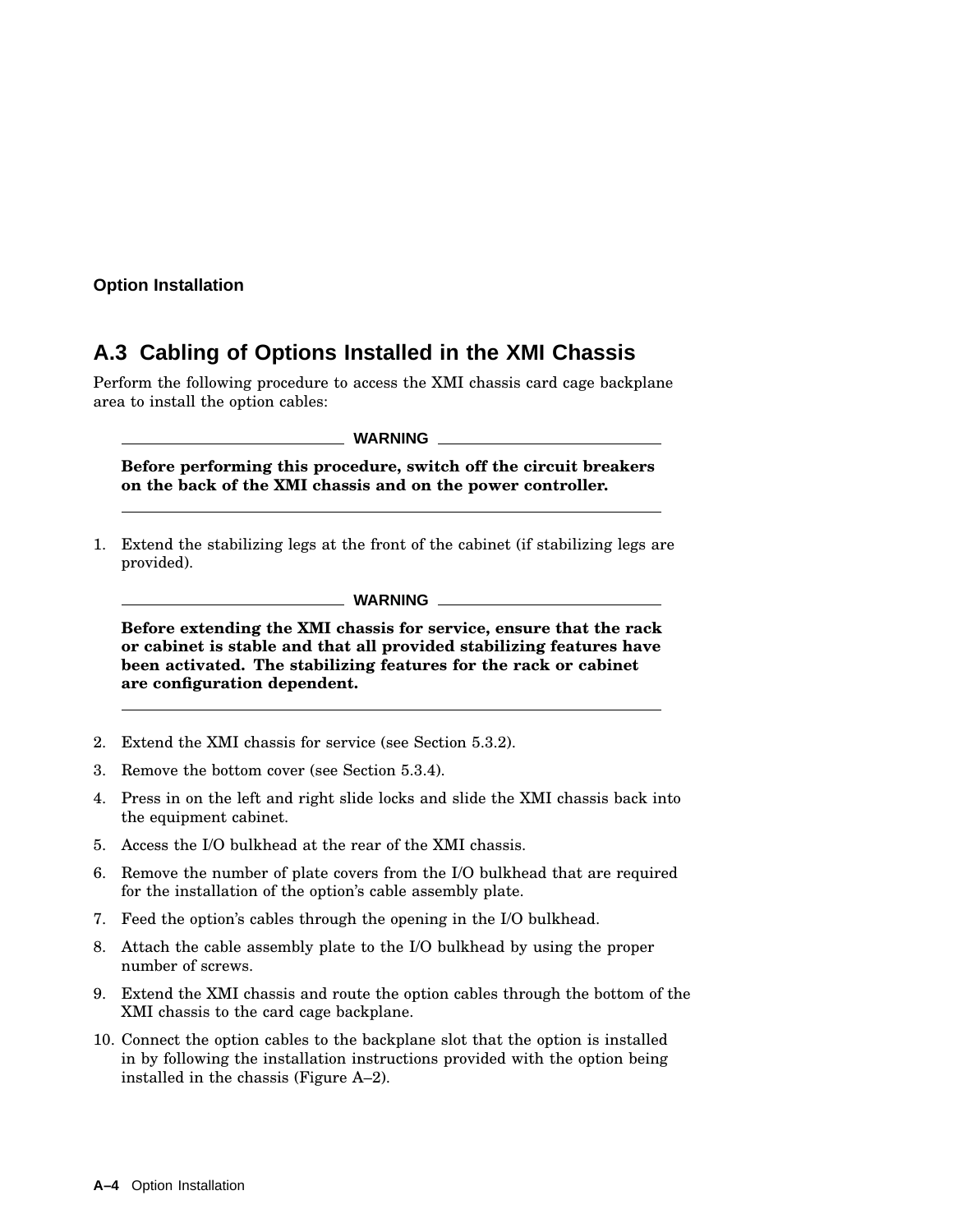#### **Figure A–2 Bottom View of Card Cage Slot Designations**



- 11. Replace the bottom cover.
- 12. Press in on the left and right slide locks and slide the XMI chassis into the cabinet.
- 13. Install the four retaining screws that secure the chassis to the front rails.
- 14. Replace the front bezel.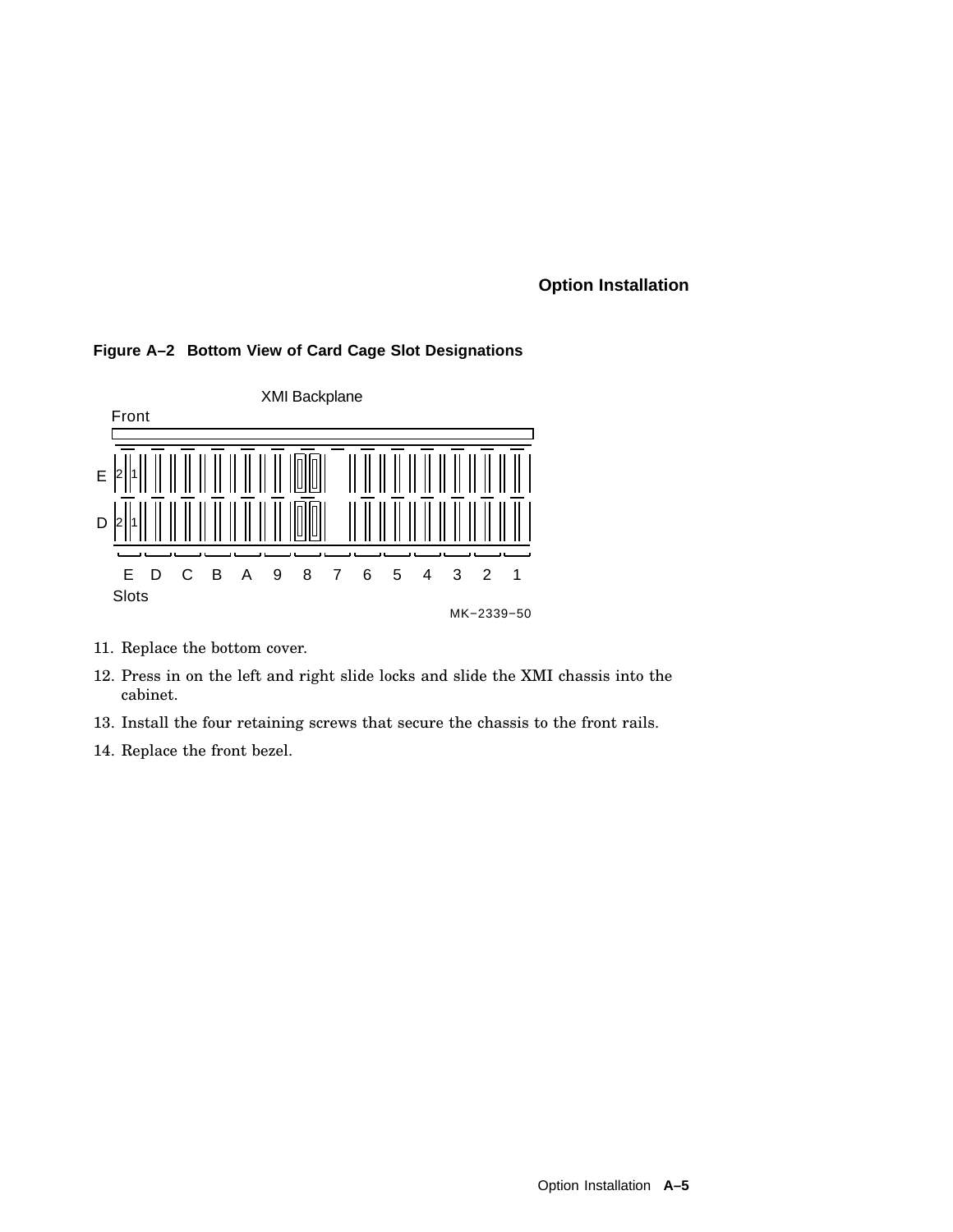# **A.4 Installing the 2T-CIXCD-RA Option**

The 2T-CIXCD-RA option provides the interface between the rackmount DEC 7000 AXP and VAX 7000 systems high-speed XMI bus and the CI bus.

The 2T-CIXCD-RA option kit consists of the following (see Figure A–3):

- T2080-YA module
- CK-CIXCD-RA cabinet kit



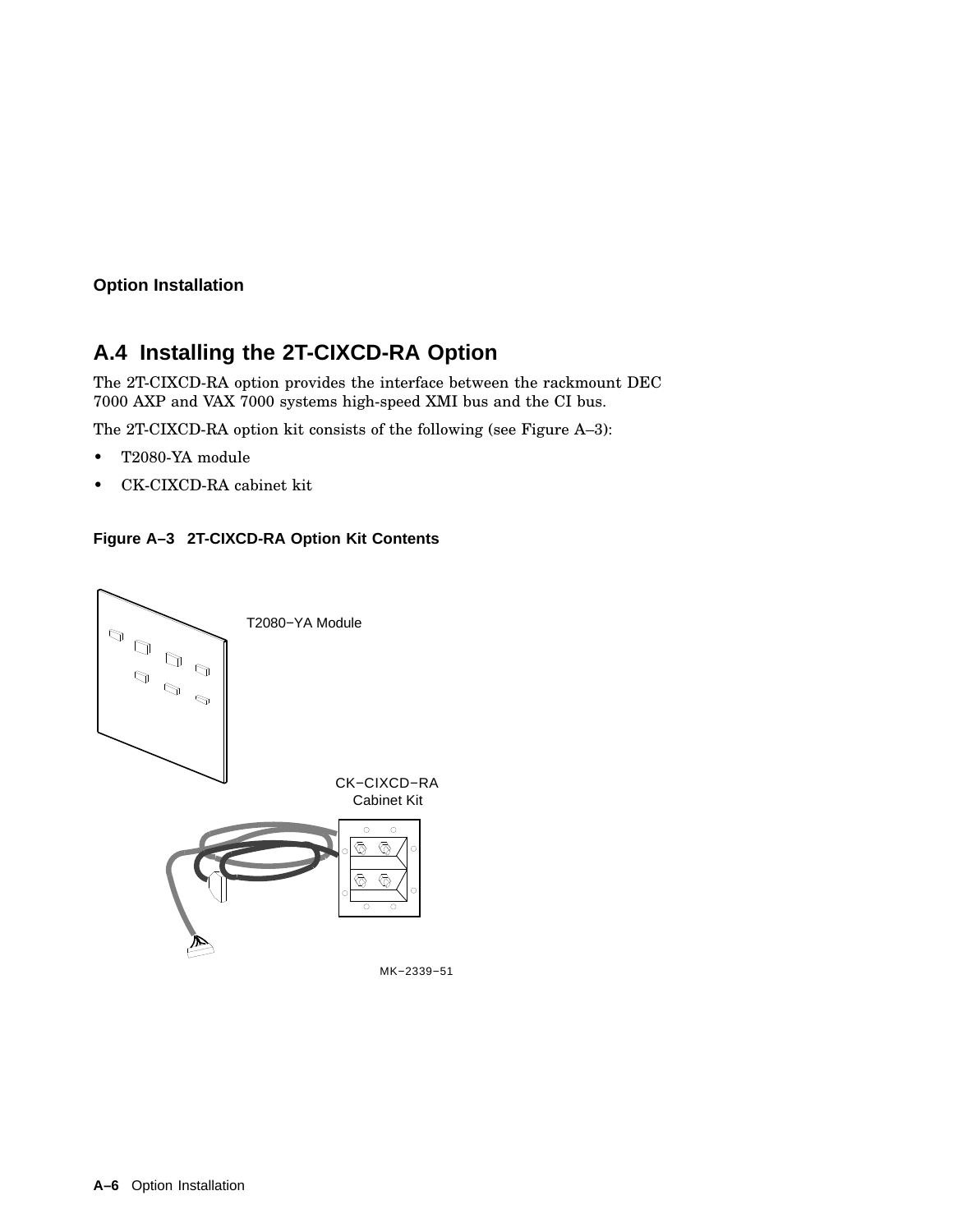Perform the following procedure to install the 2T-CIXCD-RA option:

|  |  |  | <b>WARNING</b> |
|--|--|--|----------------|
|  |  |  |                |

**Before performing this procedure, switch off the circuit breakers on the back of the XMI chassis and on the power controller.**

1. Extend the stabilizing legs at the front of the cabinet (if stabilizing legs are provided).

**Before extending the XMI chassis for service, ensure that the rack or cabinet is stable and that all provided stabilizing features have been activated. The stabilizing features for the rack or cabinet are configuration dependent.**

- 2. Extend the XMI chassis for service (see Section 5.3.2).
- 3. Remove the top cover (see Section 5.3.3).

 $\_$  CAUTION  $\_$ 

**You must wear an antistatic wriststrap attached to the chassis when handling any modules.**

- 4. Put on the antistatic wriststrap. This strap is contained in the plastic pouch located on top of the power supply modules.
- 5. Select the slot where the T2080-YA module is to be installed and lift the lever to open the chosen slot. Figure A–1 shows the slot designations of the XMI card cage as viewed from the top front of the chassis.
- 6. Align the T2080-YA module with the chosen slot, with the components facing to the right of the card cage, and slide the module down into the slot until it stops.
- 7. Lower the lever to lock the module into the slot.
- 8. Replace the top cover.
- 9. Remove the bottom cover (see Section 5.3.4).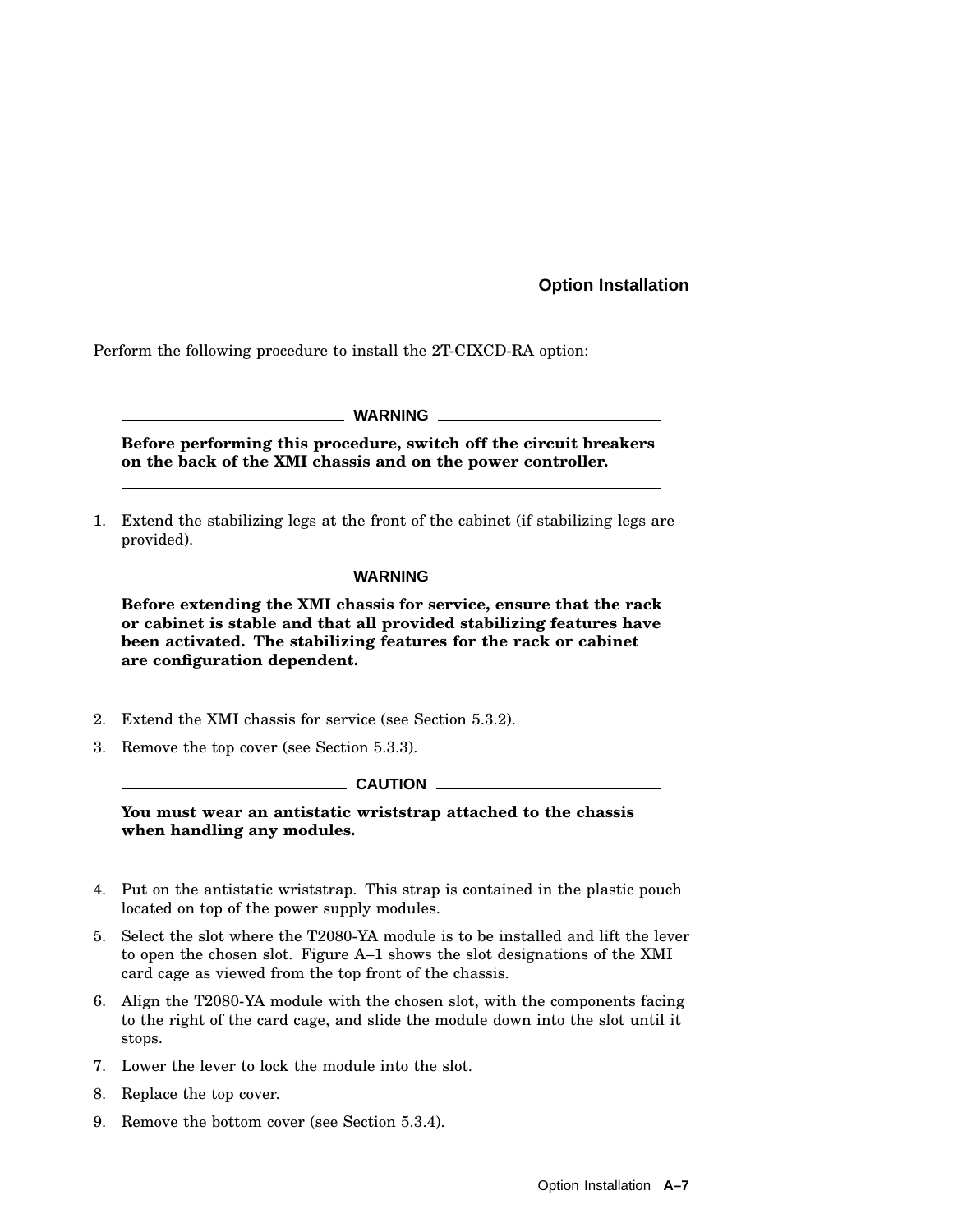- 10. Press in on the left and right slide locks and slide the XMI chassis back into the equipment cabinet.
- 11. Access the I/O bulkhead at the rear of the XMI chassis.
- 12. Remove the plate covers from a quad position on the I/O bulkhead for the installation of the cable assembly plate.
- 13. Feed the connectors from both cables through the opening in the I/O bulkhead.
- 14. Attach the cable assembly plate to the I/O bulkhead by using the four screws.
- 15. Extend the XMI chassis and route the connectors from both cables through the bottom of the XMI chassis to the card cage backplane.
- 16. Connect the cables to the backplane slot that the T2080-YA module is installed in. Refer to Figure A–2 for backplane slot locations.
- 17. Connect the 30-pin (keyed) RaRb cable connector of the Receive coaxial cable into the T2080-YA slot, Section E1, of the backplane (see Figure A–4).
- 18. Connect the 30-pin (unkeyed) TaTb cable connector of the Transmit coaxial cable into the T2080-YA slot, Section D1, of the backplane (see Figure A–4).

#### **NOTE**

**The cable exiting this connector must face towards the front of the chassis when installed.**

- 19. Install the +5 Vdc jumper in the T2080-YA slot, Section E2, of the backplane at pin location 45-15 for CIXCD setting (see Figure A–4).
- 20. Refer to the *CIXCD Interface User Guide* for instructions on setting cluster size (T2080-YA slot, Section D2).
- 21. Dress the cables as shown in Figure A–4.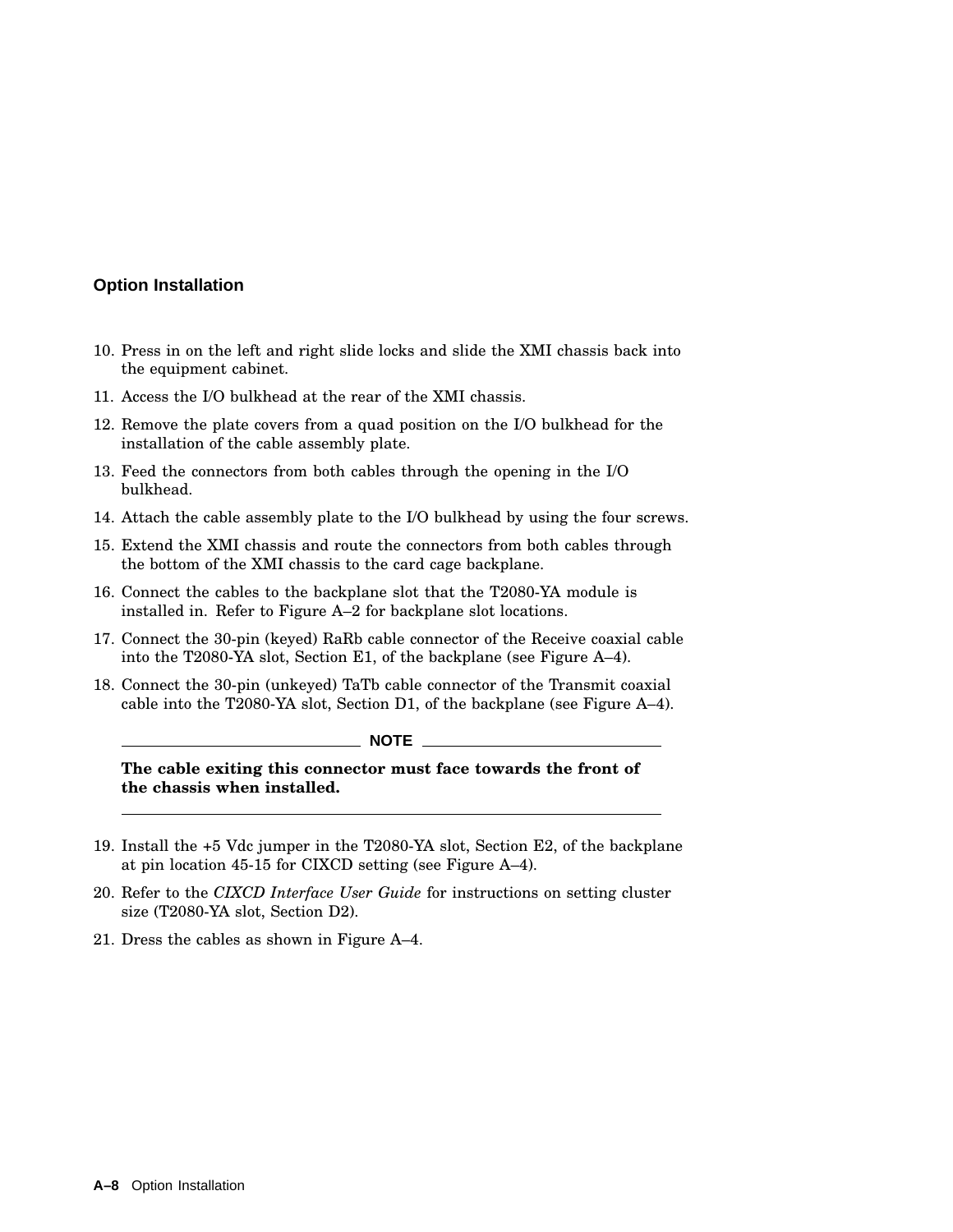

#### **Figure A–4 Installing the 2T-CIXCD-RA Connectors and Jumper**

- 22. Replace the bottom cover.
- 23. Press in on the left and right slide locks and slide the XMI chassis into the cabinet.
- 24. Install the four retaining screws that secure the chassis to the front rails.
- 25. Replace the front bezel.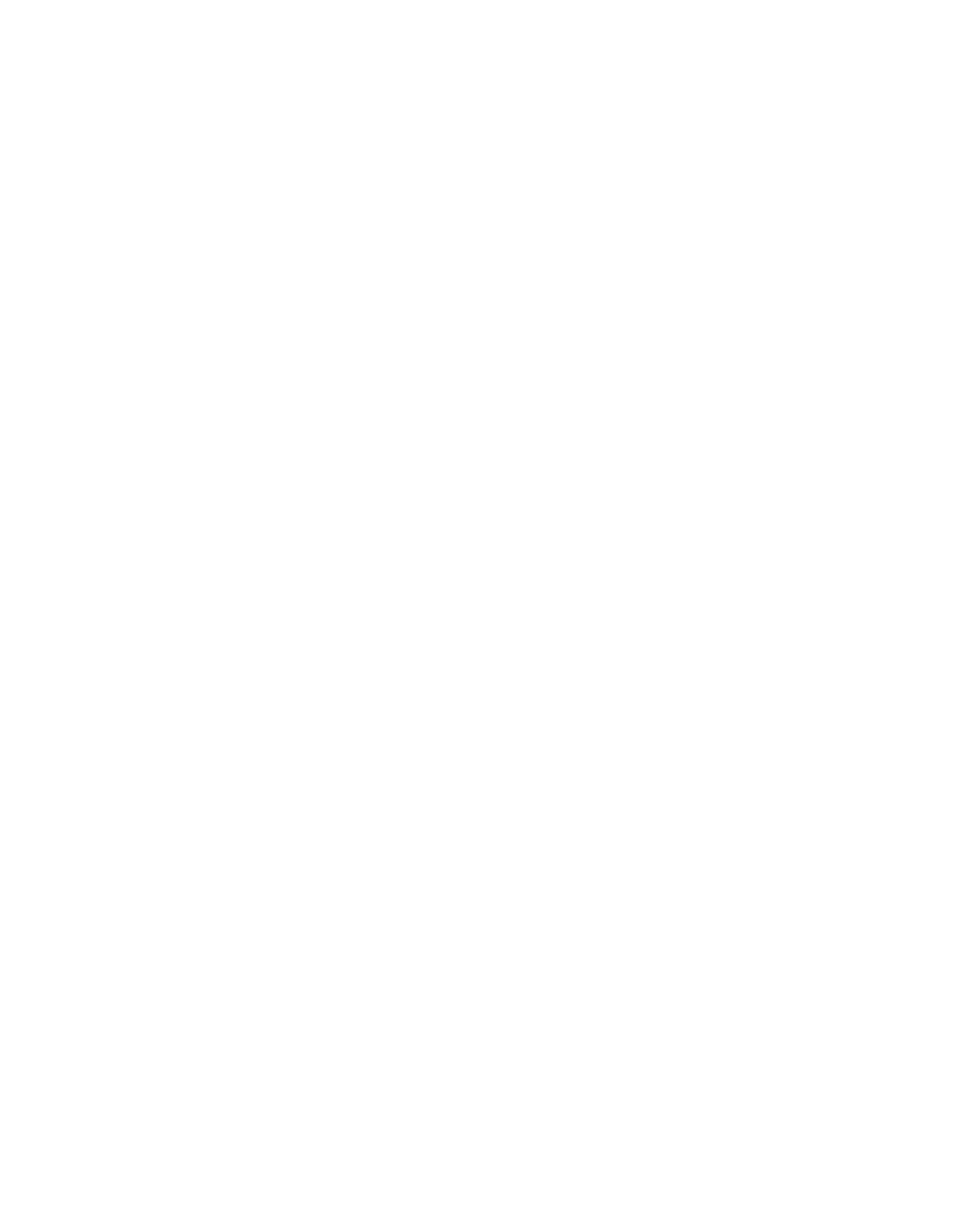# **B Field Replaceable Units**

This appendix lists the major field replaceable units (FRUs) for the LSB (BA700-AA) and the XMI (BA601-AC) chassis.

Table B–1 lists the major field replaceable units (FRUs) and part numbers for the LSB (BA700-AA) chassis.

| <b>Part Description</b>                                   | <b>Part Number</b> |
|-----------------------------------------------------------|--------------------|
| 48 Vdc Power Supply                                       | 30-39348-02        |
| Control Panel                                             | 54-21719-01        |
| <b>Blower Assembly</b>                                    | 12-41009-01        |
| AC Input Box                                              | 30-39579-01        |
| I/O Port Controller Module                                | E2044-AA           |
| DEC 7000 AXP CPU Module                                   | E2040-AA           |
| VAX 7000 CPU Module                                       | E2045-AA           |
| 64-MB Memory Module                                       | E2043-AA           |
| 128-MB Memory Module                                      | E2043-BA           |
| 256-MB Memory Module                                      | E2043-CA           |
| 512-MB Memory Module                                      | E2046-AA           |
| Power Cord                                                | 17-00083-37        |
| DEC Power Bus Cable (BA700 to first power controller)     | 70-31534-01        |
| DEC Power Bus Extender (master power controller to slave) | 70-08288-3F        |
| Console Cable                                             | 17-01364-02        |

**Table B–1 LSB Chassis Field Replaceable Units**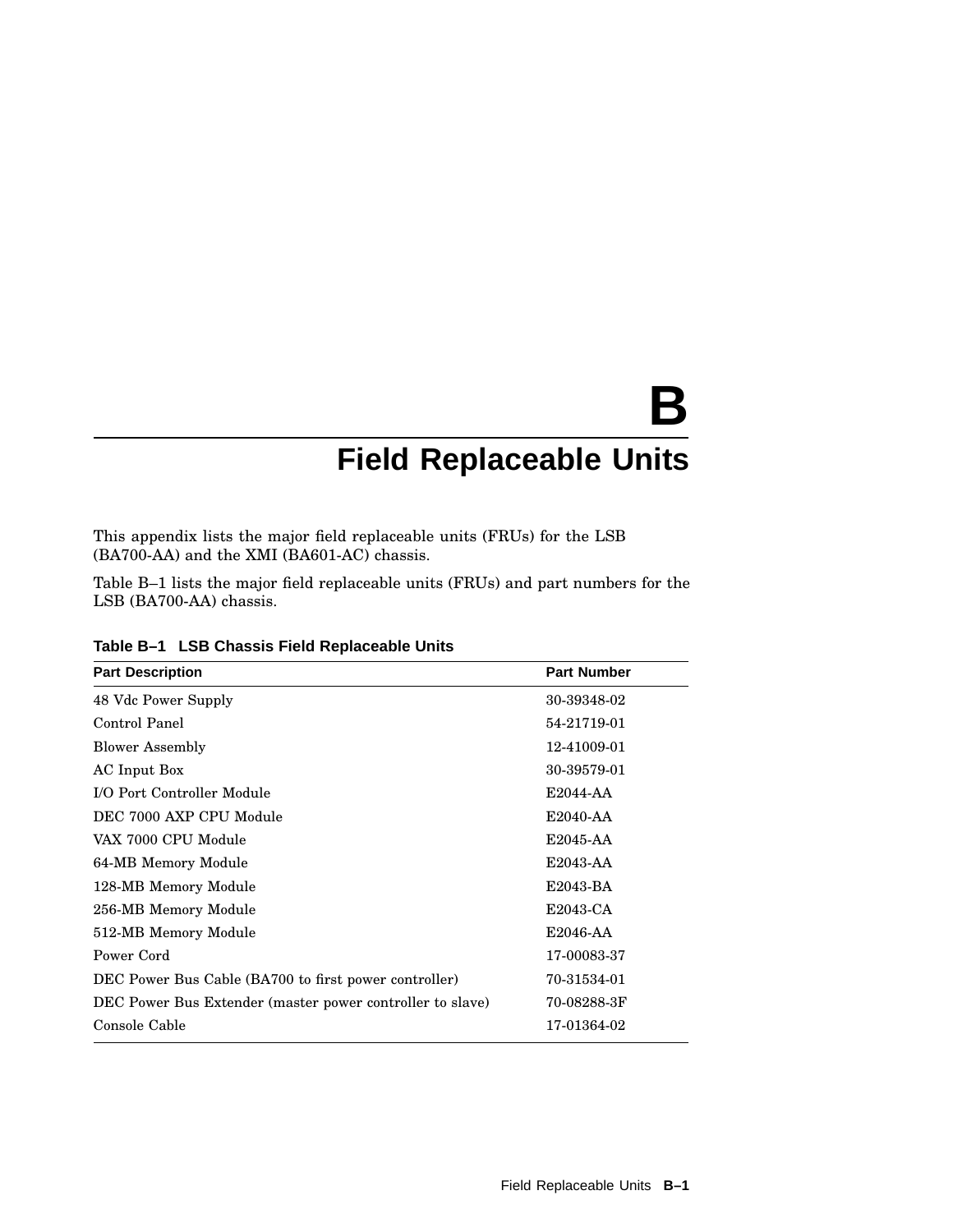## **Field Replaceable Units**

Table B–2 lists the major field replaceable units (FRUs) and part numbers for the XMI (BA601-AC) chassis.

| <b>Part Description</b>                           | <b>Part Number</b> |
|---------------------------------------------------|--------------------|
| Control Panel Bezel                               | 70-22117-01        |
| Control Panel Module                              | 54-16574-02        |
| <b>XTC Timing Module</b>                          | 70-31509-01        |
| <b>AC Front End Tray Assembly</b>                 | 70-27334-01        |
| +5 Vdc Master Regulator Tray                      | 70-29046-01        |
| +5 Vdc Booster Regulator Tray                     | 70-29046-02        |
| 5 Vdc Master Converter Module                     | 20-34928-01        |
| 5 Vdc Booster Converter Module                    | 20-34929-01        |
| Sequencer and Auxiliary DC Voltage Regulator Tray | 70-29046-03        |
| 12 Vdc Miniconverter                              | 20-34930-01        |
| 24 Vdc Miniconverter                              | 20-34930-02        |
| 5 Vdc Miniconverter                               | 20-34930-03        |
| 3.3 Vdc/-5.2 Vdc Regulator Tray                   | 70-29046-04        |
| 5 Vdc Master Converter Module                     | 20-34928-01        |
| 5 Vdc Booster Converter Module                    | 20-34929-01        |
| 24 Vdc Fan                                        | 12-23374-07        |
| Airflow Sensor                                    | 12-36060-01        |
| <b>AC</b> Input Assembly                          | 70-31008-01        |
| I/O Cable $[135 \text{ cm } (53.15 \text{ in.})]$ | 17-03085-02        |
| I/O Cable [290 cm (114.18 in.)]                   | 17-03085-01        |
| Twist-lock Adapter Cord                           | 70-31504-01        |

**Table B–2 XMI Chassis Field Replaceable Units**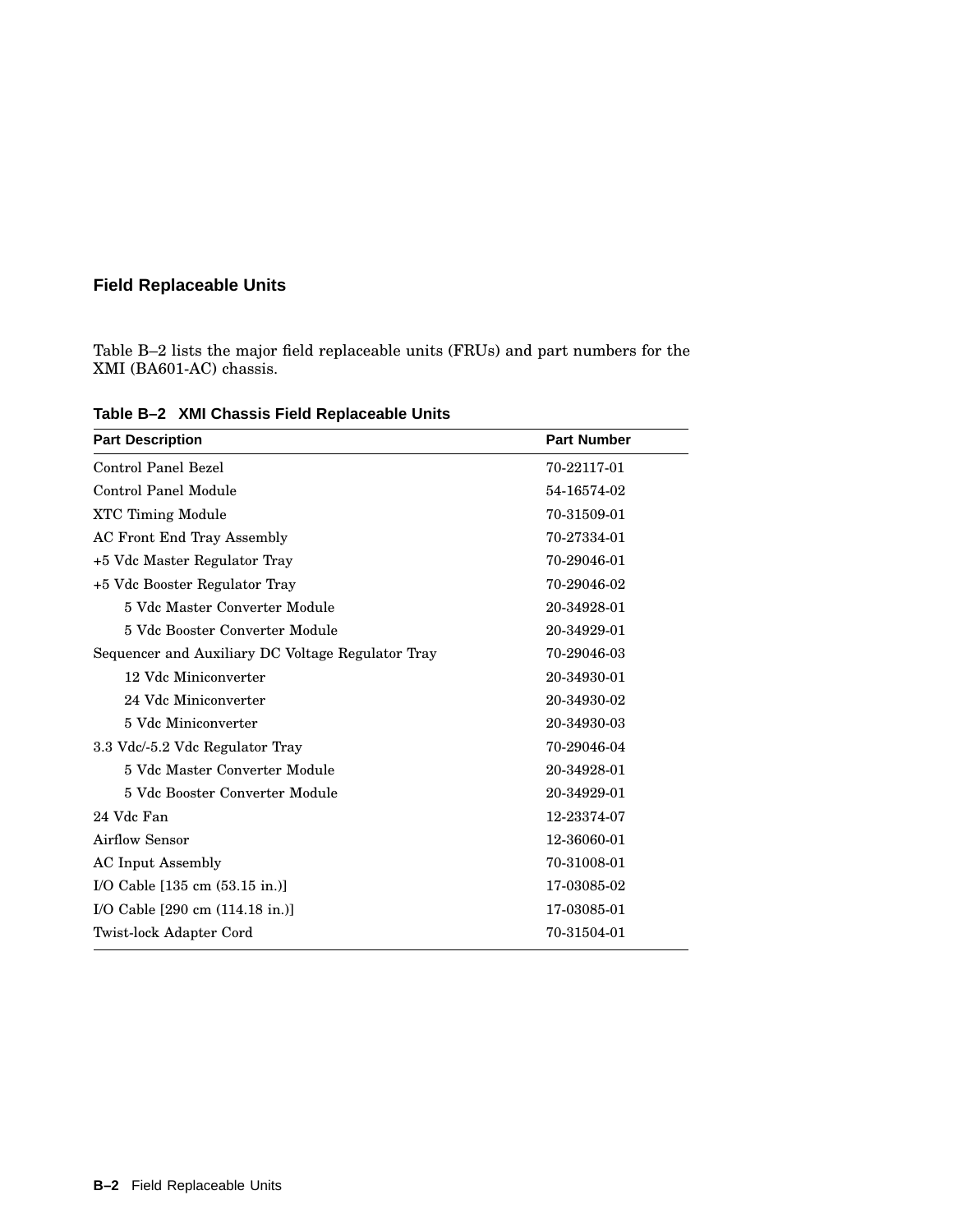# **C Send Us Your Comments**

We welcome your comments on this manual. Please take the time to fill out the Reader's Comments/Mailer page that follows. Your input is valuable in improving future releases of our documentation.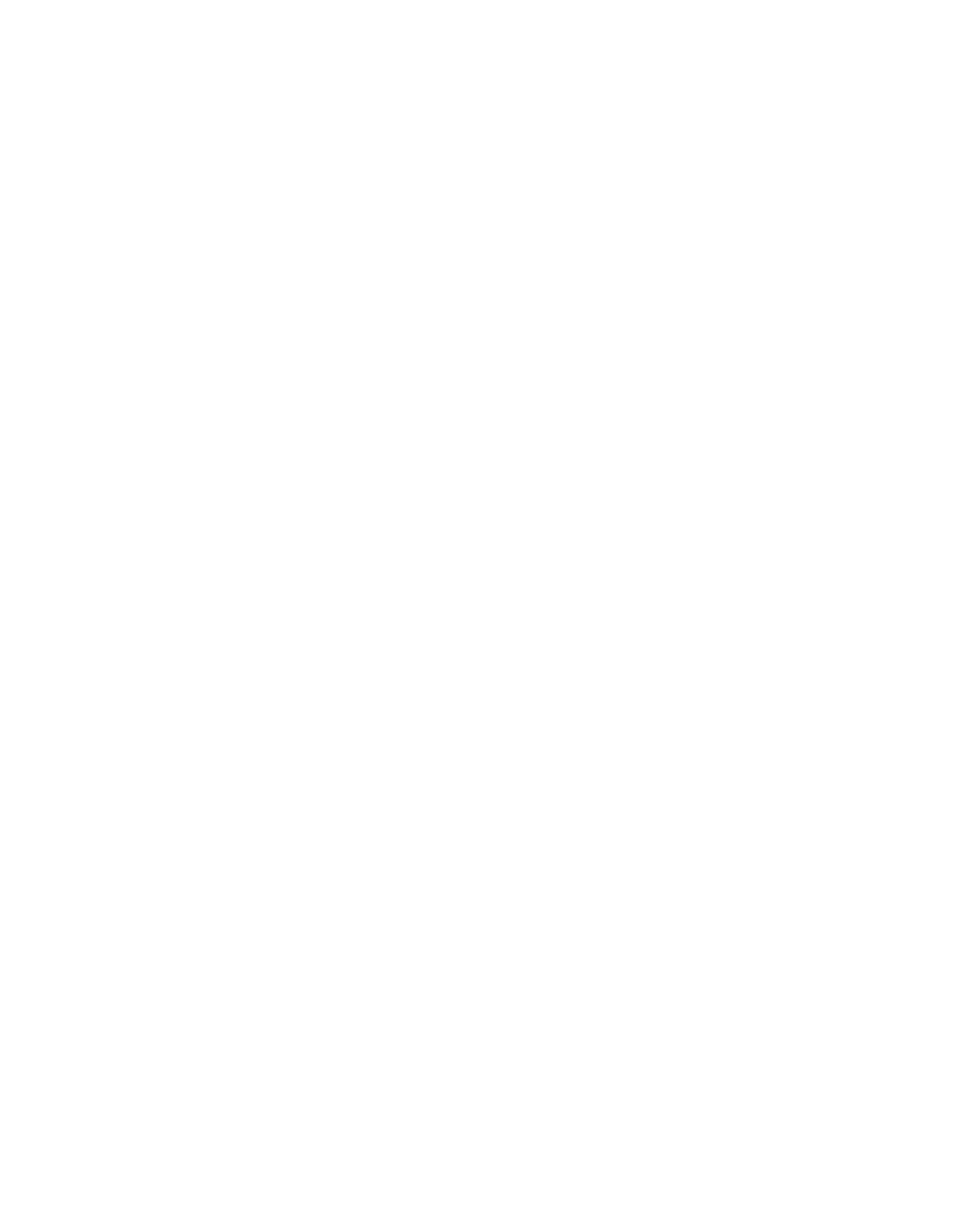# **Reader's Comments Rackmount DEC** 7000 AXP

**and VAX 7000 Systems Installation/Owner's Guide** EK-R7000-IN.A01

Your comments and suggestions help us improve the quality of our publications. Thank you for your assistance.

| I rate this manual's:                                                              | Excellent | Good  | Fair         | Poor |
|------------------------------------------------------------------------------------|-----------|-------|--------------|------|
| Accuracy (product works as manual says)                                            | П         | l 1   | l 1          | П    |
| Completeness (enough information)                                                  | П         |       | П            | П    |
| Clarity (easy to understand)                                                       | l 1       |       | $\mathsf{I}$ | П    |
| Organization (structure of subject matter)                                         | П         |       | l 1          |      |
| Figures (useful)                                                                   |           |       | l 1          | П    |
| Examples (useful)                                                                  |           |       | П            | п    |
| Index (ability to find topic)                                                      |           |       | l 1          | П    |
| Page layout (easy to find information)                                             |           |       | П            | П    |
| I would like to see more/less                                                      |           |       |              |      |
| What I like best about this manual is                                              |           |       |              |      |
|                                                                                    |           |       |              |      |
| I found the following errors in this manual:<br>Description<br>Page                |           |       |              |      |
| Additional comments or suggestions to improve this manual:                         |           |       |              |      |
| For software manuals, please indicate which version of the software you are using: |           |       |              |      |
|                                                                                    |           |       |              |      |
|                                                                                    |           |       |              |      |
|                                                                                    |           |       |              |      |
|                                                                                    |           | Phone |              |      |